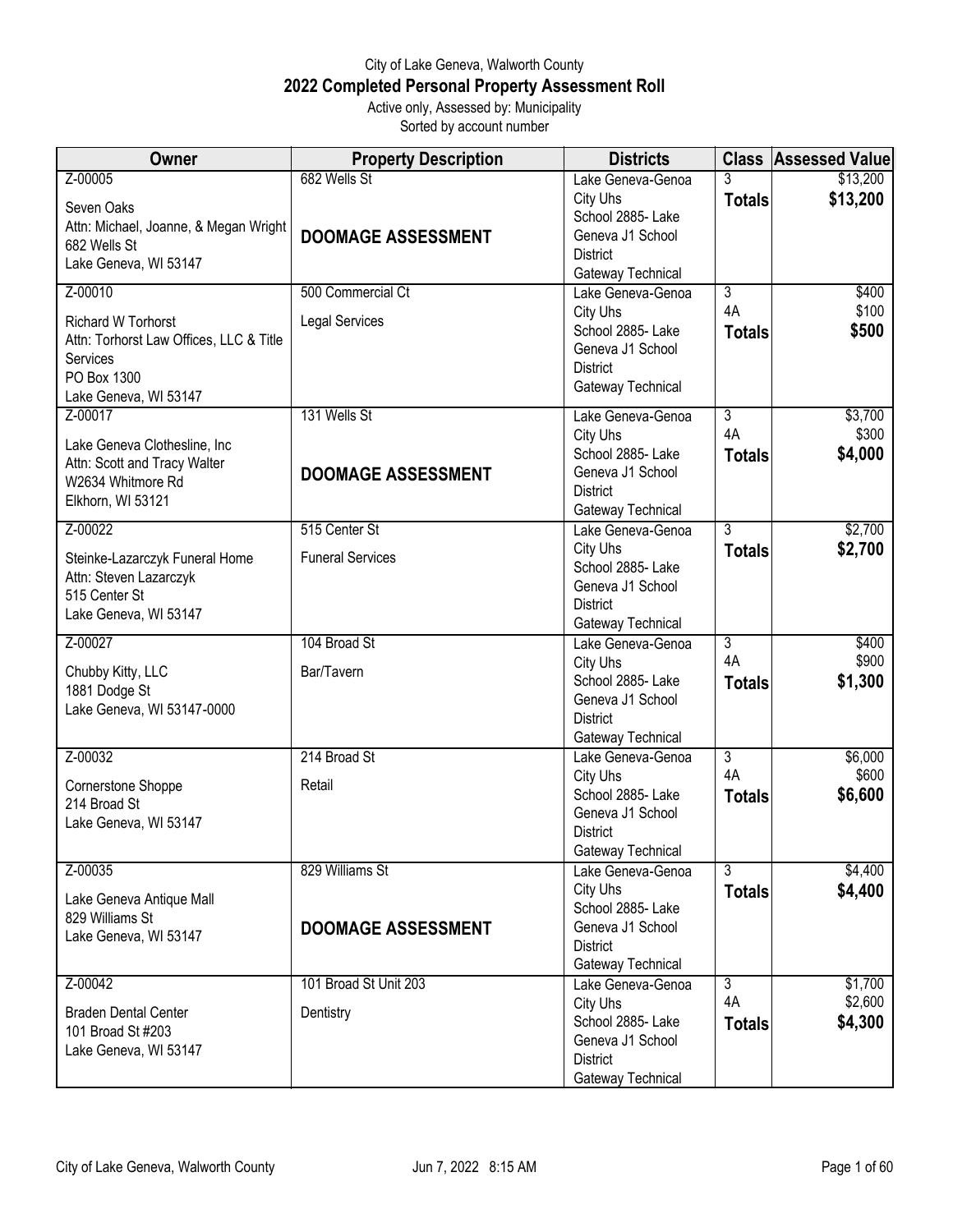| Owner                                       | <b>Property Description</b>        | <b>Districts</b>                       | <b>Class</b>   | <b>Assessed Value</b> |
|---------------------------------------------|------------------------------------|----------------------------------------|----------------|-----------------------|
| Z-00043                                     | 500 Commercial Ct 300              | Lake Geneva-Genoa                      | 3              | \$8,300               |
| Law Offices of Daniel S Draper, SC          | <b>Professional Services</b>       | City Uhs                               | 4A             | \$400                 |
| PO Box 940                                  |                                    | School 2885- Lake                      | <b>Totals</b>  | \$8,700               |
| Lake Geneva, WI 53147                       |                                    | Geneva J1 School                       |                |                       |
|                                             |                                    | <b>District</b>                        |                |                       |
| Z-00061                                     | 400 Edwards Blvd                   | Gateway Technical<br>Lake Geneva-Genoa | $\overline{3}$ | \$800                 |
|                                             |                                    | City Uhs                               | <b>Totals</b>  | \$800                 |
| Ridges Ltd Partnership                      |                                    | School 2885- Lake                      |                |                       |
| Attn: W Scott Blake                         |                                    | Geneva J1 School                       |                |                       |
| 731 N Jackson #400                          |                                    | <b>District</b>                        |                |                       |
| Milwaukee, WI 53202                         |                                    | Gateway Technical                      |                |                       |
| Z-00062                                     | 801 Wells St                       | Lake Geneva-Genoa                      | $\overline{3}$ | \$900                 |
| Queso, LLC                                  | Retail                             | City Uhs                               | 4A             | \$400                 |
| d.b.a. The Cheesebox                        |                                    | School 2885- Lake                      | <b>Totals</b>  | \$1,300               |
| 801 S Wells St                              |                                    | Geneva J1 School                       |                |                       |
| Lake Geneva, WI 53147                       |                                    | <b>District</b>                        |                |                       |
| Z-00063                                     | 803 Main St                        | Gateway Technical<br>Lake Geneva-Genoa | $\overline{3}$ | \$65,300              |
|                                             |                                    | City Uhs                               | <b>Totals</b>  | \$65,300              |
| China West Jewelers                         |                                    | School 2885-Lake                       |                |                       |
| 803 Main St                                 | <b>DOOMAGE ASSESSMENT</b>          | Geneva J1 School                       |                |                       |
| Lake Geneva, WI 53147                       |                                    | <b>District</b>                        |                |                       |
|                                             |                                    | Gateway Technical                      |                |                       |
| Z-00070                                     | 567 Broad St                       | Lake Geneva-Genoa                      | $\overline{3}$ | \$32,900              |
| <b>Town Bank</b>                            | Banking                            | City Uhs                               | 4A             | \$300                 |
| 850 W North Shore Dr                        |                                    | School 2885- Lake                      | <b>Totals</b>  | \$33,200              |
| Hartland, WI 53029                          |                                    | Geneva J1 School                       |                |                       |
|                                             |                                    | <b>District</b><br>Gateway Technical   |                |                       |
| Z-00072                                     | 255 Havenwood Dr                   | Lake Geneva-Genoa                      | $\overline{3}$ | \$59,700              |
|                                             |                                    | City Uhs                               | 4A             | \$900                 |
| Youngquist Kennedy Orthodontics             | Dentistry                          | School 2885- Lake                      | <b>Totals</b>  | \$60,600              |
| 255 Havenwood Dr                            |                                    | Geneva J1 School                       |                |                       |
| Lake Geneva, WI 53147                       |                                    | <b>District</b>                        |                |                       |
|                                             |                                    | Gateway Technical                      |                |                       |
| Z-00078                                     | 135 Main St                        | Lake Geneva-Genoa                      | $\overline{3}$ | \$400                 |
| Chateau Royale                              |                                    | City Uhs                               | <b>Totals</b>  | \$400                 |
| Attn: John Tyshenko                         | <b>DOOMAGE ASSESSMENT</b>          | School 2885- Lake<br>Geneva J1 School  |                |                       |
| 135 Main St                                 |                                    | <b>District</b>                        |                |                       |
| Lake Geneva, WI 53147                       |                                    | Gateway Technical                      |                |                       |
| Z-00081                                     | 600 Williams St                    | Lake Geneva-Genoa                      | $\overline{3}$ | \$1,900               |
|                                             |                                    | City Uhs                               | <b>Totals</b>  | \$1,900               |
| Michael Todds, Inc<br>5610 St Rd 50 Ste 100 |                                    | School 2885- Lake                      |                |                       |
| Delavan, WI 53115                           | <b>DOOMAGE ASSESSMENT</b>          | Geneva J1 School                       |                |                       |
|                                             |                                    | <b>District</b>                        |                |                       |
|                                             |                                    | Gateway Technical                      |                |                       |
| Z-00088                                     | 905 Williams St                    | Lake Geneva-Genoa                      | $\overline{3}$ | \$200                 |
| Del's Services, Inc                         | <b>Gas Station/Convience Store</b> | City Uhs<br>School 2885- Lake          | <b>Totals</b>  | \$200                 |
| 905 Williams St                             |                                    | Geneva J1 School                       |                |                       |
| Lake Geneva, WI 53147                       |                                    | <b>District</b>                        |                |                       |
|                                             |                                    | Gateway Technical                      |                |                       |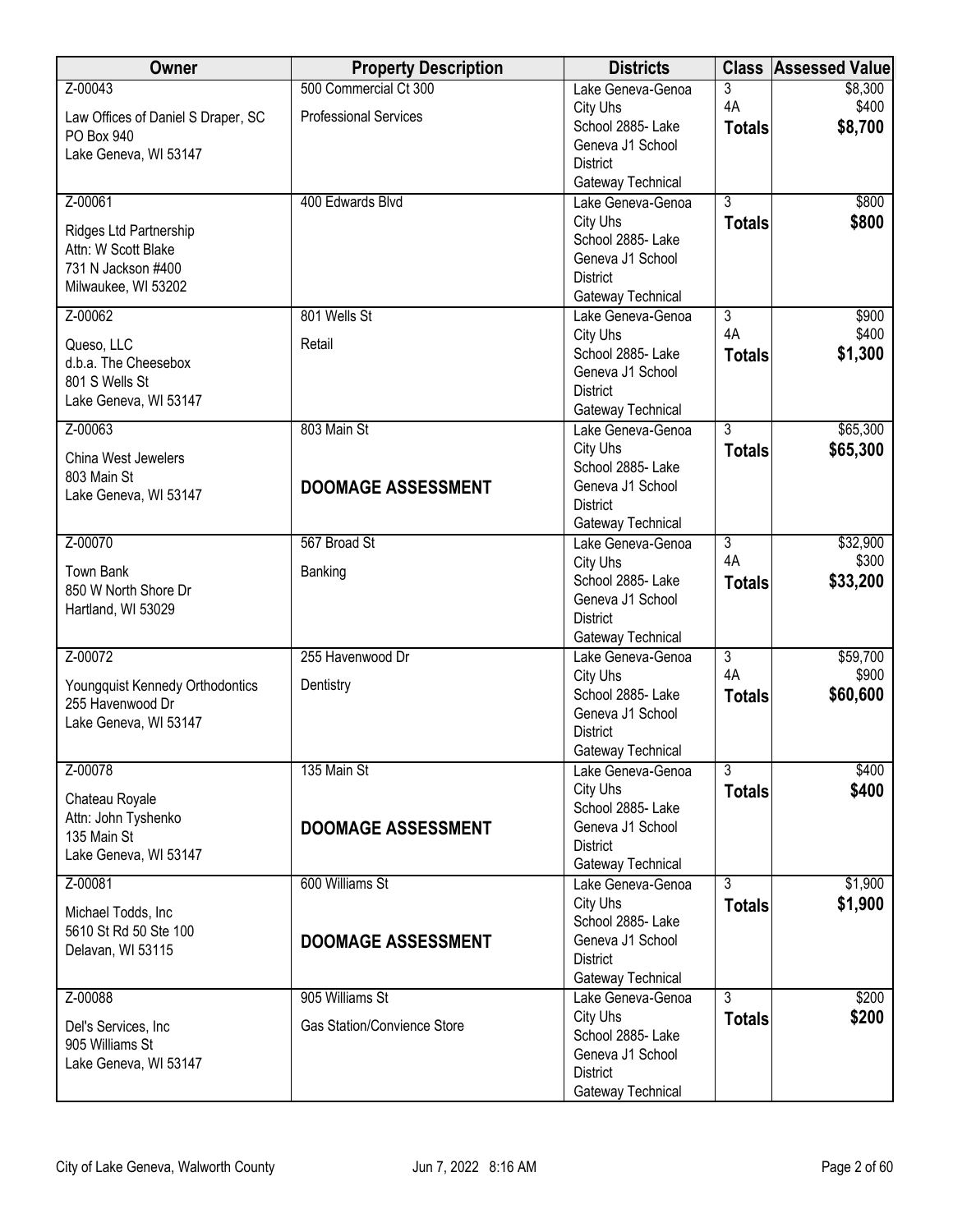| Owner                                                                                          | <b>Property Description</b> | <b>Districts</b>                                                                          |                     | <b>Class Assessed Value</b> |
|------------------------------------------------------------------------------------------------|-----------------------------|-------------------------------------------------------------------------------------------|---------------------|-----------------------------|
| Z-00089<br>Derrick Funeral Home & Cremation                                                    | 800 Park Dr                 | Lake Geneva-Genoa<br>City Uhs<br>School 2885- Lake                                        | 3<br><b>Totals</b>  | \$24,100<br>\$24,100        |
| Services<br>PO Box 730<br>Lake Geneva, WI 53147                                                | <b>DOOMAGE ASSESSMENT</b>   | Geneva J1 School<br><b>District</b>                                                       |                     |                             |
| Z-00092                                                                                        | 1060 Wells St               | Gateway Technical<br>Lake Geneva-Genoa                                                    | $\overline{3}$      | \$2,000                     |
| Geneva Wells Motel<br>Attn: Om Sai Vihar<br>1060 S Wells<br>Lake Geneva, WI 53147              | Lodging                     | City Uhs<br>School 2885- Lake<br>Geneva J1 School<br><b>District</b><br>Gateway Technical | 4A<br><b>Totals</b> | \$1,600<br>\$3,600          |
| Z-00094                                                                                        | 500 Commercial Ct Unit 100  | Lake Geneva-Genoa                                                                         | $\overline{3}$      | \$6,000                     |
| Edward D Jones & Co., LP<br>d.b.a. Branch Tax 07052<br>PO Box 66528<br>St Louis, MO 63166-6528 | <b>Financial Services</b>   | City Uhs<br>School 2885- Lake<br>Geneva J1 School<br><b>District</b><br>Gateway Technical | 4A<br><b>Totals</b> | \$1,400<br>\$7,400          |
| Z-00098                                                                                        | 826 North St                | Lake Geneva-Genoa                                                                         | $\overline{3}$      | \$852,100                   |
| Vifran, Inc<br>d.b.a. Dunn Lumber<br>826 North St<br>Lake Geneva, WI 53147                     |                             | City Uhs<br>School 2885- Lake<br>Geneva J1 School<br><b>District</b><br>Gateway Technical | 4A<br><b>Totals</b> | \$200<br>\$852,300          |
| Z-00100                                                                                        | 108 Broad St                | Lake Geneva-Genoa                                                                         | $\overline{3}$      | \$16,900                    |
| Gold Coast, Inc<br>PO Box 701<br>Lake Geneva, WI 53147                                         | <b>DOOMAGE ASSESSMENT</b>   | City Uhs<br>School 2885- Lake<br>Geneva J1 School<br><b>District</b><br>Gateway Technical | <b>Totals</b>       | \$16,900                    |
| Z-00103                                                                                        | 794 Wells St                | Lake Geneva-Genoa                                                                         | $\overline{3}$      | \$17,900                    |
| Geneva Paint Store<br>794 Wells St<br>Lake Geneva, WI 53147                                    | <b>DOOMAGE ASSESSMENT</b>   | City Uhs<br>School 2885- Lake<br>Geneva J1 School<br><b>District</b><br>Gateway Technical | <b>Totals</b>       | \$17,900                    |
| Z-00107                                                                                        | 747 Main St                 | Lake Geneva-Genoa                                                                         | $\overline{3}$      | \$30,000                    |
| Champs Sports Bar & Grill                                                                      | Bar & Grill                 | City Uhs<br>School 2885- Lake                                                             | <b>Totals</b>       | \$30,000                    |
| 747 Main St<br>Lake Geneva, WI 53147                                                           | <b>DOOMAGE ASSESSMENT</b>   | Geneva J1 School<br><b>District</b><br>Gateway Technical                                  |                     |                             |
| Z-00118                                                                                        | 613 W Main St               | Lake Geneva-Genoa                                                                         | $\overline{3}$      | \$1,000                     |
| The Yoga Place<br>613 W Main St<br>Lake Geneva, WI 53147                                       | Yoga Studio                 | City Uhs<br>School 2885- Lake<br>Geneva J1 School<br><b>District</b><br>Gateway Technical | 4A<br><b>Totals</b> | \$100<br>\$1,100            |
| Z-00122                                                                                        | 994 Lake Geneva Blvd        | Lake Geneva-Genoa                                                                         | $\overline{3}$      | \$700                       |
| G & B Aerial Service<br>994 Lake Geneva Blvd<br>Lake Geneva, WI 53147                          | <b>DOOMAGE ASSESSMENT</b>   | City Uhs<br>School 2885- Lake<br>Geneva J1 School<br><b>District</b><br>Gateway Technical | <b>Totals</b>       | \$700                       |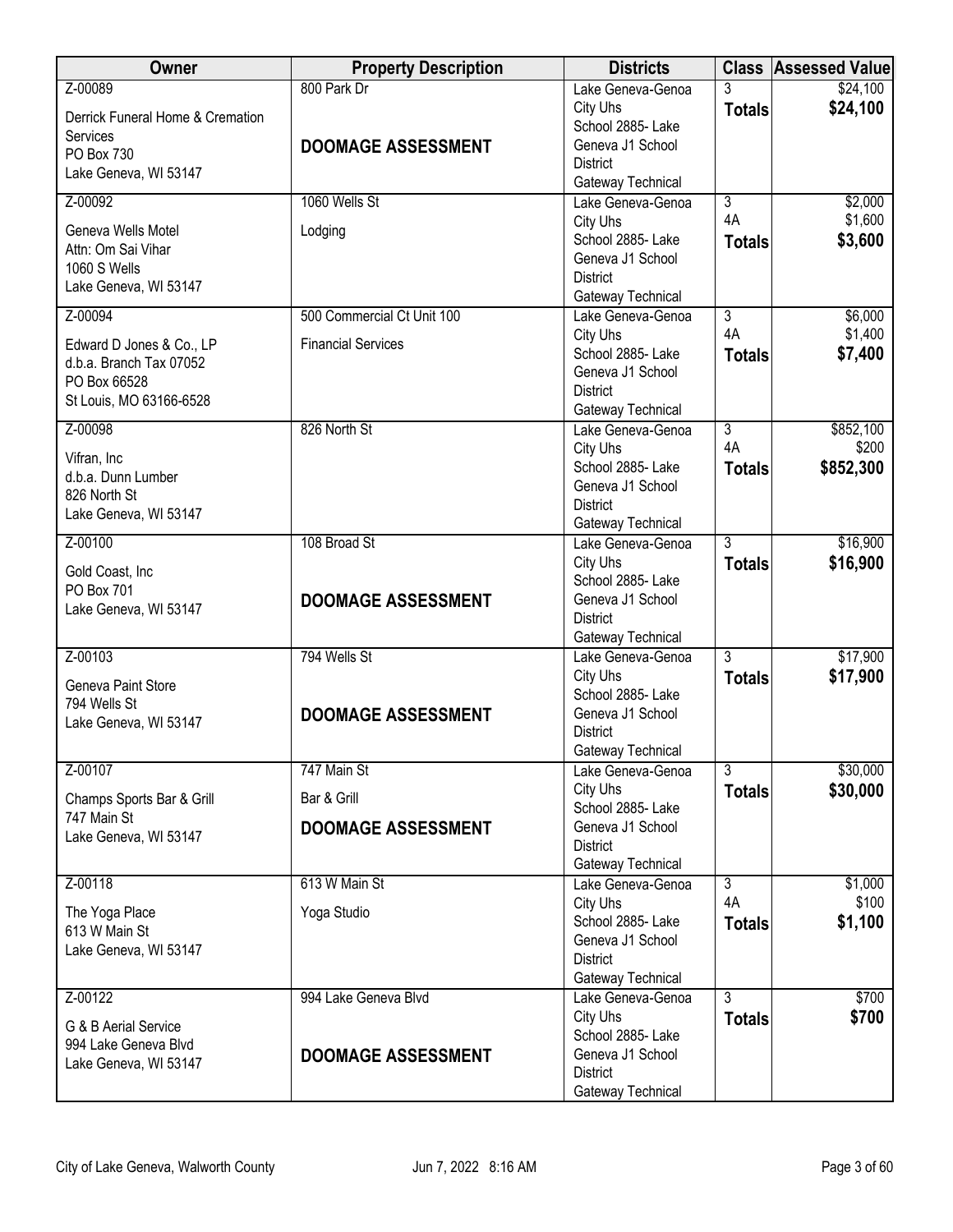| Z-00125<br>3<br>\$3,000<br>Lake Geneva-Genoa<br>4A<br>\$500<br>City Uhs<br>Auto Repair<br>Geneva Auto Body<br>School 2885- Lake<br>\$3,500<br><b>Totals</b><br>1152 Elkhorn Rd<br>Geneva J1 School<br>Lake Geneva, WI 53147<br><b>District</b><br>Gateway Technical<br>1154 Elkhorn Rd<br>Z-00126<br>Lake Geneva-Genoa<br>$\overline{3}$<br>\$400<br>4A<br>\$400<br>City Uhs<br>Lake Geneva Electric Motor Service<br>\$800<br>School 2885-Lake<br><b>Totals</b><br>1154 Elkhorn Rd<br>Geneva J1 School<br><b>DOOMAGE ASSESSMENT</b><br>Lake Geneva, WI 53147<br><b>District</b><br>Gateway Technical<br>150 Broad St<br>$\overline{3}$<br>Z-00128<br>\$21,900<br>Lake Geneva-Genoa<br>4A<br>\$700<br>City Uhs<br>Retail<br>Geneva Gifts, Inc<br>School 2885- Lake<br>\$22,600<br><b>Totals</b><br>PO Box 247<br>Geneva J1 School<br>Lake Geneva, WI 53147<br><b>District</b><br>Gateway Technical<br>Z-00129<br>408 Eugene Dr<br>Lake Geneva-Genoa<br>City Uhs<br><b>Totals</b><br>Damper Duster Chimney Sweep<br>School 2885- Lake<br>408 Eugene Dr<br>Geneva J1 School<br>Lake Geneva, WI 53147<br><b>District</b><br>Gateway Technical<br>$\overline{3}$<br>Z-00131<br>226 Broad St<br>\$300<br>Lake Geneva-Genoa<br>City Uhs<br>\$300<br><b>Totals</b><br>Coldwell Banker Real Estate Group<br>Realty<br>School 2885- Lake<br>925 IL Route 59<br>Geneva J1 School<br>Shorewood, IL 60404<br><b>District</b><br>Gateway Technical<br>Z-00133<br>124 Cass St<br>\$9,100<br>$\mathbf{1}$<br>Lake Geneva-Genoa<br>3<br>\$600<br>City Uhs<br>Geneva Upholstering Corp<br>Services<br>4A<br>\$100<br>School 2885-Lake<br>PO Box 88<br>\$9,800<br>Geneva J1 School<br><b>Totals</b><br>Lake Geneva, WI 53147<br><b>District</b><br>Gateway Technical<br>$\overline{3}$<br>\$10,500<br>Z-00136<br>720 Main St<br>Lake Geneva-Genoa<br>\$10,500<br>City Uhs<br><b>Totals</b><br>Allison Wonderland<br>School 2885- Lake<br>720 Main St<br>Geneva J1 School<br><b>DOOMAGE ASSESSMENT</b><br>Lake Geneva, WI 53147<br><b>District</b><br>Gateway Technical<br>500 Commercial Ct Unit 500<br>Z-00137<br>$\overline{3}$<br>\$5,700<br>Lake Geneva-Genoa<br>4A<br>\$400<br>City Uhs<br><b>Insurance Services</b><br>AF Glass Insurance Agency<br>\$6,100<br>School 2885-Lake<br><b>Totals</b><br>PO Box 1149<br>Geneva J1 School<br>Lake Geneva, WI 53147<br><b>District</b><br>Gateway Technical<br>$\overline{3}$<br>\$2,600<br>Z-00147<br>808 Main St<br>Lake Geneva-Genoa<br>\$2,600<br>City Uhs<br><b>Totals</b><br>Harrys Cafe<br>School 2885- Lake<br>Attn: Alex Chironis<br>Geneva J1 School<br><b>DOOMAGE ASSESSMENT</b><br>808 Main St<br><b>District</b><br>Lake Geneva, WI 53147<br>Gateway Technical | Owner | <b>Property Description</b> | <b>Districts</b> | <b>Class Assessed Value</b> |
|----------------------------------------------------------------------------------------------------------------------------------------------------------------------------------------------------------------------------------------------------------------------------------------------------------------------------------------------------------------------------------------------------------------------------------------------------------------------------------------------------------------------------------------------------------------------------------------------------------------------------------------------------------------------------------------------------------------------------------------------------------------------------------------------------------------------------------------------------------------------------------------------------------------------------------------------------------------------------------------------------------------------------------------------------------------------------------------------------------------------------------------------------------------------------------------------------------------------------------------------------------------------------------------------------------------------------------------------------------------------------------------------------------------------------------------------------------------------------------------------------------------------------------------------------------------------------------------------------------------------------------------------------------------------------------------------------------------------------------------------------------------------------------------------------------------------------------------------------------------------------------------------------------------------------------------------------------------------------------------------------------------------------------------------------------------------------------------------------------------------------------------------------------------------------------------------------------------------------------------------------------------------------------------------------------------------------------------------------------------------------------------------------------------------------------------------------------------------------------------------------------------------------------------------------------------------------------------------------------------------------------------------------------------------------------------------------------|-------|-----------------------------|------------------|-----------------------------|
|                                                                                                                                                                                                                                                                                                                                                                                                                                                                                                                                                                                                                                                                                                                                                                                                                                                                                                                                                                                                                                                                                                                                                                                                                                                                                                                                                                                                                                                                                                                                                                                                                                                                                                                                                                                                                                                                                                                                                                                                                                                                                                                                                                                                                                                                                                                                                                                                                                                                                                                                                                                                                                                                                                          |       | 1152 Elkhorn Rd             |                  |                             |
|                                                                                                                                                                                                                                                                                                                                                                                                                                                                                                                                                                                                                                                                                                                                                                                                                                                                                                                                                                                                                                                                                                                                                                                                                                                                                                                                                                                                                                                                                                                                                                                                                                                                                                                                                                                                                                                                                                                                                                                                                                                                                                                                                                                                                                                                                                                                                                                                                                                                                                                                                                                                                                                                                                          |       |                             |                  |                             |
|                                                                                                                                                                                                                                                                                                                                                                                                                                                                                                                                                                                                                                                                                                                                                                                                                                                                                                                                                                                                                                                                                                                                                                                                                                                                                                                                                                                                                                                                                                                                                                                                                                                                                                                                                                                                                                                                                                                                                                                                                                                                                                                                                                                                                                                                                                                                                                                                                                                                                                                                                                                                                                                                                                          |       |                             |                  |                             |
|                                                                                                                                                                                                                                                                                                                                                                                                                                                                                                                                                                                                                                                                                                                                                                                                                                                                                                                                                                                                                                                                                                                                                                                                                                                                                                                                                                                                                                                                                                                                                                                                                                                                                                                                                                                                                                                                                                                                                                                                                                                                                                                                                                                                                                                                                                                                                                                                                                                                                                                                                                                                                                                                                                          |       |                             |                  |                             |
|                                                                                                                                                                                                                                                                                                                                                                                                                                                                                                                                                                                                                                                                                                                                                                                                                                                                                                                                                                                                                                                                                                                                                                                                                                                                                                                                                                                                                                                                                                                                                                                                                                                                                                                                                                                                                                                                                                                                                                                                                                                                                                                                                                                                                                                                                                                                                                                                                                                                                                                                                                                                                                                                                                          |       |                             |                  |                             |
|                                                                                                                                                                                                                                                                                                                                                                                                                                                                                                                                                                                                                                                                                                                                                                                                                                                                                                                                                                                                                                                                                                                                                                                                                                                                                                                                                                                                                                                                                                                                                                                                                                                                                                                                                                                                                                                                                                                                                                                                                                                                                                                                                                                                                                                                                                                                                                                                                                                                                                                                                                                                                                                                                                          |       |                             |                  |                             |
|                                                                                                                                                                                                                                                                                                                                                                                                                                                                                                                                                                                                                                                                                                                                                                                                                                                                                                                                                                                                                                                                                                                                                                                                                                                                                                                                                                                                                                                                                                                                                                                                                                                                                                                                                                                                                                                                                                                                                                                                                                                                                                                                                                                                                                                                                                                                                                                                                                                                                                                                                                                                                                                                                                          |       |                             |                  |                             |
|                                                                                                                                                                                                                                                                                                                                                                                                                                                                                                                                                                                                                                                                                                                                                                                                                                                                                                                                                                                                                                                                                                                                                                                                                                                                                                                                                                                                                                                                                                                                                                                                                                                                                                                                                                                                                                                                                                                                                                                                                                                                                                                                                                                                                                                                                                                                                                                                                                                                                                                                                                                                                                                                                                          |       |                             |                  |                             |
|                                                                                                                                                                                                                                                                                                                                                                                                                                                                                                                                                                                                                                                                                                                                                                                                                                                                                                                                                                                                                                                                                                                                                                                                                                                                                                                                                                                                                                                                                                                                                                                                                                                                                                                                                                                                                                                                                                                                                                                                                                                                                                                                                                                                                                                                                                                                                                                                                                                                                                                                                                                                                                                                                                          |       |                             |                  |                             |
|                                                                                                                                                                                                                                                                                                                                                                                                                                                                                                                                                                                                                                                                                                                                                                                                                                                                                                                                                                                                                                                                                                                                                                                                                                                                                                                                                                                                                                                                                                                                                                                                                                                                                                                                                                                                                                                                                                                                                                                                                                                                                                                                                                                                                                                                                                                                                                                                                                                                                                                                                                                                                                                                                                          |       |                             |                  |                             |
|                                                                                                                                                                                                                                                                                                                                                                                                                                                                                                                                                                                                                                                                                                                                                                                                                                                                                                                                                                                                                                                                                                                                                                                                                                                                                                                                                                                                                                                                                                                                                                                                                                                                                                                                                                                                                                                                                                                                                                                                                                                                                                                                                                                                                                                                                                                                                                                                                                                                                                                                                                                                                                                                                                          |       |                             |                  |                             |
|                                                                                                                                                                                                                                                                                                                                                                                                                                                                                                                                                                                                                                                                                                                                                                                                                                                                                                                                                                                                                                                                                                                                                                                                                                                                                                                                                                                                                                                                                                                                                                                                                                                                                                                                                                                                                                                                                                                                                                                                                                                                                                                                                                                                                                                                                                                                                                                                                                                                                                                                                                                                                                                                                                          |       |                             |                  |                             |
|                                                                                                                                                                                                                                                                                                                                                                                                                                                                                                                                                                                                                                                                                                                                                                                                                                                                                                                                                                                                                                                                                                                                                                                                                                                                                                                                                                                                                                                                                                                                                                                                                                                                                                                                                                                                                                                                                                                                                                                                                                                                                                                                                                                                                                                                                                                                                                                                                                                                                                                                                                                                                                                                                                          |       |                             |                  |                             |
|                                                                                                                                                                                                                                                                                                                                                                                                                                                                                                                                                                                                                                                                                                                                                                                                                                                                                                                                                                                                                                                                                                                                                                                                                                                                                                                                                                                                                                                                                                                                                                                                                                                                                                                                                                                                                                                                                                                                                                                                                                                                                                                                                                                                                                                                                                                                                                                                                                                                                                                                                                                                                                                                                                          |       |                             |                  |                             |
|                                                                                                                                                                                                                                                                                                                                                                                                                                                                                                                                                                                                                                                                                                                                                                                                                                                                                                                                                                                                                                                                                                                                                                                                                                                                                                                                                                                                                                                                                                                                                                                                                                                                                                                                                                                                                                                                                                                                                                                                                                                                                                                                                                                                                                                                                                                                                                                                                                                                                                                                                                                                                                                                                                          |       |                             |                  |                             |
|                                                                                                                                                                                                                                                                                                                                                                                                                                                                                                                                                                                                                                                                                                                                                                                                                                                                                                                                                                                                                                                                                                                                                                                                                                                                                                                                                                                                                                                                                                                                                                                                                                                                                                                                                                                                                                                                                                                                                                                                                                                                                                                                                                                                                                                                                                                                                                                                                                                                                                                                                                                                                                                                                                          |       |                             |                  |                             |
|                                                                                                                                                                                                                                                                                                                                                                                                                                                                                                                                                                                                                                                                                                                                                                                                                                                                                                                                                                                                                                                                                                                                                                                                                                                                                                                                                                                                                                                                                                                                                                                                                                                                                                                                                                                                                                                                                                                                                                                                                                                                                                                                                                                                                                                                                                                                                                                                                                                                                                                                                                                                                                                                                                          |       |                             |                  |                             |
|                                                                                                                                                                                                                                                                                                                                                                                                                                                                                                                                                                                                                                                                                                                                                                                                                                                                                                                                                                                                                                                                                                                                                                                                                                                                                                                                                                                                                                                                                                                                                                                                                                                                                                                                                                                                                                                                                                                                                                                                                                                                                                                                                                                                                                                                                                                                                                                                                                                                                                                                                                                                                                                                                                          |       |                             |                  |                             |
|                                                                                                                                                                                                                                                                                                                                                                                                                                                                                                                                                                                                                                                                                                                                                                                                                                                                                                                                                                                                                                                                                                                                                                                                                                                                                                                                                                                                                                                                                                                                                                                                                                                                                                                                                                                                                                                                                                                                                                                                                                                                                                                                                                                                                                                                                                                                                                                                                                                                                                                                                                                                                                                                                                          |       |                             |                  |                             |
|                                                                                                                                                                                                                                                                                                                                                                                                                                                                                                                                                                                                                                                                                                                                                                                                                                                                                                                                                                                                                                                                                                                                                                                                                                                                                                                                                                                                                                                                                                                                                                                                                                                                                                                                                                                                                                                                                                                                                                                                                                                                                                                                                                                                                                                                                                                                                                                                                                                                                                                                                                                                                                                                                                          |       |                             |                  |                             |
|                                                                                                                                                                                                                                                                                                                                                                                                                                                                                                                                                                                                                                                                                                                                                                                                                                                                                                                                                                                                                                                                                                                                                                                                                                                                                                                                                                                                                                                                                                                                                                                                                                                                                                                                                                                                                                                                                                                                                                                                                                                                                                                                                                                                                                                                                                                                                                                                                                                                                                                                                                                                                                                                                                          |       |                             |                  |                             |
|                                                                                                                                                                                                                                                                                                                                                                                                                                                                                                                                                                                                                                                                                                                                                                                                                                                                                                                                                                                                                                                                                                                                                                                                                                                                                                                                                                                                                                                                                                                                                                                                                                                                                                                                                                                                                                                                                                                                                                                                                                                                                                                                                                                                                                                                                                                                                                                                                                                                                                                                                                                                                                                                                                          |       |                             |                  |                             |
|                                                                                                                                                                                                                                                                                                                                                                                                                                                                                                                                                                                                                                                                                                                                                                                                                                                                                                                                                                                                                                                                                                                                                                                                                                                                                                                                                                                                                                                                                                                                                                                                                                                                                                                                                                                                                                                                                                                                                                                                                                                                                                                                                                                                                                                                                                                                                                                                                                                                                                                                                                                                                                                                                                          |       |                             |                  |                             |
|                                                                                                                                                                                                                                                                                                                                                                                                                                                                                                                                                                                                                                                                                                                                                                                                                                                                                                                                                                                                                                                                                                                                                                                                                                                                                                                                                                                                                                                                                                                                                                                                                                                                                                                                                                                                                                                                                                                                                                                                                                                                                                                                                                                                                                                                                                                                                                                                                                                                                                                                                                                                                                                                                                          |       |                             |                  |                             |
|                                                                                                                                                                                                                                                                                                                                                                                                                                                                                                                                                                                                                                                                                                                                                                                                                                                                                                                                                                                                                                                                                                                                                                                                                                                                                                                                                                                                                                                                                                                                                                                                                                                                                                                                                                                                                                                                                                                                                                                                                                                                                                                                                                                                                                                                                                                                                                                                                                                                                                                                                                                                                                                                                                          |       |                             |                  |                             |
|                                                                                                                                                                                                                                                                                                                                                                                                                                                                                                                                                                                                                                                                                                                                                                                                                                                                                                                                                                                                                                                                                                                                                                                                                                                                                                                                                                                                                                                                                                                                                                                                                                                                                                                                                                                                                                                                                                                                                                                                                                                                                                                                                                                                                                                                                                                                                                                                                                                                                                                                                                                                                                                                                                          |       |                             |                  |                             |
|                                                                                                                                                                                                                                                                                                                                                                                                                                                                                                                                                                                                                                                                                                                                                                                                                                                                                                                                                                                                                                                                                                                                                                                                                                                                                                                                                                                                                                                                                                                                                                                                                                                                                                                                                                                                                                                                                                                                                                                                                                                                                                                                                                                                                                                                                                                                                                                                                                                                                                                                                                                                                                                                                                          |       |                             |                  |                             |
|                                                                                                                                                                                                                                                                                                                                                                                                                                                                                                                                                                                                                                                                                                                                                                                                                                                                                                                                                                                                                                                                                                                                                                                                                                                                                                                                                                                                                                                                                                                                                                                                                                                                                                                                                                                                                                                                                                                                                                                                                                                                                                                                                                                                                                                                                                                                                                                                                                                                                                                                                                                                                                                                                                          |       |                             |                  |                             |
|                                                                                                                                                                                                                                                                                                                                                                                                                                                                                                                                                                                                                                                                                                                                                                                                                                                                                                                                                                                                                                                                                                                                                                                                                                                                                                                                                                                                                                                                                                                                                                                                                                                                                                                                                                                                                                                                                                                                                                                                                                                                                                                                                                                                                                                                                                                                                                                                                                                                                                                                                                                                                                                                                                          |       |                             |                  |                             |
|                                                                                                                                                                                                                                                                                                                                                                                                                                                                                                                                                                                                                                                                                                                                                                                                                                                                                                                                                                                                                                                                                                                                                                                                                                                                                                                                                                                                                                                                                                                                                                                                                                                                                                                                                                                                                                                                                                                                                                                                                                                                                                                                                                                                                                                                                                                                                                                                                                                                                                                                                                                                                                                                                                          |       |                             |                  |                             |
|                                                                                                                                                                                                                                                                                                                                                                                                                                                                                                                                                                                                                                                                                                                                                                                                                                                                                                                                                                                                                                                                                                                                                                                                                                                                                                                                                                                                                                                                                                                                                                                                                                                                                                                                                                                                                                                                                                                                                                                                                                                                                                                                                                                                                                                                                                                                                                                                                                                                                                                                                                                                                                                                                                          |       |                             |                  |                             |
|                                                                                                                                                                                                                                                                                                                                                                                                                                                                                                                                                                                                                                                                                                                                                                                                                                                                                                                                                                                                                                                                                                                                                                                                                                                                                                                                                                                                                                                                                                                                                                                                                                                                                                                                                                                                                                                                                                                                                                                                                                                                                                                                                                                                                                                                                                                                                                                                                                                                                                                                                                                                                                                                                                          |       |                             |                  |                             |
|                                                                                                                                                                                                                                                                                                                                                                                                                                                                                                                                                                                                                                                                                                                                                                                                                                                                                                                                                                                                                                                                                                                                                                                                                                                                                                                                                                                                                                                                                                                                                                                                                                                                                                                                                                                                                                                                                                                                                                                                                                                                                                                                                                                                                                                                                                                                                                                                                                                                                                                                                                                                                                                                                                          |       |                             |                  |                             |
|                                                                                                                                                                                                                                                                                                                                                                                                                                                                                                                                                                                                                                                                                                                                                                                                                                                                                                                                                                                                                                                                                                                                                                                                                                                                                                                                                                                                                                                                                                                                                                                                                                                                                                                                                                                                                                                                                                                                                                                                                                                                                                                                                                                                                                                                                                                                                                                                                                                                                                                                                                                                                                                                                                          |       |                             |                  |                             |
|                                                                                                                                                                                                                                                                                                                                                                                                                                                                                                                                                                                                                                                                                                                                                                                                                                                                                                                                                                                                                                                                                                                                                                                                                                                                                                                                                                                                                                                                                                                                                                                                                                                                                                                                                                                                                                                                                                                                                                                                                                                                                                                                                                                                                                                                                                                                                                                                                                                                                                                                                                                                                                                                                                          |       |                             |                  |                             |
|                                                                                                                                                                                                                                                                                                                                                                                                                                                                                                                                                                                                                                                                                                                                                                                                                                                                                                                                                                                                                                                                                                                                                                                                                                                                                                                                                                                                                                                                                                                                                                                                                                                                                                                                                                                                                                                                                                                                                                                                                                                                                                                                                                                                                                                                                                                                                                                                                                                                                                                                                                                                                                                                                                          |       |                             |                  |                             |
|                                                                                                                                                                                                                                                                                                                                                                                                                                                                                                                                                                                                                                                                                                                                                                                                                                                                                                                                                                                                                                                                                                                                                                                                                                                                                                                                                                                                                                                                                                                                                                                                                                                                                                                                                                                                                                                                                                                                                                                                                                                                                                                                                                                                                                                                                                                                                                                                                                                                                                                                                                                                                                                                                                          |       |                             |                  |                             |
|                                                                                                                                                                                                                                                                                                                                                                                                                                                                                                                                                                                                                                                                                                                                                                                                                                                                                                                                                                                                                                                                                                                                                                                                                                                                                                                                                                                                                                                                                                                                                                                                                                                                                                                                                                                                                                                                                                                                                                                                                                                                                                                                                                                                                                                                                                                                                                                                                                                                                                                                                                                                                                                                                                          |       |                             |                  |                             |
|                                                                                                                                                                                                                                                                                                                                                                                                                                                                                                                                                                                                                                                                                                                                                                                                                                                                                                                                                                                                                                                                                                                                                                                                                                                                                                                                                                                                                                                                                                                                                                                                                                                                                                                                                                                                                                                                                                                                                                                                                                                                                                                                                                                                                                                                                                                                                                                                                                                                                                                                                                                                                                                                                                          |       |                             |                  |                             |
|                                                                                                                                                                                                                                                                                                                                                                                                                                                                                                                                                                                                                                                                                                                                                                                                                                                                                                                                                                                                                                                                                                                                                                                                                                                                                                                                                                                                                                                                                                                                                                                                                                                                                                                                                                                                                                                                                                                                                                                                                                                                                                                                                                                                                                                                                                                                                                                                                                                                                                                                                                                                                                                                                                          |       |                             |                  |                             |
|                                                                                                                                                                                                                                                                                                                                                                                                                                                                                                                                                                                                                                                                                                                                                                                                                                                                                                                                                                                                                                                                                                                                                                                                                                                                                                                                                                                                                                                                                                                                                                                                                                                                                                                                                                                                                                                                                                                                                                                                                                                                                                                                                                                                                                                                                                                                                                                                                                                                                                                                                                                                                                                                                                          |       |                             |                  |                             |
|                                                                                                                                                                                                                                                                                                                                                                                                                                                                                                                                                                                                                                                                                                                                                                                                                                                                                                                                                                                                                                                                                                                                                                                                                                                                                                                                                                                                                                                                                                                                                                                                                                                                                                                                                                                                                                                                                                                                                                                                                                                                                                                                                                                                                                                                                                                                                                                                                                                                                                                                                                                                                                                                                                          |       |                             |                  |                             |
|                                                                                                                                                                                                                                                                                                                                                                                                                                                                                                                                                                                                                                                                                                                                                                                                                                                                                                                                                                                                                                                                                                                                                                                                                                                                                                                                                                                                                                                                                                                                                                                                                                                                                                                                                                                                                                                                                                                                                                                                                                                                                                                                                                                                                                                                                                                                                                                                                                                                                                                                                                                                                                                                                                          |       |                             |                  |                             |
|                                                                                                                                                                                                                                                                                                                                                                                                                                                                                                                                                                                                                                                                                                                                                                                                                                                                                                                                                                                                                                                                                                                                                                                                                                                                                                                                                                                                                                                                                                                                                                                                                                                                                                                                                                                                                                                                                                                                                                                                                                                                                                                                                                                                                                                                                                                                                                                                                                                                                                                                                                                                                                                                                                          |       |                             |                  |                             |
|                                                                                                                                                                                                                                                                                                                                                                                                                                                                                                                                                                                                                                                                                                                                                                                                                                                                                                                                                                                                                                                                                                                                                                                                                                                                                                                                                                                                                                                                                                                                                                                                                                                                                                                                                                                                                                                                                                                                                                                                                                                                                                                                                                                                                                                                                                                                                                                                                                                                                                                                                                                                                                                                                                          |       |                             |                  |                             |
|                                                                                                                                                                                                                                                                                                                                                                                                                                                                                                                                                                                                                                                                                                                                                                                                                                                                                                                                                                                                                                                                                                                                                                                                                                                                                                                                                                                                                                                                                                                                                                                                                                                                                                                                                                                                                                                                                                                                                                                                                                                                                                                                                                                                                                                                                                                                                                                                                                                                                                                                                                                                                                                                                                          |       |                             |                  |                             |
|                                                                                                                                                                                                                                                                                                                                                                                                                                                                                                                                                                                                                                                                                                                                                                                                                                                                                                                                                                                                                                                                                                                                                                                                                                                                                                                                                                                                                                                                                                                                                                                                                                                                                                                                                                                                                                                                                                                                                                                                                                                                                                                                                                                                                                                                                                                                                                                                                                                                                                                                                                                                                                                                                                          |       |                             |                  |                             |
|                                                                                                                                                                                                                                                                                                                                                                                                                                                                                                                                                                                                                                                                                                                                                                                                                                                                                                                                                                                                                                                                                                                                                                                                                                                                                                                                                                                                                                                                                                                                                                                                                                                                                                                                                                                                                                                                                                                                                                                                                                                                                                                                                                                                                                                                                                                                                                                                                                                                                                                                                                                                                                                                                                          |       |                             |                  |                             |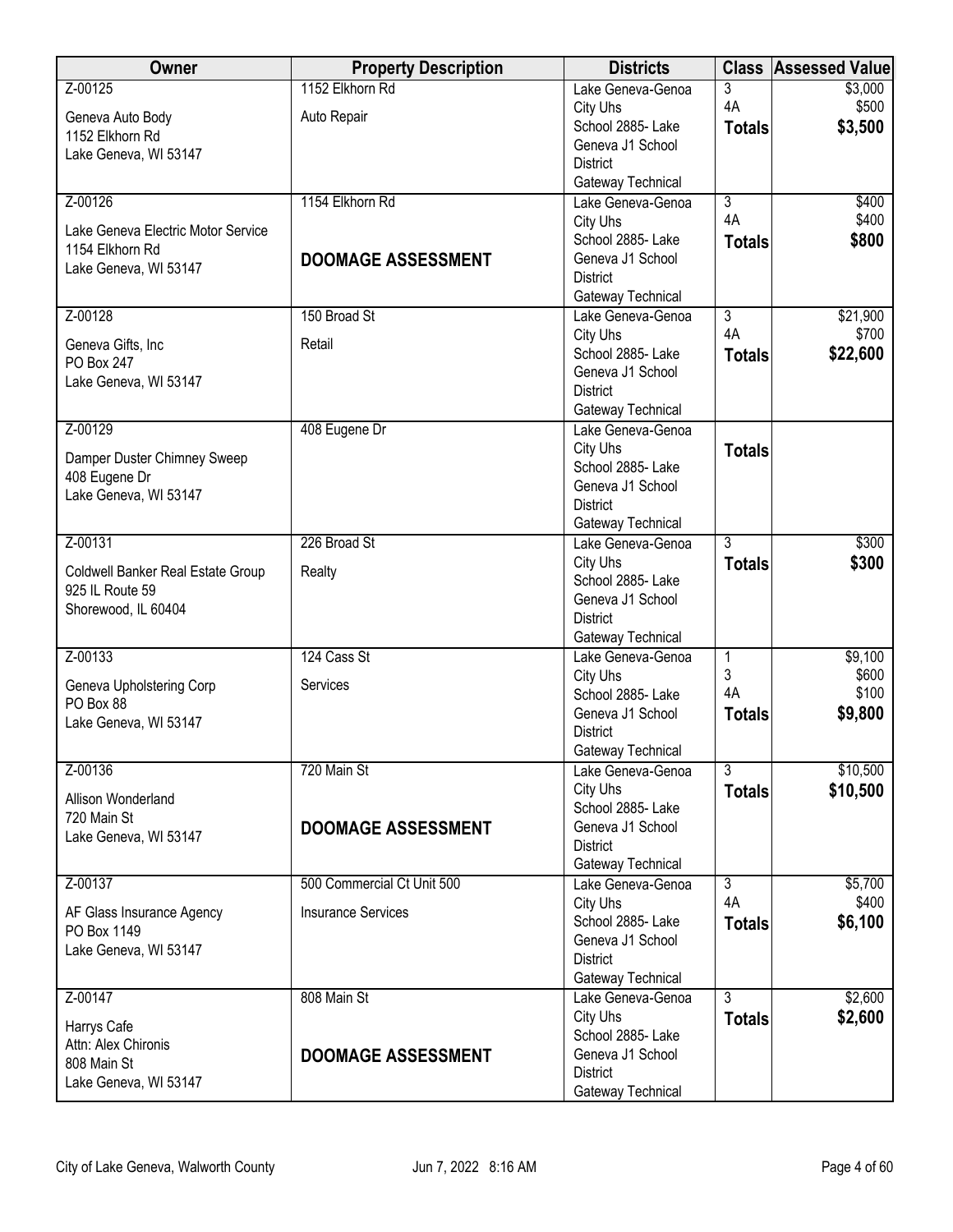| Owner                                         | <b>Property Description</b> | <b>Districts</b>                       |                      | <b>Class Assessed Value</b> |
|-----------------------------------------------|-----------------------------|----------------------------------------|----------------------|-----------------------------|
| Z-00151                                       | 149 Broad St                | Lake Geneva-Genoa                      | 3                    | \$11,200                    |
| Hogs & Kisses, Inc.                           | Bar & Grill                 | City Uhs                               | <b>Totals</b>        | \$11,200                    |
| Attn: Linda Chironis                          |                             | School 2885- Lake<br>Geneva J1 School  |                      |                             |
| 149 Broad St                                  |                             | <b>District</b>                        |                      |                             |
| Lake Geneva, WI 53147                         |                             | Gateway Technical                      |                      |                             |
| Z-00159                                       | 1002 Mobile St              | Lake Geneva-Genoa                      | $\overline{3}$       | \$8,900                     |
| Stuart W Johnson & Co, Inc                    | Retail                      | City Uhs                               | 4A                   | \$800                       |
| Attn: Rober T Morova Jr                       |                             | School 2885- Lake                      | <b>Totals</b>        | \$9,700                     |
| PO Box 999                                    |                             | Geneva J1 School<br><b>District</b>    |                      |                             |
| Lake Geneva, WI 53147                         |                             | Gateway Technical                      |                      |                             |
| Z-00162                                       | 500 Interchange North       | Lake Geneva-Genoa                      | $\overline{3}$       | \$5,000                     |
|                                               | Services                    | City Uhs                               | <b>Totals</b>        | \$5,000                     |
| CTJ Communications, Ltd - Wlkg Fm<br>Radio    |                             | School 2885- Lake                      |                      |                             |
| 500 Interchange N                             | <b>DOOMAGE ASSESSMENT</b>   | Geneva J1 School                       |                      |                             |
| Lake Geneva, WI 53147                         |                             | <b>District</b>                        |                      |                             |
| Z-00163                                       | 410 Broad St                | Gateway Technical<br>Lake Geneva-Genoa | 3                    | \$16,100                    |
|                                               |                             | City Uhs                               | 4A                   | \$7,400                     |
| BMO Harris Bank, Na                           | <b>Financial Services</b>   | School 2885- Lake                      | <b>Totals</b>        | \$23,500                    |
| 111 W Monroe St 5C                            |                             | Geneva J1 School                       |                      |                             |
| Chicago, IL 60603                             |                             | <b>District</b>                        |                      |                             |
|                                               |                             | Gateway Technical                      |                      |                             |
| Z-00166                                       | 851 Park Dr 102             | Lake Geneva-Genoa<br>City Uhs          | $\overline{3}$<br>4A | \$7,200<br>\$16,000         |
| Habush Habush & Rottier, SC                   |                             | School 2885- Lake                      | <b>Totals</b>        | \$23,200                    |
| 851 Park Dr #102                              |                             | Geneva J1 School                       |                      |                             |
| Lake Geneva, WI 53147                         |                             | <b>District</b>                        |                      |                             |
|                                               |                             | Gateway Technical                      |                      |                             |
| Z-00171                                       | 524 Wells St                | Lake Geneva-Genoa                      | $\overline{3}$       | \$53,000                    |
| Z Pirzada, Alif 11, Inc                       | Motel                       | City Uhs                               | <b>Totals</b>        | \$53,000                    |
| d.b.a. Lake Geneva Lodge                      |                             | School 2885- Lake<br>Geneva J1 School  |                      |                             |
| 524 Wells St                                  | <b>DOOMAGE ASSESSMENT</b>   | <b>District</b>                        |                      |                             |
| Lake Geneva, WI 53147                         |                             | Gateway Technical                      |                      |                             |
| Z-00172                                       | 804 Main St                 | Lake Geneva-Genoa                      | 3                    | \$8,700                     |
| Lake-Aire Restaurant                          |                             | City Uhs                               | 4A                   | \$1,000                     |
| 804 Main St                                   |                             | School 2885- Lake                      | <b>Totals</b>        | \$9,700                     |
| Lake Geneva, WI 53147                         | <b>DOOMAGE ASSESSMENT</b>   | Geneva J1 School<br><b>District</b>    |                      |                             |
|                                               |                             | Gateway Technical                      |                      |                             |
| Z-00173                                       | 801 Townline Rd             | Lake Geneva-Genoa                      | $\overline{3}$       | \$260,500                   |
|                                               | <b>Vetertinary Care</b>     | City Uhs                               | 4A                   | \$900                       |
| Carevet, LLC<br>8008 Carondelet Ave Ste 101   |                             | School 2885- Lake                      | <b>Totals</b>        | \$261,400                   |
| St. Louis, MO 63105                           |                             | Geneva J1 School                       |                      |                             |
|                                               |                             | <b>District</b>                        |                      |                             |
| Z-00177                                       | 192 E Main St               | Gateway Technical<br>Lake Geneva-Genoa | $\overline{3}$       | \$1,800                     |
|                                               |                             | City Uhs                               | 4A                   | \$2,200                     |
| Sandal, Inc                                   |                             | School 2885- Lake                      | <b>Totals</b>        | \$4,000                     |
| d.b.a. Lake Geneva Lanes<br>Attn: Frank Guske | <b>DOOMAGE ASSESSMENT</b>   | Geneva J1 School                       |                      |                             |
| PO Box 366                                    |                             | <b>District</b>                        |                      |                             |
| Lake Geneva, WI 53147                         |                             | Gateway Technical                      |                      |                             |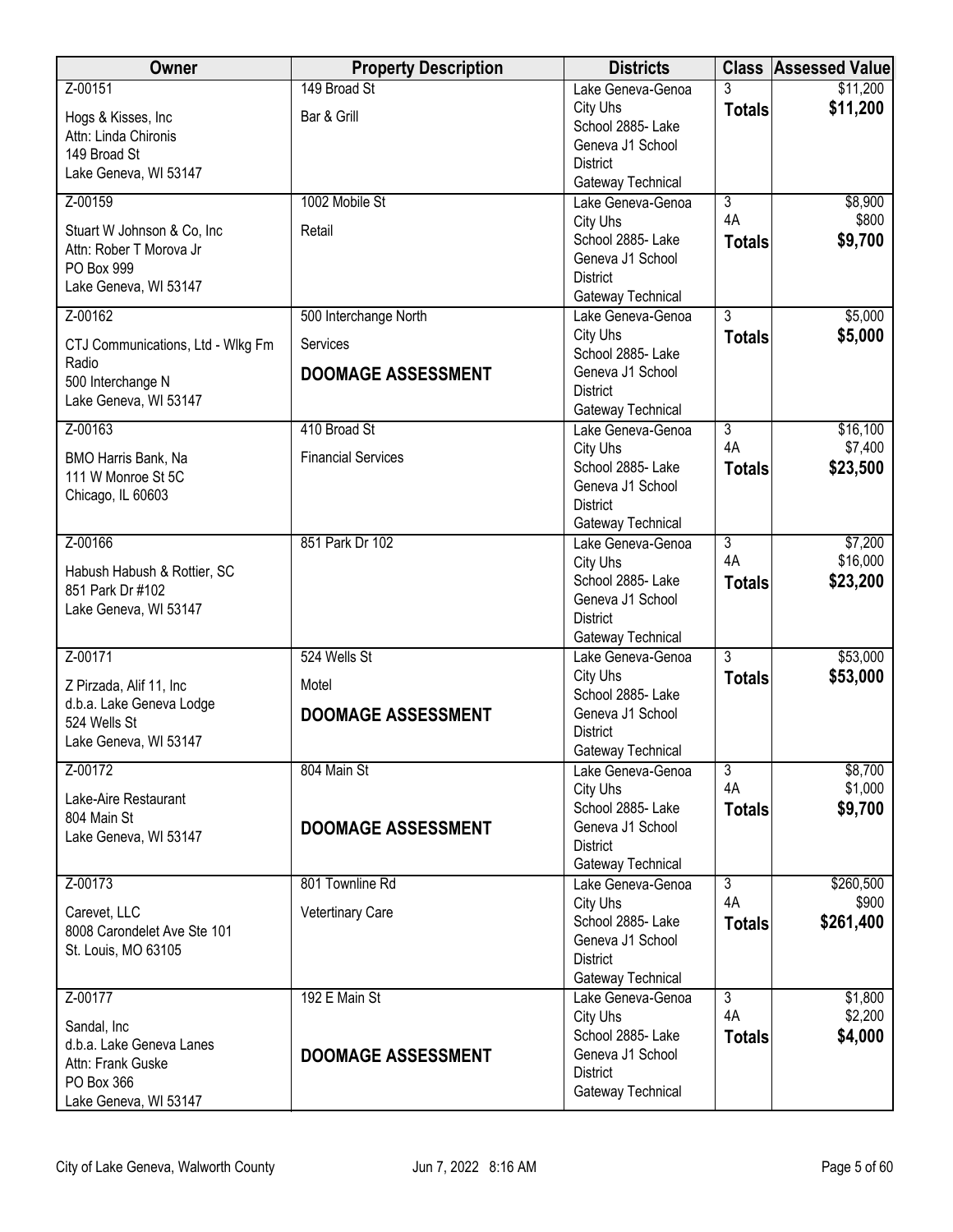| Owner                                      | <b>Property Description</b> | <b>Districts</b>                      |                      | <b>Class Assessed Value</b> |
|--------------------------------------------|-----------------------------|---------------------------------------|----------------------|-----------------------------|
| Z-00180                                    | 312 Center St               | Lake Geneva-Genoa                     | $\overline{3}$       | \$119,800                   |
| Lake Geneva Oral Surgery                   | Oral Surgery                | City Uhs                              | 4A                   | \$900                       |
| 312 Center St                              |                             | School 2885- Lake                     | <b>Totals</b>        | \$120,700                   |
| Lake Geneva, WI 53147                      |                             | Geneva J1 School                      |                      |                             |
|                                            |                             | <b>District</b><br>Gateway Technical  |                      |                             |
| Z-00181                                    | (scattered)                 | Lake Geneva-Genoa                     | 4A                   | \$12,600                    |
|                                            |                             | City Uhs                              | <b>Totals</b>        | \$12,600                    |
| Lamar Advertising of Janesville            | Advertising                 | School 2885-Lake                      |                      |                             |
| PO Box 66338                               |                             | Geneva J1 School                      |                      |                             |
| Baton Rouge, LA 70896                      |                             | <b>District</b>                       |                      |                             |
|                                            |                             | Gateway Technical                     |                      |                             |
| Z-00189                                    | 100 Broad St                | Lake Geneva-Genoa                     | $\overline{3}$       | \$2,500                     |
| Speedo's Harborside Pub & Grill            |                             | City Uhs                              | <b>Totals</b>        | \$2,500                     |
| Attn: Spiro Condos                         | <b>DOOMAGE ASSESSMENT</b>   | School 2885- Lake<br>Geneva J1 School |                      |                             |
| 100 Broad St                               |                             | <b>District</b>                       |                      |                             |
| Lake Geneva, WI 53147                      |                             | Gateway Technical                     |                      |                             |
| Z-00193                                    | 721 Williams St             | Lake Geneva-Genoa                     | $\overline{3}$       | \$7,600                     |
|                                            | Laundry / Cleaners          | City Uhs                              | <b>Totals</b>        | \$7,600                     |
| Laundereze<br>Attn: Robert J Klabunde      |                             | School 2885- Lake                     |                      |                             |
| PO Box 395                                 |                             | Geneva J1 School                      |                      |                             |
| Genoa City, WI 53128                       |                             | <b>District</b>                       |                      |                             |
| Z-00195                                    |                             | Gateway Technical                     |                      |                             |
|                                            | 101 Broad St 102            | Lake Geneva-Genoa<br>City Uhs         | $\overline{3}$<br>4A | \$2,100<br>\$16,800         |
| Remax Plaza                                |                             | School 2885- Lake                     | <b>Totals</b>        | \$18,900                    |
| Attn: Robert Schaid                        | <b>DOOMAGE ASSESSMENT</b>   | Geneva J1 School                      |                      |                             |
| 4005 Kane Ave                              |                             | <b>District</b>                       |                      |                             |
| Mchenry, IL 60050                          |                             | Gateway Technical                     |                      |                             |
| Z-00200                                    | 733 North St                | Lake Geneva-Genoa                     | $\overline{3}$       | \$9,600                     |
| Male & Gal Hairstyling Center              |                             | City Uhs                              | <b>Totals</b>        | \$9,600                     |
| 733 North St                               |                             | School 2885- Lake                     |                      |                             |
| Lake Geneva, WI 53147                      | <b>DOOMAGE ASSESSMENT</b>   | Geneva J1 School                      |                      |                             |
|                                            |                             | <b>District</b><br>Gateway Technical  |                      |                             |
| Z-00206                                    | 501 Commercial Ct           | Lake Geneva-Genoa                     | $\overline{3}$       | \$3,100                     |
|                                            |                             | City Uhs                              | 4A                   | \$2,600                     |
| Martin Business Group                      |                             | School 2885- Lake                     | <b>Totals</b>        | \$5,700                     |
| 501 Commercial Ct<br>Lake Geneva, WI 53147 | <b>DOOMAGE ASSESSMENT</b>   | Geneva J1 School                      |                      |                             |
|                                            |                             | <b>District</b>                       |                      |                             |
|                                            |                             | Gateway Technical                     |                      |                             |
| Z-00210                                    | 104 Wells St                | Lake Geneva-Genoa                     | $\overline{3}$       | \$26,300                    |
| McDonald's/Mcessy Inv Co #4988             | Restaurant                  | City Uhs<br>School 2885- Lake         | 4A                   | \$1,200<br>\$27,500         |
| 1025 W Everett Rd Ste 201                  | <b>DOOMAGE ASSESSMENT</b>   | Geneva J1 School                      | <b>Totals</b>        |                             |
| Lake Forest, IL 60045                      |                             | <b>District</b>                       |                      |                             |
|                                            |                             | Gateway Technical                     |                      |                             |
| Z-00211                                    | 736 W Main St               | Lake Geneva-Genoa                     | $\overline{3}$       | \$500                       |
| Video Gallery                              | Retail                      | City Uhs                              | 4A                   | \$100                       |
| 736 W Main St                              |                             | School 2885- Lake                     | <b>Totals</b>        | \$600                       |
| Lake Geneva, WI 53147                      |                             | Geneva J1 School                      |                      |                             |
|                                            |                             | <b>District</b>                       |                      |                             |
|                                            |                             | Gateway Technical                     |                      |                             |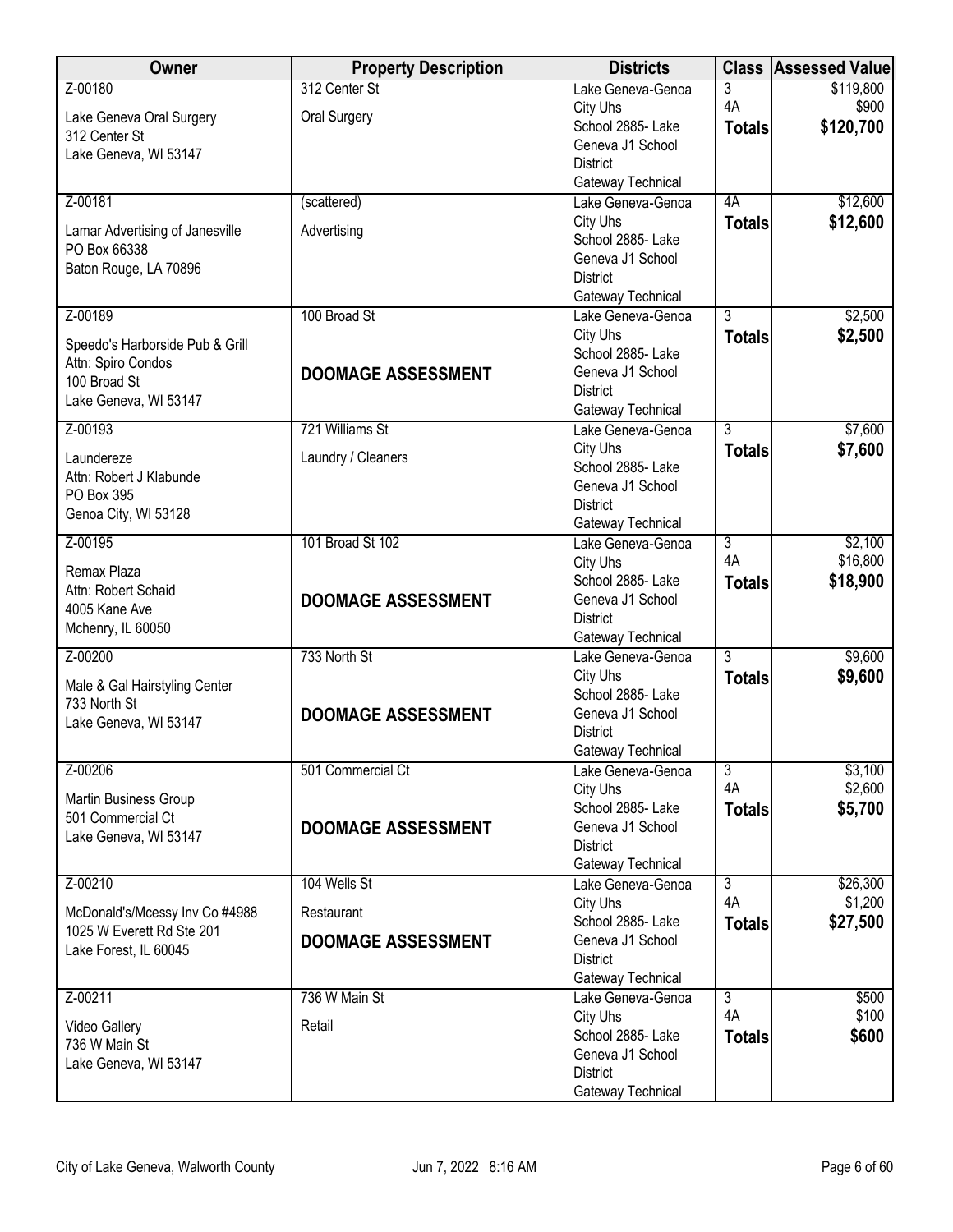| Owner                                                | <b>Property Description</b> | <b>Districts</b>                       |                | <b>Class Assessed Value</b> |
|------------------------------------------------------|-----------------------------|----------------------------------------|----------------|-----------------------------|
| Z-00212                                              | 803 Wells St                | Lake Geneva-Genoa                      | 3              | \$1,700                     |
| Spiegelhoff Insurance Group, Inc                     | <b>Insurance Services</b>   | City Uhs                               | 4A             | \$1,300                     |
| 803 Wells St                                         |                             | School 2885- Lake<br>Geneva J1 School  | <b>Totals</b>  | \$3,000                     |
| Lake Geneva, WI 53147                                |                             | <b>District</b>                        |                |                             |
|                                                      |                             | Gateway Technical                      |                |                             |
| Z-00218                                              | 710 Geneva St               | Lake Geneva-Genoa                      | 3              | \$2,100                     |
| Naturally Yours Health Foods                         |                             | City Uhs                               | 4A             | \$100                       |
| 710 Geneva St                                        |                             | School 2885- Lake                      | <b>Totals</b>  | \$2,200                     |
| Lake Geneva, WI 53147                                | <b>DOOMAGE ASSESSMENT</b>   | Geneva J1 School<br><b>District</b>    |                |                             |
|                                                      |                             | Gateway Technical                      |                |                             |
| Z-00219                                              | 1075 Lake Geneva Blvd       | Aldermanic 01                          | $\overline{3}$ | \$1,000                     |
| Rita's My Salon                                      | Salon                       | Lake Geneva-Genoa                      | <b>Totals</b>  | \$1,000                     |
| 1075 Lake Geneva Blvd                                |                             | City Uhs                               |                |                             |
| Lake Geneva, WI 53147                                |                             | School 2885- Lake                      |                |                             |
|                                                      |                             | Geneva J1 School<br><b>District</b>    |                |                             |
|                                                      |                             | Gateway Technical                      |                |                             |
| Z-00221                                              | 411 Interchange North       | Lake Geneva-Genoa                      | $\overline{3}$ | \$20,400                    |
| DCR Restaurant Group, LLC                            |                             | City Uhs                               | 4A             | \$100                       |
| d.b.a. Next Door Pub                                 |                             | School 2885- Lake                      | <b>Totals</b>  | \$20,500                    |
| 411 Interchange N HWY 120                            | <b>DOOMAGE ASSESSMENT</b>   | Geneva J1 School                       |                |                             |
| Lake Geneva, WI 53147                                |                             | <b>District</b><br>Gateway Technical   |                |                             |
| Z-00222                                              | 875 Townline Rd Unit 102    | Lake Geneva-Genoa                      | $\overline{3}$ | \$600                       |
| Gerald Hartlaub CPA                                  | Accounting                  | City Uhs                               | 4A             | \$200                       |
| PO Box 568                                           |                             | School 2885- Lake                      | <b>Totals</b>  | \$800                       |
| Lake Geneva, WI 53147                                |                             | Geneva J1 School                       |                |                             |
|                                                      |                             | <b>District</b><br>Gateway Technical   |                |                             |
| Z-00224                                              | (scattered)                 | Lake Geneva-Genoa                      | $\overline{3}$ | \$7,000                     |
|                                                      |                             | City Uhs                               | <b>Totals</b>  | \$7,000                     |
| Hallmark Marketing Company, LLC<br>PO Box 419479     | Wholesale                   | School 2885- Lake                      |                |                             |
| Tax 407                                              |                             | Geneva J1 School                       |                |                             |
| Kansas City, MO 64141-6479                           |                             | District                               |                |                             |
| Z-00225                                              | 647 W Main St Unit 1400     | Gateway Technical<br>Lake Geneva-Genoa | $\overline{3}$ | \$4,600                     |
|                                                      |                             | City Uhs                               | <b>Totals</b>  | \$4,600                     |
| Bloomingnails Hand & Foot Spa, Inc<br>525 Sue Ann Dr | Spa                         | School 2885- Lake                      |                |                             |
| Lake Geneva, WI 53147                                |                             | Geneva J1 School                       |                |                             |
|                                                      |                             | <b>District</b>                        |                |                             |
| Z-00227                                              | 351 N Edwards Blvd          | Gateway Technical<br>Lake Geneva-Genoa | $\overline{3}$ | \$158,300                   |
|                                                      |                             | City Uhs                               | 4A             | \$400                       |
| Walgreen Co                                          | Retail                      | School 2885- Lake                      | <b>Totals</b>  | \$158,700                   |
| d.b.a. Walgreen Co, 05600-S-Ppt<br>300 Wilmot Rd     |                             | Geneva J1 School                       |                |                             |
| MS #3301                                             |                             | <b>District</b>                        |                |                             |
| Deerfield, IL 60015                                  |                             | Gateway Technical                      |                |                             |
| Z-00228                                              | 748 W Main St               | Lake Geneva-Genoa                      | $\overline{3}$ | \$4,300                     |
| Martin's Olympic Restaurant, LLC                     |                             | City Uhs                               | <b>Totals</b>  | \$4,300                     |
| Attn: Olympic Restaurant                             |                             | School 2885- Lake<br>Geneva J1 School  |                |                             |
| 748 W Main St                                        | <b>DOOMAGE ASSESSMENT</b>   | <b>District</b>                        |                |                             |
| Lake Geneva, WI 53147                                |                             | Gateway Technical                      |                |                             |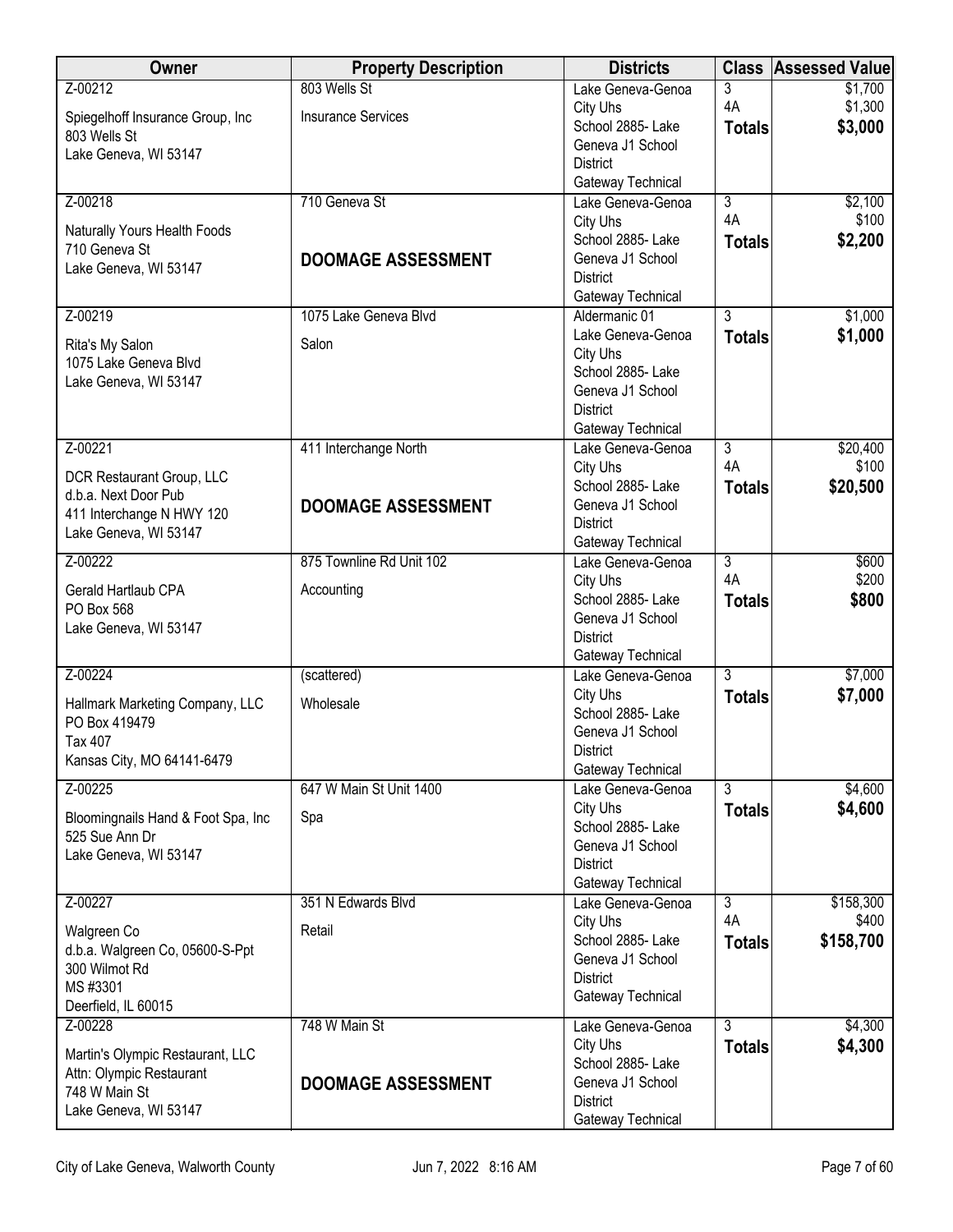| Owner                                                  | <b>Property Description</b>        | <b>Districts</b>                       |                      | <b>Class Assessed Value</b> |
|--------------------------------------------------------|------------------------------------|----------------------------------------|----------------------|-----------------------------|
| Z-00231                                                | 720 W Main St                      | Lake Geneva-Genoa                      | 3                    | \$19,200                    |
| Overland Sheepskin Co of WI                            |                                    | City Uhs                               | <b>Totals</b>        | \$19,200                    |
| Attn: Roger Leahy, President                           | <b>DOOMAGE ASSESSMENT</b>          | School 2885- Lake<br>Geneva J1 School  |                      |                             |
| 2096 Nutmeg Ave                                        |                                    | <b>District</b>                        |                      |                             |
| Fairfield, IA 52556                                    |                                    | Gateway Technical                      |                      |                             |
| Z-00234                                                | 500 Interchange North Unit 103     | Lake Geneva-Genoa                      | $\overline{3}$       | \$3,700                     |
| Parrish Insurance Planning, Inc                        | <b>Insurance Services</b>          | City Uhs                               | <b>Totals</b>        | \$3,700                     |
| PO Box 160                                             |                                    | School 2885-Lake                       |                      |                             |
| Lake Geneva, WI 53147                                  |                                    | Geneva J1 School<br><b>District</b>    |                      |                             |
|                                                        |                                    | Gateway Technical                      |                      |                             |
| Z-00235                                                | 253 Center St Unit 800             | Lake Geneva-Genoa                      | $\overline{3}$       | \$3,700                     |
|                                                        |                                    | City Uhs                               | <b>Totals</b>        | \$3,700                     |
| Torcaso's Shoe Repair<br>253 Center St STE 800         |                                    | School 2885- Lake                      |                      |                             |
| Lake Geneva, WI 53147                                  |                                    | Geneva J1 School                       |                      |                             |
|                                                        |                                    | <b>District</b>                        |                      |                             |
| Z-00237                                                |                                    | Gateway Technical<br>Lake Geneva-Genoa | $\overline{3}$       | \$19,600                    |
|                                                        | 100 E Geneva Square                | City Uhs                               | 4A                   | \$2,200                     |
| Lake Geneva Foods, Inc                                 | Grocery                            | School 2885- Lake                      | <b>Totals</b>        | \$21,800                    |
| d.b.a. Stinebrink's Piggly Wiggly                      |                                    | Geneva J1 School                       |                      |                             |
| 100 E Geneva Square<br>Attn: Mark Stinebrink           |                                    | <b>District</b>                        |                      |                             |
| Lake Geneva, WI 53147                                  |                                    | Gateway Technical                      |                      |                             |
| Z-00239                                                | (scattered)                        | Lake Geneva-Genoa                      | $\overline{3}$       | \$2,100                     |
| Pitney Bowes, Inc                                      | Leasing                            | City Uhs                               | <b>Totals</b>        | \$2,100                     |
| 600 N Westshore Blvd Ate 810                           |                                    | School 2885- Lake                      |                      |                             |
| Tampa, FL 33609                                        | <b>DOOMAGE ASSESSMENT</b>          | Geneva J1 School                       |                      |                             |
|                                                        |                                    | <b>District</b><br>Gateway Technical   |                      |                             |
| Z-00240                                                | 801 Williams St                    | Lake Geneva-Genoa                      | 3                    | \$2,600                     |
|                                                        |                                    | City Uhs                               | <b>Totals</b>        | \$2,600                     |
| EYM Pizza of Wisconsin, LLC<br>d.b.a. Pizza Hut #13457 | Restaurant                         | School 2885-Lake                       |                      |                             |
| PO Box 460189                                          |                                    | Geneva J1 School                       |                      |                             |
| Houston, TX 77056                                      |                                    | <b>District</b>                        |                      |                             |
| Z-00244                                                | 811 Wrigley Dr                     | Gateway Technical<br>Lake Geneva-Genoa | $\overline{3}$       | \$362,700                   |
|                                                        |                                    | City Uhs                               | <b>Totals</b>        | \$362,700                   |
| Popeyes Galley & Grog Ltd                              | Restaurant                         | School 2885- Lake                      |                      |                             |
| 811 Wrigley Dr<br>Lake Geneva, WI 53147                |                                    | Geneva J1 School                       |                      |                             |
|                                                        |                                    | <b>District</b>                        |                      |                             |
|                                                        |                                    | Gateway Technical                      |                      |                             |
| Z-00252                                                | 300 Peller Rd                      | Lake Geneva-Genoa<br>City Uhs          | $\overline{3}$<br>4A | \$40,200<br>\$0             |
| Evergreen BP Operating Corp                            | <b>Gas Station/Convience Store</b> | School 2885- Lake                      | <b>Totals</b>        | \$40,200                    |
| d.b.a. Evergreen BP                                    |                                    | Geneva J1 School                       |                      |                             |
| PO Box 183<br>Geneva, WI 53147                         |                                    | <b>District</b>                        |                      |                             |
|                                                        |                                    | Gateway Technical                      |                      |                             |
| Z-00259                                                | 240 Edwards Blvd                   | Lake Geneva-Genoa                      | $\overline{3}$<br>4A | \$26,500                    |
| The Sherwin-Williams Company                           | Retail                             | City Uhs<br>School 2885- Lake          |                      | \$10,300<br>\$36,800        |
| d.b.a. #703199                                         |                                    | Geneva J1 School                       | <b>Totals</b>        |                             |
| PO Box 6027                                            |                                    | <b>District</b>                        |                      |                             |
| Cleveland, OH 44101                                    |                                    | Gateway Technical                      |                      |                             |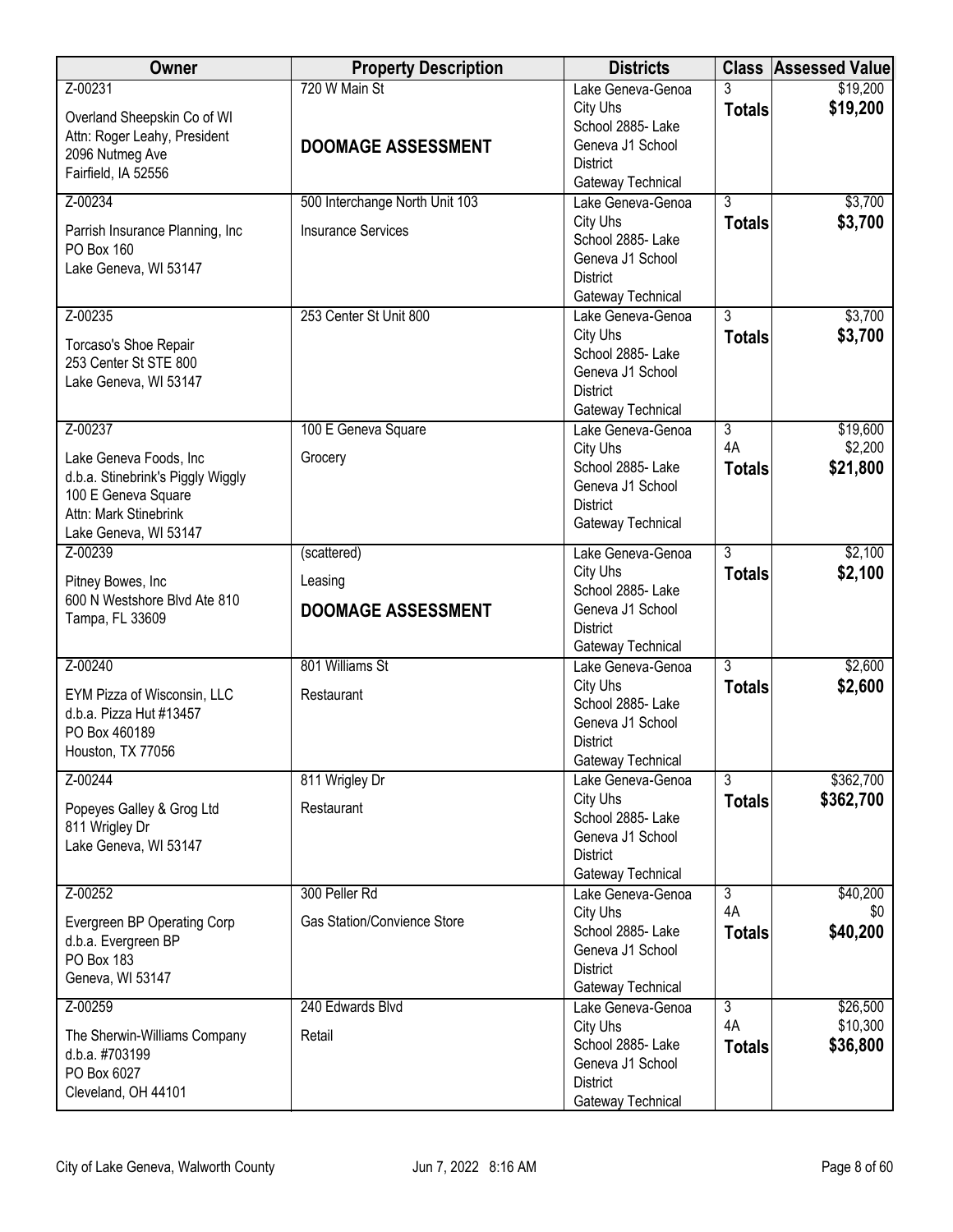| Owner                                    | <b>Property Description</b> | <b>Districts</b>                                         |                      | <b>Class Assessed Value</b> |
|------------------------------------------|-----------------------------|----------------------------------------------------------|----------------------|-----------------------------|
| Z-00266<br>Eleven Gables Inn On The Lake | 493 Wrigley Dr              | Lake Geneva-Genoa<br>City Uhs                            | 3<br><b>Totals</b>   | \$5,900<br>\$5,900          |
| 493 Wrigley Dr<br>Lake Geneva, WI 53147  | <b>DOOMAGE ASSESSMENT</b>   | School 2885- Lake<br>Geneva J1 School<br><b>District</b> |                      |                             |
|                                          |                             | Gateway Technical                                        |                      |                             |
| Z-00268                                  | 625 Wells St                | Lake Geneva-Genoa                                        | $\overline{3}$       | \$1,600                     |
| Wesley Inn                               |                             | City Uhs                                                 | <b>Totals</b>        | \$1,600                     |
| 625 Wells St                             |                             | School 2885- Lake                                        |                      |                             |
| Lake Geneva, WI 53147                    | <b>DOOMAGE ASSESSMENT</b>   | Geneva J1 School<br><b>District</b>                      |                      |                             |
|                                          |                             | Gateway Technical                                        |                      |                             |
| Z-00276                                  | 905 Marshall St             | Lake Geneva-Genoa                                        | $\overline{3}$       | \$500                       |
| Lake Geneva Massage Therapy              | Massage Therapy             | City Uhs                                                 | 4A                   | \$100                       |
| Attn: Mark W Mitchell                    |                             | School 2885- Lake                                        | <b>Totals</b>        | \$600                       |
| 905 Marshall St                          |                             | Geneva J1 School                                         |                      |                             |
| Lake Geneva, WI 53147                    |                             | <b>District</b><br>Gateway Technical                     |                      |                             |
| Z-00280                                  | 896 Wells St                | Lake Geneva-Genoa                                        | $\overline{3}$       | \$25,400                    |
|                                          |                             | City Uhs                                                 | 4A                   | \$100                       |
| Kwik Trip, Inc<br>d.b.a. Stop N Go #1520 | Gas Station/Convience Store | School 2885- Lake                                        | <b>Totals</b>        | \$25,500                    |
| 1626 Oak St                              |                             | Geneva J1 School                                         |                      |                             |
| La Crosse, WI 54602                      |                             | <b>District</b>                                          |                      |                             |
|                                          |                             | Gateway Technical                                        |                      |                             |
| Z-00284                                  | 751 N Geneva Pkwy           | Lake Geneva-Genoa<br>City Uhs                            | $\overline{3}$<br>4A | \$102,300<br>\$9,200        |
| Compass                                  | <b>Real Estate</b>          | School 2885- Lake                                        | <b>Totals</b>        | \$111,500                   |
| 751 Geneva Pkwy N                        |                             | Geneva J1 School                                         |                      |                             |
| Lake Geneva, WI 53147                    |                             | <b>District</b>                                          |                      |                             |
|                                          |                             | Gateway Technical                                        |                      |                             |
| Z-00288                                  | 743 North St                | Lake Geneva-Genoa                                        | $\overline{3}$<br>4A | \$24,800                    |
| RI KI Company Inc                        | Restaurant                  | City Uhs<br>School 2885- Lake                            |                      | \$200<br>\$25,000           |
| d.b.a. Su Wing's Restaurant              | <b>DOOMAGE ASSESSMENT</b>   | Geneva J1 School                                         | <b>Totals</b>        |                             |
| 743 North St                             |                             | <b>District</b>                                          |                      |                             |
| Lake Geneva, WI 53147                    |                             | Gateway Technical                                        |                      |                             |
| Z-00290                                  | 300 Wrigley Dr              | Lake Geneva-Genoa                                        | $\overline{3}$       | \$179,400                   |
| Harbor Shores on Lake Geneva             | Lodging                     | City Uhs                                                 | 4A                   | \$16,800                    |
| 300 Wrigley Dr                           |                             | School 2885- Lake                                        | <b>Totals</b>        | \$196,200                   |
| Lake Geneva, WI 53147                    |                             | Geneva J1 School<br><b>District</b>                      |                      |                             |
|                                          |                             | Gateway Technical                                        |                      |                             |
| Z-00295                                  | 515 Wells St                | Lake Geneva-Genoa                                        | $\overline{3}$       | \$100                       |
| Timbers Court, Inc.                      | <b>Recreation Park</b>      | City Uhs                                                 | <b>Totals</b>        | \$100                       |
| Attn: Gary L Brooks                      |                             | School 2885- Lake                                        |                      |                             |
| 515 Wells St                             |                             | Geneva J1 School                                         |                      |                             |
| Lake Geneva, WI 53147                    |                             | <b>District</b><br>Gateway Technical                     |                      |                             |
| Z-00300                                  | 280 Edwards Blvd            | Lake Geneva-Genoa                                        | $\overline{3}$       | \$97,900                    |
|                                          |                             | City Uhs                                                 | 4A                   | \$6,500                     |
| Sundance, Inc<br>d.b.a. Taco Bell        | Restaurant                  | School 2885- Lake                                        | <b>Totals</b>        | \$104,400                   |
| 7915 Kensington Ct                       |                             | Geneva J1 School                                         |                      |                             |
| Brighton, MI 48116                       |                             | <b>District</b>                                          |                      |                             |
|                                          |                             | Gateway Technical                                        |                      |                             |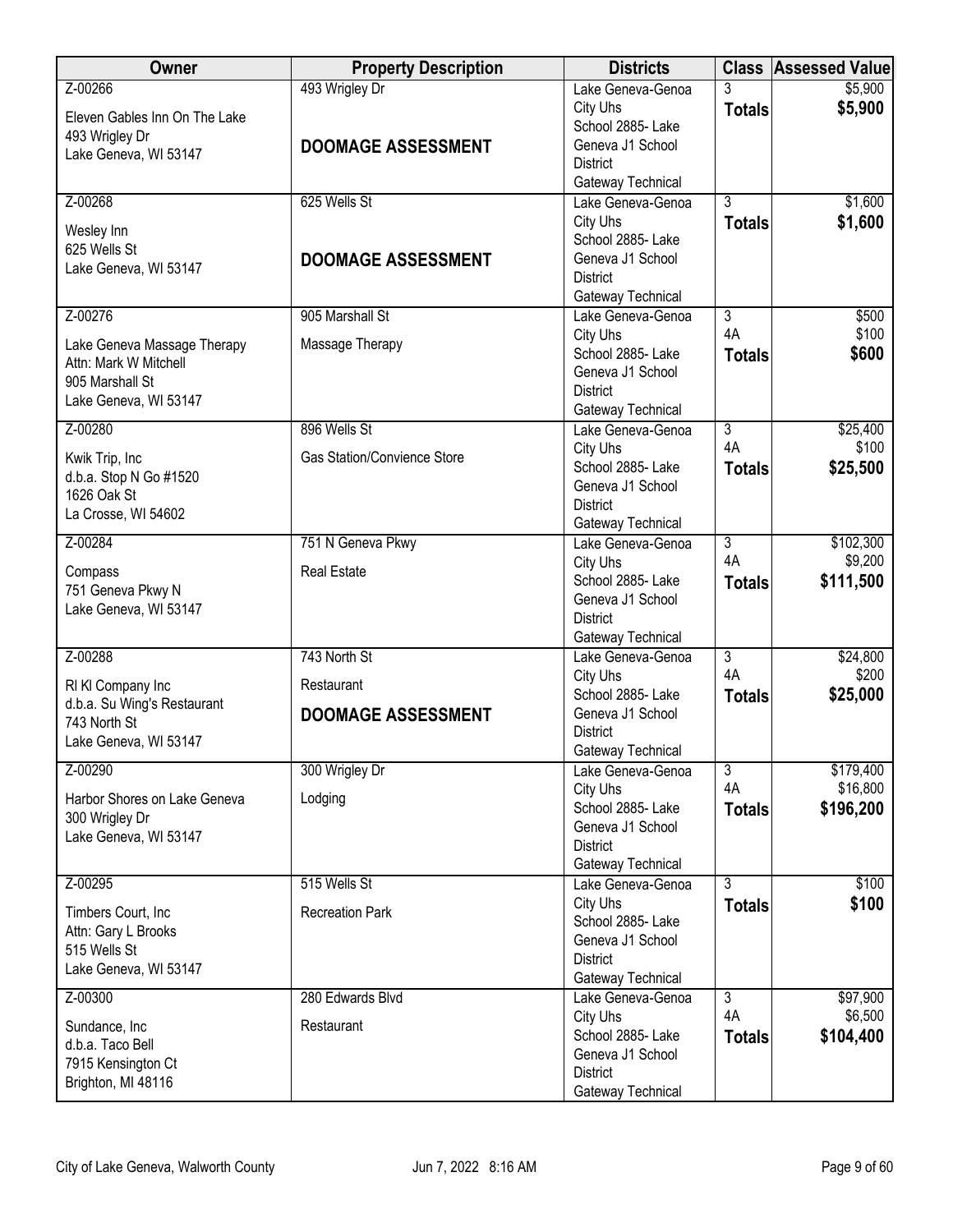| Owner                                                  | <b>Property Description</b> | <b>Districts</b>                       |                | <b>Class Assessed Value</b> |
|--------------------------------------------------------|-----------------------------|----------------------------------------|----------------|-----------------------------|
| Z-00301                                                | (scattered)                 | Lake Geneva-Genoa                      | 3              | \$54,400                    |
| Grayhawk Leasing, LLC                                  | Services                    | City Uhs                               | <b>Totals</b>  | \$54,400                    |
| 1412 Main St Ste 1500                                  |                             | School 2885- Lake<br>Geneva J1 School  |                |                             |
| Dallas, TX 75202                                       |                             | <b>District</b>                        |                |                             |
|                                                        |                             | Gateway Technical                      |                |                             |
| Z-00308                                                | 800 N Edwards Blvd          | Lake Geneva-Genoa                      | $\overline{3}$ | \$16,400                    |
| Maurices Incorporated                                  | Retail                      | City Uhs                               | 4A             | \$3,300                     |
| d.b.a. Maurices #1124                                  |                             | School 2885- Lake                      | <b>Totals</b>  | \$19,700                    |
| 425 W Superior St                                      |                             | Geneva J1 School<br><b>District</b>    |                |                             |
| Duluth, MN 55802                                       |                             | Gateway Technical                      |                |                             |
| Z-00310                                                | 756 Main St                 | Lake Geneva-Genoa                      | $\overline{3}$ | \$600                       |
| T-Talk, LLC                                            |                             | City Uhs                               | 4A             | \$100                       |
| d.b.a. T-Shirt Center, Inc                             |                             | School 2885- Lake                      | <b>Totals</b>  | \$700                       |
| 756 Main St                                            |                             | Geneva J1 School<br><b>District</b>    |                |                             |
| Attn: Michael Cohen                                    |                             | Gateway Technical                      |                |                             |
| Lake Geneva, WI 53147<br>Z-00311                       | 945 N Geneva Pkwy           | Lake Geneva-Genoa                      | $\overline{3}$ | \$2,400                     |
|                                                        |                             | City Uhs                               | <b>Totals</b>  | \$2,400                     |
| Laura's Home<br>945 Lake Genveva Blvd                  |                             | School 2885- Lake                      |                |                             |
| Lake Geneva, WI 53147                                  | <b>DOOMAGE ASSESSMENT</b>   | Geneva J1 School                       |                |                             |
|                                                        |                             | <b>District</b>                        |                |                             |
| Z-00312                                                | 716 Wisconsin St            | Gateway Technical<br>Lake Geneva-Genoa | $\overline{3}$ | \$33,900                    |
|                                                        |                             | City Uhs                               | 4A             | \$2,100                     |
| Lux White Dental Group, SC<br>716 Wisconsin St         | Dentistry                   | School 2885- Lake                      | <b>Totals</b>  | \$36,000                    |
| Lake Geneva, WI 53147                                  |                             | Geneva J1 School                       |                |                             |
|                                                        |                             | <b>District</b>                        |                |                             |
| Z-00324                                                | 830 Main St                 | Gateway Technical<br>Lake Geneva-Genoa | $\overline{3}$ | \$11,500                    |
|                                                        |                             | City Uhs                               | <b>Totals</b>  | \$11,500                    |
| Noure's Oriental Rug Gallery<br>830 Main St            |                             | School 2885- Lake                      |                |                             |
| Lake Geneva, WI 53147                                  | <b>DOOMAGE ASSESSMENT</b>   | Geneva J1 School                       |                |                             |
|                                                        |                             | <b>District</b>                        |                |                             |
| Z-00325                                                | 812 Main St                 | Gateway Technical<br>Lake Geneva-Genoa | $\overline{3}$ | \$200                       |
|                                                        |                             | City Uhs                               | 4A             | \$900                       |
| Le Cookery<br>Attn: Paul Todd                          |                             | School 2885- Lake                      | <b>Totals</b>  | \$1,100                     |
| 812 Main St                                            | <b>DOOMAGE ASSESSMENT</b>   | Geneva J1 School                       |                |                             |
| Lake Geneva, WI 53147                                  |                             | <b>District</b>                        |                |                             |
| Z-00329                                                | 831 Wrigley Dr              | Gateway Technical<br>Lake Geneva-Genoa | $\overline{3}$ | \$17,300                    |
|                                                        |                             | City Uhs                               | 4A             | \$800                       |
| Oakfire, LLC<br>d.b.a. Oakfire Pizzeria and Restaurant | Restaurant                  | School 2885- Lake                      | <b>Totals</b>  | \$18,100                    |
| Attn: David Scotney                                    | <b>DOOMAGE ASSESSMENT</b>   | Geneva J1 School                       |                |                             |
| 831 Wrigley Dr                                         |                             | <b>District</b><br>Gateway Technical   |                |                             |
| Lake Geneva, WI 53147                                  |                             |                                        |                |                             |
| Z-00336                                                | 146 Broad St                | Lake Geneva-Genoa                      | $\overline{3}$ | \$27,000                    |
| <b>Treasure Cove Gifts</b>                             |                             | City Uhs<br>School 2885-Lake           | <b>Totals</b>  | \$27,000                    |
| 146 Broad St                                           | <b>DOOMAGE ASSESSMENT</b>   | Geneva J1 School                       |                |                             |
| Lake Geneva, WI 53147                                  |                             | <b>District</b>                        |                |                             |
|                                                        |                             | Gateway Technical                      |                |                             |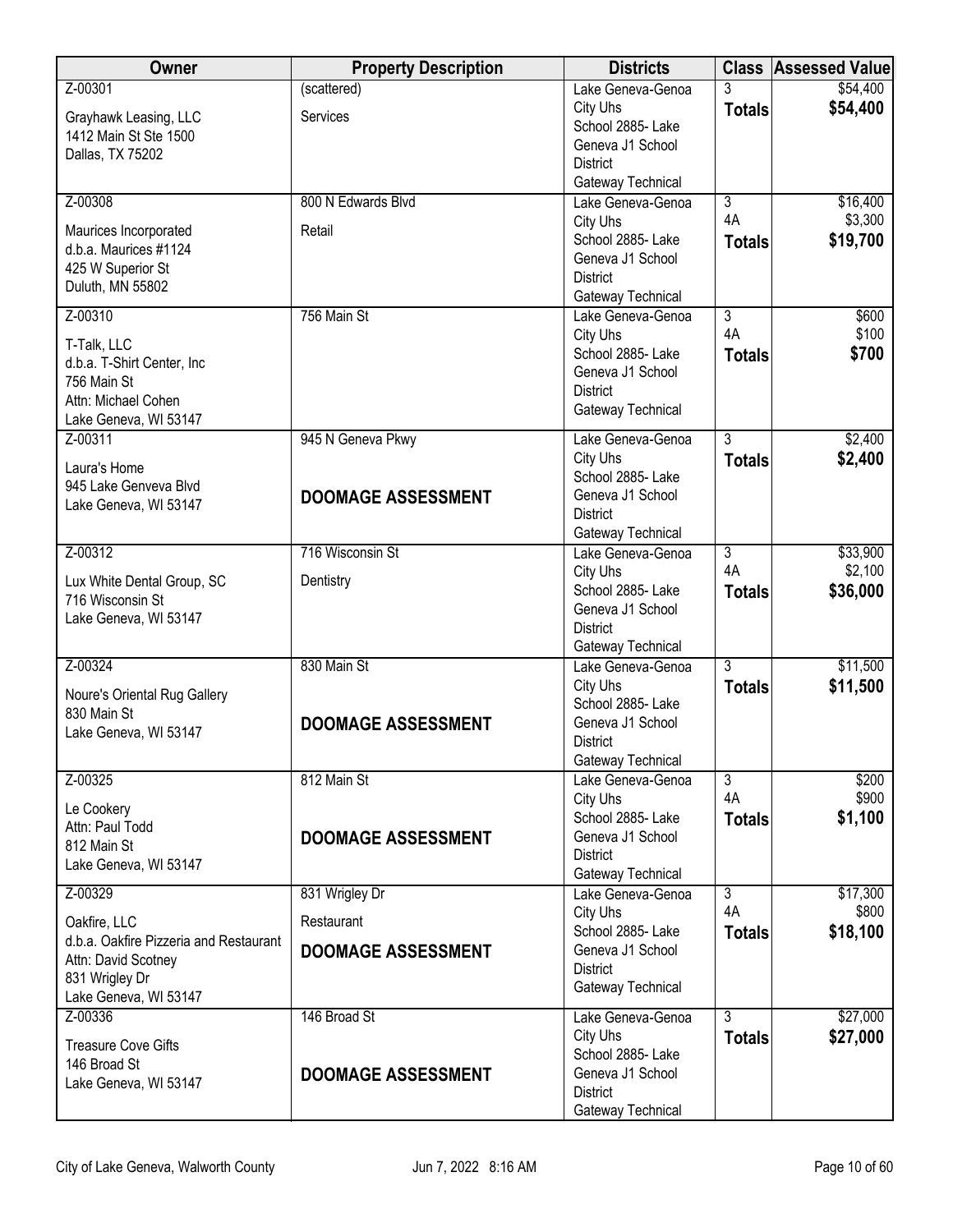| Owner                                                                                                                              | <b>Property Description</b>                             | <b>Districts</b>                                                                                                                    |                                       | <b>Class Assessed Value</b>     |
|------------------------------------------------------------------------------------------------------------------------------------|---------------------------------------------------------|-------------------------------------------------------------------------------------------------------------------------------------|---------------------------------------|---------------------------------|
| Z-00342<br>Kunes Chevrolet Buick GMC of Lake<br>Geneva, Inc<br>1234 E Geneva St                                                    | 715 Wells St<br>Auto Dealership                         | Lake Geneva-Genoa<br>City Uhs<br>School 2885- Lake<br>Geneva J1 School<br><b>District</b>                                           | 3<br>4A<br><b>Totals</b>              | \$17,500<br>\$100<br>\$17,600   |
| Delavan, WI 53115                                                                                                                  |                                                         | Gateway Technical                                                                                                                   |                                       |                                 |
| Z-00344<br>Stateline CC, Inc<br>d.b.a. Cost Cutters<br>Attn: Karla Corrigall<br>600 Country Ln<br>Twin Lakes, WI 53181             | 164 E Geneva Square<br>Salon                            | Lake Geneva-Genoa<br>City Uhs<br>School 2885-Lake<br>Geneva J1 School<br><b>District</b><br>Gateway Technical                       | $\overline{3}$<br>4A<br><b>Totals</b> | \$3,100<br>\$6,200<br>\$9,300   |
| Z-00345<br>Lake Geneva Chiropratic<br>612 Wells St STE C<br>Lake Geneva, WI 53147                                                  | 612 Wells St Unit C<br><b>DOOMAGE ASSESSMENT</b>        | Lake Geneva-Genoa<br>City Uhs<br>School 2885- Lake<br>Geneva J1 School<br><b>District</b><br>Gateway Technical                      | $\overline{3}$<br><b>Totals</b>       | \$20,900<br>\$20,900            |
| Z-00349<br>Reinholm Lake Geneva Opticians<br>801 Main St<br>Lake Geneva, WI 53147                                                  | 801 Main St<br><b>DOOMAGE ASSESSMENT</b>                | Lake Geneva-Genoa<br>City Uhs<br>School 2885- Lake<br>Geneva J1 School<br><b>District</b><br>Gateway Technical                      | $\overline{3}$<br>4A<br><b>Totals</b> | \$1,100<br>\$200<br>\$1,300     |
| Z-00352<br>Culvers<br>Attn: Lee Swan<br>151 Wells St<br>Lake Geneva, WI 53147                                                      | 151 Wells St<br>Restaurant<br><b>DOOMAGE ASSESSMENT</b> | Lake Geneva-Genoa<br>City Uhs<br>School 2885-Lake<br>Geneva J1 School<br><b>District</b>                                            | $\overline{3}$<br>4A<br><b>Totals</b> | \$31,000<br>\$600<br>\$31,600   |
| Z-00355<br>Us Bank National Association<br>1310 Madrid St Ste 100<br>Marshall, MN 56258                                            | 303 Center St<br><b>Financial Services</b>              | Gateway Technical<br>Lake Geneva-Genoa<br>City Uhs<br>School 2885- Lake<br>Geneva J1 School<br><b>District</b><br>Gateway Technical | $\overline{3}$<br>4A<br><b>Totals</b> | \$82,700<br>\$4,300<br>\$87,000 |
| Z-00356<br>Mercy Lake Geneva Medical Center<br>Attn: Kallie James - Finance<br>580 N Washington St<br>Janesville, WI 53548         | 350 Peller Rd<br><b>Medical Services</b>                | Lake Geneva-Genoa<br>City Uhs<br>School 2885- Lake<br>Geneva J1 School<br><b>District</b><br>Gateway Technical                      | $\overline{3}$<br>4A<br><b>Totals</b> | \$94,700<br>\$600<br>\$95,300   |
| Z-00358<br>Seasons By the Lake<br>757 Main St<br>Lake Geneva, WI 53147                                                             | 757 Main St<br><b>DOOMAGE ASSESSMENT</b>                | Lake Geneva-Genoa<br>City Uhs<br>School 2885- Lake<br>Geneva J1 School<br><b>District</b><br>Gateway Technical                      | $\overline{3}$<br><b>Totals</b>       | \$1,100<br>\$1,100              |
| Z-00359<br>Mitra Qsr Kne, LLC<br>d.b.a. Kfc #093<br>Attn: Kurz Group, Inc<br>8333 Douglas Ave Ste 1370<br>Lb21<br>Dallas, TX 75225 | 171 Wells St<br>Restaurant                              | Lake Geneva-Genoa<br>City Uhs<br>School 2885- Lake<br>Geneva J1 School<br><b>District</b><br>Gateway Technical                      | $\overline{3}$<br>4A<br><b>Totals</b> | \$16,400<br>\$400<br>\$16,800   |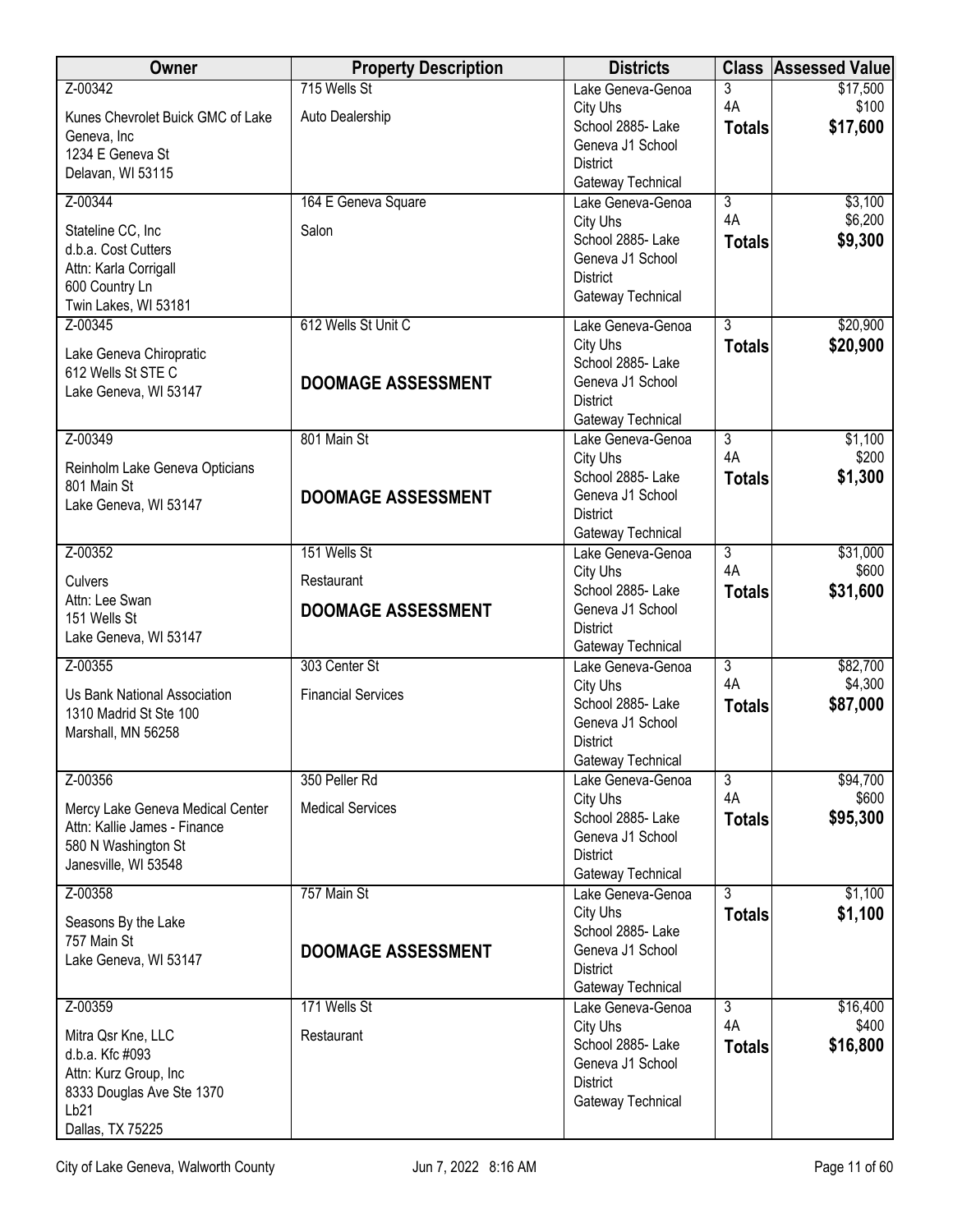| <b>Owner</b>                             | <b>Property Description</b> | <b>Districts</b>                      |                      | <b>Class Assessed Value</b> |
|------------------------------------------|-----------------------------|---------------------------------------|----------------------|-----------------------------|
| Z-00366                                  | 903 Wells St                | Lake Geneva-Genoa                     | 3                    | \$11,000                    |
| Pine Tree Motel                          |                             | City Uhs                              | <b>Totals</b>        | \$11,000                    |
| 903 Wells St                             |                             | School 2885- Lake                     |                      |                             |
| Lake Geneva, WI 53147                    | <b>DOOMAGE ASSESSMENT</b>   | Geneva J1 School                      |                      |                             |
|                                          |                             | <b>District</b><br>Gateway Technical  |                      |                             |
| Z-00369                                  | 400 Broad St                | Lake Geneva-Genoa                     | $\overline{3}$       | \$2,400                     |
|                                          |                             | City Uhs                              | 4A                   | \$300                       |
| McCormack & Etten Architects, LLP        | Architecture                | School 2885- Lake                     | <b>Totals</b>        | \$2,700                     |
| 400 Broad St                             |                             | Geneva J1 School                      |                      |                             |
| Lake Geneva, WI 53147                    |                             | <b>District</b>                       |                      |                             |
|                                          |                             | Gateway Technical                     |                      |                             |
| Z-00372                                  | 772 W Main St               | Lake Geneva-Genoa                     | $\overline{3}$       | \$19,300                    |
| Lg Sweets                                | Retail                      | City Uhs                              | 4A                   | \$7,500                     |
| Attn: Kurt and Brenda Ripkey             |                             | School 2885- Lake                     | <b>Totals</b>        | \$26,800                    |
| 772 W Main St                            |                             | Geneva J1 School                      |                      |                             |
| Lake Geneva, WI 53147                    |                             | <b>District</b><br>Gateway Technical  |                      |                             |
| Z-00375                                  | 507 Broad St                | Lake Geneva-Genoa                     | $\overline{3}$       | \$2,100                     |
|                                          |                             | City Uhs                              | 4A                   | \$300                       |
| Amy's Shipping Emporium                  | Services                    | School 2885- Lake                     | <b>Totals</b>        | \$2,400                     |
| 507 Broad St                             |                             | Geneva J1 School                      |                      |                             |
| Lake Geneva, WI 53147                    |                             | <b>District</b>                       |                      |                             |
|                                          |                             | Gateway Technical                     |                      |                             |
| Z-00384                                  | 705 Madison St              | Lake Geneva-Genoa                     | $\overline{3}$       | \$3,900                     |
| Gilbertsons Stained Glass Studio         |                             | City Uhs                              | 4A                   | \$2,400                     |
| 705 Madison St                           |                             | School 2885- Lake<br>Geneva J1 School | <b>Totals</b>        | \$6,300                     |
| Lake Geneva, WI 53147                    | <b>DOOMAGE ASSESSMENT</b>   | <b>District</b>                       |                      |                             |
|                                          |                             | Gateway Technical                     |                      |                             |
| Z-00393                                  | 851 Park Dr Unit 101        | Lake Geneva-Genoa                     | $\overline{3}$       | \$63,400                    |
|                                          |                             | City Uhs                              | 4A                   | \$400                       |
| Geneva Family Dentistry<br>4607 Royal Dr | Dentistry                   | School 2885- Lake                     | <b>Totals</b>        | \$63,800                    |
| Eau Claire, WI 54701                     |                             | Geneva J1 School                      |                      |                             |
|                                          |                             | <b>District</b>                       |                      |                             |
|                                          |                             | Gateway Technical                     |                      |                             |
| Z-00402                                  | 315 Broad St                | Lake Geneva-Genoa<br>City Uhs         | $\overline{3}$<br>4A | \$9,600<br>\$100            |
| Lee Enterprises, Inc                     | Newspaper                   | School 2885- Lake                     | <b>Totals</b>        | \$9,700                     |
| 4600 E 53rd St                           |                             | Geneva J1 School                      |                      |                             |
| Davenport, IA 52807                      |                             | <b>District</b>                       |                      |                             |
|                                          |                             | Gateway Technical                     |                      |                             |
| Z-00406                                  | 812 Wrigley Dr Unit A       | Lake Geneva-Genoa                     | $\overline{3}$       | \$3,300                     |
| Riviera Beach Shop                       | Retail                      | City Uhs                              | <b>Totals</b>        | \$3,300                     |
| 14607 Emery Ln                           |                             | School 2885- Lake                     |                      |                             |
| Woodstock, IL 60098                      |                             | Geneva J1 School                      |                      |                             |
|                                          |                             | <b>District</b><br>Gateway Technical  |                      |                             |
| Z-00414                                  | 100 E Main St               | Lake Geneva-Genoa                     | $\overline{3}$       | \$4,100                     |
|                                          |                             | City Uhs                              | 4A                   | \$300                       |
| Interstate Insurance Group, Inc          | <b>Insurance Services</b>   | School 2885- Lake                     | <b>Totals</b>        | \$4,400                     |
| PO Box 370                               |                             | Geneva J1 School                      |                      |                             |
| Lake Geneva, WI 53147                    |                             | <b>District</b>                       |                      |                             |
|                                          |                             | Gateway Technical                     |                      |                             |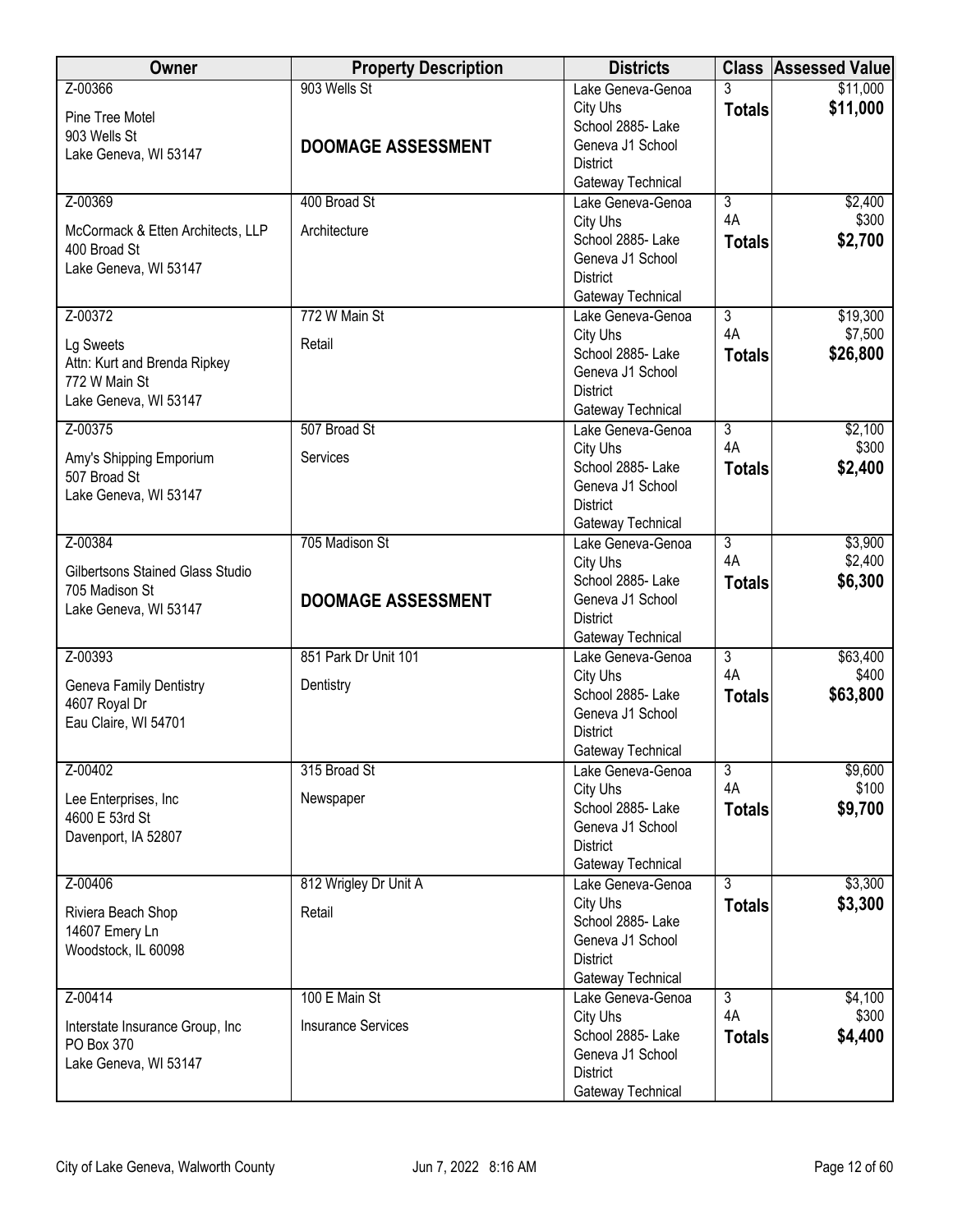| Owner                                        | <b>Property Description</b> | <b>Districts</b>                       | <b>Class</b>         | <b>Assessed Value</b> |
|----------------------------------------------|-----------------------------|----------------------------------------|----------------------|-----------------------|
| Z-00422                                      | 812 Wrigley Dr              | Lake Geneva-Genoa                      | 4A                   | \$600                 |
| Gage Marine/Geneva Lake Cruise Line          | Charter                     | City Uhs                               | <b>Totals</b>        | \$600                 |
| PO Box 68                                    | <b>DOOMAGE ASSESSMENT</b>   | School 2885- Lake<br>Geneva J1 School  |                      |                       |
| Williams Bay, WI 53191                       |                             | <b>District</b>                        |                      |                       |
|                                              |                             | Gateway Technical                      |                      |                       |
| Z-00423                                      | (scattered)                 | Lake Geneva-Genoa                      | $\overline{3}$       | \$91,000              |
| GreatAmerica Financial Services Corp         | Leasing                     | City Uhs                               | <b>Totals</b>        | \$91,000              |
| 625 1st Street Se Ste 800                    |                             | School 2885- Lake                      |                      |                       |
| Cedar Rapids, IA 52401                       |                             | Geneva J1 School<br><b>District</b>    |                      |                       |
|                                              |                             | Gateway Technical                      |                      |                       |
| Z-00432                                      | 350 N Edwards Blvd          | Lake Geneva-Genoa                      | $\overline{3}$       | \$352,600             |
| Lake Geneva Mobil                            | Gas Station/Convience Store | City Uhs                               | 4A                   | \$600                 |
| Attn: Kelley Williamson Company              |                             | School 2885- Lake                      | <b>Totals</b>        | \$353,200             |
| 1132 Harrison Ave                            |                             | Geneva J1 School                       |                      |                       |
| Rockford, IL 61104                           |                             | <b>District</b><br>Gateway Technical   |                      |                       |
| Z-00435                                      | 160 E Geneva Square         | Lake Geneva-Genoa                      | $\overline{3}$       | \$2,500               |
|                                              |                             | City Uhs                               | 4A                   | \$1,000               |
| E Bruns Foot & Ankle<br>Attn: Eric C Bruns   |                             | School 2885- Lake                      | <b>Totals</b>        | \$3,500               |
| 160 E Geneva Square                          |                             | Geneva J1 School                       |                      |                       |
| Lake Geneva, WI 53147                        |                             | <b>District</b>                        |                      |                       |
| Z-00437                                      | 1001 Host Dr                | Gateway Technical<br>Lake Geneva-Genoa | $\overline{3}$       | \$4,000               |
|                                              |                             | City Uhs                               | 4A                   | \$100                 |
| Patrick W Romenesko SC                       | Accounting                  | School 2885- Lake                      | <b>Totals</b>        | \$4,100               |
| PO Box 508<br>Lake Geneva, WI 53147          |                             | Geneva J1 School                       |                      |                       |
|                                              |                             | <b>District</b>                        |                      |                       |
|                                              |                             | Gateway Technical                      |                      |                       |
| Z-00438                                      | 138 E Geneva Square         | Lake Geneva-Genoa<br>City Uhs          | $\overline{3}$<br>4A | \$1,700<br>\$100      |
| Paper Dolls, Ltd                             | Retail                      | School 2885- Lake                      | <b>Totals</b>        | \$1,800               |
| c/o Kristi Hugunin                           |                             | Geneva J1 School                       |                      |                       |
| 138 E Geneva Square<br>Lake Geneva, WI 53147 |                             | <b>District</b>                        |                      |                       |
|                                              |                             | Gateway Technical                      |                      |                       |
| Z-00465                                      | 422 Wells St                | Lake Geneva-Genoa                      | $\overline{3}$       | \$33,200              |
| Celebration On Wells                         |                             | City Uhs<br>School 2885- Lake          | <b>Totals</b>        | \$33,200              |
| 422 Wells St                                 | <b>DOOMAGE ASSESSMENT</b>   | Geneva J1 School                       |                      |                       |
| Lake Geneva, WI 53147                        |                             | <b>District</b>                        |                      |                       |
|                                              |                             | Gateway Technical                      |                      |                       |
| Z-00467                                      | 511 Wells St                | Lake Geneva-Genoa                      | $\overline{3}$       | \$2,200               |
| Paradise Golf Park                           |                             | City Uhs<br>School 2885- Lake          | <b>Totals</b>        | \$2,200               |
| PO Box 62                                    | <b>DOOMAGE ASSESSMENT</b>   | Geneva J1 School                       |                      |                       |
| Lake Geneva, WI 53147                        |                             | <b>District</b>                        |                      |                       |
|                                              |                             | Gateway Technical                      |                      |                       |
| Z-00477                                      | 111 Center St               | Lake Geneva-Genoa                      | $\overline{3}$       | \$165,600             |
| Cove Condominium Association, Inc.           |                             | City Uhs                               | 4A                   | \$8,200               |
| d.b.a. The Cove of Lake Geneva               | <b>DOOMAGE ASSESSMENT</b>   | School 2885- Lake<br>Geneva J1 School  | <b>Totals</b>        | \$173,800             |
| 111 Center St                                |                             | <b>District</b>                        |                      |                       |
| Lake Geneva, WI 53147                        |                             | Gateway Technical                      |                      |                       |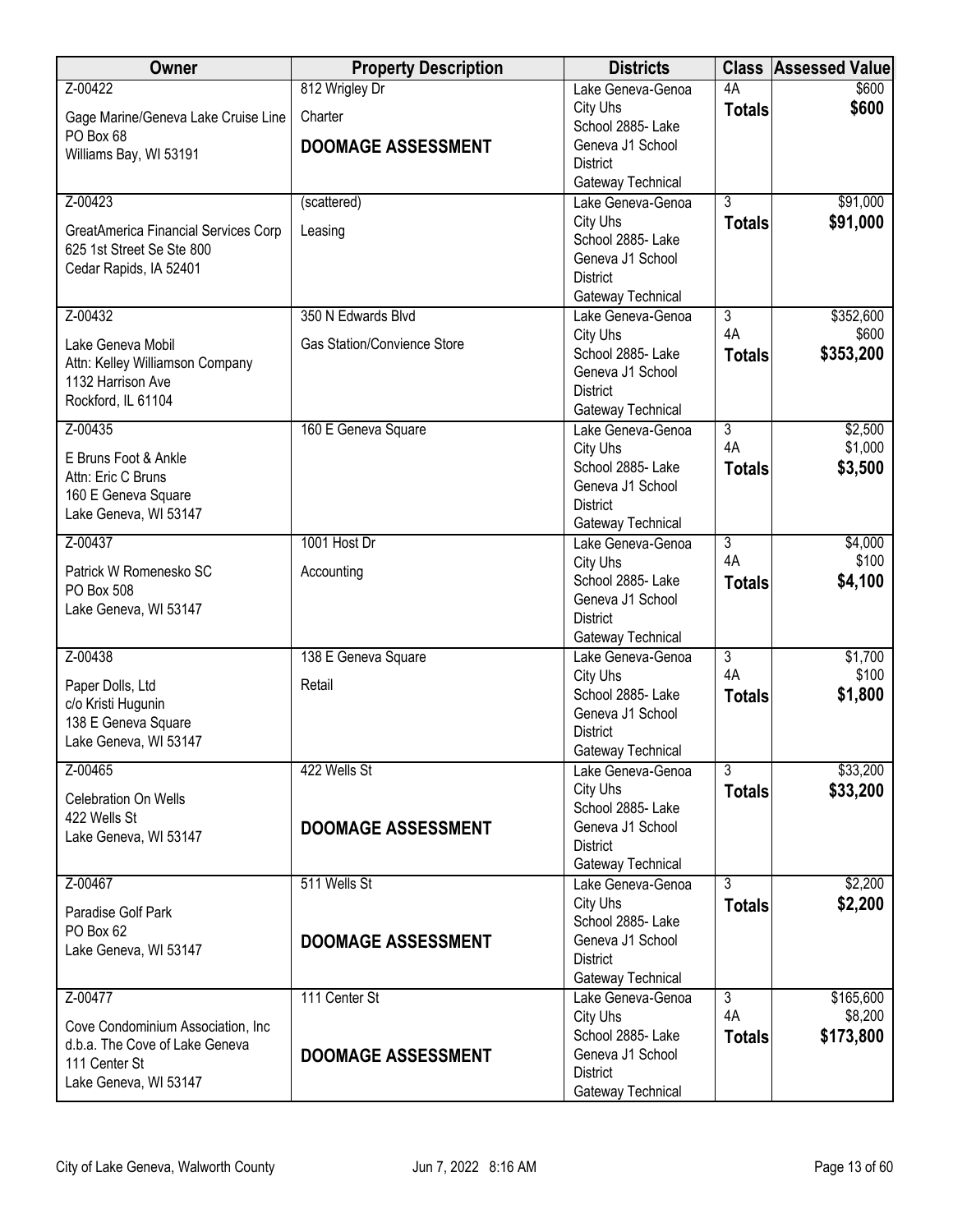| Z-00491<br>Lake Geneva-Genoa<br>City Uhs<br><b>Totals</b><br>Services<br>Elko Kleen<br>School 2885- Lake<br>N798 Swamp Angel Rd<br>Geneva J1 School<br>Walworth, WI 53184<br><b>District</b><br>Gateway Technical<br>300 Peller Rd<br>\$13,100<br>Z-00501<br>$\overline{3}$<br>Lake Geneva-Genoa<br>4A<br>\$0<br>City Uhs<br>Evergreen BP Operating Corp<br>Restaurant<br>\$13,100<br>School 2885-Lake<br><b>Totals</b><br>d.b.a. Subway<br>Geneva J1 School<br>PO Box 183<br><b>District</b><br>Lake Geneva, WI 53147<br>Gateway Technical<br>426 Center St<br>Lake Geneva-Genoa<br>$\overline{3}$<br>\$57,500<br>Z-00508<br>4A<br>\$38,700<br>City Uhs<br><b>Financial Services</b><br>JP Morgan Chase Bank, NA<br>\$96,200<br>School 2885- Lake<br><b>Totals</b><br>1111 Polaris Pkwy<br>Geneva J1 School<br>Oh1-1086 | <b>Owner</b> | <b>Property Description</b> | <b>Districts</b> | <b>Class Assessed Value</b> |
|--------------------------------------------------------------------------------------------------------------------------------------------------------------------------------------------------------------------------------------------------------------------------------------------------------------------------------------------------------------------------------------------------------------------------------------------------------------------------------------------------------------------------------------------------------------------------------------------------------------------------------------------------------------------------------------------------------------------------------------------------------------------------------------------------------------------------|--------------|-----------------------------|------------------|-----------------------------|
|                                                                                                                                                                                                                                                                                                                                                                                                                                                                                                                                                                                                                                                                                                                                                                                                                          |              | (scattered)                 |                  |                             |
|                                                                                                                                                                                                                                                                                                                                                                                                                                                                                                                                                                                                                                                                                                                                                                                                                          |              |                             |                  |                             |
|                                                                                                                                                                                                                                                                                                                                                                                                                                                                                                                                                                                                                                                                                                                                                                                                                          |              |                             |                  |                             |
|                                                                                                                                                                                                                                                                                                                                                                                                                                                                                                                                                                                                                                                                                                                                                                                                                          |              |                             |                  |                             |
|                                                                                                                                                                                                                                                                                                                                                                                                                                                                                                                                                                                                                                                                                                                                                                                                                          |              |                             |                  |                             |
|                                                                                                                                                                                                                                                                                                                                                                                                                                                                                                                                                                                                                                                                                                                                                                                                                          |              |                             |                  |                             |
|                                                                                                                                                                                                                                                                                                                                                                                                                                                                                                                                                                                                                                                                                                                                                                                                                          |              |                             |                  |                             |
|                                                                                                                                                                                                                                                                                                                                                                                                                                                                                                                                                                                                                                                                                                                                                                                                                          |              |                             |                  |                             |
|                                                                                                                                                                                                                                                                                                                                                                                                                                                                                                                                                                                                                                                                                                                                                                                                                          |              |                             |                  |                             |
|                                                                                                                                                                                                                                                                                                                                                                                                                                                                                                                                                                                                                                                                                                                                                                                                                          |              |                             |                  |                             |
|                                                                                                                                                                                                                                                                                                                                                                                                                                                                                                                                                                                                                                                                                                                                                                                                                          |              |                             |                  |                             |
|                                                                                                                                                                                                                                                                                                                                                                                                                                                                                                                                                                                                                                                                                                                                                                                                                          |              |                             |                  |                             |
|                                                                                                                                                                                                                                                                                                                                                                                                                                                                                                                                                                                                                                                                                                                                                                                                                          |              |                             |                  |                             |
|                                                                                                                                                                                                                                                                                                                                                                                                                                                                                                                                                                                                                                                                                                                                                                                                                          |              |                             |                  |                             |
| Columbus, OH 43240                                                                                                                                                                                                                                                                                                                                                                                                                                                                                                                                                                                                                                                                                                                                                                                                       |              |                             | <b>District</b>  |                             |
| Gateway Technical                                                                                                                                                                                                                                                                                                                                                                                                                                                                                                                                                                                                                                                                                                                                                                                                        |              |                             |                  |                             |
| \$37,200<br>Z-00528<br>700 Veterans Pkwy Unit 205<br>$\overline{3}$<br>Lake Geneva-Genoa                                                                                                                                                                                                                                                                                                                                                                                                                                                                                                                                                                                                                                                                                                                                 |              |                             |                  |                             |
| City Uhs<br>\$37,200<br><b>Totals</b><br>Geneva On Line, Inc<br>School 2885- Lake                                                                                                                                                                                                                                                                                                                                                                                                                                                                                                                                                                                                                                                                                                                                        |              |                             |                  |                             |
| PO Box 670<br>Geneva J1 School<br><b>DOOMAGE ASSESSMENT</b>                                                                                                                                                                                                                                                                                                                                                                                                                                                                                                                                                                                                                                                                                                                                                              |              |                             |                  |                             |
| Lake Geneva, WI 53147<br><b>District</b>                                                                                                                                                                                                                                                                                                                                                                                                                                                                                                                                                                                                                                                                                                                                                                                 |              |                             |                  |                             |
| Gateway Technical                                                                                                                                                                                                                                                                                                                                                                                                                                                                                                                                                                                                                                                                                                                                                                                                        |              |                             |                  |                             |
| 1251 Wells St<br>Z-00539<br>$\overline{3}$<br>\$40,700<br>Lake Geneva-Genoa                                                                                                                                                                                                                                                                                                                                                                                                                                                                                                                                                                                                                                                                                                                                              |              |                             |                  |                             |
| 4A<br>\$900<br>City Uhs<br>Dr Andrew Kokodynski, DDS<br>Dentistry                                                                                                                                                                                                                                                                                                                                                                                                                                                                                                                                                                                                                                                                                                                                                        |              |                             |                  |                             |
| School 2885- Lake<br>\$41,600<br><b>Totals</b><br>PO Box 1239                                                                                                                                                                                                                                                                                                                                                                                                                                                                                                                                                                                                                                                                                                                                                            |              |                             |                  |                             |
| Geneva J1 School<br>Lake Geneva, WI 53147                                                                                                                                                                                                                                                                                                                                                                                                                                                                                                                                                                                                                                                                                                                                                                                |              |                             |                  |                             |
| <b>District</b><br>Gateway Technical                                                                                                                                                                                                                                                                                                                                                                                                                                                                                                                                                                                                                                                                                                                                                                                     |              |                             |                  |                             |
| 255 Havenwood Dr<br>$\overline{3}$<br>Z-00540<br>\$2,900<br>Lake Geneva-Genoa                                                                                                                                                                                                                                                                                                                                                                                                                                                                                                                                                                                                                                                                                                                                            |              |                             |                  |                             |
| 4A<br>\$100<br>City Uhs                                                                                                                                                                                                                                                                                                                                                                                                                                                                                                                                                                                                                                                                                                                                                                                                  |              |                             |                  |                             |
| Dr Raymond Copeland, DDS<br>School 2885- Lake<br>\$3,000<br><b>Totals</b>                                                                                                                                                                                                                                                                                                                                                                                                                                                                                                                                                                                                                                                                                                                                                |              |                             |                  |                             |
| Attn: Raymond Copeland<br>Geneva J1 School<br><b>DOOMAGE ASSESSMENT</b><br>255 Havenwood Dr                                                                                                                                                                                                                                                                                                                                                                                                                                                                                                                                                                                                                                                                                                                              |              |                             |                  |                             |
| <b>District</b><br>Lake Geneva, WI 53147                                                                                                                                                                                                                                                                                                                                                                                                                                                                                                                                                                                                                                                                                                                                                                                 |              |                             |                  |                             |
| Gateway Technical                                                                                                                                                                                                                                                                                                                                                                                                                                                                                                                                                                                                                                                                                                                                                                                                        |              |                             |                  |                             |
| \$2,500<br>Z-00546<br>511 Broad St<br>$\overline{3}$<br>Lake Geneva-Genoa<br>4A<br>\$2,400<br>City Uhs                                                                                                                                                                                                                                                                                                                                                                                                                                                                                                                                                                                                                                                                                                                   |              |                             |                  |                             |
| Organicuts<br>\$4,900<br>School 2885- Lake<br><b>Totals</b>                                                                                                                                                                                                                                                                                                                                                                                                                                                                                                                                                                                                                                                                                                                                                              |              |                             |                  |                             |
| 511 Broad St<br>Geneva J1 School<br><b>DOOMAGE ASSESSMENT</b>                                                                                                                                                                                                                                                                                                                                                                                                                                                                                                                                                                                                                                                                                                                                                            |              |                             |                  |                             |
| Lake Geneva, WI 53147<br><b>District</b>                                                                                                                                                                                                                                                                                                                                                                                                                                                                                                                                                                                                                                                                                                                                                                                 |              |                             |                  |                             |
| Gateway Technical                                                                                                                                                                                                                                                                                                                                                                                                                                                                                                                                                                                                                                                                                                                                                                                                        |              |                             |                  |                             |
| 401 Broad St<br>\$26,600<br>$Z - 00553$<br>$\overline{3}$<br>Lake Geneva-Genoa                                                                                                                                                                                                                                                                                                                                                                                                                                                                                                                                                                                                                                                                                                                                           |              |                             |                  |                             |
| 4A<br>\$3,600<br>City Uhs<br>PNC Bank NA<br>Banking                                                                                                                                                                                                                                                                                                                                                                                                                                                                                                                                                                                                                                                                                                                                                                      |              |                             |                  |                             |
| \$30,200<br>School 2885- Lake<br><b>Totals</b><br>300 Fifth Ave<br>Geneva J1 School                                                                                                                                                                                                                                                                                                                                                                                                                                                                                                                                                                                                                                                                                                                                      |              |                             |                  |                             |
| Pt-Ptwr-21-3<br><b>District</b>                                                                                                                                                                                                                                                                                                                                                                                                                                                                                                                                                                                                                                                                                                                                                                                          |              |                             |                  |                             |
| Pittsburch, PA 15222<br>Gateway Technical                                                                                                                                                                                                                                                                                                                                                                                                                                                                                                                                                                                                                                                                                                                                                                                |              |                             |                  |                             |
| Z-00556<br>201 S Edwards Blvd<br>$\overline{3}$<br>\$1,800<br>Lake Geneva-Genoa                                                                                                                                                                                                                                                                                                                                                                                                                                                                                                                                                                                                                                                                                                                                          |              |                             |                  |                             |
| City Uhs<br>\$1,800<br><b>Totals</b><br><b>Amusement and Vending Devices</b><br>National Entertainment Network, LLC                                                                                                                                                                                                                                                                                                                                                                                                                                                                                                                                                                                                                                                                                                      |              |                             |                  |                             |
| School 2885- Lake<br>246 S Taylor Ave #200                                                                                                                                                                                                                                                                                                                                                                                                                                                                                                                                                                                                                                                                                                                                                                               |              |                             |                  |                             |
| Geneva J1 School<br>Louisville, CO 80027                                                                                                                                                                                                                                                                                                                                                                                                                                                                                                                                                                                                                                                                                                                                                                                 |              |                             |                  |                             |
| <b>District</b><br>Gateway Technical                                                                                                                                                                                                                                                                                                                                                                                                                                                                                                                                                                                                                                                                                                                                                                                     |              |                             |                  |                             |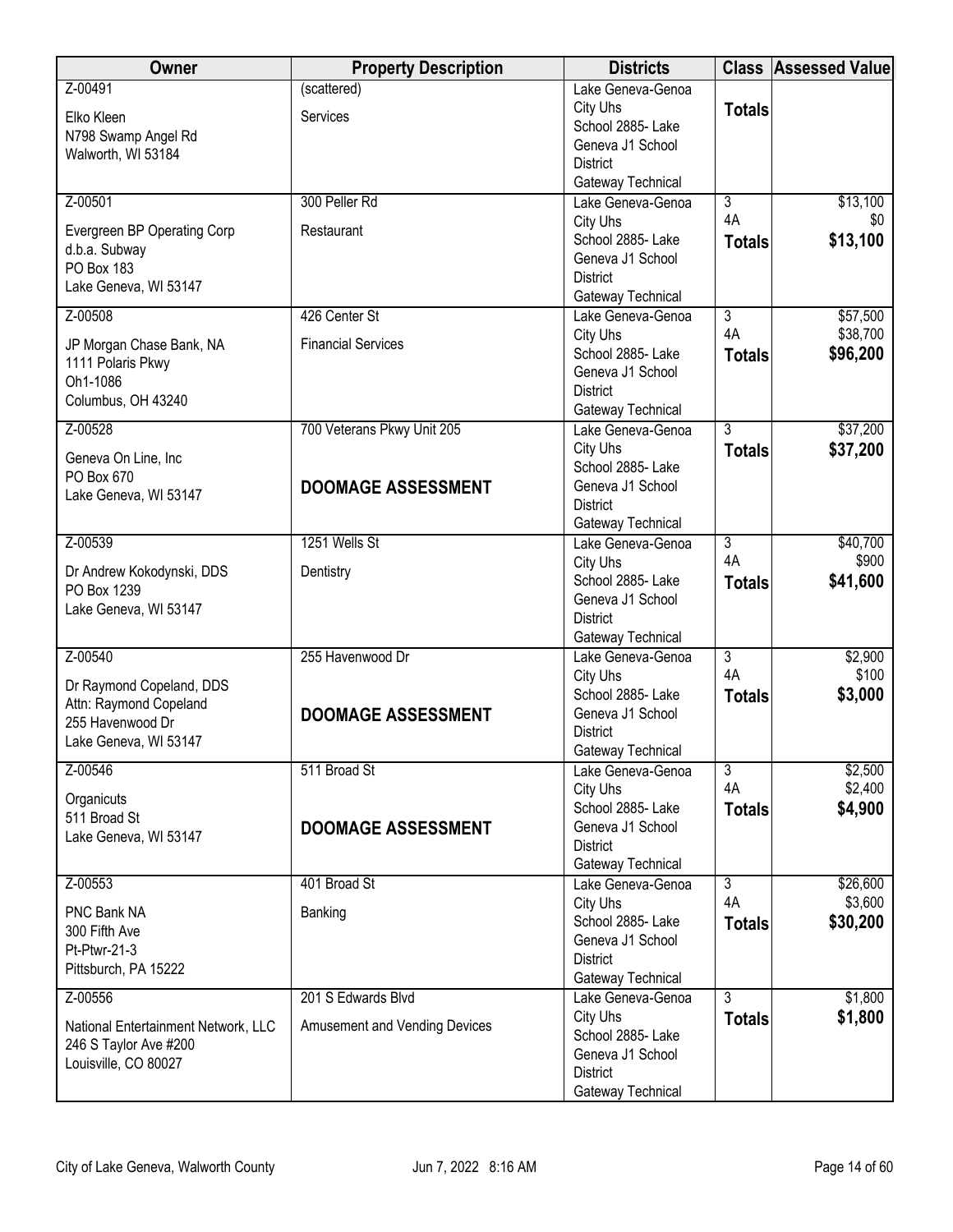| Owner                                     | <b>Property Description</b> | <b>Districts</b>                    |                | <b>Class Assessed Value</b> |
|-------------------------------------------|-----------------------------|-------------------------------------|----------------|-----------------------------|
| Z-00557                                   | (scattered)                 | Lake Geneva-Genoa                   | 3              | \$8,700                     |
| Spectrum Mid-America, LLC                 | Services                    | City Uhs                            | <b>Totals</b>  | \$8,700                     |
| Attn: Charter Communications Tax Dept     |                             | School 2885- Lake                   |                |                             |
| PO Box 7467                               |                             | Geneva J1 School<br><b>District</b> |                |                             |
| Charlotte, NC 28241-7467                  |                             | Gateway Technical                   |                |                             |
| Z-00558                                   | 875 Townline Rd Unit 103    | Lake Geneva-Genoa                   | $\overline{3}$ | \$8,800                     |
|                                           |                             | City Uhs                            | 4A             | \$300                       |
| Fairwyn, Ltd<br>875 Townline Rd Ste 103   | <b>General Contractor</b>   | School 2885- Lake                   | <b>Totals</b>  | \$9,100                     |
| Lake Geneva, WI 53147                     |                             | Geneva J1 School                    |                |                             |
|                                           |                             | <b>District</b>                     |                |                             |
|                                           |                             | Gateway Technical                   |                |                             |
| Z-00573                                   | 101 Broad St Unit 103       | Lake Geneva-Genoa<br>City Uhs       | $\overline{3}$ | \$40,500                    |
| Scoops Ice Cream, Inc (Tim Dory)          |                             | School 2885- Lake                   | <b>Totals</b>  | \$40,500                    |
| 101 Broad St Ste 103                      | <b>DOOMAGE ASSESSMENT</b>   | Geneva J1 School                    |                |                             |
| Lake Geneva, WI 53147                     |                             | <b>District</b>                     |                |                             |
|                                           |                             | Gateway Technical                   |                |                             |
| Z-00574                                   | 719 Williams St             | Lake Geneva-Genoa                   | 3              | \$100                       |
| Corporate Services, Inc                   |                             | City Uhs                            | 4A             | \$100                       |
| 208 Kishwaukee St                         |                             | School 2885- Lake                   | <b>Totals</b>  | \$200                       |
| Rockford, IL 61104                        |                             | Geneva J1 School<br><b>District</b> |                |                             |
|                                           |                             | Gateway Technical                   |                |                             |
| Z-00577                                   | 624 Curtis St               | Lake Geneva-Genoa                   | $\overline{3}$ | \$20,200                    |
|                                           |                             | City Uhs                            | <b>Totals</b>  | \$20,200                    |
| Sunseekers<br>Attn: Troy & Ingrid Miller  | Services                    | School 2885- Lake                   |                |                             |
| 624 Curtis St                             |                             | Geneva J1 School                    |                |                             |
| Lake Geneva, WI 53147                     |                             | <b>District</b>                     |                |                             |
| Z-00579                                   | 268 Center St               | Gateway Technical                   | $\overline{3}$ | \$23,000                    |
|                                           |                             | Lake Geneva-Genoa<br>City Uhs       | <b>Totals</b>  | \$23,000                    |
| Long Nails, LLC                           | Nail Salon                  | School 2885- Lake                   |                |                             |
| 268 Center St                             | <b>DOOMAGE ASSESSMENT</b>   | Geneva J1 School                    |                |                             |
| Lake Geneva, WI 53147                     |                             | <b>District</b>                     |                |                             |
|                                           |                             | Gateway Technical                   |                |                             |
| Z-00593                                   | 400 Edwards Blvd            | Lake Geneva-Genoa                   | 3              | \$800                       |
| Summit Real Estate, LLC                   | Realty                      | City Uhs<br>School 2885- Lake       | <b>Totals</b>  | \$800                       |
| Attn: W Scott Blake                       |                             | Geneva J1 School                    |                |                             |
| 731 N Jackson #400                        |                             | <b>District</b>                     |                |                             |
| Milwaukee, WI 53202                       |                             | Gateway Technical                   |                |                             |
| Z-00601                                   | 550 Commercial Ct           | Lake Geneva-Genoa                   | $\overline{3}$ | \$28,500                    |
| <b>Town Bank</b>                          | Banking                     | City Uhs                            | 4A             | \$100                       |
| 850 W North Shore Dr                      |                             | School 2885- Lake                   | <b>Totals</b>  | \$28,600                    |
| Hartland, WI 53029                        |                             | Geneva J1 School<br><b>District</b> |                |                             |
|                                           |                             | Gateway Technical                   |                |                             |
| Z-00604                                   | 500 Commercial Ct           | Lake Geneva-Genoa                   | $\overline{3}$ | \$21,000                    |
|                                           |                             | City Uhs                            | <b>Totals</b>  | \$21,000                    |
| Gordon Flesch Company, Inc/GFC<br>Leasing | Leasing                     | School 2885- Lake                   |                |                             |
| 2675 Research Park Dr                     |                             | Geneva J1 School                    |                |                             |
| Madison, WI 53711                         |                             | <b>District</b>                     |                |                             |
|                                           |                             | Gateway Technical                   |                |                             |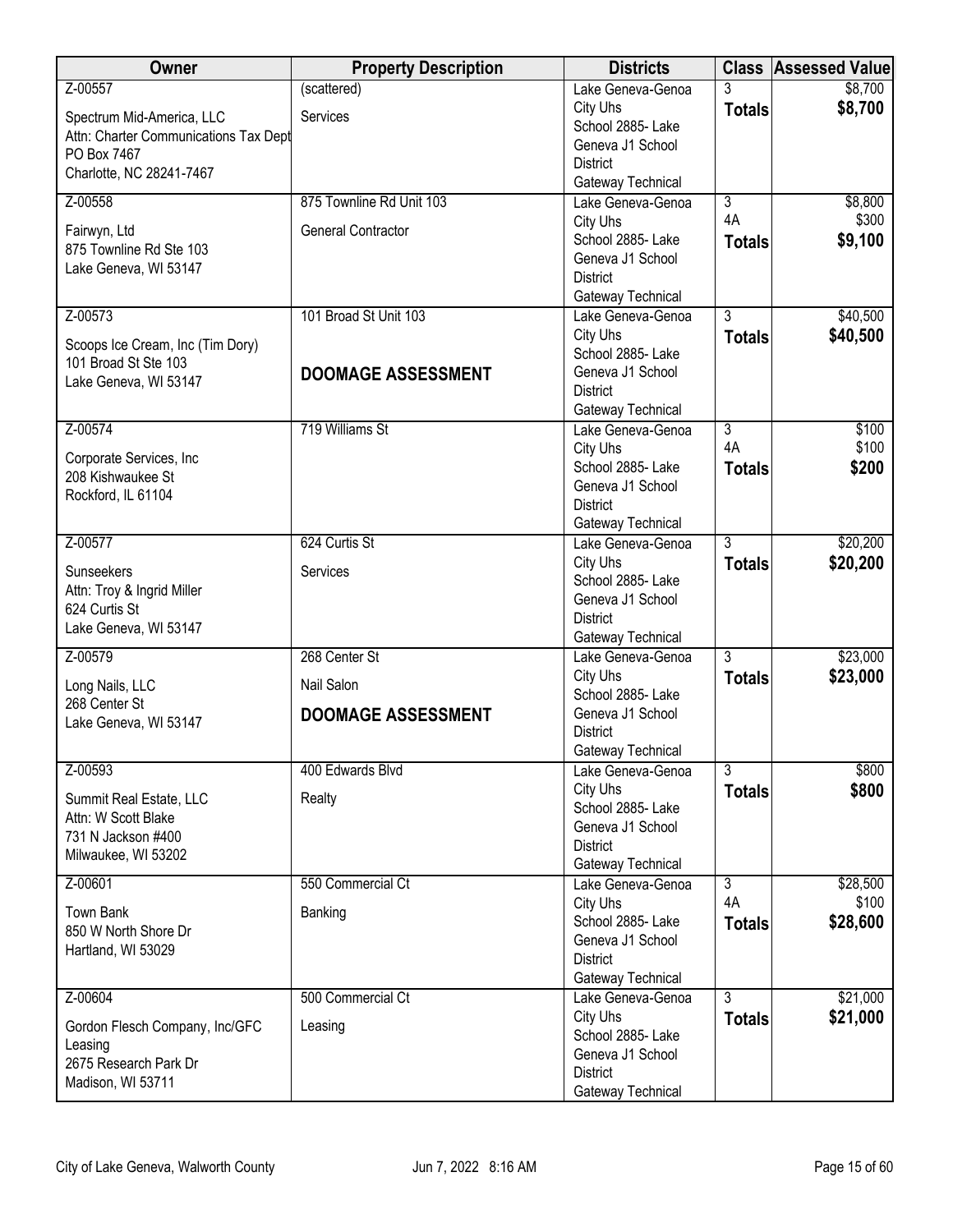| Owner                                        | <b>Property Description</b> | <b>Districts</b>                       |                | <b>Class Assessed Value</b> |
|----------------------------------------------|-----------------------------|----------------------------------------|----------------|-----------------------------|
| Z-00613                                      | (scattered)                 | Lake Geneva-Genoa                      | 3              | \$4,200                     |
| Farmer Bros Co                               | Wholesale                   | City Uhs                               | <b>Totals</b>  | \$4,200                     |
| Attn: Tax Dept                               |                             | School 2885- Lake<br>Geneva J1 School  |                |                             |
| 1912 Farmer Brothers Dr                      |                             | <b>District</b>                        |                |                             |
| Northlake, TX 76262                          |                             | Gateway Technical                      |                |                             |
| Z-00616                                      | (scattered)                 | Lake Geneva-Genoa                      | 4A             | \$37,300                    |
| Waste Management of Wisconsin, Inc.          | <b>Waste Removal</b>        | City Uhs                               | <b>Totals</b>  | \$37,300                    |
| c/o Marvin F Poer and Company                |                             | School 2885- Lake                      |                |                             |
| PO Box 802206                                |                             | Geneva J1 School<br><b>District</b>    |                |                             |
| Dallas, TX 75380-2206                        |                             | Gateway Technical                      |                |                             |
| Z-00619                                      | 233 Center St               | Lake Geneva-Genoa                      | $\overline{3}$ | \$5,500                     |
| Melges Real Estate                           |                             | City Uhs                               | <b>Totals</b>  | \$5,500                     |
| 233 Center St                                |                             | School 2885- Lake                      |                |                             |
| Lake Geneva, WI 53147                        | <b>DOOMAGE ASSESSMENT</b>   | Geneva J1 School                       |                |                             |
|                                              |                             | <b>District</b><br>Gateway Technical   |                |                             |
| Z-00620                                      | 234 Broad St                | Lake Geneva-Genoa                      | $\overline{3}$ | \$13,300                    |
|                                              |                             | City Uhs                               | <b>Totals</b>  | \$13,300                    |
| Dcrb Incorporated<br>d.b.a. Avant Cycle Cafe | Restaurant                  | School 2885- Lake                      |                |                             |
| 234 Broad St                                 |                             | Geneva J1 School                       |                |                             |
| Lake Geneva, WI 53147                        |                             | <b>District</b>                        |                |                             |
| Z-00630                                      | 1017 Geneva St              | Gateway Technical<br>Lake Geneva-Genoa | $\overline{3}$ | \$5,500                     |
|                                              |                             | City Uhs                               | <b>Totals</b>  | \$5,500                     |
| 1017 Geneva Street, LLC                      | <b>Rental Real Estate</b>   | School 2885- Lake                      |                |                             |
| PO Box 27<br>Lake Geneva, WI 53147-0000      | <b>DOOMAGE ASSESSMENT</b>   | Geneva J1 School                       |                |                             |
|                                              |                             | <b>District</b>                        |                |                             |
| Z-00646                                      | 728 Wisconsin St            | Gateway Technical                      | $\overline{3}$ |                             |
|                                              |                             | Lake Geneva-Genoa<br>City Uhs          | 4A             | \$9,400<br>\$2,000          |
| Shields Insurance                            |                             | School 2885- Lake                      | <b>Totals</b>  | \$11,400                    |
| Attn: Ken Shields<br>728 Wisconsin St        | <b>DOOMAGE ASSESSMENT</b>   | Geneva J1 School                       |                |                             |
| Lake Geneva, WI 53147                        |                             | <b>District</b>                        |                |                             |
|                                              |                             | Gateway Technical                      |                |                             |
| Z-00647                                      | 858 Main St                 | Lake Geneva-Genoa<br>City Uhs          | $\overline{3}$ | \$27,900                    |
| Christine's                                  |                             | School 2885-Lake                       | <b>Totals</b>  | \$27,900                    |
| PO Box 701                                   | <b>DOOMAGE ASSESSMENT</b>   | Geneva J1 School                       |                |                             |
| Lake Geneva, WI 53147                        |                             | <b>District</b>                        |                |                             |
|                                              |                             | Gateway Technical                      |                |                             |
| Z-00651                                      | 335 Wrigley Dr              | Lake Geneva-Genoa                      | $\overline{3}$ | \$12,900                    |
| <b>Bella Vista</b>                           | Motel                       | City Uhs<br>School 2885-Lake           | 4A             | \$100<br>\$13,000           |
| 335 Wrigley Dr                               | <b>DOOMAGE ASSESSMENT</b>   | Geneva J1 School                       | <b>Totals</b>  |                             |
| Lake Geneva, WI 53147                        |                             | <b>District</b>                        |                |                             |
|                                              |                             | Gateway Technical                      |                |                             |
| Z-00656                                      | 1035 Mobile St              | Lake Geneva-Genoa                      | $\overline{3}$ | \$13,000                    |
| Mobile Apts, LLC                             | Apartments                  | City Uhs<br>School 2885- Lake          | 4A             | \$100                       |
| 3190 Gateway Rd 201                          |                             | Geneva J1 School                       | <b>Totals</b>  | \$13,100                    |
| Brookfield, WI 53045                         |                             | <b>District</b>                        |                |                             |
|                                              |                             | Gateway Technical                      |                |                             |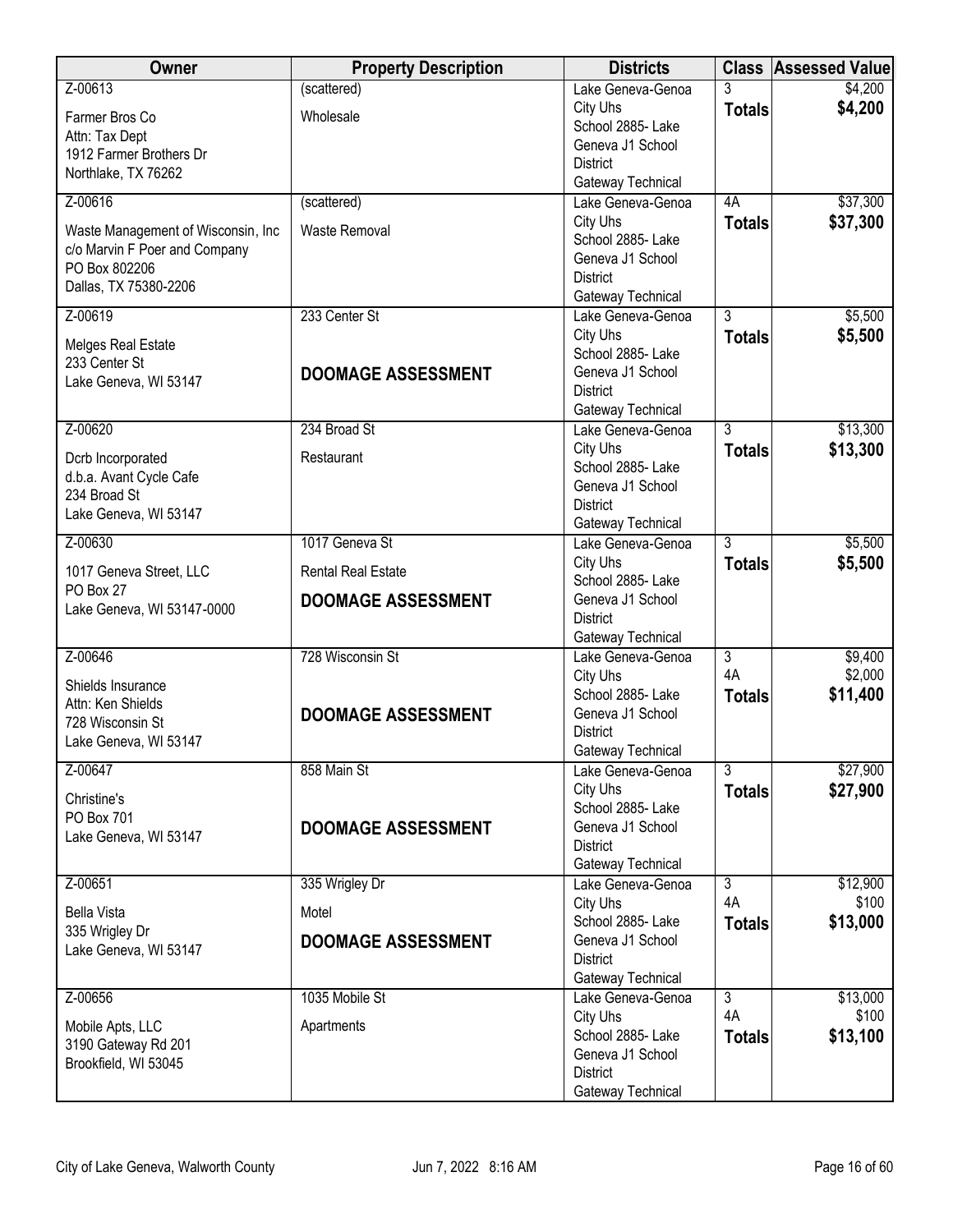| <b>Owner</b>                                     | <b>Property Description</b> | <b>Districts</b>                      |                     | <b>Class Assessed Value</b> |
|--------------------------------------------------|-----------------------------|---------------------------------------|---------------------|-----------------------------|
| Z-00676                                          | 94 E Geneva Square          | Lake Geneva-Genoa                     | 3                   | \$200                       |
| Mk Cellular, Inc                                 | Retail                      | City Uhs<br>School 2885- Lake         | 4A                  | \$3,300<br>\$3,500          |
| Attn: Mark Erdmann                               |                             | Geneva J1 School                      | <b>Totals</b>       |                             |
| N62 W30755 Shore Acres Rd                        |                             | <b>District</b>                       |                     |                             |
| Hartland, WI 53029                               |                             | Gateway Technical                     |                     |                             |
| Z-00680                                          | 685 Main St                 | Lake Geneva-Genoa                     | $\overline{3}$      | \$90,300                    |
| Starbucks Corporation                            | Retail                      | City Uhs                              | 4A                  | \$1,200                     |
| d.b.a. Starbucks Coffee #2338                    |                             | School 2885- Lake<br>Geneva J1 School | <b>Totals</b>       | \$91,500                    |
| PO Box 34442                                     |                             | <b>District</b>                       |                     |                             |
| M/S S-Tax 3                                      |                             | Gateway Technical                     |                     |                             |
| Seattle, WA 98124-1442<br>Z-00702                |                             |                                       | $\overline{3}$      | \$4,300                     |
|                                                  | (scattered)                 | Lake Geneva-Genoa<br>City Uhs         | 4A                  | \$10,200                    |
| DS Services of America, Inc.                     | Retail                      | School 2885- Lake                     | <b>Totals</b>       | \$14,500                    |
| d.b.a. Primo Water North America                 |                             | Geneva J1 School                      |                     |                             |
| 4221 W Boy Scout Blvd Ste 400<br>Tampa, FL 33607 |                             | <b>District</b>                       |                     |                             |
|                                                  |                             | Gateway Technical                     |                     |                             |
| Z-00708                                          | 501 Interchange North       | Lake Geneva-Genoa<br>City Uhs         | $\overline{3}$      | \$12,800                    |
| Midwest Fuel, Inc                                | Carwash                     | School 2885- Lake                     | <b>Totals</b>       | \$12,800                    |
| Attn: Carwash                                    |                             | Geneva J1 School                      |                     |                             |
| 501 Interchange N<br>Lake Geneva, WI 53147       |                             | <b>District</b>                       |                     |                             |
|                                                  |                             | Gateway Technical                     |                     |                             |
| Z-00731                                          | (scattered)                 | Lake Geneva-Genoa                     | $\overline{3}$      | \$7,200                     |
| Directv, LLC                                     | Satellite TV                | City Uhs<br>School 2885- Lake         | <b>Totals</b>       | \$7,200                     |
| Attn: Kroll, LLC                                 |                             | Geneva J1 School                      |                     |                             |
| PO Box 2789                                      |                             | <b>District</b>                       |                     |                             |
| Addison, TX 75001                                |                             | Gateway Technical                     |                     |                             |
| Z-00735                                          | 1231 Grant St               | Lake Geneva-Genoa                     | $\overline{3}$      | \$87,000                    |
| Quick and Save, LLC                              | Gas Station/Convience Store | City Uhs<br>School 2885-Lake          | 4A<br><b>Totals</b> | \$11,100<br>\$98,100        |
| Attn: Jatinder Dhillon                           | <b>DOOMAGE ASSESSMENT</b>   | Geneva J1 School                      |                     |                             |
| 1231 Grant St<br>Lake Geneva, WI 53147           |                             | <b>District</b>                       |                     |                             |
|                                                  |                             | Gateway Technical                     |                     |                             |
| Z-00738                                          | 146 E Geneva Square         | Lake Geneva-Genoa                     | 4A                  | \$200                       |
| Aurora Pharmacy, Inc                             | Retail                      | City Uhs<br>School 2885- Lake         | <b>Totals</b>       | \$200                       |
| d.b.a. C511: #1178                               |                             | Geneva J1 School                      |                     |                             |
| 750 W Virginia St<br>PO Box 341880               |                             | <b>District</b>                       |                     |                             |
| Milwaukee, WI 53234                              |                             | Gateway Technical                     |                     |                             |
| Z-00741                                          | 550 N Edwards Blvd          | Lake Geneva-Genoa                     | $\overline{3}$      | \$666,100                   |
| Home Depot USA                                   | Retail                      | City Uhs                              | 4A                  | \$3,100                     |
| d.b.a. #4916                                     |                             | School 2885-Lake                      | <b>Totals</b>       | \$669,200                   |
| Attn: Property Tax Dept., B-12                   |                             | Geneva J1 School                      |                     |                             |
| PO Box 105842                                    |                             | <b>District</b><br>Gateway Technical  |                     |                             |
| Atlanta, GA 30348-5842                           |                             |                                       |                     |                             |
| Z-00744                                          | 1103 Wisconsin St           | Lake Geneva-Genoa                     | 1<br>3              | \$5,000<br>\$1,700          |
| Center For Accelerated Learning                  |                             | City Uhs<br>School 2885- Lake         | 4A                  | \$700                       |
| Attn: David Meier                                | <b>DOOMAGE ASSESSMENT</b>   | Geneva J1 School                      | <b>Totals</b>       | \$7,400                     |
| 1103 Wisconsin St                                |                             | <b>District</b>                       |                     |                             |
| Lake Geneva, WI 53147                            |                             | Gateway Technical                     |                     |                             |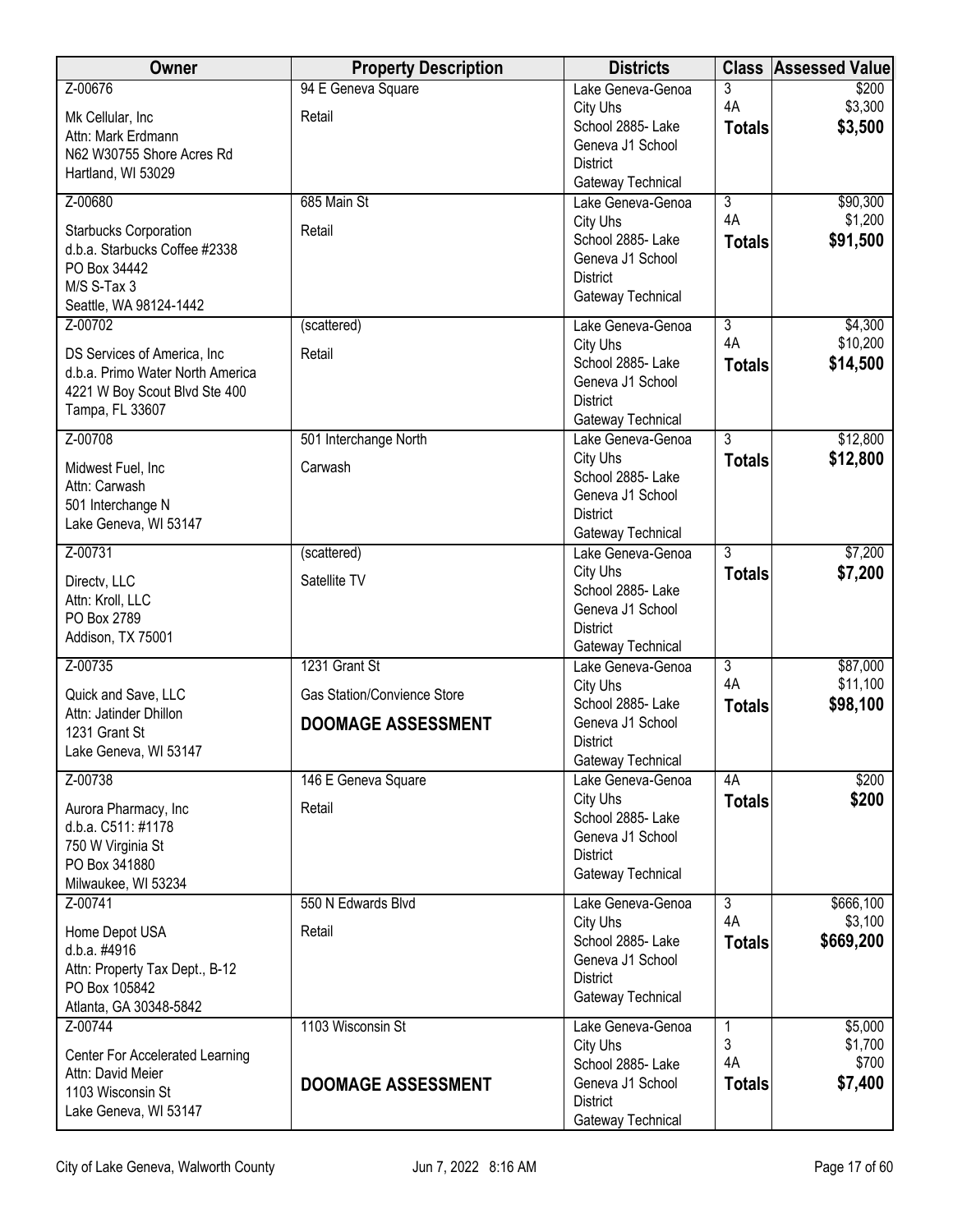| <b>Owner</b>                              | <b>Property Description</b> | <b>Districts</b>                       | <b>Class</b>         | <b>Assessed Value</b> |
|-------------------------------------------|-----------------------------|----------------------------------------|----------------------|-----------------------|
| Z-00745                                   | 835 N Geneva Pkwy Unit 1    | Lake Geneva-Genoa                      | 3                    | \$2,700               |
| Egert Law, SC                             | <b>Legal Services</b>       | City Uhs                               | 4A                   | \$300                 |
| 835 Geneva Pkwy N Ste 1                   |                             | School 2885- Lake<br>Geneva J1 School  | <b>Totals</b>        | \$3,000               |
| Lake Geneva, WI 53147                     |                             | <b>District</b>                        |                      |                       |
|                                           |                             | Gateway Technical                      |                      |                       |
| Z-00747                                   | (scattered)                 | Lake Geneva-Genoa                      | $\overline{3}$       | \$200                 |
| Psychic Readings By Joann                 |                             | City Uhs                               | 4A                   | \$1,700               |
| Attn: John Marks                          |                             | School 2885- Lake                      | <b>Totals</b>        | \$1,900               |
| 408 S Wells St                            | <b>DOOMAGE ASSESSMENT</b>   | Geneva J1 School                       |                      |                       |
| Lake Geneva, WI 53147                     |                             | <b>District</b><br>Gateway Technical   |                      |                       |
| Z-00759                                   | (scattered)                 | Lake Geneva-Genoa                      | $\overline{3}$       | \$47,600              |
|                                           |                             | City Uhs                               | <b>Totals</b>        | \$47,600              |
| ADT, LLC<br>PO Box 54767                  | <b>Security Services</b>    | School 2885- Lake                      |                      |                       |
| Lexington, KY 40555                       |                             | Geneva J1 School                       |                      |                       |
|                                           |                             | <b>District</b>                        |                      |                       |
| Z-00762                                   | 623 W Main St               | Gateway Technical<br>Lake Geneva-Genoa | $\overline{3}$       | \$56,800              |
|                                           |                             | City Uhs                               | 4A                   | \$200                 |
| <b>Shore West Realtors</b>                | Realty                      | School 2885- Lake                      | <b>Totals</b>        | \$57,000              |
| Attn: Michelle Monroe                     |                             | Geneva J1 School                       |                      |                       |
| 17450 W North Ave<br>Brookfield, WI 53045 |                             | <b>District</b>                        |                      |                       |
|                                           |                             | Gateway Technical                      |                      |                       |
| Z-00768                                   | 150 E Geneva Square         | Lake Geneva-Genoa                      | $\overline{3}$<br>4A | \$15,500              |
| Lake Geneva Pie Co                        | Bakery                      | City Uhs<br>School 2885- Lake          |                      | \$100                 |
| 150 E Geneva Square                       |                             | Geneva J1 School                       | <b>Totals</b>        | \$15,600              |
| Lake Geneva, WI 53147                     |                             | <b>District</b>                        |                      |                       |
|                                           |                             | Gateway Technical                      |                      |                       |
| Z-00769                                   | 421 Broad St                | Lake Geneva-Genoa                      | $\overline{3}$       | \$4,900               |
| Rizzo & Diersen, SC                       | Attorney                    | City Uhs                               | 4A                   | \$200                 |
| 3505 30th Ave Ste 200                     |                             | School 2885-Lake<br>Geneva J1 School   | <b>Totals</b>        | \$5,100               |
| Kenosha, WI 53144                         | <b>DOOMAGE ASSESSMENT</b>   | <b>District</b>                        |                      |                       |
|                                           |                             | Gateway Technical                      |                      |                       |
| Z-00776                                   | 1601 Dodge St               | Lake Geneva-Genoa                      | $\overline{3}$       | \$10,000              |
| Ajamian Construction, LLC                 | Construction                | City Uhs                               | <b>Totals</b>        | \$10,000              |
| Attn: Thomas Ajamian                      |                             | School 2885- Lake                      |                      |                       |
| PO Box 1221                               | <b>DOOMAGE ASSESSMENT</b>   | Geneva J1 School<br><b>District</b>    |                      |                       |
| Lake Geneva, WI 53147                     |                             | Gateway Technical                      |                      |                       |
| Z-00785                                   | 1227 Grant St               | Lake Geneva-Genoa                      | $\overline{3}$       | \$200                 |
| Morgans & Co Fine Picture Framing,        |                             | City Uhs                               | 4A                   | \$200                 |
| LLC                                       |                             | School 2885- Lake                      | <b>Totals</b>        | \$400                 |
| Attn: Mark Morgans                        | <b>DOOMAGE ASSESSMENT</b>   | Geneva J1 School                       |                      |                       |
| 1227 Grant St                             |                             | <b>District</b><br>Gateway Technical   |                      |                       |
| Lake Geneva, WI 53147                     |                             |                                        |                      |                       |
| Z-00790                                   | 1217 Grant St               | Lake Geneva-Genoa                      | $\overline{3}$       | \$9,000               |
| Larry's Towing                            |                             | City Uhs<br>School 2885- Lake          | <b>Totals</b>        | \$9,000               |
| 1217 Grant St                             | <b>DOOMAGE ASSESSMENT</b>   | Geneva J1 School                       |                      |                       |
| Lake Geneva, WI 53147                     |                             | <b>District</b>                        |                      |                       |
|                                           |                             | Gateway Technical                      |                      |                       |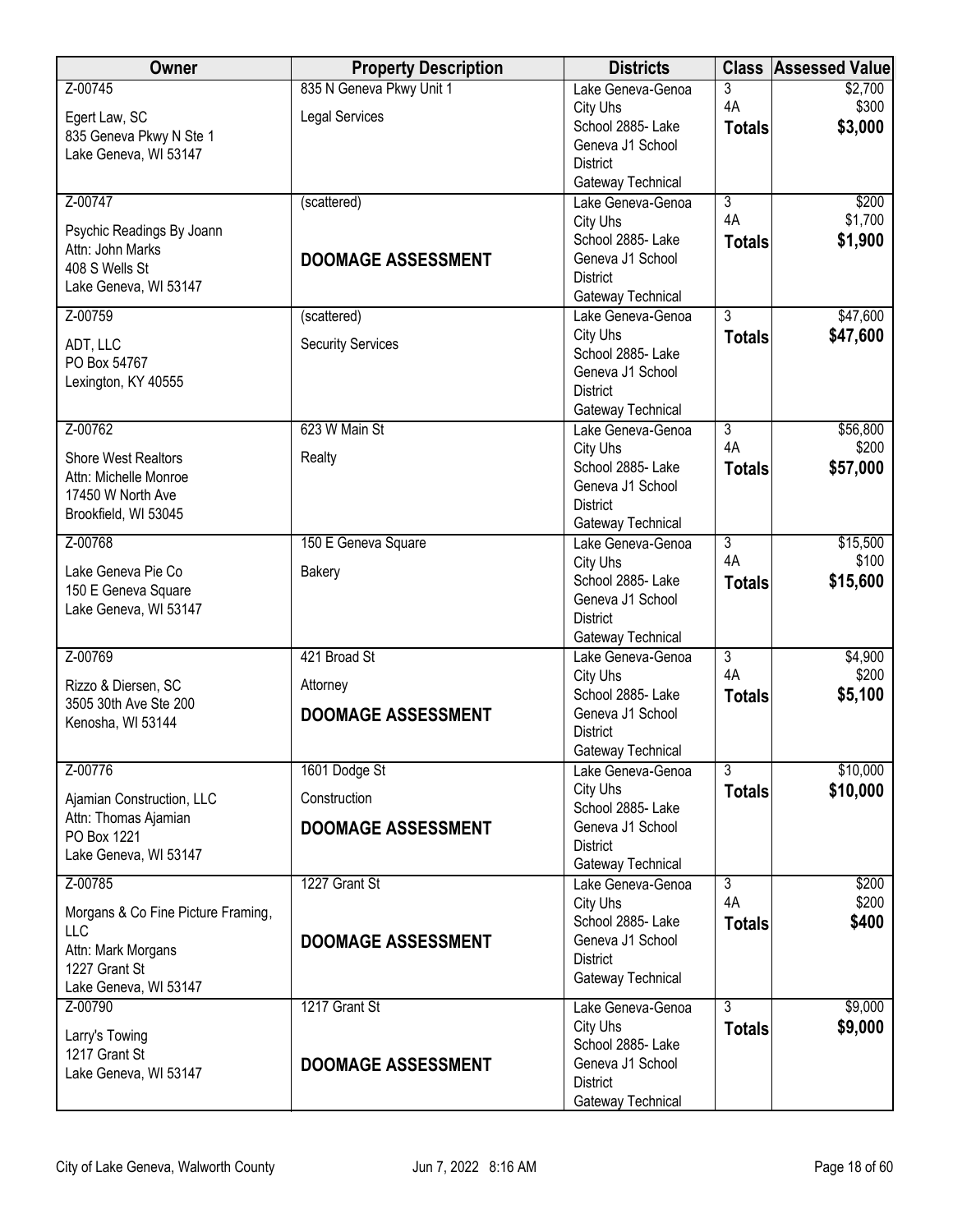| Owner                                              | <b>Property Description</b> | <b>Districts</b>                       | <b>Class</b>   | <b>Assessed Value</b> |
|----------------------------------------------------|-----------------------------|----------------------------------------|----------------|-----------------------|
| Z-00798                                            | 514 Broad St                | Lake Geneva-Genoa                      | 3              | \$2,500               |
| Jw Tax Associates, Inc                             | <b>Tax Prep</b>             | City Uhs                               | 4A             | \$200                 |
| d.b.a. H&R Block                                   |                             | School 2885- Lake                      | <b>Totals</b>  | \$2,700               |
| 514 Broad St                                       |                             | Geneva J1 School<br><b>District</b>    |                |                       |
| Lake Geneva, WI 53147                              |                             | Gateway Technical                      |                |                       |
| Z-00800                                            | 790 Gardner St              | Lake Geneva-Genoa                      | 3              | \$9,800               |
| Kaiser Chiropractic, Inc                           |                             | City Uhs                               | 4A             | \$300                 |
| 790 Gardner St                                     |                             | School 2885-Lake                       | <b>Totals</b>  | \$10,100              |
| Lake Geneva, WI 53147                              | <b>DOOMAGE ASSESSMENT</b>   | Geneva J1 School                       |                |                       |
|                                                    |                             | <b>District</b>                        |                |                       |
| Z-00807                                            | (scattered)                 | Gateway Technical<br>Lake Geneva-Genoa | $\overline{3}$ | \$5,900               |
|                                                    |                             | City Uhs                               | <b>Totals</b>  | \$5,900               |
| De Lage Landen Financial Services, Inc             | Leasing                     | School 2885- Lake                      |                |                       |
| Attn: Corporate Tax Department                     |                             | Geneva J1 School                       |                |                       |
| 1111 Old Eagle School Rd<br>Wayne, PA 19087        |                             | <b>District</b>                        |                |                       |
|                                                    |                             | Gateway Technical                      |                |                       |
| Z-00809                                            | 875 Townline Rd Unit 100    | Lake Geneva-Genoa                      | 3              | \$200                 |
| Voyager Capital Management, LLC                    |                             | City Uhs<br>School 2885- Lake          | <b>Totals</b>  | \$200                 |
| 875 Townline Rd Ste 100                            | <b>DOOMAGE ASSESSMENT</b>   | Geneva J1 School                       |                |                       |
| Lake Geneva, WI 53147                              |                             | <b>District</b>                        |                |                       |
|                                                    |                             | Gateway Technical                      |                |                       |
| Z-00812                                            | 123 Center St               | Lake Geneva-Genoa                      | $\overline{3}$ | \$15,200              |
| Mill Creek Condo Association                       |                             | City Uhs                               | 4A             | \$400                 |
| Attn: Mc Property Mgt Inc                          |                             | School 2885- Lake                      | <b>Totals</b>  | \$15,600              |
| 123 Center St                                      | <b>DOOMAGE ASSESSMENT</b>   | Geneva J1 School                       |                |                       |
| Lake Geneva, WI 53147                              |                             | <b>District</b><br>Gateway Technical   |                |                       |
| Z-00813                                            | 924 Williams St             | Lake Geneva-Genoa                      | $\overline{3}$ | \$3,700               |
|                                                    |                             | City Uhs                               | 4A             | \$100                 |
| Carlson & Associates Cpa's, Inc<br>924 Williams St | Accounting                  | School 2885- Lake                      | <b>Totals</b>  | \$3,800               |
| Lake Geneva, WI 53147                              |                             | Geneva J1 School                       |                |                       |
|                                                    |                             | <b>District</b>                        |                |                       |
| Z-00814                                            | 421 Broad St Unit 100       | Gateway Technical<br>Lake Geneva-Genoa | 3              | \$1,200               |
|                                                    |                             | City Uhs                               | 4A             | \$600                 |
| Chamberlain & Otte CPAs, LLP<br>PO Box 1119        | Accounting                  | School 2885- Lake                      | <b>Totals</b>  | \$1,800               |
| Lake Geneva, WI 53147                              | <b>DOOMAGE ASSESSMENT</b>   | Geneva J1 School                       |                |                       |
|                                                    |                             | <b>District</b>                        |                |                       |
|                                                    |                             | Gateway Technical                      |                |                       |
| Z-00823                                            | 152 Broad St                | Lake Geneva-Genoa<br>City Uhs          | 3              | \$5,800<br>\$5,800    |
| Gary Petzinger                                     | Retail                      | School 2885- Lake                      | <b>Totals</b>  |                       |
| Attn: Constant Cravings                            |                             | Geneva J1 School                       |                |                       |
| 152 Broad St                                       |                             | <b>District</b>                        |                |                       |
| Lake Geneva, WI 53147                              |                             | Gateway Technical                      |                |                       |
| Z-00839                                            | 154 E Geneva Square         | Lake Geneva-Genoa                      | $\overline{3}$ | \$69,500              |
| Advanced Eyecare                                   |                             | City Uhs                               | <b>Totals</b>  | \$69,500              |
| 154 E Geneva Square                                |                             | School 2885- Lake<br>Geneva J1 School  |                |                       |
| Lake Geneva, WI 53147                              | <b>DOOMAGE ASSESSMENT</b>   | <b>District</b>                        |                |                       |
|                                                    |                             | Gateway Technical                      |                |                       |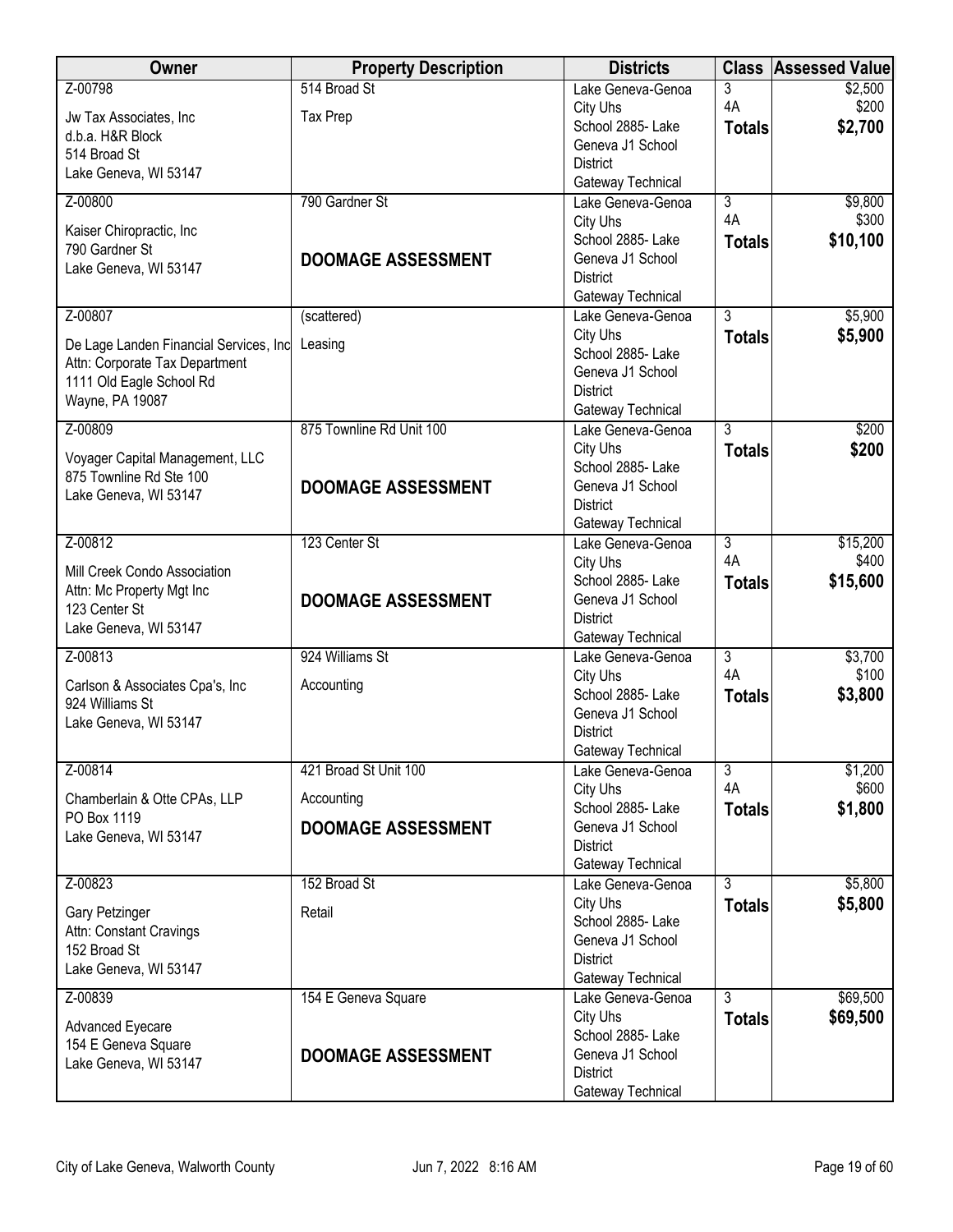| <b>Owner</b>                                        | <b>Property Description</b> | <b>Districts</b>                       |                      | <b>Class Assessed Value</b> |
|-----------------------------------------------------|-----------------------------|----------------------------------------|----------------------|-----------------------------|
| Z-00845                                             | 912 Geneva St               | Lake Geneva-Genoa<br>City Uhs          | <b>Totals</b>        |                             |
| Lake Geneva Montessori School, Inc<br>912 Geneva St |                             | School 2885- Lake                      |                      |                             |
| Lake Geneva, WI 53147                               |                             | Geneva J1 School                       |                      |                             |
|                                                     |                             | <b>District</b><br>Gateway Technical   |                      |                             |
| Z-00867                                             | 259 Broad St                | Lake Geneva-Genoa                      | $\overline{3}$       | \$3,400                     |
|                                                     |                             | City Uhs                               | <b>Totals</b>        | \$3,400                     |
| The Board Shop, LLC<br>Attn: Jason Rishling         | Retail                      | School 2885-Lake                       |                      |                             |
| 259 Broad St                                        | <b>DOOMAGE ASSESSMENT</b>   | Geneva J1 School                       |                      |                             |
| Lake Geneva, WI 53147-1809                          |                             | <b>District</b><br>Gateway Technical   |                      |                             |
| Z-00868                                             | 846 Madison St              | Lake Geneva-Genoa                      | $\overline{3}$       | \$300                       |
|                                                     |                             | City Uhs                               | 4A                   | \$1,800                     |
| The Barking-Lot, LLC<br>Attn: Sarah Schultz         | Doggy Day Care              | School 2885- Lake                      | <b>Totals</b>        | \$2,100                     |
| 846 Madison St                                      | <b>DOOMAGE ASSESSMENT</b>   | Geneva J1 School                       |                      |                             |
| Lake Geneva, WI 53147-1127                          |                             | <b>District</b>                        |                      |                             |
| Z-00872                                             | 923 Williams St             | Gateway Technical<br>Lake Geneva-Genoa | $\overline{3}$       | \$500                       |
|                                                     |                             | City Uhs                               | 4A                   | \$1,300                     |
| Mikes Auto Repair<br>923 Williams St                |                             | School 2885- Lake                      | <b>Totals</b>        | \$1,800                     |
| Lake Geneva, WI 53147                               | <b>DOOMAGE ASSESSMENT</b>   | Geneva J1 School                       |                      |                             |
|                                                     |                             | <b>District</b>                        |                      |                             |
|                                                     | 601 W Main St               | Gateway Technical                      |                      |                             |
| Z-00880                                             |                             | Lake Geneva-Genoa<br>City Uhs          | <b>Totals</b>        |                             |
| The Therapeutic Touch                               |                             | School 2885- Lake                      |                      |                             |
| 601 W Main St                                       |                             | Geneva J1 School                       |                      |                             |
| Lake Geneva, WI 53147                               |                             | <b>District</b>                        |                      |                             |
|                                                     |                             | Gateway Technical                      |                      |                             |
| Z-00882                                             | 736 Main St                 | Lake Geneva-Genoa<br>City Uhs          | $\overline{3}$<br>4A | \$1,100<br>\$500            |
| Lola's Affordable Fashions                          | Retail                      | School 2885- Lake                      | <b>Totals</b>        | \$1,600                     |
| 736 Main St                                         |                             | Geneva J1 School                       |                      |                             |
| Lake Geneva, WI 53147                               |                             | <b>District</b>                        |                      |                             |
|                                                     |                             | Gateway Technical                      |                      |                             |
| Z-00890                                             | 834 Dodge St                | Lake Geneva-Genoa                      | $\overline{3}$       | \$700                       |
| <b>TC Smith Historic Inn</b>                        |                             | City Uhs<br>School 2885- Lake          | <b>Totals</b>        | \$700                       |
| 834 Dodge St                                        | <b>DOOMAGE ASSESSMENT</b>   | Geneva J1 School                       |                      |                             |
| Lake Geneva, WI 53147                               |                             | <b>District</b>                        |                      |                             |
|                                                     |                             | Gateway Technical                      |                      |                             |
| Z-00903                                             | 114 E Geneva Square         | Lake Geneva-Genoa                      | $\overline{3}$       | \$4,300                     |
| Edward D Jones & Co., L.P.                          | <b>Financial Services</b>   | City Uhs<br>School 2885-Lake           | 4A                   | \$6,800<br>\$11,100         |
| d.b.a. Branch Tax 37050                             |                             | Geneva J1 School                       | <b>Totals</b>        |                             |
| PO Box 66528                                        |                             | <b>District</b>                        |                      |                             |
| St Louis, MO 63166-6528                             |                             | Gateway Technical                      |                      |                             |
| Z-00920                                             | 902 Wells St                | Lake Geneva-Genoa                      | 3                    | \$900                       |
| Athletico, LTD                                      | <b>Health Services</b>      | City Uhs<br>School 2885- Lake          | 4A                   | \$2,500                     |
| Attn: Marvin F Poer and Co                          |                             | Geneva J1 School                       | <b>Totals</b>        | \$3,400                     |
| PO Box 802206                                       |                             | <b>District</b>                        |                      |                             |
| Dallas, TX 75380                                    |                             | Gateway Technical                      |                      |                             |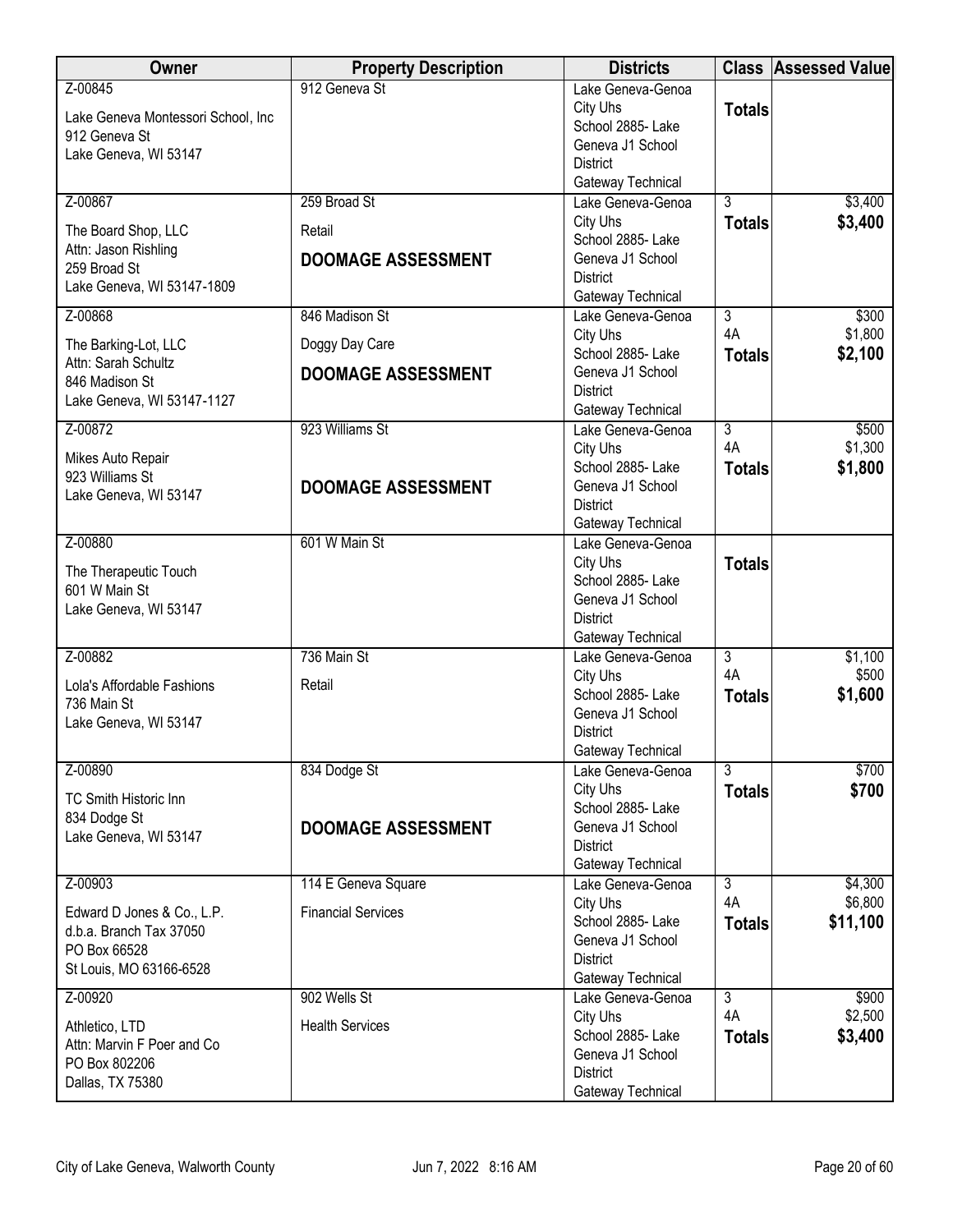| <b>Owner</b>                                           | <b>Property Description</b> | <b>Districts</b>                       |                | <b>Class Assessed Value</b> |
|--------------------------------------------------------|-----------------------------|----------------------------------------|----------------|-----------------------------|
| Z-00922                                                | 920 Wells St                | Lake Geneva-Genoa                      | 3              | \$11,200                    |
| America's Best Cabinets, Inc                           |                             | City Uhs                               | 4A             | \$500                       |
| Attn: Patrice Hupke                                    | <b>DOOMAGE ASSESSMENT</b>   | School 2885- Lake<br>Geneva J1 School  | <b>Totals</b>  | \$11,700                    |
| 920 Wells St                                           |                             | <b>District</b>                        |                |                             |
| Lake Geneva, WI 53147                                  |                             | Gateway Technical                      |                |                             |
| Z-00925                                                | 90 E Geneva Square          | Lake Geneva-Genoa                      | $\overline{3}$ | \$25,200                    |
| Hot Dogs, Inc                                          |                             | City Uhs                               | <b>Totals</b>  | \$25,200                    |
| Attn: Claws Hot Dogs                                   |                             | School 2885- Lake                      |                |                             |
| 90 E Geneva Square                                     |                             | Geneva J1 School<br><b>District</b>    |                |                             |
| Lake Geneva, WI 53147                                  |                             | Gateway Technical                      |                |                             |
| Z-00931                                                | 612 Wells St Unit A         | Lake Geneva-Genoa                      | $\overline{3}$ | \$10,000                    |
|                                                        |                             | City Uhs                               | <b>Totals</b>  | \$10,000                    |
| Acupuncture Wellness Center, Inc<br>612 Wells St STE A |                             | School 2885-Lake                       |                |                             |
| Lake Geneva, WI 53147                                  | <b>DOOMAGE ASSESSMENT</b>   | Geneva J1 School                       |                |                             |
|                                                        |                             | <b>District</b>                        |                |                             |
| Z-00937                                                | 727 Geneva St               | Gateway Technical<br>Lake Geneva-Genoa | $\overline{3}$ | \$500                       |
|                                                        |                             | City Uhs                               | <b>Totals</b>  | \$500                       |
| Lake Geneva School of Cooking                          |                             | School 2885-Lake                       |                |                             |
| PO Box 1082                                            | <b>DOOMAGE ASSESSMENT</b>   | Geneva J1 School                       |                |                             |
| Lake Geneva, WI 53147                                  |                             | <b>District</b>                        |                |                             |
|                                                        |                             | Gateway Technical                      |                |                             |
| Z-00944                                                | 201 Townline Rd             | Lake Geneva-Genoa                      | $\overline{3}$ | \$77,000                    |
| Arbor Village Of Geneva Crossings                      |                             | City Uhs<br>School 2885- Lake          | <b>Totals</b>  | \$77,000                    |
| 201 Townline Rd                                        | <b>DOOMAGE ASSESSMENT</b>   | Geneva J1 School                       |                |                             |
| Lake Geneva, WI 53147                                  |                             | <b>District</b>                        |                |                             |
|                                                        |                             | Gateway Technical                      |                |                             |
| Z-00949                                                | 647 Main St Unit 8          | Lake Geneva-Genoa                      | $\overline{3}$ | \$400                       |
| Mark Allen Of Lake Geneva                              |                             | City Uhs<br>School 2885- Lake          | <b>Totals</b>  | \$400                       |
| PO Box 363                                             |                             | Geneva J1 School                       |                |                             |
| Lake Geneva, WI 53147                                  |                             | <b>District</b>                        |                |                             |
|                                                        |                             | Gateway Technical                      |                |                             |
| Z-00955                                                | 642 Main St                 | Lake Geneva-Genoa                      | $\overline{3}$ | \$36,900                    |
| Samson Enterprises, LLC                                | Restaurant                  | City Uhs                               | <b>Totals</b>  | \$36,900                    |
| 642 Main St                                            |                             | School 2885- Lake                      |                |                             |
| Lake Geneva, WI 53147                                  | <b>DOOMAGE ASSESSMENT</b>   | Geneva J1 School<br><b>District</b>    |                |                             |
|                                                        |                             | Gateway Technical                      |                |                             |
| Z-00964                                                | 522 Broad St                | Lake Geneva-Genoa                      | $\overline{3}$ | \$7,000                     |
| Grandma Vickie's Cafe                                  | Restaurant                  | City Uhs                               | <b>Totals</b>  | \$7,000                     |
| 522 Broad St                                           |                             | School 2885-Lake                       |                |                             |
| Lake Geneva, WI 53147                                  |                             | Geneva J1 School                       |                |                             |
|                                                        |                             | <b>District</b><br>Gateway Technical   |                |                             |
| Z-00965                                                | 728 Williams St             | Lake Geneva-Genoa                      | $\overline{3}$ | \$124,200                   |
|                                                        |                             | City Uhs                               | <b>Totals</b>  | \$124,200                   |
| <b>Associated Bank Na</b><br>433 Main St               | <b>Financial Services</b>   | School 2885- Lake                      |                |                             |
| MS #8227                                               |                             | Geneva J1 School                       |                |                             |
| Green Bay, WI 54301                                    |                             | <b>District</b>                        |                |                             |
|                                                        |                             | Gateway Technical                      |                |                             |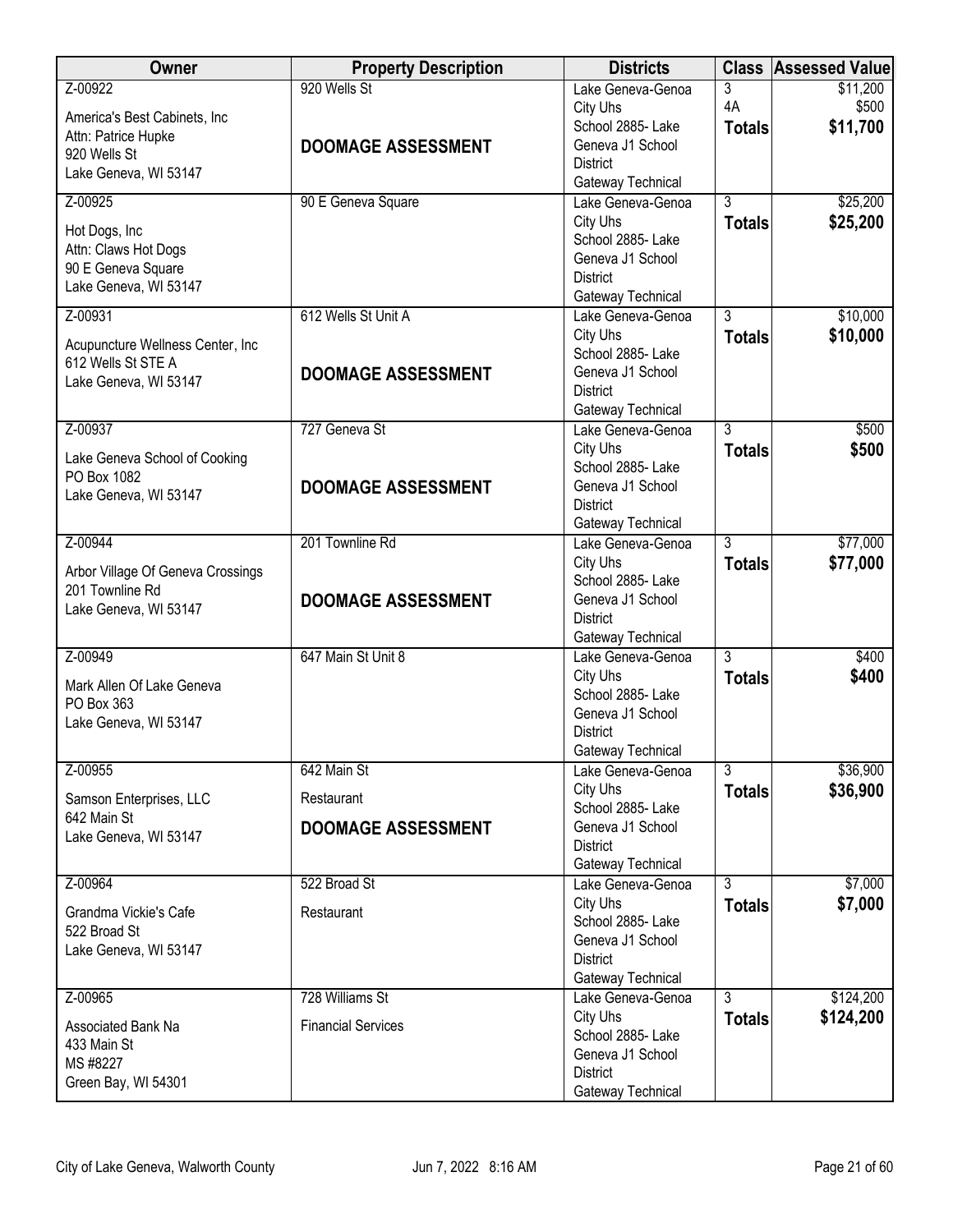| Owner                                                            | <b>Property Description</b>     | <b>Districts</b>                       |                           | <b>Class Assessed Value</b> |
|------------------------------------------------------------------|---------------------------------|----------------------------------------|---------------------------|-----------------------------|
| Z-00968                                                          | 201 Edwards Blvd                | Lake Geneva-Genoa                      | $\overline{3}$            | \$980,200                   |
| Wal-Mart Stores East LP                                          | Retail                          | City Uhs                               | 4A                        | \$79,800                    |
| PO Box 8050                                                      |                                 | School 2885- Lake                      | <b>Totals</b>             | \$1,060,000                 |
| Ms 0555                                                          |                                 | Geneva J1 School                       |                           |                             |
| Bentonville, AR 72716                                            |                                 | <b>District</b><br>Gateway Technical   |                           |                             |
| Z-00970                                                          | 253 Center St                   | Lake Geneva-Genoa                      | $\overline{3}$            | \$2,900                     |
|                                                                  |                                 | City Uhs                               | <b>Totals</b>             | \$2,900                     |
| <b>Fidelity Asset Management</b><br>601 Riverside Ave 11th Floor |                                 | School 2885-Lake                       |                           |                             |
| Jacksonville, FL 32204                                           |                                 | Geneva J1 School                       |                           |                             |
|                                                                  |                                 | <b>District</b>                        |                           |                             |
| Z-00978                                                          | (scattered)                     | Gateway Technical<br>Lake Geneva-Genoa | $\overline{3}$            | \$21,800                    |
|                                                                  |                                 | City Uhs                               | <b>Totals</b>             | \$21,800                    |
| The Coca-Cola Company                                            | Leasing                         | School 2885- Lake                      |                           |                             |
| Attn: Fountain Prop Tax - NAT 8                                  |                                 | Geneva J1 School                       |                           |                             |
| PO Box 1734<br>Atlanta, GA 30301                                 |                                 | <b>District</b>                        |                           |                             |
|                                                                  |                                 | Gateway Technical                      |                           |                             |
| Z-00981                                                          | 550 N Edwards Blvd              | Lake Geneva-Genoa                      | 4A                        | \$9,000                     |
| Chep USA                                                         | Leasing                         | City Uhs<br>School 2885- Lake          | <b>Totals</b>             | \$9,000                     |
| Attn: Property Tax                                               |                                 | Geneva J1 School                       |                           |                             |
| 5897 Windward Pkwy                                               |                                 | <b>District</b>                        |                           |                             |
| Alpharetta, GA 30005                                             |                                 | Gateway Technical                      |                           |                             |
| Z-00987                                                          | 300 E Main St                   | Lake Geneva-Genoa                      | $\overline{\overline{3}}$ | \$182,400                   |
| Knmg Hotels, LLC Dba Comfort Suites                              |                                 | City Uhs                               | 4A                        | \$500                       |
| Attn: Narendra Patel                                             |                                 | School 2885- Lake                      | <b>Totals</b>             | \$182,900                   |
| 300 E Main St                                                    | <b>DOOMAGE ASSESSMENT</b>       | Geneva J1 School                       |                           |                             |
| Lake Geneva, WI 53147                                            |                                 | <b>District</b><br>Gateway Technical   |                           |                             |
| Z-00988                                                          | 96 E Geneva Square              | Lake Geneva-Genoa                      | $\overline{3}$            | \$26,400                    |
|                                                                  |                                 | City Uhs                               | 4A                        | \$3,000                     |
| Amnj Enterprises, Inc<br>d.b.a. Dominos Pizza                    | Restaurant                      | School 2885-Lake                       | <b>Totals</b>             | \$29,400                    |
| 3725 Meachem Rd                                                  |                                 | Geneva J1 School                       |                           |                             |
| Mt Pleasant, WI 53405                                            |                                 | <b>District</b>                        |                           |                             |
| Z-00989                                                          | 101 Broad St Unit 207           | Gateway Technical<br>Lake Geneva-Genoa | $\overline{3}$            | \$11,700                    |
|                                                                  |                                 | City Uhs                               | 4A                        | \$2,200                     |
| Lake Geneva Area Realty, Inc                                     |                                 | School 2885- Lake                      | <b>Totals</b>             | \$13,900                    |
| 101 Broad St Suite207                                            |                                 | Geneva J1 School                       |                           |                             |
| Lake Geneva, WI 53147                                            |                                 | <b>District</b>                        |                           |                             |
|                                                                  |                                 | Gateway Technical                      |                           |                             |
| Z-00992                                                          | 500 Interchange North Unit 101  | Lake Geneva-Genoa                      | $\overline{3}$            | \$23,700                    |
| Knight Barry Title, Inc                                          | <b>Title Insurance Services</b> | City Uhs                               | 4A                        | \$6,100                     |
| 400 Wisconsin Ave                                                |                                 | School 2885- Lake<br>Geneva J1 School  | <b>Totals</b>             | \$29,800                    |
| Racine, WI 53403-1049                                            |                                 | <b>District</b>                        |                           |                             |
|                                                                  |                                 | Gateway Technical                      |                           |                             |
| Z-00993                                                          | 771 W Main St                   | Lake Geneva-Genoa                      | $\overline{3}$            | \$15,200                    |
| Jayne                                                            |                                 | City Uhs                               | 4A                        | \$10,300                    |
| 771 W Main St                                                    |                                 | School 2885- Lake                      | <b>Totals</b>             | \$25,500                    |
| Lake Geneva, WI 53147                                            | <b>DOOMAGE ASSESSMENT</b>       | Geneva J1 School                       |                           |                             |
|                                                                  |                                 | <b>District</b><br>Gateway Technical   |                           |                             |
|                                                                  |                                 |                                        |                           |                             |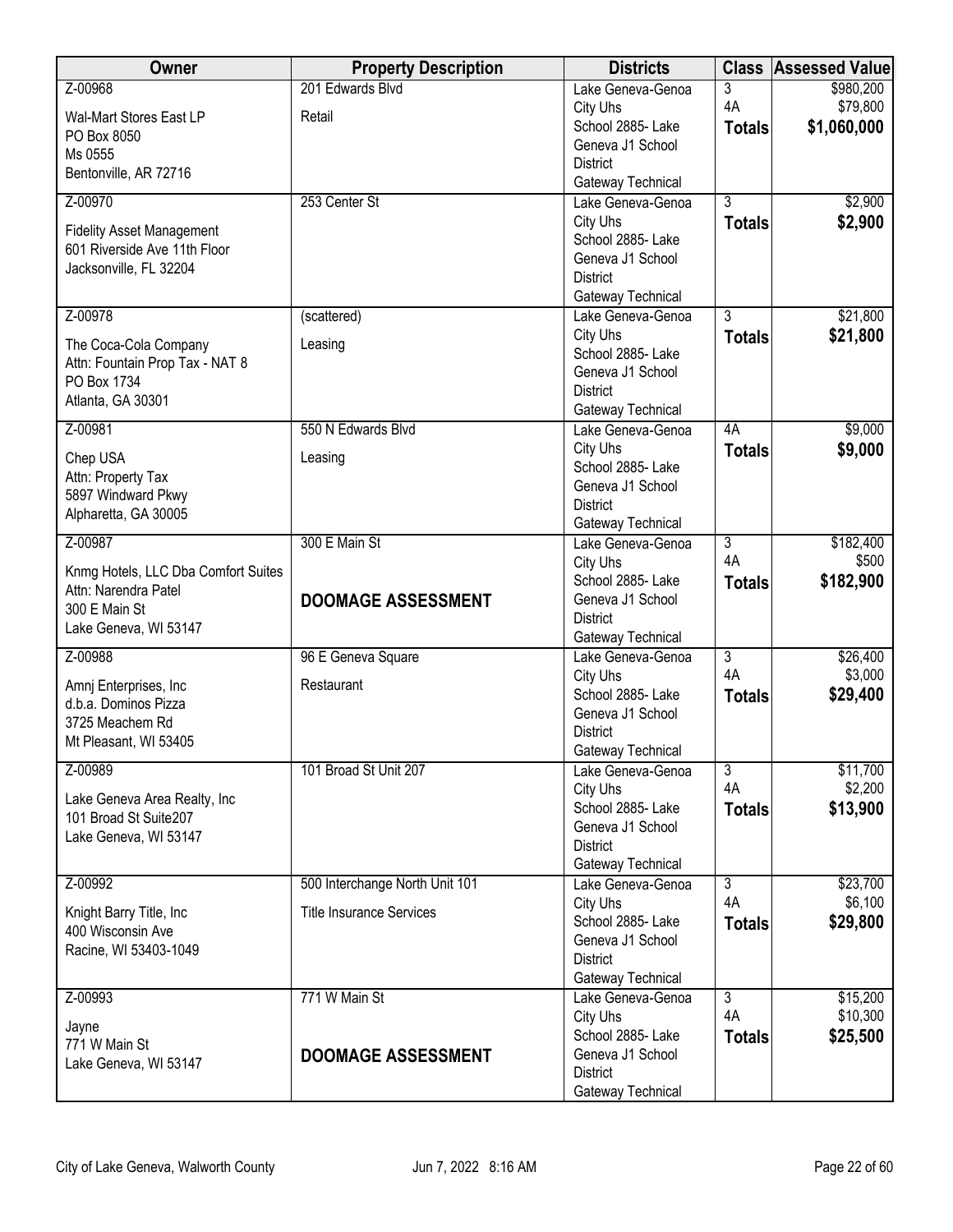| Owner                                                     | <b>Property Description</b> | <b>Districts</b>                      |                | <b>Class Assessed Value</b> |
|-----------------------------------------------------------|-----------------------------|---------------------------------------|----------------|-----------------------------|
| Z-00994                                                   | 1100 Edwards Blvd           | Lake Geneva-Genoa                     | 3              | \$1,200                     |
| Liquid Capital, LLC                                       |                             | City Uhs                              | <b>Totals</b>  | \$1,200                     |
| d.b.a. Melges Car Wash                                    |                             | School 2885- Lake                     |                |                             |
| 1100 Edwards Blvd                                         | <b>DOOMAGE ASSESSMENT</b>   | Geneva J1 School                      |                |                             |
| Lake Geneva, WI 53147                                     |                             | <b>District</b><br>Gateway Technical  |                |                             |
| Z-00999                                                   | 1151 Elkhorn Rd             | Lake Geneva-Genoa                     | $\overline{3}$ | \$2,100                     |
|                                                           |                             | City Uhs                              | <b>Totals</b>  | \$2,100                     |
| Tienda El Rancho, Inc                                     | Restaurant                  | School 2885- Lake                     |                |                             |
| 1151 Elkhorn Rd<br>Lake Geneva, WI 53147                  |                             | Geneva J1 School                      |                |                             |
|                                                           |                             | <b>District</b>                       |                |                             |
|                                                           |                             | Gateway Technical                     |                |                             |
| Z-01000                                                   | 744 W Main St               | Lake Geneva-Genoa                     | $\overline{3}$ | \$18,300                    |
| Clear Water Outdoor, LLC                                  |                             | City Uhs                              | <b>Totals</b>  | \$18,300                    |
| 744 W Main St                                             |                             | School 2885- Lake                     |                |                             |
| Lake Geneva, WI 53147                                     | <b>DOOMAGE ASSESSMENT</b>   | Geneva J1 School                      |                |                             |
|                                                           |                             | <b>District</b><br>Gateway Technical  |                |                             |
| Z-01001                                                   | 732 Main St                 | Lake Geneva-Genoa                     | $\overline{3}$ | \$3,300                     |
|                                                           |                             | City Uhs                              | <b>Totals</b>  | \$3,300                     |
| <b>Fanning Investment Partners</b>                        | <b>Investment Services</b>  | School 2885-Lake                      |                |                             |
| W3446 High Meadow Rd                                      | <b>DOOMAGE ASSESSMENT</b>   | Geneva J1 School                      |                |                             |
| Lake Geneva, WI 53147                                     |                             | <b>District</b>                       |                |                             |
|                                                           |                             | Gateway Technical                     |                |                             |
| Z-01011                                                   | 772 W Main St Unit 301      | Lake Geneva-Genoa                     | $\overline{3}$ | \$3,900                     |
| Geneva Partners, LLC                                      | Investment Management       | City Uhs                              | 4A             | \$200                       |
| 772 W Main St Ste 301                                     |                             | School 2885- Lake                     | <b>Totals</b>  | \$4,100                     |
| Lake Geneva, WI 53147                                     |                             | Geneva J1 School<br><b>District</b>   |                |                             |
|                                                           |                             | Gateway Technical                     |                |                             |
| Z-01014                                                   | 253 Center St               | Lake Geneva-Genoa                     | $\overline{3}$ | \$4,700                     |
|                                                           |                             | City Uhs                              | <b>Totals</b>  | \$4,700                     |
| 253 Center, LLC                                           | <b>Rental Real Estate</b>   | School 2885- Lake                     |                |                             |
| 664 Milwaukee Ave Ste 200<br>Prospect Heights, IL 60070   |                             | Geneva J1 School                      |                |                             |
|                                                           |                             | <b>District</b>                       |                |                             |
|                                                           |                             | Gateway Technical                     |                |                             |
| Z-01035                                                   | 750 Veterans Pkwy Unit 110  | Lake Geneva-Genoa                     | $\overline{3}$ | \$300                       |
| <b>Timeless Flooring</b>                                  | Retail                      | City Uhs                              | 4A             | \$900                       |
| 750 Veterans Pkwy Ste 110                                 |                             | School 2885- Lake<br>Geneva J1 School | <b>Totals</b>  | \$1,200                     |
| Lake Geneva, WI 53147                                     |                             | <b>District</b>                       |                |                             |
|                                                           |                             | Gateway Technical                     |                |                             |
| Z-01037                                                   | 750 Veterans Pkwy Unit 105  | Lake Geneva-Genoa                     | $\overline{3}$ | \$5,500                     |
|                                                           |                             | City Uhs                              | 4A             | \$600                       |
| <b>Creative X-Pressions</b><br>750 Veterans Pkwy Ste #105 | Retail                      | School 2885- Lake                     | <b>Totals</b>  | \$6,100                     |
| Lake Geneva, WI 53147                                     |                             | Geneva J1 School                      |                |                             |
|                                                           |                             | <b>District</b>                       |                |                             |
|                                                           |                             | Gateway Technical                     |                |                             |
| Z-01040                                                   | 899 W Main St               | Lake Geneva-Genoa                     | $\overline{3}$ | \$146,800                   |
| Potbelly Sandwich Works, LLC                              | Restaurant                  | City Uhs<br>School 2885- Lake         | 4A             | \$2,700                     |
| d.b.a. Potbelly #118                                      |                             | Geneva J1 School                      | <b>Totals</b>  | \$149,500                   |
| PO Box 4747                                               |                             | <b>District</b>                       |                |                             |
| Oak Brook, IL 60522-4747                                  |                             | Gateway Technical                     |                |                             |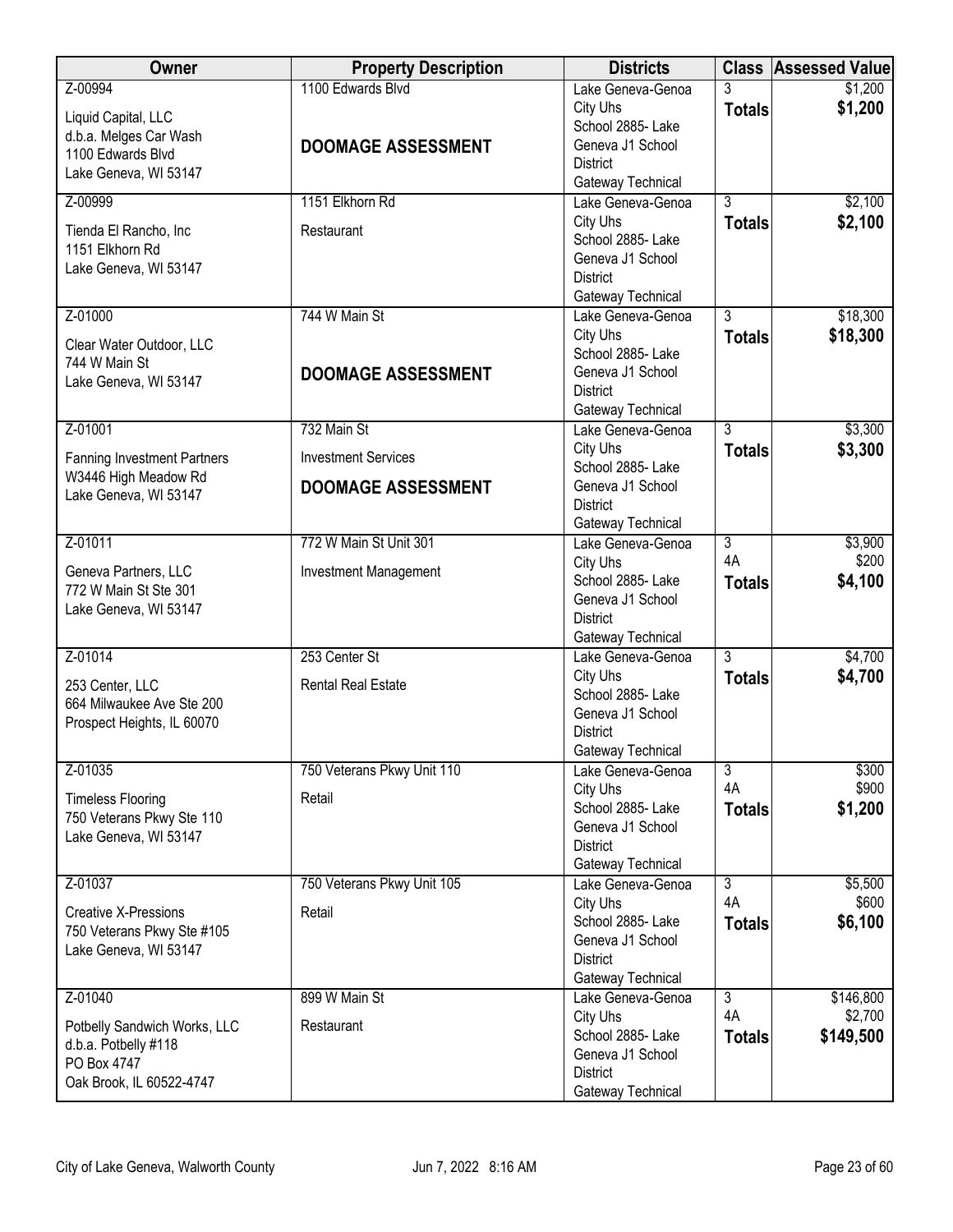| Owner                                             | <b>Property Description</b> | <b>Districts</b>                       |                | <b>Class Assessed Value</b> |
|---------------------------------------------------|-----------------------------|----------------------------------------|----------------|-----------------------------|
| Z-01042                                           | 875 Townline Rd Unit 101    | Lake Geneva-Genoa                      | 3              | \$5,700                     |
| Aud Hearing, LLC                                  |                             | City Uhs<br>School 2885- Lake          | 4A             | \$2,500                     |
| 875 E Townline Rd Ste 101                         |                             | Geneva J1 School                       | <b>Totals</b>  | \$8,200                     |
| Lake Geneva, WI 53147                             |                             | <b>District</b>                        |                |                             |
|                                                   |                             | Gateway Technical                      |                |                             |
| Z-01053                                           | 433 Broad St                | Lake Geneva-Genoa                      | $\overline{3}$ | \$200                       |
| Dairy Best Cheese, Inc                            |                             | City Uhs                               | <b>Totals</b>  | \$200                       |
| 431 Broad St                                      |                             | School 2885-Lake                       |                |                             |
| Lake Geneva, WI 53147                             |                             | Geneva J1 School<br><b>District</b>    |                |                             |
|                                                   |                             | Gateway Technical                      |                |                             |
| Z-01056                                           | 1209 Park row               | Lake Geneva-Genoa                      | $\overline{3}$ | \$400                       |
|                                                   |                             | City Uhs                               | 4A             | \$200                       |
| <b>Nyquist Engineering</b><br>1209 Park Row       |                             | School 2885- Lake                      | <b>Totals</b>  | \$600                       |
| Lake Geneva, WI 53147                             | <b>DOOMAGE ASSESSMENT</b>   | Geneva J1 School                       |                |                             |
|                                                   |                             | <b>District</b>                        |                |                             |
| Z-01062                                           | 905 Main St                 | Gateway Technical<br>Lake Geneva-Genoa | $\overline{3}$ | \$600                       |
|                                                   |                             | City Uhs                               | 4A             | \$300                       |
| Delaney Street Mercantile                         | Retail                      | School 2885-Lake                       | <b>Totals</b>  | \$900                       |
| Attn: Jeffrey Leonard<br>905 W Main St            |                             | Geneva J1 School                       |                |                             |
| Lake Geneva, WI 53147                             |                             | <b>District</b>                        |                |                             |
|                                                   |                             | Gateway Technical                      |                |                             |
| Z-01063                                           | 605 W Main St               | Lake Geneva-Genoa                      | $\overline{3}$ | \$7,400                     |
| Lilypots Fresh Flowers and Gifts                  |                             | City Uhs<br>School 2885- Lake          | <b>Totals</b>  | \$7,400                     |
| Attn: American Beauty, LLC                        | <b>DOOMAGE ASSESSMENT</b>   | Geneva J1 School                       |                |                             |
| 605 W Main St                                     |                             | <b>District</b>                        |                |                             |
| Lake Geneva, WI 53147                             |                             | Gateway Technical                      |                |                             |
| Z-01066                                           | (scattered)                 | Lake Geneva-Genoa                      | $\overline{3}$ | \$7,300                     |
| TIAA, FSB                                         | Leasing                     | City Uhs                               | <b>Totals</b>  | \$7,300                     |
| 630 N Central Expy Ste A                          |                             | School 2885- Lake<br>Geneva J1 School  |                |                             |
| Plano, TX 75074                                   |                             | <b>District</b>                        |                |                             |
|                                                   |                             | Gateway Technical                      |                |                             |
| Z-01069                                           | 504 Walworth St             | Lake Geneva-Genoa                      | $\overline{3}$ | \$700                       |
| John M Schnabl-Abstract Lawns                     |                             | City Uhs                               | <b>Totals</b>  | \$700                       |
| 504 Walworth St                                   |                             | School 2885- Lake                      |                |                             |
| Lake Geneva, WI 53147                             | <b>DOOMAGE ASSESSMENT</b>   | Geneva J1 School<br><b>District</b>    |                |                             |
|                                                   |                             | Gateway Technical                      |                |                             |
| Z-01070                                           | (scattered)                 | Lake Geneva-Genoa                      | $\overline{3}$ | \$24,100                    |
| Us Bank National Association                      | <b>Financial Services</b>   | City Uhs                               | <b>Totals</b>  | \$24,100                    |
| 1310 Madrid St Ste 100                            |                             | School 2885- Lake                      |                |                             |
| Marshall, MN 56258                                |                             | Geneva J1 School                       |                |                             |
|                                                   |                             | <b>District</b>                        |                |                             |
| Z-01071                                           | 859 Main St                 | Gateway Technical<br>Lake Geneva-Genoa | $\overline{3}$ | \$63,000                    |
|                                                   |                             | City Uhs                               | 4A             | \$200                       |
| Cold Stone Creamery                               |                             | School 2885- Lake                      | <b>Totals</b>  | \$63,200                    |
| Attn: Nicole, Brian, Janet and Terry<br>Griffiths | <b>DOOMAGE ASSESSMENT</b>   | Geneva J1 School                       |                |                             |
| 859 Main St                                       |                             | <b>District</b>                        |                |                             |
| Lake Geneva, WI 53147                             |                             | Gateway Technical                      |                |                             |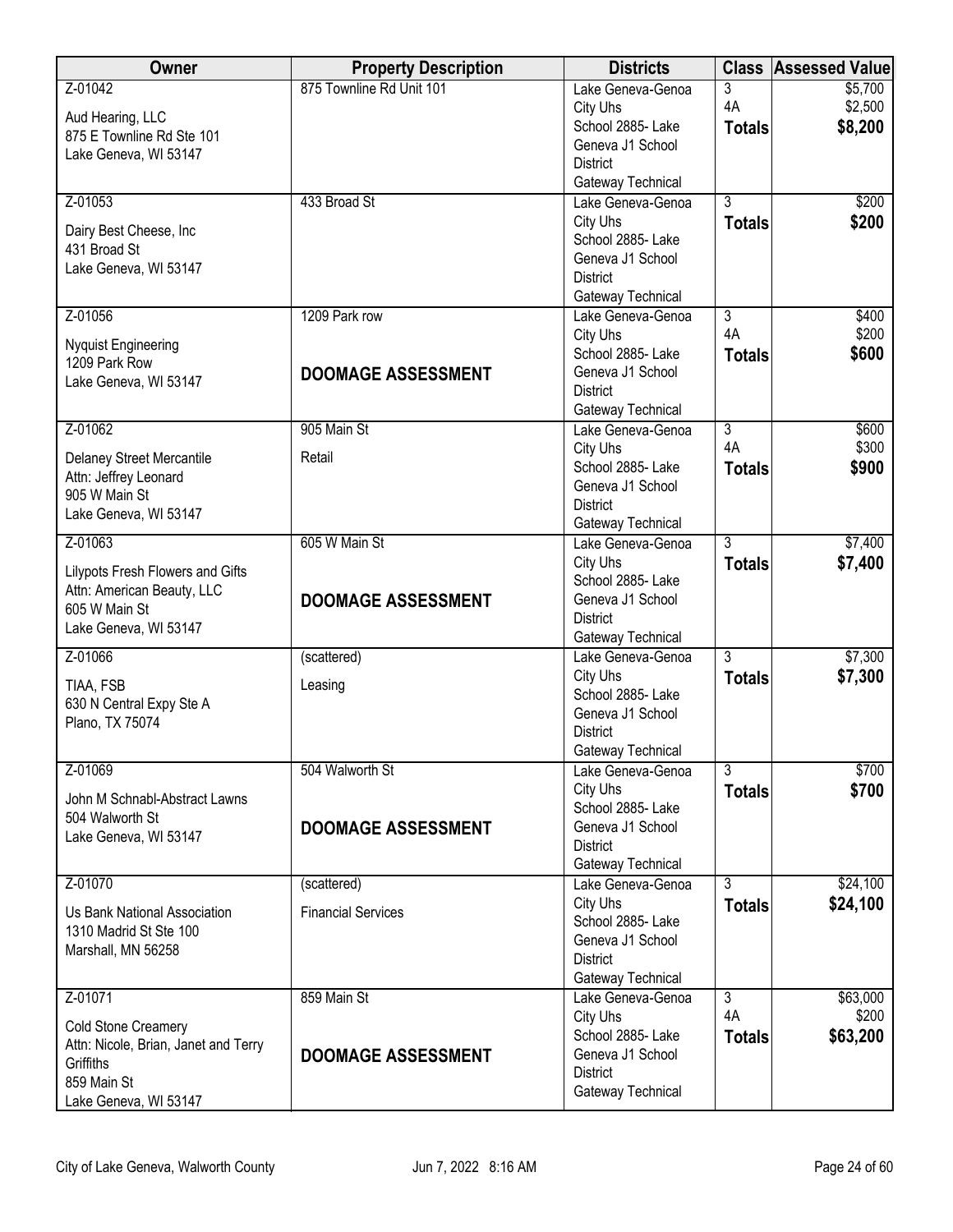| Owner                                       | <b>Property Description</b> | <b>Districts</b>                       |                | <b>Class Assessed Value</b> |
|---------------------------------------------|-----------------------------|----------------------------------------|----------------|-----------------------------|
| Z-01072                                     | 580 Broad St                | Lake Geneva-Genoa                      | 3              | \$107,700                   |
| Lake Geneva Dental Care, LLC                | Dentistry                   | City Uhs                               | 4A             | \$172,600                   |
| Attn: Mary Beth Walter                      |                             | School 2885- Lake                      | <b>Totals</b>  | \$280,300                   |
| 333 W 1st St                                |                             | Geneva J1 School                       |                |                             |
| Elmhurst, IL 60126                          |                             | <b>District</b><br>Gateway Technical   |                |                             |
| Z-01077                                     | 705 Wisconsin St            | Lake Geneva-Genoa                      | $\overline{3}$ | \$2,500                     |
|                                             |                             | City Uhs                               | <b>Totals</b>  | \$2,500                     |
| The Nautical Inn                            |                             | School 2885-Lake                       |                |                             |
| Attn: Anthony Scalzitti<br>608 Fairview Ave | <b>DOOMAGE ASSESSMENT</b>   | Geneva J1 School                       |                |                             |
| Elmhurst, IL 60126                          |                             | <b>District</b>                        |                |                             |
|                                             |                             | Gateway Technical                      |                |                             |
| Z-01082                                     | (scattered)                 | Lake Geneva-Genoa                      | $\overline{3}$ | \$7,200                     |
| Pitney Bowes Global Financial Svcs, LL      | Services                    | City Uhs                               | <b>Totals</b>  | \$7,200                     |
| 5310 Cypress Center Dr                      |                             | School 2885- Lake                      |                |                             |
| Tampa, FL 33609                             |                             | Geneva J1 School                       |                |                             |
|                                             |                             | <b>District</b>                        |                |                             |
| Z-01086                                     | 647 W Main St Unit 300      | Gateway Technical<br>Lake Geneva-Genoa | $\overline{3}$ | \$100                       |
|                                             |                             | City Uhs                               | 4A             | \$100                       |
| <b>DB Electronic Solutions</b>              | Services                    | School 2885- Lake                      | <b>Totals</b>  | \$200                       |
| 647 W Main St STE 300                       |                             | Geneva J1 School                       |                |                             |
| Lake Geneva, WI 53147                       |                             | <b>District</b>                        |                |                             |
|                                             |                             | Gateway Technical                      |                |                             |
| Z-01091                                     | 914 Williams St             | Lake Geneva-Genoa                      | $\overline{3}$ | \$7,800                     |
| <b>Birkholz Property Management</b>         | Laundry / Cleaners          | City Uhs                               | 4A             | \$100                       |
| d.b.a. Lake Geneva Laundry Cleaners         |                             | School 2885- Lake                      | <b>Totals</b>  | \$7,900                     |
| 914 Williams St                             |                             | Geneva J1 School                       |                |                             |
| Lake Geneva, WI 53147                       |                             | <b>District</b>                        |                |                             |
| Z-01098                                     | 660 N Edwards Blvd          | Gateway Technical<br>Lake Geneva-Genoa | $\overline{3}$ | \$495,400                   |
|                                             |                             | City Uhs                               | 4A             | \$22,400                    |
| <b>Target Corporation</b>                   | Retail                      | School 2885- Lake                      | <b>Totals</b>  | \$517,800                   |
| d.b.a. Target Store #2348                   |                             | Geneva J1 School                       |                |                             |
| PO Box 9456                                 |                             | <b>District</b>                        |                |                             |
| Minneapolis, MN 55440                       |                             | Gateway Technical                      |                |                             |
| Z-01099                                     | 200 N Edwards Blvd Unit B   | Lake Geneva-Genoa                      | $\overline{3}$ | \$68,000                    |
| Petco Animal Supplies, Inc                  | Retail                      | City Uhs                               | 4A             | \$12,600                    |
| d.b.a. #1659                                |                             | School 2885- Lake                      | <b>Totals</b>  | \$80,600                    |
| PO Box 91119                                |                             | Geneva J1 School                       |                |                             |
| Austin, TX 78709                            |                             | <b>District</b><br>Gateway Technical   |                |                             |
| Z-01101                                     | 300 Wrigley Dr              | Lake Geneva-Genoa                      | 3              | \$383,000                   |
|                                             |                             | City Uhs                               | <b>Totals</b>  | \$383,000                   |
| Gino's East Pizzeria                        |                             | School 2885-Lake                       |                |                             |
| 300 Wrigley Dr                              | <b>DOOMAGE ASSESSMENT</b>   | Geneva J1 School                       |                |                             |
| Lake Geneva, WI 53147                       |                             | <b>District</b>                        |                |                             |
|                                             |                             | Gateway Technical                      |                |                             |
| Z-01105                                     | 904 Maxwell St              | Lake Geneva-Genoa                      | $\overline{3}$ | \$300                       |
| Peterson Drywall                            |                             | City Uhs                               | <b>Totals</b>  | \$300                       |
| 904 Maxwell St                              |                             | School 2885- Lake                      |                |                             |
| Lake Geneva, WI 53147                       | <b>DOOMAGE ASSESSMENT</b>   | Geneva J1 School                       |                |                             |
|                                             |                             | <b>District</b>                        |                |                             |
|                                             |                             | Gateway Technical                      |                |                             |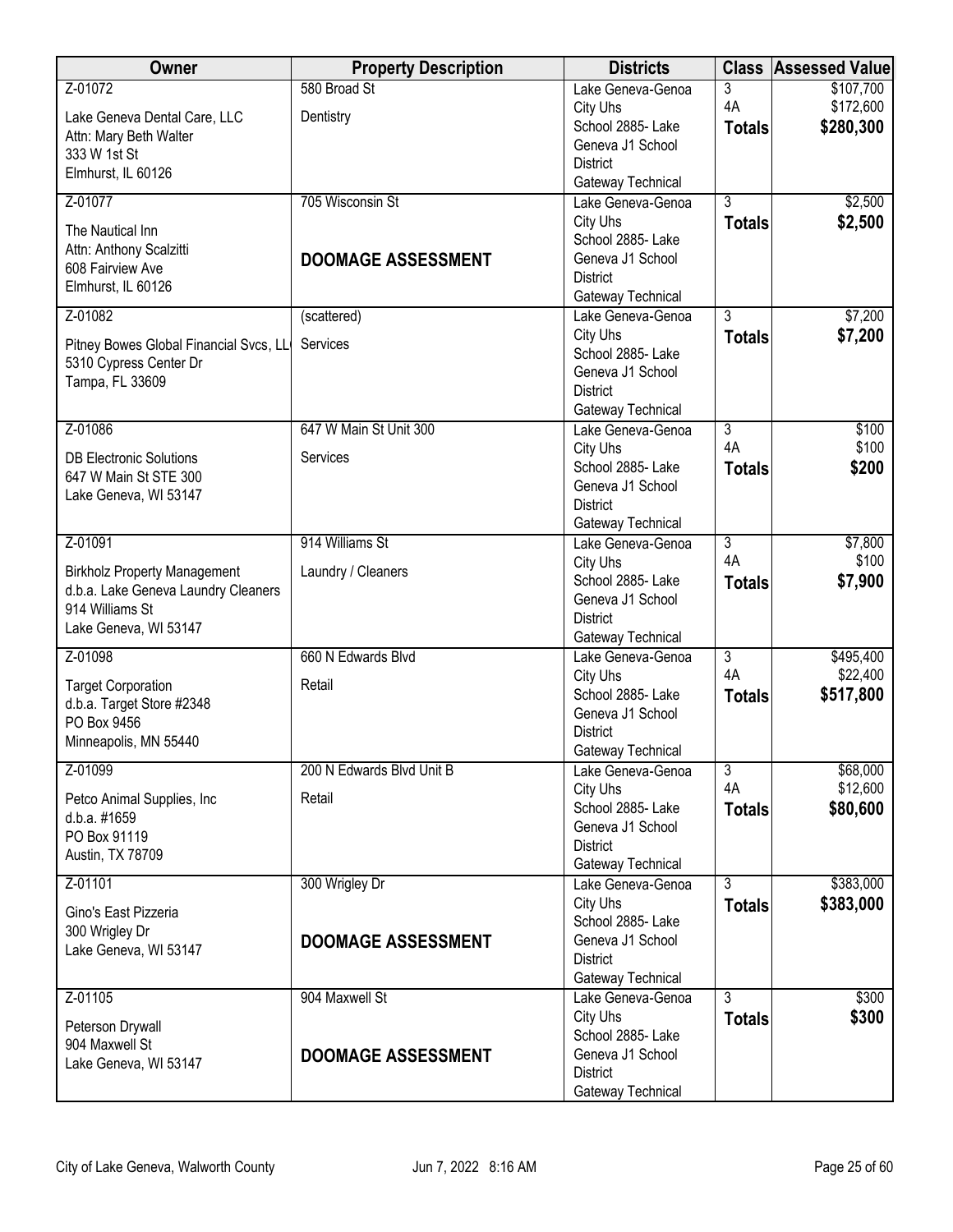| Owner                                                    | <b>Property Description</b> | <b>Districts</b>                       |                | <b>Class Assessed Value</b> |
|----------------------------------------------------------|-----------------------------|----------------------------------------|----------------|-----------------------------|
| Z-01106                                                  | 904 Maxwell St              | Lake Geneva-Genoa                      |                | \$100                       |
| AJ Electric, Heating, Cooling                            | Contractor                  | City Uhs                               | <b>Totals</b>  | \$100                       |
| Attn: Mike Meyerhofer                                    |                             | School 2885- Lake<br>Geneva J1 School  |                |                             |
| 904 Maxwell St                                           |                             | <b>District</b>                        |                |                             |
| Lake Geneva, WI 53147                                    |                             | Gateway Technical                      |                |                             |
| Z-01112                                                  | 772 W Main St Unit 1        | Lake Geneva-Genoa                      | $\overline{3}$ | \$6,000                     |
|                                                          |                             | City Uhs                               | <b>Totals</b>  | \$6,000                     |
| Cheryl Jacobs Studio<br>772 W Main St STE 1              |                             | School 2885- Lake                      |                |                             |
| Lake Geneva, WI 53147                                    | <b>DOOMAGE ASSESSMENT</b>   | Geneva J1 School                       |                |                             |
|                                                          |                             | <b>District</b>                        |                |                             |
|                                                          |                             | Gateway Technical                      | $\overline{3}$ |                             |
| Z-01116                                                  | 835 Geneva St               | Lake Geneva-Genoa<br>City Uhs          |                | \$7,200                     |
| 9 Lives Boutique                                         |                             | School 2885- Lake                      | <b>Totals</b>  | \$7,200                     |
| PO Box 1000                                              | <b>DOOMAGE ASSESSMENT</b>   | Geneva J1 School                       |                |                             |
| Elkhorn, WI 53121                                        |                             | <b>District</b>                        |                |                             |
|                                                          |                             | Gateway Technical                      |                |                             |
| Z-01127                                                  | 1601 Eagle Dr               | Lake Geneva-Genoa                      | $\overline{3}$ | \$2,400                     |
| Lyon Computer System Services                            |                             | City Uhs                               | <b>Totals</b>  | \$2,400                     |
| 1601 Eagle Dr                                            |                             | School 2885- Lake                      |                |                             |
| Lake Geneva, WI 53147                                    | <b>DOOMAGE ASSESSMENT</b>   | Geneva J1 School                       |                |                             |
|                                                          |                             | <b>District</b><br>Gateway Technical   |                |                             |
| Z-01135                                                  | 751 Geneva Pkwy             | Lake Geneva-Genoa                      | $\overline{3}$ | \$900                       |
|                                                          |                             | City Uhs                               | <b>Totals</b>  | \$900                       |
| Southeastern WisconsinTitle, LLC                         |                             | School 2885- Lake                      |                |                             |
| 204 Commerce Ct Unit 2                                   | <b>DOOMAGE ASSESSMENT</b>   | Geneva J1 School                       |                |                             |
| Elkhorn, WI 53121                                        |                             | <b>District</b>                        |                |                             |
|                                                          |                             | Gateway Technical                      |                |                             |
| Z-01154                                                  | 253 Center St Unit 400      | Lake Geneva-Genoa                      | $\overline{3}$ | \$700                       |
| Geneva Upscale Consignment & Furs,                       |                             | City Uhs<br>School 2885- Lake          | <b>Totals</b>  | \$700                       |
| <b>LLC</b>                                               | <b>DOOMAGE ASSESSMENT</b>   | Geneva J1 School                       |                |                             |
| 253 Center St Ste 400                                    |                             | <b>District</b>                        |                |                             |
| Lake Geneva, WI 53147                                    |                             | Gateway Technical                      |                |                             |
| Z-01165                                                  | 314 Sage St                 | Lake Geneva-Genoa                      | $\overline{3}$ | \$8,700                     |
| <b>Medical Weight Loss</b>                               | Weight Loss Clinic          | City Uhs                               | 4A             | \$1,100                     |
| Attn: Richard & Gail Jachimek                            |                             | School 2885- Lake                      | <b>Totals</b>  | \$9,800                     |
| 5111 Ehrlich Rd Ste 128                                  |                             | Geneva J1 School<br><b>District</b>    |                |                             |
| Tampa, FL 33624                                          |                             | Gateway Technical                      |                |                             |
| Z-01166                                                  | 827 W Main St               | Lake Geneva-Genoa                      | $\overline{3}$ | \$53,900                    |
|                                                          |                             | City Uhs                               | 4A             | \$15,100                    |
| Lake Geneva Egg Harbor, LLC<br>300 Village Green Ste 200 | Restaurant                  | School 2885- Lake                      | <b>Totals</b>  | \$69,000                    |
| Lincolnshire, IL 60069                                   |                             | Geneva J1 School                       |                |                             |
|                                                          |                             | <b>District</b>                        |                |                             |
|                                                          | 724 W Main St               | Gateway Technical<br>Lake Geneva-Genoa | $\overline{3}$ | \$17,300                    |
| Z-01167                                                  |                             | City Uhs                               | 4A             | \$2,600                     |
| Gleneagles, LLC                                          | Restaurant                  | School 2885- Lake                      | <b>Totals</b>  | \$19,900                    |
| d.b.a. Sopra Bistro                                      |                             | Geneva J1 School                       |                |                             |
| 724 W Main St                                            |                             | <b>District</b>                        |                |                             |
| Lake Geneva, WI 53147                                    |                             | Gateway Technical                      |                |                             |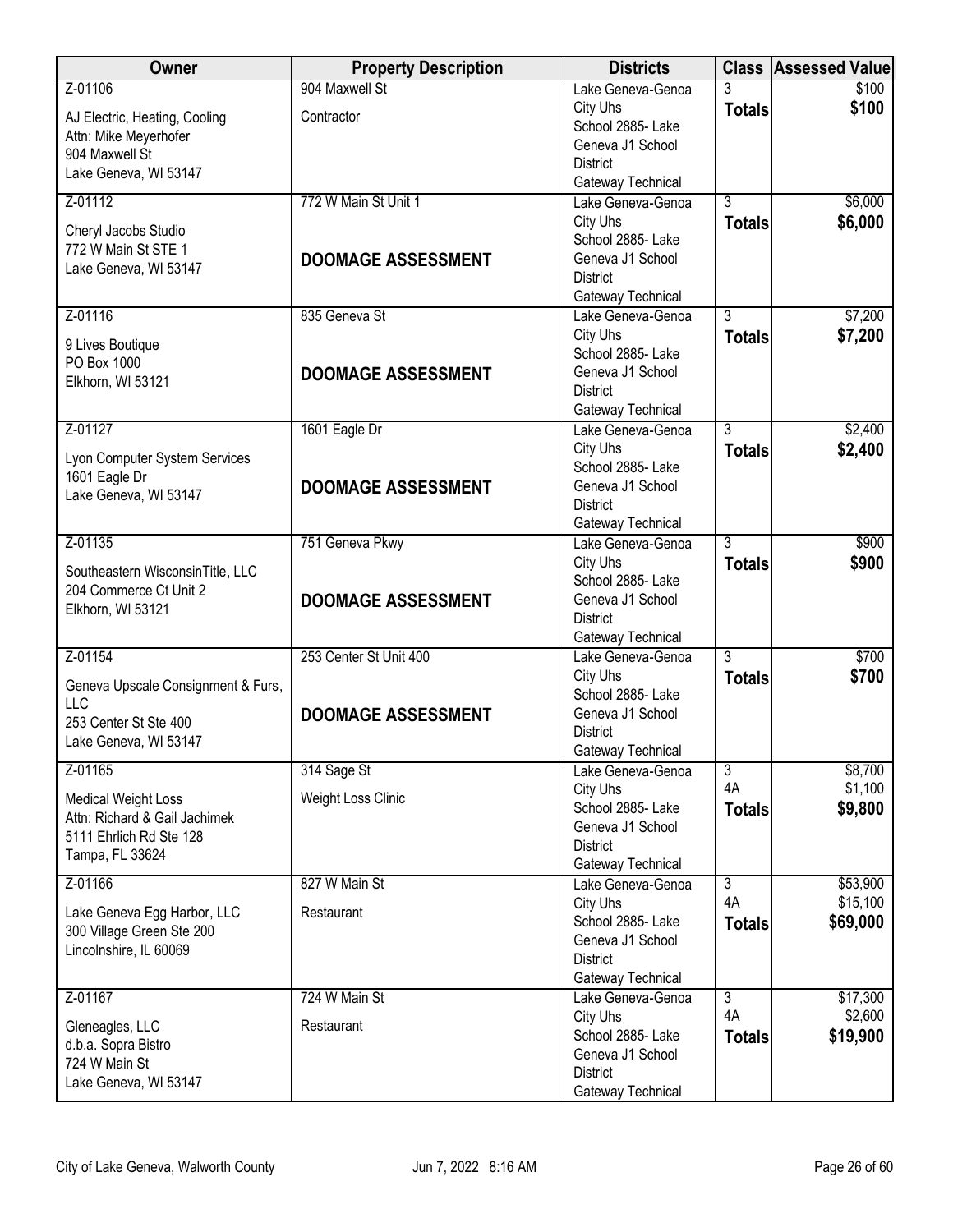| Owner                                                                                                                                  | <b>Property Description</b>                                 | <b>Districts</b>                                                                                               |                                       | <b>Class Assessed Value</b>       |
|----------------------------------------------------------------------------------------------------------------------------------------|-------------------------------------------------------------|----------------------------------------------------------------------------------------------------------------|---------------------------------------|-----------------------------------|
| Z-01169<br>Blink, LLC<br>d.b.a. Olive Oil Shops<br>Attn: Emily Blincoe                                                                 | 221 Broad St<br>Retail                                      | Lake Geneva-Genoa<br>City Uhs<br>School 2885- Lake<br>Geneva J1 School<br><b>District</b>                      | 3<br><b>Totals</b>                    | \$3,200<br>\$3,200                |
| 440 Frost Dr<br>Williams Bay, WI 53191                                                                                                 |                                                             | Gateway Technical                                                                                              |                                       |                                   |
| Z-01170<br>Best Buy Stores, LP<br>d.b.a. Lake Geneva #1489<br>Attn: Wilson & Franco<br>11000 Richmond Ave Ste 350<br>Houston, TX 77042 | 700 Edwards Blvd<br>Retail                                  | Lake Geneva-Genoa<br>City Uhs<br>School 2885- Lake<br>Geneva J1 School<br><b>District</b><br>Gateway Technical | $\overline{3}$<br>4A<br><b>Totals</b> | \$185,500<br>\$1,800<br>\$187,300 |
| Z-01172<br>Hannah's By the Lake<br>772 Main St 103<br>Lake Geneva, WI 53147                                                            | 772 Main St Unit 103<br>Retail<br><b>DOOMAGE ASSESSMENT</b> | Lake Geneva-Genoa<br>City Uhs<br>School 2885- Lake<br>Geneva J1 School<br><b>District</b><br>Gateway Technical | $\overline{3}$<br>4A<br><b>Totals</b> | \$11,300<br>\$1,500<br>\$12,800   |
| Z-01175<br>Nuco2 Supply, LLC<br>Attn: Tax Department<br>10 Riverview Dr<br>Danbury, CT 06810                                           | (scattered)                                                 | Lake Geneva-Genoa<br>City Uhs<br>School 2885- Lake<br>Geneva J1 School<br><b>District</b><br>Gateway Technical | $\overline{3}$<br><b>Totals</b>       | \$5,800<br>\$5,800                |
| Z-01179<br>Paws For Treats, LLC<br>851 W Main St<br>Lake Geneva, WI 53147                                                              | 851 Main St                                                 | Lake Geneva-Genoa<br>City Uhs<br>School 2885- Lake<br>Geneva J1 School<br><b>District</b><br>Gateway Technical | $\overline{3}$<br>4A<br><b>Totals</b> | \$600<br>\$200<br>\$800           |
| $Z - 01181$<br>Oasis Salon<br>PO Box 1271<br>Lake Geneva, WI 53147                                                                     | 499 Interchange North<br>Salon                              | Lake Geneva-Genoa<br>City Uhs<br>School 2885- Lake<br>Geneva J1 School<br>District<br>Gateway Technical        | $\overline{3}$<br>4A<br><b>Totals</b> | \$1,300<br>\$1,100<br>\$2,400     |
| Z-01198<br>Lakes Area Physical Therapy<br>800 Geneva Pkwy North Unit 3<br>Lake Geneva, WI 53147                                        | 800 N Geneva Pkwy Unit 3<br><b>DOOMAGE ASSESSMENT</b>       | Lake Geneva-Genoa<br>City Uhs<br>School 2885- Lake<br>Geneva J1 School<br><b>District</b><br>Gateway Technical | $\overline{3}$<br>4A<br><b>Totals</b> | \$7,400<br>\$200<br>\$7,600       |
| Z-01201<br>Haberdapper, LLC<br>253 Broad St<br>Lake Geneva, WI 53147                                                                   | 253 Broad St<br><b>DOOMAGE ASSESSMENT</b>                   | Lake Geneva-Genoa<br>City Uhs<br>School 2885- Lake<br>Geneva J1 School<br><b>District</b><br>Gateway Technical | $\overline{3}$<br><b>Totals</b>       | \$21,400<br>\$21,400              |
| Z-01203<br><b>DISH Network, LLC</b><br>PO Box 6623<br>Englewood, CO 80155                                                              | (scattered)                                                 | Lake Geneva-Genoa<br>City Uhs<br>School 2885- Lake<br>Geneva J1 School<br><b>District</b><br>Gateway Technical | 4A<br><b>Totals</b>                   | \$3,500<br>\$3,500                |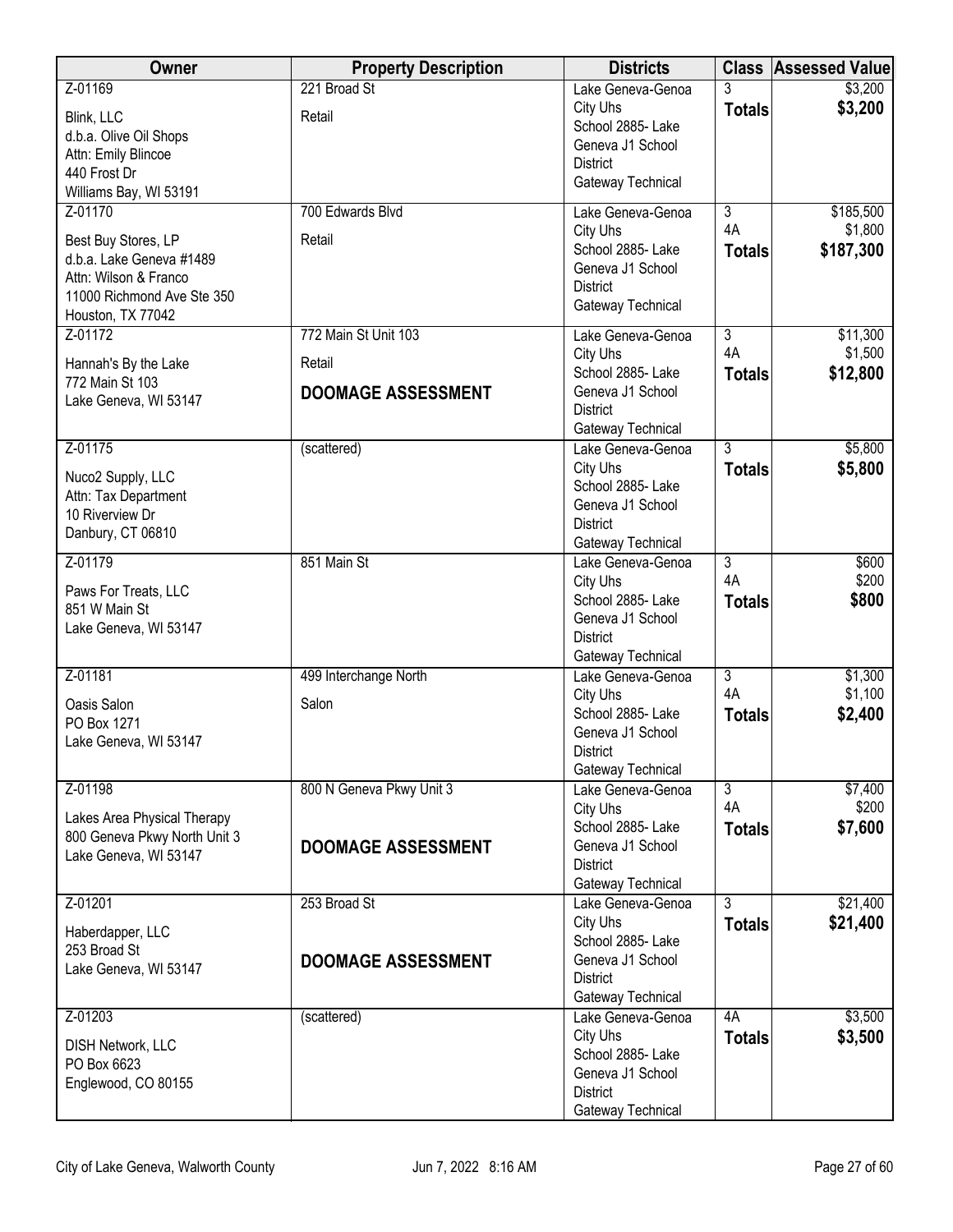| 851 Park Dr Unit 103<br>Z-01206<br>\$14,500<br>3<br>Lake Geneva-Genoa<br>4A<br>\$100<br>City Uhs<br>Racine Dental Group<br>\$14,600<br>School 2885- Lake<br><b>Totals</b><br>d.b.a. Lake Geneva Pediatric Dentistry<br>Geneva J1 School<br>1101 S Airline Rd<br><b>District</b><br>Racine, WI 53406<br>Gateway Technical<br>Z-01212<br>100 Wells St<br>$\overline{3}$<br>\$1,200<br>Lake Geneva-Genoa<br>4A<br>\$700<br>City Uhs<br>Cave Enterprises Operations, LLC<br>Restaurant<br>\$1,900<br>School 2885- Lake<br><b>Totals</b><br>d.b.a. Burger King of Lake Geneva<br>Geneva J1 School<br>1624 W 18th St<br><b>District</b><br>Chicago, IL 60608<br>Gateway Technical<br>140 Broad St<br>$\overline{3}$<br>Z-01216<br>Lake Geneva-Genoa<br>\$300<br>City Uhs<br>\$300<br><b>Totals</b><br>Bob's Beach Shack<br>Retail<br>School 2885- Lake<br>140 Broad St | Owner | <b>Property Description</b> | <b>Districts</b> | <b>Class Assessed Value</b> |
|------------------------------------------------------------------------------------------------------------------------------------------------------------------------------------------------------------------------------------------------------------------------------------------------------------------------------------------------------------------------------------------------------------------------------------------------------------------------------------------------------------------------------------------------------------------------------------------------------------------------------------------------------------------------------------------------------------------------------------------------------------------------------------------------------------------------------------------------------------------|-------|-----------------------------|------------------|-----------------------------|
|                                                                                                                                                                                                                                                                                                                                                                                                                                                                                                                                                                                                                                                                                                                                                                                                                                                                  |       |                             |                  |                             |
|                                                                                                                                                                                                                                                                                                                                                                                                                                                                                                                                                                                                                                                                                                                                                                                                                                                                  |       |                             |                  |                             |
|                                                                                                                                                                                                                                                                                                                                                                                                                                                                                                                                                                                                                                                                                                                                                                                                                                                                  |       |                             |                  |                             |
|                                                                                                                                                                                                                                                                                                                                                                                                                                                                                                                                                                                                                                                                                                                                                                                                                                                                  |       |                             |                  |                             |
|                                                                                                                                                                                                                                                                                                                                                                                                                                                                                                                                                                                                                                                                                                                                                                                                                                                                  |       |                             |                  |                             |
|                                                                                                                                                                                                                                                                                                                                                                                                                                                                                                                                                                                                                                                                                                                                                                                                                                                                  |       |                             |                  |                             |
|                                                                                                                                                                                                                                                                                                                                                                                                                                                                                                                                                                                                                                                                                                                                                                                                                                                                  |       |                             |                  |                             |
|                                                                                                                                                                                                                                                                                                                                                                                                                                                                                                                                                                                                                                                                                                                                                                                                                                                                  |       |                             |                  |                             |
|                                                                                                                                                                                                                                                                                                                                                                                                                                                                                                                                                                                                                                                                                                                                                                                                                                                                  |       |                             |                  |                             |
|                                                                                                                                                                                                                                                                                                                                                                                                                                                                                                                                                                                                                                                                                                                                                                                                                                                                  |       |                             |                  |                             |
|                                                                                                                                                                                                                                                                                                                                                                                                                                                                                                                                                                                                                                                                                                                                                                                                                                                                  |       |                             |                  |                             |
|                                                                                                                                                                                                                                                                                                                                                                                                                                                                                                                                                                                                                                                                                                                                                                                                                                                                  |       |                             |                  |                             |
|                                                                                                                                                                                                                                                                                                                                                                                                                                                                                                                                                                                                                                                                                                                                                                                                                                                                  |       |                             |                  |                             |
|                                                                                                                                                                                                                                                                                                                                                                                                                                                                                                                                                                                                                                                                                                                                                                                                                                                                  |       |                             |                  |                             |
|                                                                                                                                                                                                                                                                                                                                                                                                                                                                                                                                                                                                                                                                                                                                                                                                                                                                  |       |                             | Geneva J1 School |                             |
| Lake Geneva, WI 53147<br><b>District</b>                                                                                                                                                                                                                                                                                                                                                                                                                                                                                                                                                                                                                                                                                                                                                                                                                         |       |                             |                  |                             |
| Gateway Technical                                                                                                                                                                                                                                                                                                                                                                                                                                                                                                                                                                                                                                                                                                                                                                                                                                                |       |                             |                  |                             |
| Z-01217<br>$\overline{3}$<br>\$400<br>156 E Geneva Square<br>Lake Geneva-Genoa                                                                                                                                                                                                                                                                                                                                                                                                                                                                                                                                                                                                                                                                                                                                                                                   |       |                             |                  |                             |
| City Uhs<br>\$400<br><b>Totals</b><br>Xerox Corporation<br>Leasing                                                                                                                                                                                                                                                                                                                                                                                                                                                                                                                                                                                                                                                                                                                                                                                               |       |                             |                  |                             |
| School 2885-Lake<br>Attn: Property Tax Dept                                                                                                                                                                                                                                                                                                                                                                                                                                                                                                                                                                                                                                                                                                                                                                                                                      |       |                             |                  |                             |
| Geneva J1 School<br>PO Box 9601                                                                                                                                                                                                                                                                                                                                                                                                                                                                                                                                                                                                                                                                                                                                                                                                                                  |       |                             |                  |                             |
| <b>District</b><br>Webster, NY 14580                                                                                                                                                                                                                                                                                                                                                                                                                                                                                                                                                                                                                                                                                                                                                                                                                             |       |                             |                  |                             |
| Gateway Technical                                                                                                                                                                                                                                                                                                                                                                                                                                                                                                                                                                                                                                                                                                                                                                                                                                                |       |                             |                  |                             |
| Z-01223<br>712 Main St<br>$\overline{3}$<br>\$26,800<br>Lake Geneva-Genoa<br>4A<br>\$100<br>City Uhs                                                                                                                                                                                                                                                                                                                                                                                                                                                                                                                                                                                                                                                                                                                                                             |       |                             |                  |                             |
| Restaurant<br>Lg on A Roll, Inc<br>School 2885- Lake<br>\$26,900                                                                                                                                                                                                                                                                                                                                                                                                                                                                                                                                                                                                                                                                                                                                                                                                 |       |                             |                  |                             |
| <b>Totals</b><br>d.b.a. Jimmy John's<br>Geneva J1 School                                                                                                                                                                                                                                                                                                                                                                                                                                                                                                                                                                                                                                                                                                                                                                                                         |       |                             |                  |                             |
| 712 Main St<br><b>District</b>                                                                                                                                                                                                                                                                                                                                                                                                                                                                                                                                                                                                                                                                                                                                                                                                                                   |       |                             |                  |                             |
| Lake Geneva, WI 53147<br>Gateway Technical                                                                                                                                                                                                                                                                                                                                                                                                                                                                                                                                                                                                                                                                                                                                                                                                                       |       |                             |                  |                             |
| Z-01224<br>$\overline{3}$<br>\$10,800<br>124 E Geneva Square<br>Lake Geneva-Genoa                                                                                                                                                                                                                                                                                                                                                                                                                                                                                                                                                                                                                                                                                                                                                                                |       |                             |                  |                             |
| 4A<br>\$400<br>City Uhs<br>Dollar Tree Stores, Inc<br>Retail                                                                                                                                                                                                                                                                                                                                                                                                                                                                                                                                                                                                                                                                                                                                                                                                     |       |                             |                  |                             |
| School 2885- Lake<br>\$11,200<br><b>Totals</b><br>PO Box 460389                                                                                                                                                                                                                                                                                                                                                                                                                                                                                                                                                                                                                                                                                                                                                                                                  |       |                             |                  |                             |
| Geneva J1 School<br>Dept 120                                                                                                                                                                                                                                                                                                                                                                                                                                                                                                                                                                                                                                                                                                                                                                                                                                     |       |                             |                  |                             |
| <b>District</b><br>Houston, TX 77056                                                                                                                                                                                                                                                                                                                                                                                                                                                                                                                                                                                                                                                                                                                                                                                                                             |       |                             |                  |                             |
| Gateway Technical                                                                                                                                                                                                                                                                                                                                                                                                                                                                                                                                                                                                                                                                                                                                                                                                                                                |       |                             |                  |                             |
| 812 Wrigley Dr Unit M<br>$\overline{3}$<br>\$7,200<br>Z-01225<br>Lake Geneva-Genoa                                                                                                                                                                                                                                                                                                                                                                                                                                                                                                                                                                                                                                                                                                                                                                               |       |                             |                  |                             |
| City Uhs<br>\$7,200<br><b>Totals</b><br>Nina's Pop Corn Shop<br>School 2885- Lake                                                                                                                                                                                                                                                                                                                                                                                                                                                                                                                                                                                                                                                                                                                                                                                |       |                             |                  |                             |
| 240 Elmwood Ave<br>Geneva J1 School<br><b>DOOMAGE ASSESSMENT</b>                                                                                                                                                                                                                                                                                                                                                                                                                                                                                                                                                                                                                                                                                                                                                                                                 |       |                             |                  |                             |
| Lake Geneva, WI 53147<br><b>District</b>                                                                                                                                                                                                                                                                                                                                                                                                                                                                                                                                                                                                                                                                                                                                                                                                                         |       |                             |                  |                             |
| Gateway Technical                                                                                                                                                                                                                                                                                                                                                                                                                                                                                                                                                                                                                                                                                                                                                                                                                                                |       |                             |                  |                             |
| \$8,200<br>Z-01231<br>415 Broad St Unit 101<br>$\overline{3}$<br>Lake Geneva-Genoa                                                                                                                                                                                                                                                                                                                                                                                                                                                                                                                                                                                                                                                                                                                                                                               |       |                             |                  |                             |
| City Uhs<br>\$8,200<br><b>Totals</b>                                                                                                                                                                                                                                                                                                                                                                                                                                                                                                                                                                                                                                                                                                                                                                                                                             |       |                             |                  |                             |
| Family Eye Care of Lake Geneva<br>School 2885- Lake<br>415 Broad St UNIT 101                                                                                                                                                                                                                                                                                                                                                                                                                                                                                                                                                                                                                                                                                                                                                                                     |       |                             |                  |                             |
| Geneva J1 School<br><b>DOOMAGE ASSESSMENT</b><br>Lake Geneva, WI 53147                                                                                                                                                                                                                                                                                                                                                                                                                                                                                                                                                                                                                                                                                                                                                                                           |       |                             |                  |                             |
| <b>District</b>                                                                                                                                                                                                                                                                                                                                                                                                                                                                                                                                                                                                                                                                                                                                                                                                                                                  |       |                             |                  |                             |
| Gateway Technical                                                                                                                                                                                                                                                                                                                                                                                                                                                                                                                                                                                                                                                                                                                                                                                                                                                |       |                             |                  |                             |
| 832 Geneva St<br>\$1,900<br>Z-01232<br>Lake Geneva-Genoa<br>$\overline{3}$                                                                                                                                                                                                                                                                                                                                                                                                                                                                                                                                                                                                                                                                                                                                                                                       |       |                             |                  |                             |
| 4A<br>City Uhs<br>\$0<br>Brick & Mortar Home, LLC                                                                                                                                                                                                                                                                                                                                                                                                                                                                                                                                                                                                                                                                                                                                                                                                                |       |                             |                  |                             |
| \$1,900<br>School 2885- Lake<br><b>Totals</b><br>Attn: Thomas & Kathy George                                                                                                                                                                                                                                                                                                                                                                                                                                                                                                                                                                                                                                                                                                                                                                                     |       |                             |                  |                             |
| Geneva J1 School<br>222 Center St<br><b>District</b>                                                                                                                                                                                                                                                                                                                                                                                                                                                                                                                                                                                                                                                                                                                                                                                                             |       |                             |                  |                             |
| Lake Geneva, WI 53147<br>Gateway Technical                                                                                                                                                                                                                                                                                                                                                                                                                                                                                                                                                                                                                                                                                                                                                                                                                       |       |                             |                  |                             |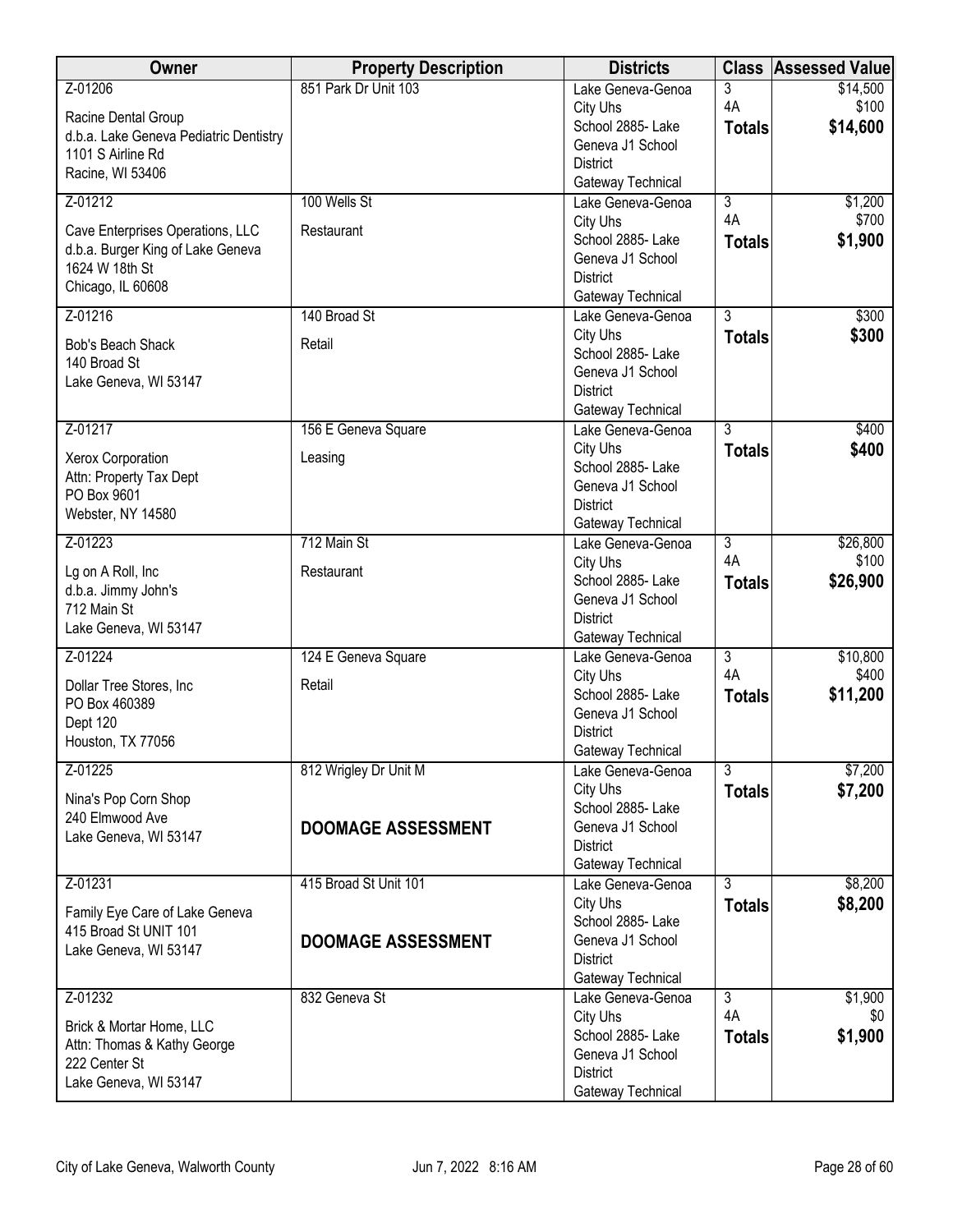| Owner                                                                                                        | <b>Property Description</b>               | <b>Districts</b>                                                                          |                                 | <b>Class Assessed Value</b> |
|--------------------------------------------------------------------------------------------------------------|-------------------------------------------|-------------------------------------------------------------------------------------------|---------------------------------|-----------------------------|
| Z-01236<br>Simple Cafe<br>525 Broad St<br>Lake Geneva, WI 53147                                              | 525 Broad St<br><b>DOOMAGE ASSESSMENT</b> | Lake Geneva-Genoa<br>City Uhs<br>School 2885- Lake<br>Geneva J1 School                    | $\overline{3}$<br><b>Totals</b> | \$40,500<br>\$40,500        |
|                                                                                                              |                                           | <b>District</b><br>Gateway Technical                                                      |                                 |                             |
| Z-01237                                                                                                      | 351 Peller Rd Unit 202                    | Lake Geneva-Genoa                                                                         | $\overline{3}$                  | \$25,100                    |
| AKA Wireless, Inc.<br>Attn: Marvin F Peor & Company<br>PO Box 802206<br>Dallas, TX 75380                     | Retail                                    | City Uhs<br>School 2885-Lake<br>Geneva J1 School<br><b>District</b><br>Gateway Technical  | 4A<br><b>Totals</b>             | \$12,400<br>\$37,500        |
| Z-01239                                                                                                      | 708 W Main St                             | Lake Geneva-Genoa                                                                         | $\overline{3}$                  | \$1,700                     |
| Bangles and Bags<br>Attn: Susan Steiner<br>S10 W32960 Timberline Cir<br>Delafield, WI 53018                  | Retail                                    | City Uhs<br>School 2885- Lake<br>Geneva J1 School<br><b>District</b><br>Gateway Technical | 4A<br><b>Totals</b>             | \$200<br>\$1,900            |
| Z-01240                                                                                                      | 160 E Geneva Square                       | Lake Geneva-Genoa                                                                         | $\overline{3}$                  | \$300                       |
| Greentree Counseling, LLC<br>Attn: Craig A Luebke<br>PO Box 100<br>Zenda, WI 53195                           | <b>Health Services</b>                    | City Uhs<br>School 2885-Lake<br>Geneva J1 School<br><b>District</b><br>Gateway Technical  | 4A<br><b>Totals</b>             | \$100<br>\$400              |
| Z-01242                                                                                                      | 98 E Geneva Square                        | Lake Geneva-Genoa                                                                         | $\overline{3}$                  | \$7,200                     |
| Dragon City Chinese Restaurant<br>98 E Geneva Sq<br>Lake Geneva, WI 53147                                    | <b>DOOMAGE ASSESSMENT</b>                 | City Uhs<br>School 2885- Lake<br>Geneva J1 School<br><b>District</b><br>Gateway Technical | 4A<br><b>Totals</b>             | \$900<br>\$8,100            |
| Z-01244                                                                                                      | 430 Broad St                              | Lake Geneva-Genoa                                                                         | $\overline{3}$                  | \$71,200                    |
| Lg Hospitality Group, LLC<br>Attn: Tuscan Tavern & Grill<br>430 Broad St<br>Lake Geneva, WI 53147            | <b>DOOMAGE ASSESSMENT</b>                 | City Uhs<br>School 2885-Lake<br>Geneva J1 School<br><b>District</b><br>Gateway Technical  | 4A<br><b>Totals</b>             | \$600<br>\$71,800           |
| Z-01250                                                                                                      | 323 Broad St Unit 102                     | Lake Geneva-Genoa                                                                         | $\overline{3}$                  | \$22,200                    |
| Jason R Bernard, Architect<br>d.b.a. Lake Geneva Architects<br>323 Broad St Ste 102<br>Lake Geneva, WI 53147 | <b>Professional Services</b>              | City Uhs<br>School 2885- Lake<br>Geneva J1 School<br><b>District</b><br>Gateway Technical | 4A<br><b>Totals</b>             | \$100<br>\$22,300           |
| Z-01251                                                                                                      | 201 Broad St Unit D                       | Lake Geneva-Genoa                                                                         | $\overline{3}$                  | \$1,100                     |
| <b>Healing Muscle Therapies</b><br>Attn: Martha Doolittle<br>201 Broad St Ste D<br>Lake Geneva, WI 53147     | Massage Therapy                           | City Uhs<br>School 2885- Lake<br>Geneva J1 School<br><b>District</b><br>Gateway Technical | 4A<br><b>Totals</b>             | \$200<br>\$1,300            |
| Z-01261                                                                                                      | 201 Edwards Blvd                          | Lake Geneva-Genoa                                                                         | 4A                              | \$500                       |
| Redbox Automated Retail, LLC<br>PO Box 72210<br>Phoenix, AZ 85050                                            | Retail                                    | City Uhs<br>School 2885- Lake<br>Geneva J1 School<br><b>District</b><br>Gateway Technical | <b>Totals</b>                   | \$500                       |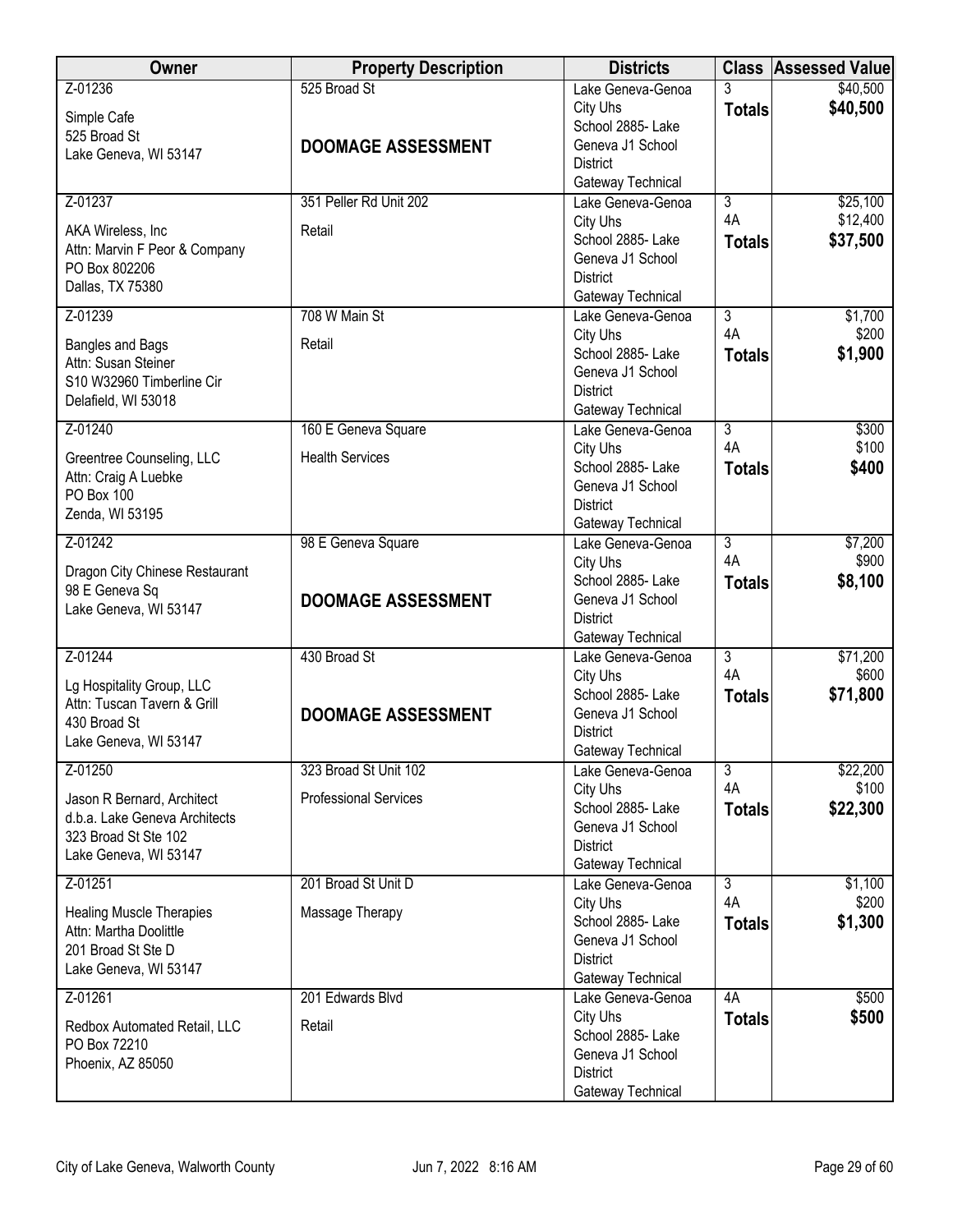| Owner                         | <b>Property Description</b> | <b>Districts</b>                       |                | <b>Class Assessed Value</b> |
|-------------------------------|-----------------------------|----------------------------------------|----------------|-----------------------------|
| Z-01266                       | (scattered)                 | Lake Geneva-Genoa                      | 3              | \$1,400                     |
| Quadient Leasing USA, Inc     | Leasing                     | City Uhs                               | <b>Totals</b>  | \$1,400                     |
| Attn: Tax Dept                |                             | School 2885- Lake                      |                |                             |
| 478 Wheelers Farms Rd         |                             | Geneva J1 School                       |                |                             |
| Milford, CT 06461             |                             | <b>District</b><br>Gateway Technical   |                |                             |
| Z-01267                       | (scattered)                 | Lake Geneva-Genoa                      | $\overline{3}$ | \$400                       |
|                               |                             | City Uhs                               | <b>Totals</b>  | \$400                       |
| Quadient, Inc.                | Services                    | School 2885- Lake                      |                |                             |
| Attn: Tax Department          |                             | Geneva J1 School                       |                |                             |
| 478 Wheelers Farms Rd         |                             | <b>District</b>                        |                |                             |
| Milford, CT 06461             |                             | Gateway Technical                      |                |                             |
| Z-01268                       | (scattered)                 | Lake Geneva-Genoa                      | $\overline{3}$ | \$1,000                     |
| Smucker Foodservice, Inc      | Wholesale                   | City Uhs                               | <b>Totals</b>  | \$1,000                     |
| PO Box 3576                   |                             | School 2885- Lake                      |                |                             |
| Chicago, IL 60654             |                             | Geneva J1 School                       |                |                             |
|                               |                             | <b>District</b>                        |                |                             |
| Z-01272                       | 880 W Main St               | Gateway Technical<br>Lake Geneva-Genoa | $\overline{3}$ | \$6,500                     |
|                               |                             | City Uhs                               | <b>Totals</b>  | \$6,500                     |
| Canon Financial Services, Inc | Leasing                     | School 2885-Lake                       |                |                             |
| 158 Gaither Dr                |                             | Geneva J1 School                       |                |                             |
| PO Box 5008                   |                             | <b>District</b>                        |                |                             |
| Mount Laurel, NJ 08054        |                             | Gateway Technical                      |                |                             |
| Z-01275                       | 211 Curtis St               | Lake Geneva-Genoa                      | $\overline{3}$ | \$3,600                     |
| Roeschens Healthcare, LLC     | LT CRX                      | City Uhs                               | <b>Totals</b>  | \$3,600                     |
| PO Box 72000                  |                             | School 2885- Lake                      |                |                             |
| Phoenix, AZ 85050             |                             | Geneva J1 School                       |                |                             |
|                               |                             | <b>District</b>                        |                |                             |
| Z-01276                       | 195 Wrigley Dr              | Gateway Technical<br>Lake Geneva-Genoa | 1              | \$149,300                   |
|                               |                             | City Uhs                               | 3              | \$1,100                     |
| Lake Geneva Boat Line, Inc    |                             | School 2885- Lake                      | 4A             | \$100                       |
| 1144 Rolling Ln               | <b>DOOMAGE ASSESSMENT</b>   | Geneva J1 School                       | <b>Totals</b>  | \$150,500                   |
| Lake Geneva, WI 53147         |                             | <b>District</b>                        |                |                             |
|                               |                             | Gateway Technical                      |                |                             |
| Z-01280                       | 1144 Grant St               | Lake Geneva-Genoa                      | 1              | \$2,700                     |
| Bio-Aquatic Services, LLC     |                             | City Uhs                               | 4A             | \$100                       |
| 1144 Grant St                 |                             | School 2885- Lake                      | <b>Totals</b>  | \$2,800                     |
| Lake Geneva, WI 53147         |                             | Geneva J1 School                       |                |                             |
|                               |                             | <b>District</b>                        |                |                             |
| Z-01293                       | 715 Wells St                | Gateway Technical<br>Lake Geneva-Genoa | 4A             | \$500                       |
|                               |                             | City Uhs                               | <b>Totals</b>  | \$500                       |
| GM-DI Leasing, LLC            | Leasing                     | School 2885- Lake                      |                |                             |
| Attn: Ryan PTS Dept 851       |                             | Geneva J1 School                       |                |                             |
| PO Box 460169                 |                             | <b>District</b>                        |                |                             |
| Houston, TX 77056             |                             | Gateway Technical                      |                |                             |
| Z-01306                       | 797 Wells St                | Lake Geneva-Genoa                      | $\overline{3}$ | \$500                       |
| Simple Spirits, Inc.          |                             | City Uhs                               | <b>Totals</b>  | \$500                       |
| Attn: Rajesh Sachdeva         |                             | School 2885- Lake                      |                |                             |
| 797 Wells St                  | <b>DOOMAGE ASSESSMENT</b>   | Geneva J1 School                       |                |                             |
| Lake Geneva, WI 53147         |                             | <b>District</b>                        |                |                             |
|                               |                             | Gateway Technical                      |                |                             |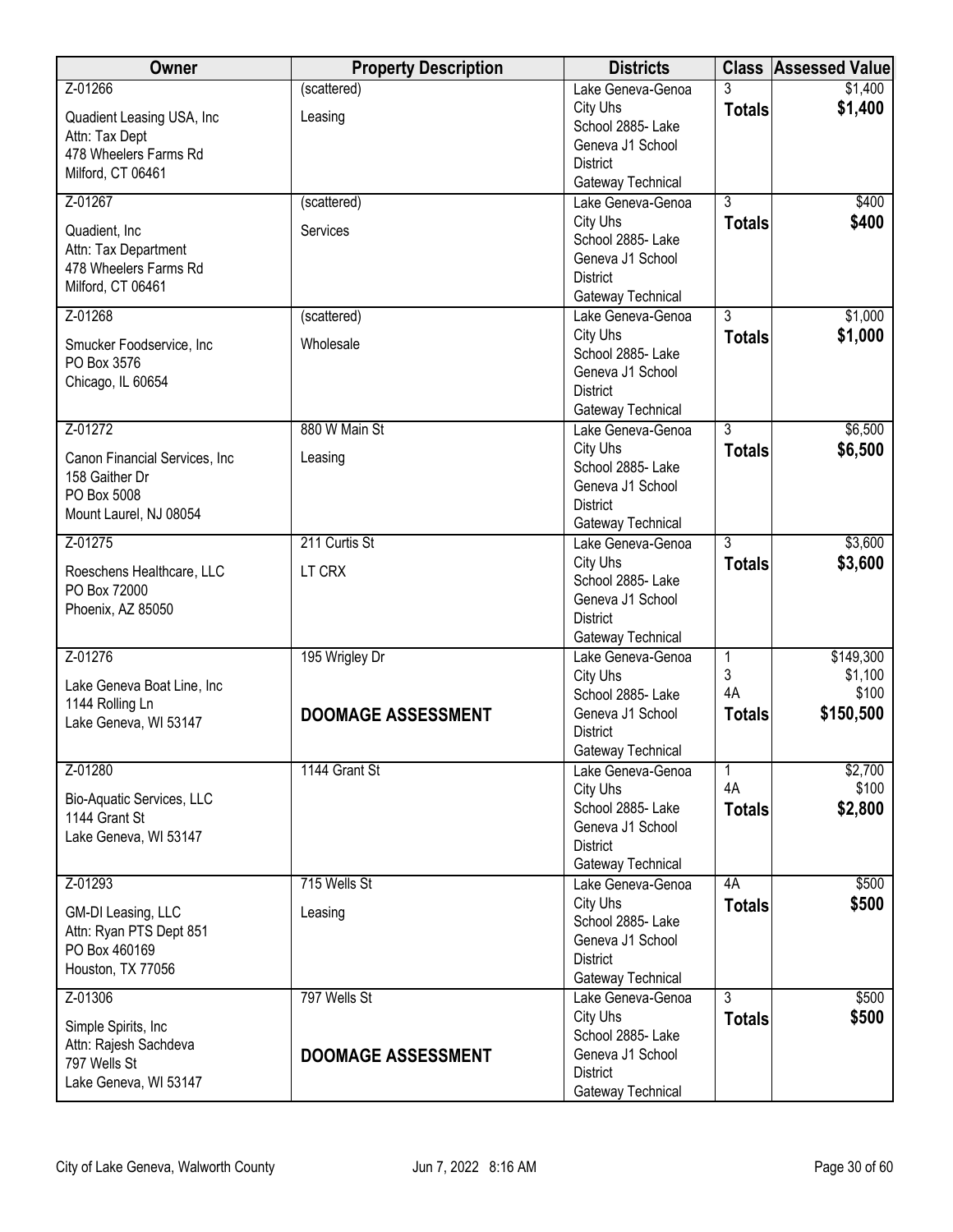| <b>Owner</b>                            | <b>Property Description</b> | <b>Districts</b>                       |                      | <b>Class Assessed Value</b> |
|-----------------------------------------|-----------------------------|----------------------------------------|----------------------|-----------------------------|
| Z-01310                                 | 201 Edwards Blvd            | Lake Geneva-Genoa                      |                      |                             |
| Davi Nails #910                         |                             | City Uhs                               | <b>Totals</b>        |                             |
| 201 Edwards Blvd                        |                             | School 2885- Lake<br>Geneva J1 School  |                      |                             |
| Lake Geneva, WI 53147                   |                             | <b>District</b>                        |                      |                             |
|                                         |                             | Gateway Technical                      |                      |                             |
| Z-01311                                 | 801 Geneva Pkwy Unit A      | Lake Geneva-Genoa                      | $\overline{3}$       | \$9,300                     |
| Foremost Electric, LLC                  |                             | City Uhs                               | <b>Totals</b>        | \$9,300                     |
| 801 Geneva Pkwy N                       |                             | School 2885- Lake                      |                      |                             |
| Lake Geneva, WI 53147-5413              | <b>DOOMAGE ASSESSMENT</b>   | Geneva J1 School                       |                      |                             |
|                                         |                             | <b>District</b><br>Gateway Technical   |                      |                             |
| Z-01316                                 | 415 Broad St Unit 201       | Lake Geneva-Genoa                      | $\overline{3}$       | \$1,100                     |
|                                         |                             | City Uhs                               | 4A                   | \$100                       |
| Wynn at Law, LLC                        | <b>Legal Services</b>       | School 2885- Lake                      | <b>Totals</b>        | \$1,200                     |
| PO Box 1301<br>Lake Geneva, WI 53147    |                             | Geneva J1 School                       |                      |                             |
|                                         |                             | <b>District</b>                        |                      |                             |
|                                         |                             | Gateway Technical                      |                      |                             |
| Z-01323                                 | 251 Cook St                 | Lake Geneva-Genoa                      | $\overline{3}$<br>4A | \$46,200                    |
| Aveda Jasmine Salon & Spa               |                             | City Uhs<br>School 2885- Lake          |                      | \$11,400                    |
| Attn: Brittany Harris                   | <b>DOOMAGE ASSESSMENT</b>   | Geneva J1 School                       | <b>Totals</b>        | \$57,600                    |
| 251 Cook ST                             |                             | <b>District</b>                        |                      |                             |
| Lake Geneva, WI 53147                   |                             | Gateway Technical                      |                      |                             |
| Z-01328                                 | 906 Wells St                | Lake Geneva-Genoa                      | $\overline{3}$       | \$15,400                    |
| Copies & Prints Plus                    |                             | City Uhs                               | <b>Totals</b>        | \$15,400                    |
| 906 S Wells St                          |                             | School 2885- Lake                      |                      |                             |
| Lake Geneva, WI 53147                   | <b>DOOMAGE ASSESSMENT</b>   | Geneva J1 School                       |                      |                             |
|                                         |                             | <b>District</b><br>Gateway Technical   |                      |                             |
| Z-01333                                 | 327 Wrigley Dr              | Lake Geneva-Genoa                      | $\overline{3}$       | \$27,100                    |
|                                         |                             | City Uhs                               | 4A                   | \$400                       |
| Baker House/Stone Soup, LLC             |                             | School 2885-Lake                       | <b>Totals</b>        | \$27,500                    |
| 327 Wrigley Dr<br>Lake Geneva, WI 53147 | <b>DOOMAGE ASSESSMENT</b>   | Geneva J1 School                       |                      |                             |
|                                         |                             | <b>District</b>                        |                      |                             |
| Z-01335                                 | 918 Wells St                | Gateway Technical<br>Lake Geneva-Genoa | $\overline{3}$       | \$8,900                     |
|                                         |                             | City Uhs                               | 4A                   | \$100                       |
| Lake Geneva Games, LLC                  | Retail                      | School 2885- Lake                      | <b>Totals</b>        | \$9,000                     |
| 918 Wells St                            |                             | Geneva J1 School                       |                      |                             |
| Lake Geneva, WI 53147                   |                             | <b>District</b>                        |                      |                             |
|                                         |                             | Gateway Technical                      |                      |                             |
| Z-01337                                 | 524 Broad St                | Lake Geneva-Genoa                      | 3                    | \$15,500                    |
| Brutap, LLC                             | Retail                      | City Uhs<br>School 2885- Lake          | <b>Totals</b>        | \$15,500                    |
| d.b.a. Bruno's Liquors                  | <b>DOOMAGE ASSESSMENT</b>   | Geneva J1 School                       |                      |                             |
| 524 Broad St                            |                             | <b>District</b>                        |                      |                             |
| Lake Geneva, WI 53147                   |                             | Gateway Technical                      |                      |                             |
| Z-01338                                 | 111 Center St               | Lake Geneva-Genoa                      | 3                    | \$161,000                   |
| Lake City Social                        | Bar/Restaurant              | City Uhs                               | 4A                   | \$3,000                     |
| 111 Center St                           |                             | School 2885- Lake<br>Geneva J1 School  | <b>Totals</b>        | \$164,000                   |
| Lake Geneva, WI 53147                   | <b>DOOMAGE ASSESSMENT</b>   | <b>District</b>                        |                      |                             |
|                                         |                             | Gateway Technical                      |                      |                             |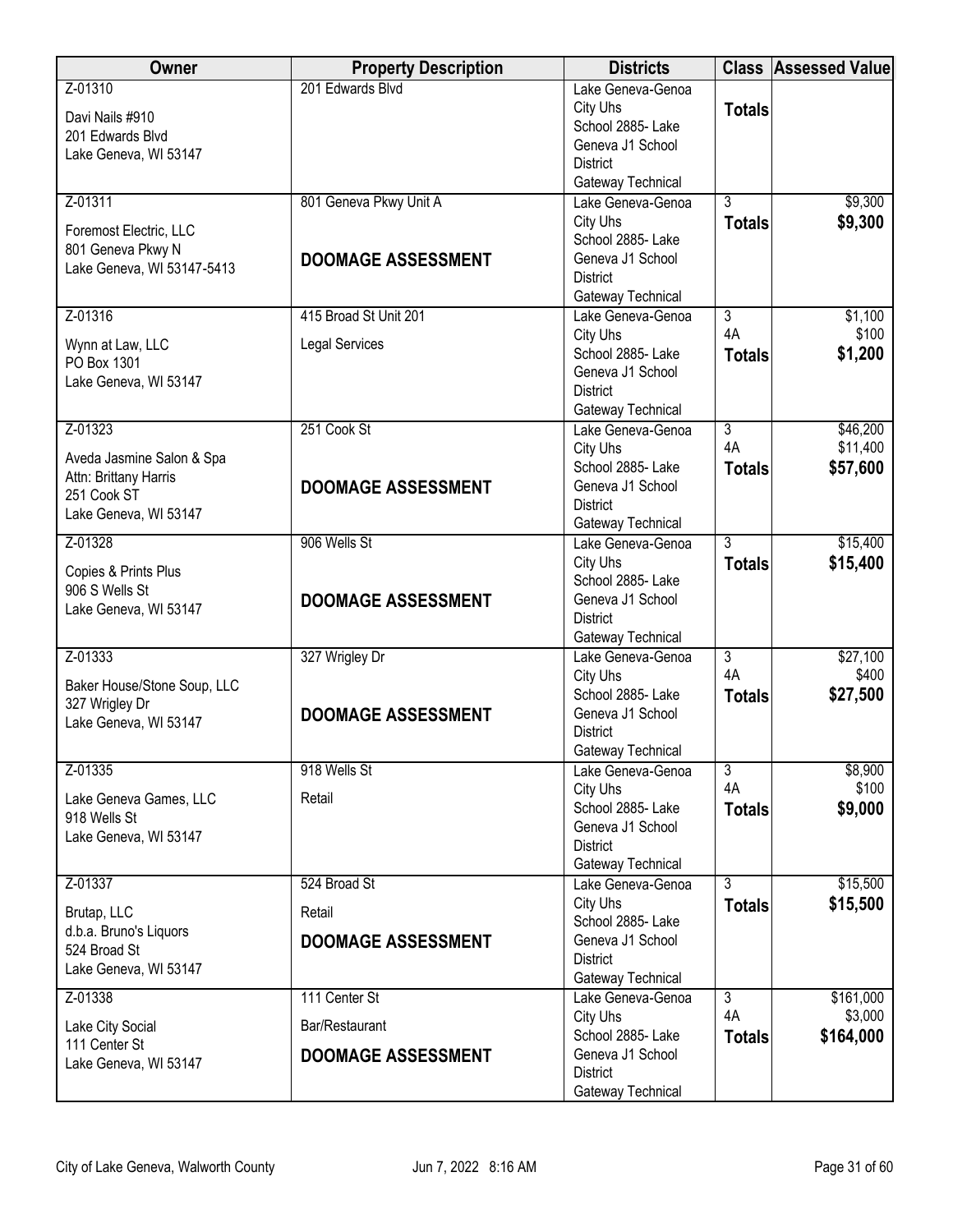| <b>Owner</b>                                    | <b>Property Description</b> | <b>Districts</b>                       |                      | <b>Class Assessed Value</b> |
|-------------------------------------------------|-----------------------------|----------------------------------------|----------------------|-----------------------------|
| Z-01339                                         | 146 E Geneva Square         | Lake Geneva-Genoa                      | 3                    | \$59,000                    |
| Aurora Medical Group, Inc                       | <b>Medical Services</b>     | City Uhs                               | 4A                   | \$20,800                    |
| d.b.a. C228: AHC Lake Geneva                    |                             | School 2885- Lake                      | <b>Totals</b>        | \$79,800                    |
| 750 W Virginia St                               |                             | Geneva J1 School<br><b>District</b>    |                      |                             |
| PO Box 341880                                   |                             | Gateway Technical                      |                      |                             |
| Milwaukee, WI 53234-1880                        |                             |                                        |                      |                             |
| Z-01340                                         | 233 Broad St                | Lake Geneva-Genoa<br>City Uhs          | $\overline{3}$       | \$900                       |
| Tres Belle Boutique                             |                             | School 2885-Lake                       | <b>Totals</b>        | \$900                       |
| 233 Broad St                                    | <b>DOOMAGE ASSESSMENT</b>   | Geneva J1 School                       |                      |                             |
| Lake Geneva, WI 53147                           |                             | <b>District</b>                        |                      |                             |
|                                                 |                             | Gateway Technical                      |                      |                             |
| Z-01345                                         | 521 Broad St                | Lake Geneva-Genoa                      | $\overline{3}$       | \$3,400                     |
| Simple Bakery and Market                        |                             | City Uhs                               | <b>Totals</b>        | \$3,400                     |
| 521 Broad St                                    |                             | School 2885- Lake<br>Geneva J1 School  |                      |                             |
| Lake Geneva, WI 53147                           | <b>DOOMAGE ASSESSMENT</b>   | <b>District</b>                        |                      |                             |
|                                                 |                             | Gateway Technical                      |                      |                             |
| Z-01346                                         | 922 Wells St                | Lake Geneva-Genoa                      | $\overline{3}$       | \$1,400                     |
| Matt Mason Phtography, LLC                      | Photography                 | City Uhs                               | 4A                   | \$800                       |
| 922 S Wells St                                  |                             | School 2885- Lake                      | <b>Totals</b>        | \$2,200                     |
| Lake Geneva, WI 53147                           |                             | Geneva J1 School                       |                      |                             |
|                                                 |                             | <b>District</b>                        |                      |                             |
| Z-01348                                         | 98 E Main St Unit UPPER     | Gateway Technical<br>Lake Geneva-Genoa | $\overline{3}$       | \$800                       |
|                                                 |                             | City Uhs                               | 4A                   | \$1,100                     |
| A+ Graphics and Printing, LLC                   |                             | School 2885- Lake                      | <b>Totals</b>        | \$1,900                     |
| 98 E Main St Uppr<br>Lake Geneva, WI 53147-1968 | <b>DOOMAGE ASSESSMENT</b>   | Geneva J1 School                       |                      |                             |
|                                                 |                             | <b>District</b>                        |                      |                             |
|                                                 |                             | Gateway Technical                      |                      |                             |
| Z-01352                                         | 503 Broad St                | Lake Geneva-Genoa<br>City Uhs          | $\overline{3}$<br>4A | \$1,100<br>\$300            |
| Balance Bath and Body, LLC                      | Retail                      | School 2885- Lake                      | <b>Totals</b>        | \$1,400                     |
| Attn: Stephanie Kitral                          |                             | Geneva J1 School                       |                      |                             |
| 503 Broad St<br>Lake Geneva, WI 53147           |                             | <b>District</b>                        |                      |                             |
|                                                 |                             | Gateway Technical                      |                      |                             |
| Z-01353                                         | 116 E Geneva Square         | Lake Geneva-Genoa                      | $\overline{3}$       | \$35,200                    |
| Geneva Fitness, LLC                             | <b>Fitness</b>              | City Uhs<br>School 2885- Lake          | 4A                   | \$1,600                     |
| N6429 Hargraves Rd                              |                             | Geneva J1 School                       | <b>Totals</b>        | \$36,800                    |
| Burlington, WI 53105                            |                             | <b>District</b>                        |                      |                             |
|                                                 |                             | Gateway Technical                      |                      |                             |
| Z-01355                                         | 201 S Edwards Blvd          | Lake Geneva-Genoa                      | $\overline{3}$       | \$2,300                     |
| Stateline CC, Inc                               | Salon                       | City Uhs                               | <b>Totals</b>        | \$2,300                     |
| c/o Karla Corrigall                             |                             | School 2885- Lake                      |                      |                             |
| 600 Country Ln                                  |                             | Geneva J1 School<br><b>District</b>    |                      |                             |
| Twin Lakes, WI 53181                            |                             | Gateway Technical                      |                      |                             |
| Z-01360                                         | 830 N Edwards Blvd          | Lake Geneva-Genoa                      | $\overline{3}$       | \$7,100                     |
| Sally Beauty Supply, LLC                        | Retail                      | City Uhs                               | 4A                   | \$12,000                    |
| d.b.a. Sally Beauty Supply #10068               |                             | School 2885- Lake                      | <b>Totals</b>        | \$19,100                    |
| PO Box 90220                                    |                             | Geneva J1 School                       |                      |                             |
| Denton, TX 76202                                |                             | <b>District</b><br>Gateway Technical   |                      |                             |
|                                                 |                             |                                        |                      |                             |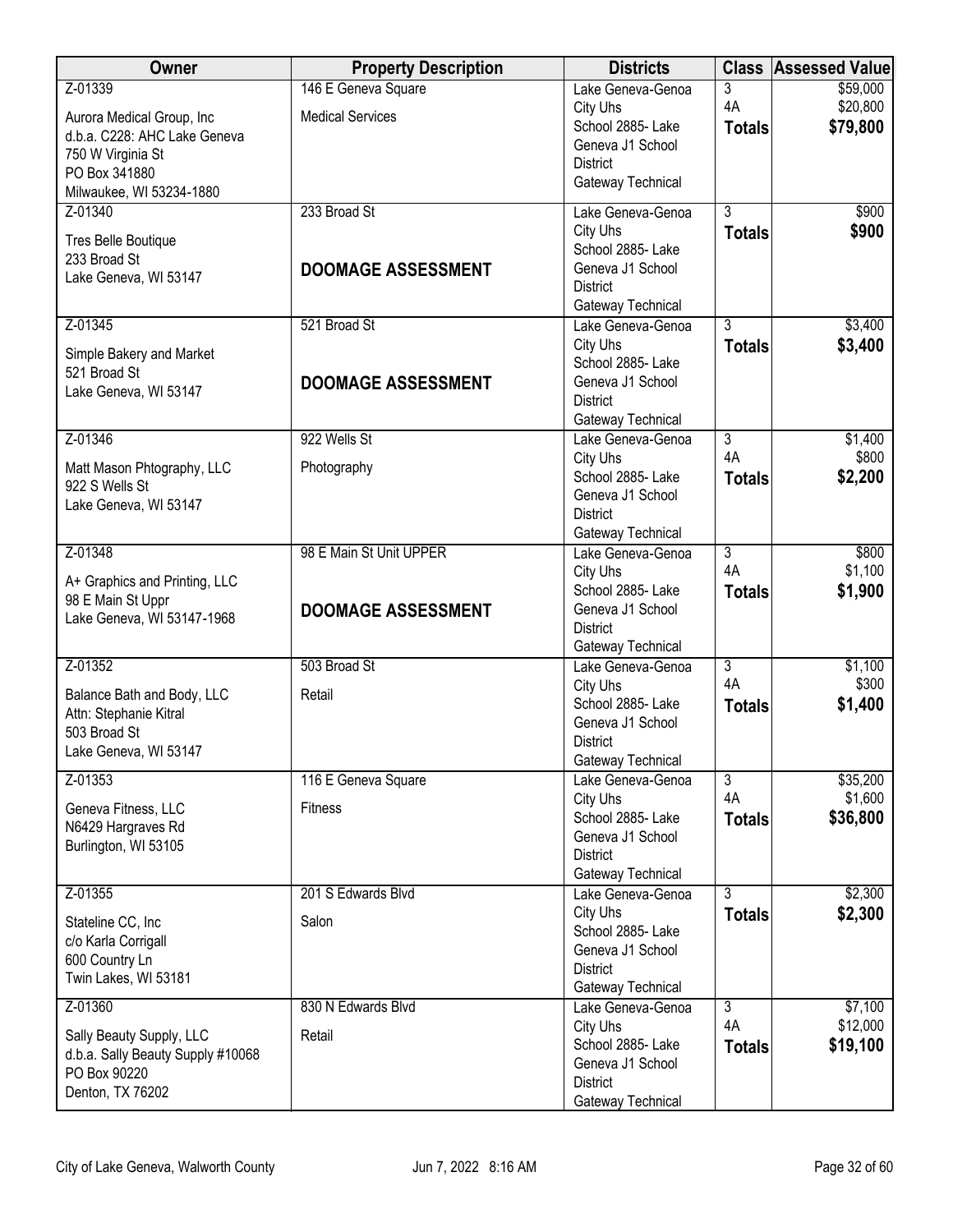| Owner                                                               | <b>Property Description</b> | <b>Districts</b>                       | <b>Class</b>   | <b>Assessed Value</b> |
|---------------------------------------------------------------------|-----------------------------|----------------------------------------|----------------|-----------------------|
| Z-01361                                                             | 255 Havenwood Dr Unit 2     | Lake Geneva-Genoa                      | 3              | \$18,900              |
| Nading Periodontics, Ltd                                            | Dentistry                   | City Uhs                               | 4A             | \$900                 |
| 255 Havenwood Dr Ste 2                                              |                             | School 2885- Lake                      | <b>Totals</b>  | \$19,800              |
| Lake Geneva, WI 53147                                               |                             | Geneva J1 School                       |                |                       |
|                                                                     |                             | <b>District</b><br>Gateway Technical   |                |                       |
| Z-01364                                                             | 650 N Edwards Blvd          | Lake Geneva-Genoa                      | $\overline{3}$ | \$300                 |
|                                                                     |                             | City Uhs                               | <b>Totals</b>  | \$300                 |
| Baxter Healthcare Corp                                              | Leasing                     | School 2885-Lake                       |                |                       |
| c/o Ryan, LLC<br>PO Box 4900                                        |                             | Geneva J1 School                       |                |                       |
| Dept 313                                                            |                             | <b>District</b>                        |                |                       |
| Scottsdale, AZ 85261-4900                                           |                             | Gateway Technical                      |                |                       |
| Z-01367                                                             | (scattered)                 | Lake Geneva-Genoa                      | $\overline{3}$ | \$500                 |
| The American Bottling Company                                       | Beverage                    | City Uhs                               | <b>Totals</b>  | \$500                 |
| PO Box 1925                                                         |                             | School 2885- Lake<br>Geneva J1 School  |                |                       |
| Frisco, TX 75034                                                    |                             | <b>District</b>                        |                |                       |
|                                                                     |                             | Gateway Technical                      |                |                       |
| Z-01370                                                             | 820 Geneva Pkwy Unit 105    | Lake Geneva-Genoa                      | $\overline{3}$ | \$2,400               |
| Excel Family Chiropractic & Wellness, In                            | <b>Health Services</b>      | City Uhs                               | 4A             | \$5,100               |
| 820 Geneva Pkwy N Ste 105                                           |                             | School 2885- Lake                      | <b>Totals</b>  | \$7,500               |
| Lake Geneva, WI 53147                                               |                             | Geneva J1 School                       |                |                       |
|                                                                     |                             | <b>District</b>                        |                |                       |
| Z-01378                                                             | 650 N Edwards Blvd          | Gateway Technical<br>Lake Geneva-Genoa | $\overline{3}$ | \$33,900              |
|                                                                     |                             | City Uhs                               | 4A             | \$28,200              |
| Total Renal Care, Inc                                               | <b>Health Services</b>      | School 2885- Lake                      | <b>Totals</b>  | \$62,100              |
| d.b.a. Lake Geneva Dialysis                                         |                             | Geneva J1 School                       |                |                       |
| 14400 Metcalf Ave<br>Overland Park, KS 66223                        |                             | <b>District</b>                        |                |                       |
|                                                                     |                             | Gateway Technical                      |                |                       |
| Z-01379                                                             | 812 Geneva St               | Lake Geneva-Genoa                      | $\overline{3}$ | \$100                 |
| Maple Park Antiques                                                 | Retail                      | City Uhs<br>School 2885- Lake          | 4A             | \$200<br>\$300        |
| 812 Geneva St                                                       |                             | Geneva J1 School                       | <b>Totals</b>  |                       |
| Lake Geneva, WI 53147                                               |                             | <b>District</b>                        |                |                       |
|                                                                     |                             | Gateway Technical                      |                |                       |
| Z-01381                                                             | 738 W Main St               | Lake Geneva-Genoa                      | $\overline{3}$ | \$1,400               |
| May's Gifts                                                         | Retail                      | City Uhs                               | 4A             | \$400                 |
| Attn: Mei Fong                                                      |                             | School 2885- Lake                      | <b>Totals</b>  | \$1,800               |
| W3814 Cypress Dr                                                    |                             | Geneva J1 School<br><b>District</b>    |                |                       |
| Lake Geneva, WI 53147                                               |                             | Gateway Technical                      |                |                       |
| Z-01384                                                             | 495 Interchange North       | Lake Geneva-Genoa                      | $\overline{3}$ | \$8,200               |
| <b>Bittner's Bakery</b>                                             | Bakery                      | City Uhs                               | 4A             | \$1,800               |
| Attn: Amy Bittner                                                   |                             | School 2885- Lake                      | <b>Totals</b>  | \$10,000              |
| 495 Interchange North                                               |                             | Geneva J1 School                       |                |                       |
| Lake Geneva, WI 53147                                               |                             | <b>District</b>                        |                |                       |
| Z-01387                                                             | 201 S Edwards Blvd          | Gateway Technical<br>Lake Geneva-Genoa | $\overline{3}$ | \$1,500               |
|                                                                     |                             | City Uhs                               | 4A             | \$100                 |
| <b>Tax Services of America</b><br>d.b.a. Jackson Hewitt Tax Service | Tax Prep                    | School 2885- Lake                      | <b>Totals</b>  | \$1,600               |
| PO Box 941290                                                       |                             | Geneva J1 School                       |                |                       |
| Maitland, FL 32794                                                  |                             | <b>District</b>                        |                |                       |
|                                                                     |                             | Gateway Technical                      |                |                       |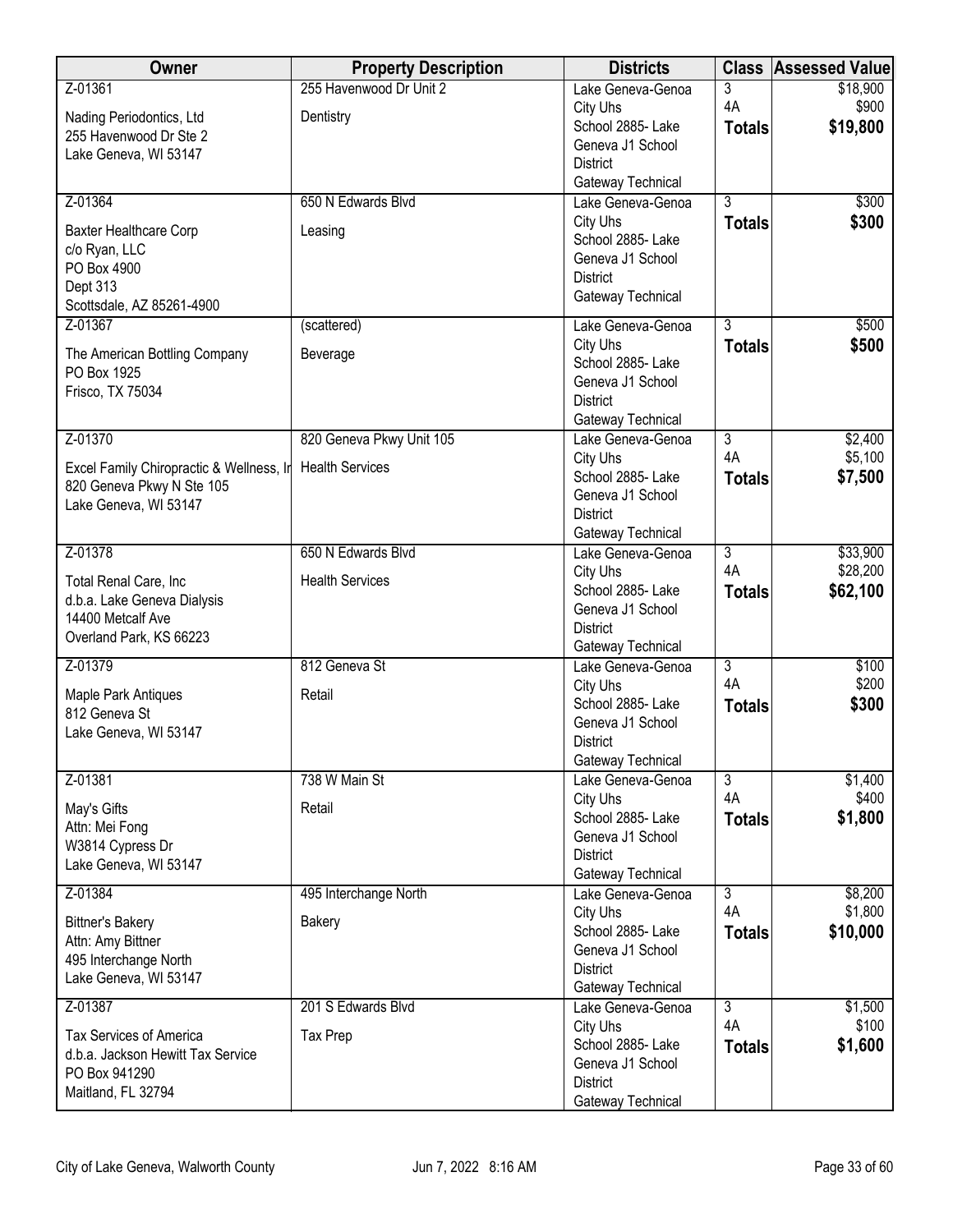| Owner                                           | <b>Property Description</b> | <b>Districts</b>                       |                | <b>Class Assessed Value</b> |
|-------------------------------------------------|-----------------------------|----------------------------------------|----------------|-----------------------------|
| Z-01390                                         | (scattered)                 | Lake Geneva-Genoa                      | 3              | \$200                       |
| Johnson Controls Security Solutions, LL Leasing |                             | City Uhs                               | <b>Totals</b>  | \$200                       |
| PO Box 5006                                     |                             | School 2885- Lake                      |                |                             |
| Attn: Property Tax Dept                         |                             | Geneva J1 School<br><b>District</b>    |                |                             |
| Boca Raton, FL 33431-0806                       |                             | Gateway Technical                      |                |                             |
| Z-01392                                         | 100 E Geneva Square         | Lake Geneva-Genoa                      | 4A             | \$200                       |
|                                                 |                             | City Uhs                               | <b>Totals</b>  | \$200                       |
| Redbox Automated Retail, LLC<br>PO Box 72210    | Retail                      | School 2885- Lake                      |                |                             |
| Phoenix, AZ 85050                               |                             | Geneva J1 School                       |                |                             |
|                                                 |                             | <b>District</b>                        |                |                             |
|                                                 |                             | Gateway Technical                      |                |                             |
| Z-01399                                         | (scattered)                 | Lake Geneva-Genoa                      | $\overline{3}$ | \$2,700                     |
| CIT Finance, LLC                                | Leasing                     | City Uhs                               | <b>Totals</b>  | \$2,700                     |
| Attn: Ryan Tax Compliance Services              |                             | School 2885- Lake<br>Geneva J1 School  |                |                             |
| PO Box 460709                                   |                             | <b>District</b>                        |                |                             |
| Houston, TX 77056                               |                             | Gateway Technical                      |                |                             |
| Z-01407                                         | 290 Interchange North       | Lake Geneva-Genoa                      | $\overline{3}$ | \$18,000                    |
|                                                 |                             | City Uhs                               | 4A             | \$7,700                     |
| Advance Stores Company, Inc<br>d.b.a. #107193   | Retail                      | School 2885- Lake                      | <b>Totals</b>  | \$25,700                    |
| Attn: Ryan, LLC                                 |                             | Geneva J1 School                       |                |                             |
| PO Box 56607                                    |                             | <b>District</b>                        |                |                             |
| Atlanta, GA 30343                               |                             | Gateway Technical                      |                |                             |
| Z-01408                                         | 247 Cook St                 | Lake Geneva-Genoa                      | $\overline{3}$ | \$1,500                     |
| Bejeweled                                       |                             | City Uhs                               | <b>Totals</b>  | \$1,500                     |
| 247 Cook St                                     |                             | School 2885- Lake                      |                |                             |
| Lake Geneva, WI 53147                           | <b>DOOMAGE ASSESSMENT</b>   | Geneva J1 School                       |                |                             |
|                                                 |                             | <b>District</b>                        |                |                             |
| Z-01414                                         | 704 Main St                 | Gateway Technical<br>Lake Geneva-Genoa | 3              | \$3,500                     |
|                                                 |                             | City Uhs                               | 4A             | \$4,300                     |
| Lake Geneva Harley - Davidson                   |                             | School 2885- Lake                      | <b>Totals</b>  | \$7,800                     |
| 2235 S Eastwood Dr                              | <b>DOOMAGE ASSESSMENT</b>   | Geneva J1 School                       |                |                             |
| Woodstock, IL 60098                             |                             | <b>District</b>                        |                |                             |
|                                                 |                             | Gateway Technical                      |                |                             |
| Z-01419                                         | 620 N Edwards Blvd          | Lake Geneva-Genoa                      | $\overline{3}$ | \$108,400                   |
| TJX Companies, Inc (the)                        | Retail                      | City Uhs                               | 4A             | \$1,900                     |
| d.b.a. TJ Maxx #1359                            |                             | School 2885- Lake<br>Geneva J1 School  | <b>Totals</b>  | \$110,300                   |
| PO Box 5369                                     |                             | <b>District</b>                        |                |                             |
| Wayland, MA 01778-5369                          |                             | Gateway Technical                      |                |                             |
| Z-01421                                         | 421 Broad St Unit 100       | Lake Geneva-Genoa                      |                |                             |
|                                                 |                             | City Uhs                               | <b>Totals</b>  |                             |
| Beans R Us, LLC<br>PO Box 1119                  |                             | School 2885-Lake                       |                |                             |
| Lake Geneva, WI 53147-0000                      |                             | Geneva J1 School                       |                |                             |
|                                                 |                             | <b>District</b>                        |                |                             |
|                                                 |                             | Gateway Technical                      |                |                             |
| Z-01429                                         | 700 N Edwards Blvd          | Lake Geneva-Genoa                      | $\overline{3}$ | \$11,600                    |
| Samsung Electronics America, Inc                | Wholesale                   | City Uhs<br>School 2885- Lake          | <b>Totals</b>  | \$11,600                    |
| Attn: Kpmg, LLP                                 |                             | Geneva J1 School                       |                |                             |
| 1300 SW 5th Ave Ste 3800                        |                             | <b>District</b>                        |                |                             |
| Portland, OR 97201                              |                             | Gateway Technical                      |                |                             |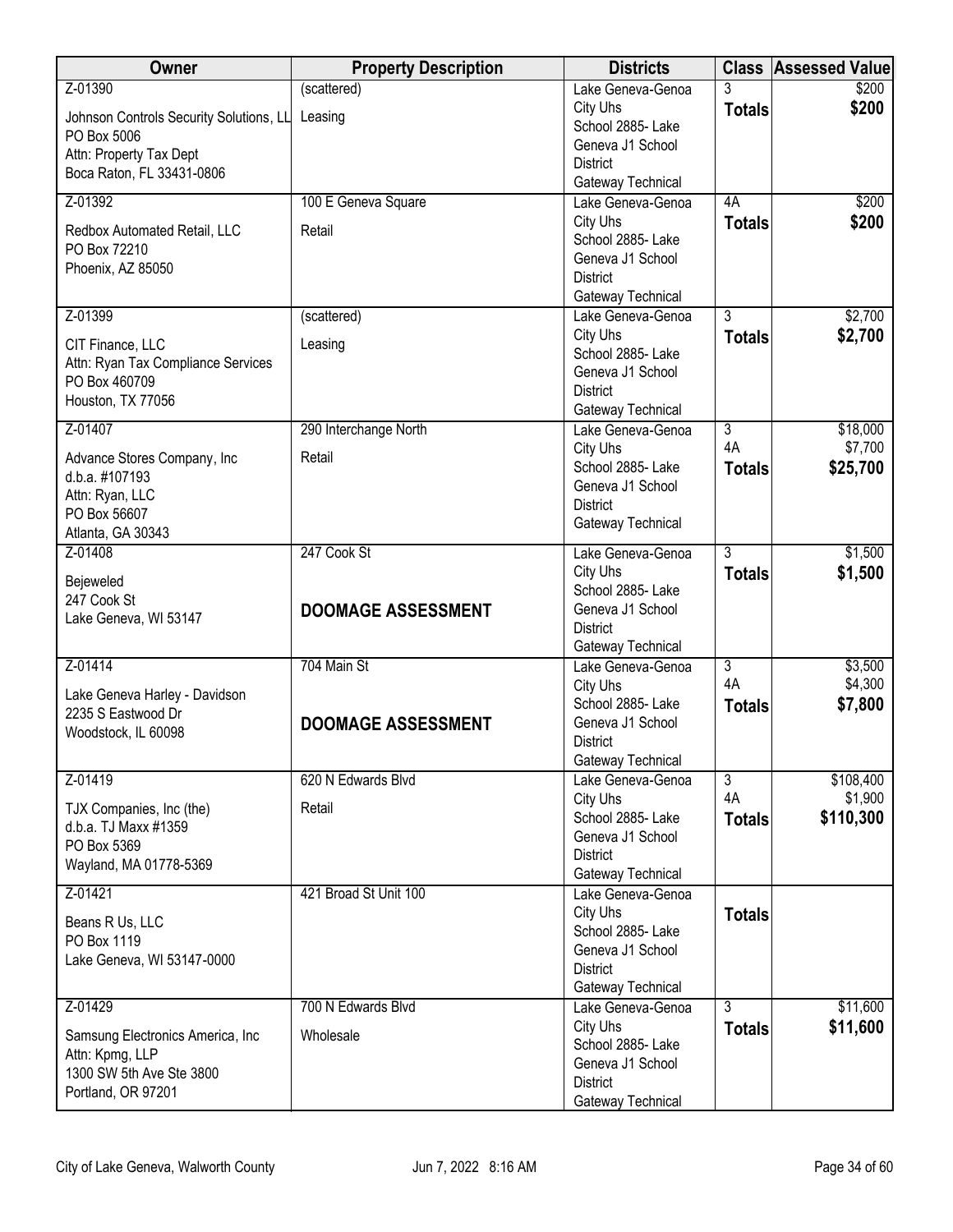| <b>Owner</b>                                                                                                        | <b>Property Description</b>                     | <b>Districts</b>                                                                                               |                      | <b>Class Assessed Value</b> |
|---------------------------------------------------------------------------------------------------------------------|-------------------------------------------------|----------------------------------------------------------------------------------------------------------------|----------------------|-----------------------------|
| Z-01432<br><b>Cute Nails</b><br>92 E Geneva Sq<br>Lake Geneva, WI 53147                                             | 92 E Geneva Square<br><b>DOOMAGE ASSESSMENT</b> | Lake Geneva-Genoa<br>City Uhs<br>School 2885- Lake<br>Geneva J1 School<br><b>District</b><br>Gateway Technical | 3<br><b>Totals</b>   | \$21,000<br>\$21,000        |
| Z-01433                                                                                                             | 656 N Edwards Blvd                              | Lake Geneva-Genoa<br>City Uhs                                                                                  | $\overline{3}$<br>4A | \$54,100<br>\$41,900        |
| Sterling, Inc<br>Attn: Kay Jewelers #2804<br>375 Ghent Rd<br>Akron, OH 44333                                        | Retail                                          | School 2885- Lake<br>Geneva J1 School<br><b>District</b><br>Gateway Technical                                  | <b>Totals</b>        | \$96,000                    |
| Z-01434                                                                                                             | 600 N Edwards Blvd                              | Lake Geneva-Genoa                                                                                              | $\overline{3}$<br>4A | \$75,000                    |
| Jo-Ann Stores, LLC 2322<br>Attn: Tax Dept<br>5555 Darrow Rd<br>Hudson, OH 44236                                     | Retail                                          | City Uhs<br>School 2885- Lake<br>Geneva J1 School<br><b>District</b><br>Gateway Technical                      | <b>Totals</b>        | \$7,400<br>\$82,400         |
| Z-01435                                                                                                             | 911 Main St                                     | Lake Geneva-Genoa                                                                                              | $\overline{3}$       | \$700                       |
| My Sister and Me, Vintage Goods and<br>Gifts<br>911 Main St<br>Lake Geneva, WI 53147                                | Retail                                          | City Uhs<br>School 2885- Lake<br>Geneva J1 School<br><b>District</b><br>Gateway Technical                      | 4A<br><b>Totals</b>  | \$200<br>\$900              |
| Z-01436                                                                                                             | Townline Rd Sign                                | Lake Geneva-Genoa                                                                                              | 4A                   | \$1,700                     |
| Potter's Self Storage<br>W2285 Townline Rd<br>Lake Geneva, WI 53147                                                 | Sign                                            | City Uhs<br>School 2885- Lake<br>Geneva J1 School<br><b>District</b><br>Gateway Technical                      | <b>Totals</b>        | \$1,700                     |
| Z-01437                                                                                                             | 240 Edwards Blvd                                | Lake Geneva-Genoa                                                                                              | $\overline{3}$       | \$19,300                    |
| Rosati's of Lake Geneva<br>Attn: Lake Geneva Foods - Angela<br>Fischer<br>240 Edwards Blvd<br>Lake Geneva, WI 53147 | Restaurant                                      | City Uhs<br>School 2885- Lake<br>Geneva J1 School<br><b>District</b><br>Gateway Technical                      | 4A<br><b>Totals</b>  | \$2,200<br>\$21,500         |
| Z-01438                                                                                                             | 654 N Edwards Blvd                              | Lake Geneva-Genoa                                                                                              | $\overline{3}$       | \$24,400                    |
| <b>Great Clips</b><br>654 N Edwards Blvd<br>Lake Geneva, WI 53147                                                   | <b>Personal Services</b>                        | City Uhs<br>School 2885- Lake<br>Geneva J1 School<br><b>District</b><br>Gateway Technical                      | 4A<br><b>Totals</b>  | \$1,700<br>\$26,100         |
| Z-01439                                                                                                             | 709 W Main St                                   | Lake Geneva-Genoa                                                                                              | $\overline{3}$       | \$200                       |
| Broadway Academy of Art and Dance<br>709 W Main St 3rd Floor<br>Lake Geneva, WI 53147                               | Dance Studio                                    | City Uhs<br>School 2885- Lake<br>Geneva J1 School<br><b>District</b><br>Gateway Technical                      | 4A<br><b>Totals</b>  | \$200<br>\$400              |
| Z-01448                                                                                                             | 647 Main St Unit 400                            | Lake Geneva-Genoa                                                                                              | $\overline{3}$       | \$6,000                     |
| Element Massage Studio<br>647 Main St Ste 400<br>Lake Geneva, WI 53147                                              | <b>DOOMAGE ASSESSMENT</b>                       | City Uhs<br>School 2885- Lake<br>Geneva J1 School<br><b>District</b><br>Gateway Technical                      | 4A<br><b>Totals</b>  | \$14,000<br>\$20,000        |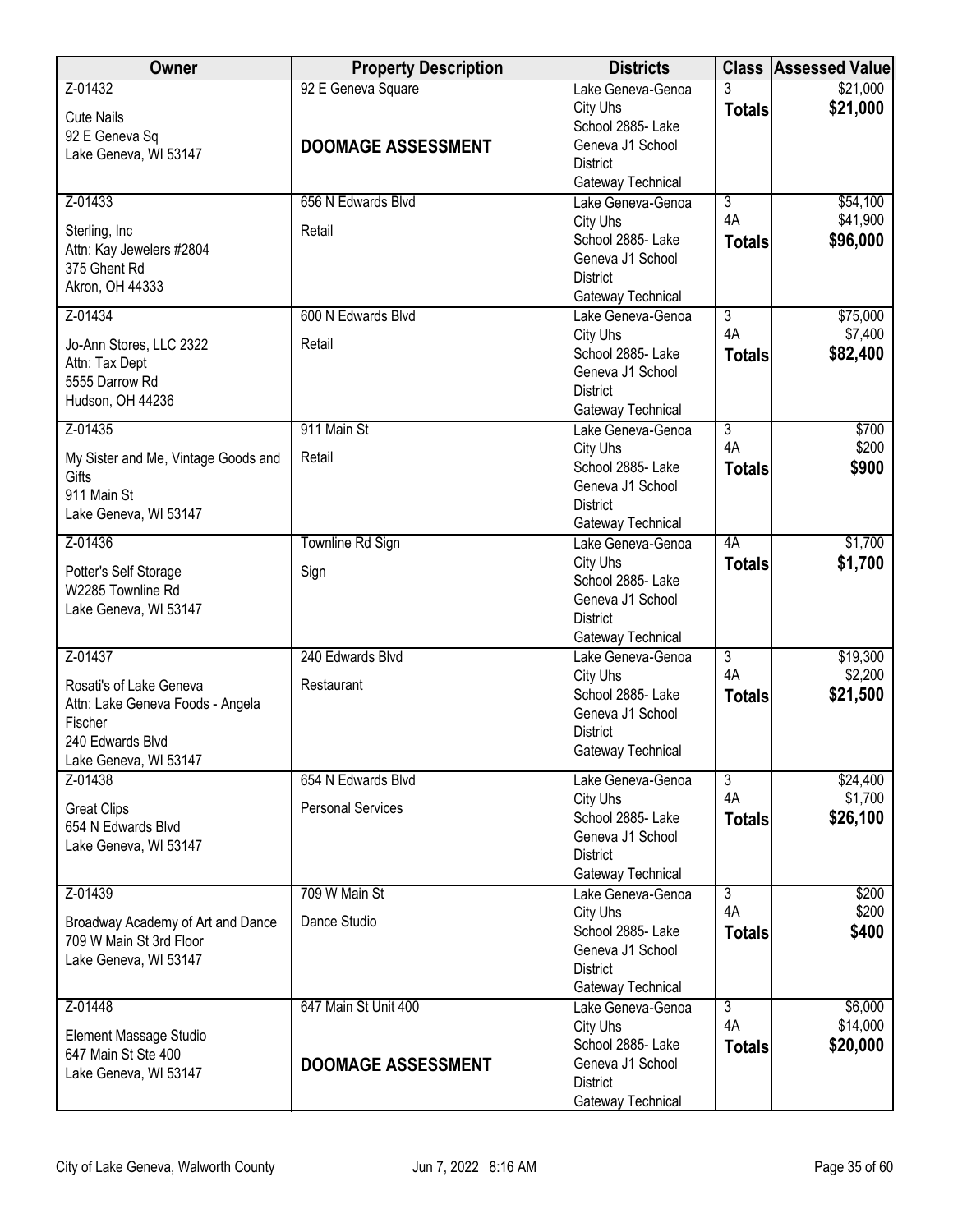| Owner                           | <b>Property Description</b>        | <b>Districts</b>                       |                      | <b>Class Assessed Value</b> |
|---------------------------------|------------------------------------|----------------------------------------|----------------------|-----------------------------|
| Z-01454                         | 601 Walworth St                    | Lake Geneva-Genoa                      | 3                    | \$4,900                     |
| Kiddie Kottage Learning Academy | Daycare                            | City Uhs                               | 4A                   | \$3,400                     |
| 601 Walworth St                 |                                    | School 2885- Lake<br>Geneva J1 School  | <b>Totals</b>        | \$8,300                     |
| Lake Geneva, WI 53147           |                                    | <b>District</b>                        |                      |                             |
|                                 |                                    | Gateway Technical                      |                      |                             |
| Z-01455                         | 705 Madison St Unit 101            | Lake Geneva-Genoa                      | $\overline{3}$       | \$3,600                     |
| Glen Fern Construction          |                                    | City Uhs                               | 4A                   | \$700                       |
| 705 Madison Streeet 101         |                                    | School 2885- Lake                      | <b>Totals</b>        | \$4,300                     |
| Lake Geneva, WI 53147           | <b>DOOMAGE ASSESSMENT</b>          | Geneva J1 School<br><b>District</b>    |                      |                             |
|                                 |                                    | Gateway Technical                      |                      |                             |
| Z-01458                         | 281 Sheridan Springs Rd            | Lake Geneva-Genoa                      | $\overline{3}$       | \$1,200                     |
| Sturm's Special Effects Intl    | Motion Picture and Sound Effec     | City Uhs                               | <b>Totals</b>        | \$1,200                     |
| PO Box 691                      |                                    | School 2885- Lake                      |                      |                             |
| Lake Geneva, WI 53147           | <b>DOOMAGE ASSESSMENT</b>          | Geneva J1 School                       |                      |                             |
|                                 |                                    | <b>District</b>                        |                      |                             |
| Z-01466                         | (scattered)                        | Gateway Technical<br>Lake Geneva-Genoa | $\overline{3}$       | \$100                       |
|                                 |                                    | City Uhs                               | <b>Totals</b>        | \$100                       |
| Conopco, Inc<br>PO Box 4747     | Retail                             | School 2885-Lake                       |                      |                             |
| Oak Brook, IL 60522-4747        |                                    | Geneva J1 School                       |                      |                             |
|                                 |                                    | <b>District</b>                        |                      |                             |
|                                 |                                    | Gateway Technical                      |                      |                             |
| Z-01468                         | 710 Williams St                    | Lake Geneva-Genoa<br>City Uhs          | $\overline{3}$<br>4A | \$136,600<br>\$100          |
| Kwik Trip, Inc                  | <b>Gas Station/Convience Store</b> | School 2885- Lake                      | <b>Totals</b>        | \$136,700                   |
| d.b.a. Kwik Trip #219           |                                    | Geneva J1 School                       |                      |                             |
| 1626 Oak St                     |                                    | <b>District</b>                        |                      |                             |
| La Crosse, WI 54602             |                                    | Gateway Technical                      |                      |                             |
| Z-01474                         | 220 Cook St Unit 101               | Lake Geneva-Genoa                      | $\overline{3}$<br>4A | \$900                       |
| Great Eggs                      | Restaurant                         | City Uhs<br>School 2885- Lake          |                      | \$500<br>\$1,400            |
| Attn: Justin Ochalek            |                                    | Geneva J1 School                       | <b>Totals</b>        |                             |
| 220 Cook St #101                |                                    | <b>District</b>                        |                      |                             |
| Lake Geneva, WI 53147           |                                    | Gateway Technical                      |                      |                             |
| Z-01475                         | 304 Wells St                       | Lake Geneva-Genoa                      | $\overline{3}$       | \$102,800                   |
| Maxwell Mansion, LLC            | Lodging                            | City Uhs                               | 4A                   | \$1,100                     |
| Attn: Luke Pfiefer              |                                    | School 2885- Lake<br>Geneva J1 School  | <b>Totals</b>        | \$103,900                   |
| 304 Wells St                    |                                    | <b>District</b>                        |                      |                             |
| Lake Geneva, WI 53147-2025      |                                    | Gateway Technical                      |                      |                             |
| Z-01476                         | 734 W Main St                      | Lake Geneva-Genoa                      | $\overline{3}$       | \$2,100                     |
| Clear Water Salon & Spa         | <b>Personal Services</b>           | City Uhs                               | 4A                   | \$10,400                    |
| 734 W Main St                   |                                    | School 2885- Lake                      | <b>Totals</b>        | \$12,500                    |
| Lake Geneva, WI 53147           |                                    | Geneva J1 School<br><b>District</b>    |                      |                             |
|                                 |                                    | Gateway Technical                      |                      |                             |
| Z-01478                         | 401 Sheridan Springs Rd            | Lake Geneva-Genoa                      | $\overline{3}$       | \$11,400                    |
| Jackson Wine, LLC               | Retail                             | City Uhs                               | 4A                   | \$100                       |
| d.b.a. Studio Winery            |                                    | School 2885- Lake                      | <b>Totals</b>        | \$11,500                    |
| 401 Sheridan Springs Rd         |                                    | Geneva J1 School                       |                      |                             |
| Lake Geneva, WI 53147           |                                    | <b>District</b><br>Gateway Technical   |                      |                             |
|                                 |                                    |                                        |                      |                             |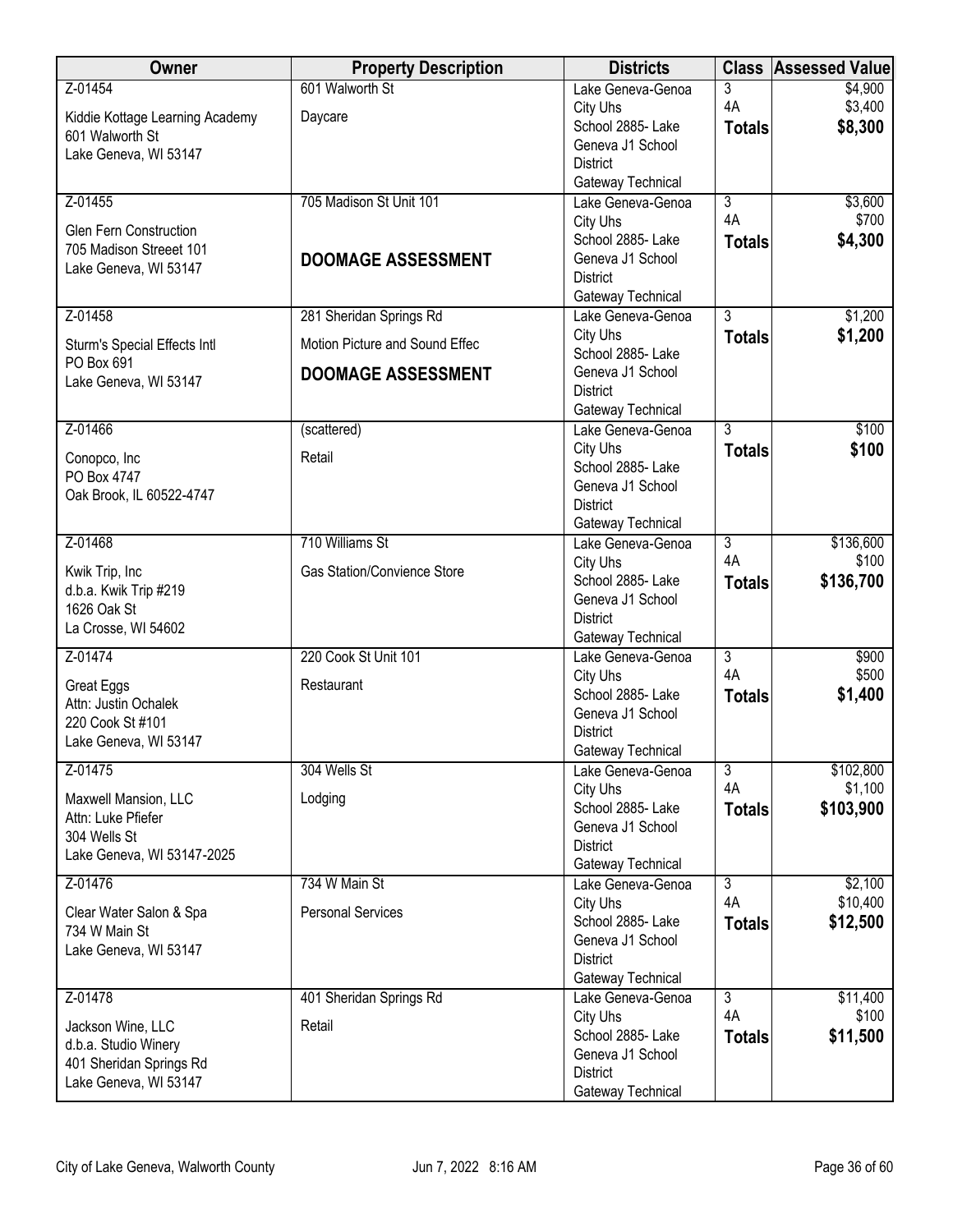| <b>Owner</b>                                             | <b>Property Description</b> | <b>Districts</b>                       |                                 | <b>Class Assessed Value</b> |
|----------------------------------------------------------|-----------------------------|----------------------------------------|---------------------------------|-----------------------------|
| Z-01481                                                  | 516 Broad St Unit 1         | Lake Geneva-Genoa<br>City Uhs          | 3<br><b>Totals</b>              | \$6,000<br>\$6,000          |
| <b>Black Circle Records</b><br>516 Broad St Ste 1        |                             | School 2885- Lake                      |                                 |                             |
| Lake Geneva, WI 53147                                    | <b>DOOMAGE ASSESSMENT</b>   | Geneva J1 School<br><b>District</b>    |                                 |                             |
|                                                          |                             | Gateway Technical                      |                                 |                             |
| Z-01483                                                  | 547 Center St               | Lake Geneva-Genoa<br>City Uhs          | $\overline{3}$<br><b>Totals</b> | \$2,500<br>\$2,500          |
| <b>Tophat Logistical Solutions, LLC</b><br>547 Center St |                             | School 2885- Lake                      |                                 |                             |
| Lake Geneva, WI 53147                                    |                             | Geneva J1 School                       |                                 |                             |
|                                                          |                             | <b>District</b><br>Gateway Technical   |                                 |                             |
| Z-01484                                                  | 719 W Main St               | Lake Geneva-Genoa                      | $\overline{3}$                  | \$2,500                     |
| Evr Dry Gds                                              | Retail                      | City Uhs                               | 4A                              | \$0                         |
| Attn: Thomas George                                      |                             | School 2885- Lake<br>Geneva J1 School  | <b>Totals</b>                   | \$2,500                     |
| 222 Center St<br>Lake Geneva, WI 53147                   |                             | <b>District</b>                        |                                 |                             |
| Z-01485                                                  | 750 Veterans Pkwy Unit 104  | Gateway Technical<br>Lake Geneva-Genoa | $\overline{3}$                  | \$8,800                     |
|                                                          |                             | City Uhs                               | <b>Totals</b>                   | \$8,800                     |
| Rock Central, Inc<br>Attn: Lisa Sharpe                   |                             | School 2885-Lake                       |                                 |                             |
| 750 Veterans Pkwy Ste 104                                | <b>DOOMAGE ASSESSMENT</b>   | Geneva J1 School<br><b>District</b>    |                                 |                             |
| Lake Geneva, WI 53147                                    |                             | Gateway Technical                      |                                 |                             |
| Z-01488                                                  | 772 W Main St Unit 102      | Lake Geneva-Genoa                      | $\overline{3}$<br>4A            | \$3,700                     |
| Urban Cloud Factory                                      |                             | City Uhs<br>School 2885- Lake          | <b>Totals</b>                   | \$2,800<br>\$6,500          |
| 772 Main St Unit 102<br>Lake Geneva, WI 53147            |                             | Geneva J1 School                       |                                 |                             |
|                                                          |                             | <b>District</b><br>Gateway Technical   |                                 |                             |
| Z-01489                                                  | 830 W Main St               | Lake Geneva-Genoa                      | $\overline{3}$                  | \$500                       |
| New World Wine Shop                                      |                             | City Uhs                               | 4A                              | \$100                       |
| 830 W Main St                                            | <b>DOOMAGE ASSESSMENT</b>   | School 2885- Lake<br>Geneva J1 School  | <b>Totals</b>                   | \$600                       |
| Lake Geneva, WI 53147                                    |                             | <b>District</b>                        |                                 |                             |
| Z-01493                                                  | 737 W Main St               | Gateway Technical                      | $\overline{3}$                  | \$7,100                     |
|                                                          |                             | Lake Geneva-Genoa<br>City Uhs          | 4A                              | \$500                       |
| Edie Boutique<br>Attn: Amy Degrazio                      |                             | School 2885- Lake                      | <b>Totals</b>                   | \$7,600                     |
| 1856 Norman Blvd                                         | <b>DOOMAGE ASSESSMENT</b>   | Geneva J1 School<br><b>District</b>    |                                 |                             |
| Park Ridge, IL 60068                                     |                             | Gateway Technical                      |                                 |                             |
| Z-01495                                                  | 617 W Main St               | Lake Geneva-Genoa                      | $\overline{3}$                  | \$9,000                     |
| Bottle Shop, The                                         | Retail                      | City Uhs<br>School 2885- Lake          | <b>Totals</b>                   | \$9,000                     |
| Attn: Elizabeth Tumas<br>617 W Main St                   | <b>DOOMAGE ASSESSMENT</b>   | Geneva J1 School                       |                                 |                             |
| Lake Geneva, WI 53147                                    |                             | <b>District</b><br>Gateway Technical   |                                 |                             |
| Z-01497                                                  | 200 N Edwards Blvd          | Lake Geneva-Genoa                      | $\overline{3}$                  | \$114,100                   |
| HomeGoods, Inc                                           | Retail                      | City Uhs                               | 4A                              | \$1,900                     |
| d.b.a. Homegoods #726                                    |                             | School 2885- Lake<br>Geneva J1 School  | <b>Totals</b>                   | \$116,000                   |
| PO Box 5369<br>Cochituate, MA 01778                      |                             | <b>District</b>                        |                                 |                             |
|                                                          |                             | Gateway Technical                      |                                 |                             |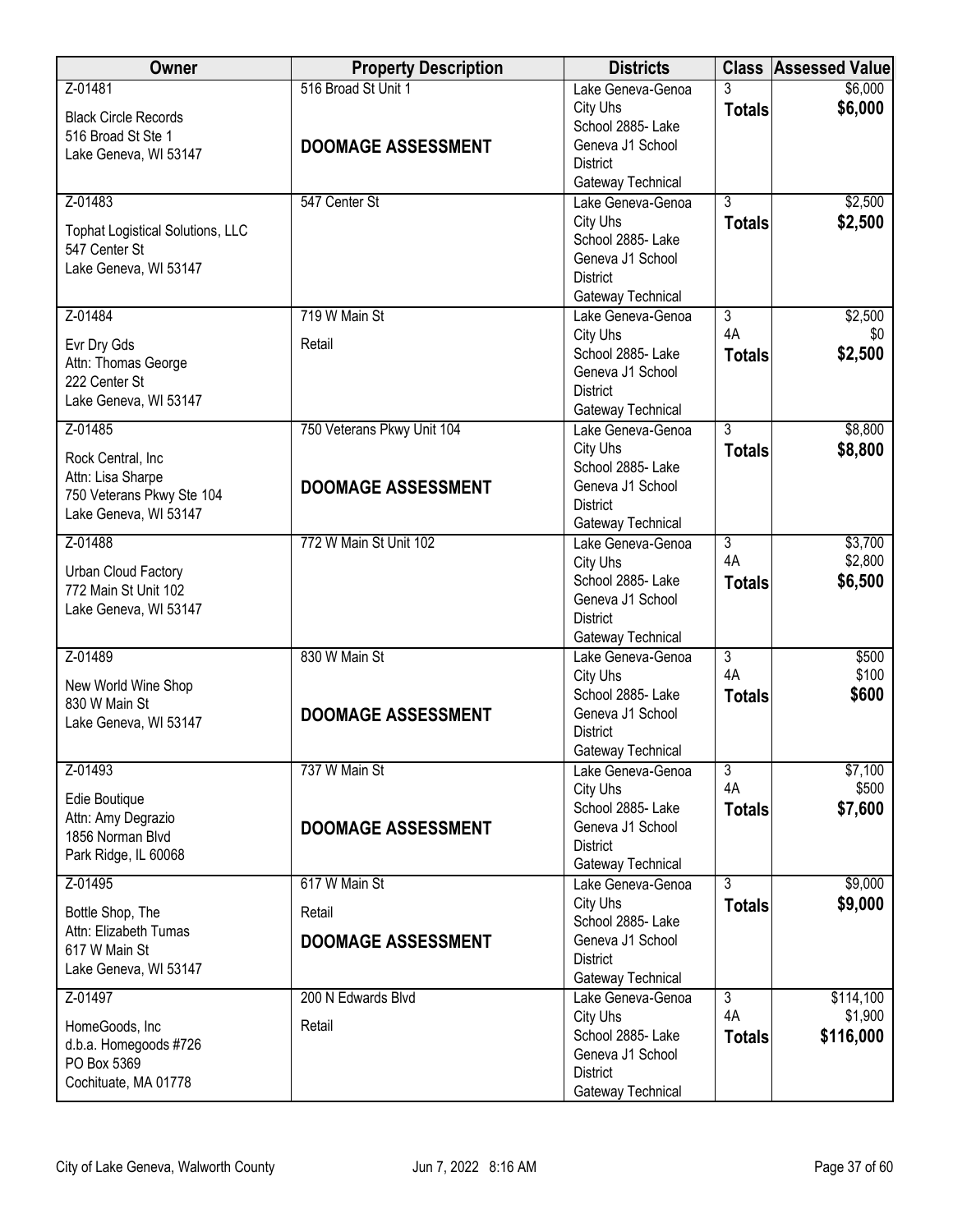| Owner                                                                        | <b>Property Description</b> | <b>Districts</b>                       |                | <b>Class Assessed Value</b> |
|------------------------------------------------------------------------------|-----------------------------|----------------------------------------|----------------|-----------------------------|
| Z-01499                                                                      | 728 W Main St               | Lake Geneva-Genoa                      | 3              | \$700                       |
| Geneva Lakes Jewelry                                                         | Retail                      | City Uhs                               | 4A             | \$500                       |
| Attn: Lynne Igyarto-Cole                                                     |                             | School 2885- Lake                      | <b>Totals</b>  | \$1,200                     |
| 728 Main St                                                                  |                             | Geneva J1 School<br><b>District</b>    |                |                             |
| Lake Geneva, WI 53147                                                        |                             | Gateway Technical                      |                |                             |
| Z-01503                                                                      | 1144 Grant St               | Lake Geneva-Genoa                      | $\overline{3}$ | \$400                       |
| Lake Geneva Golf Car, LLC                                                    |                             | City Uhs                               | <b>Totals</b>  | \$400                       |
| 1144 Grant St                                                                |                             | School 2885-Lake                       |                |                             |
| Lake Geneva, WI 53147                                                        |                             | Geneva J1 School                       |                |                             |
|                                                                              |                             | <b>District</b>                        |                |                             |
| Z-01508                                                                      | 660 N Edwards Blvd          | Gateway Technical<br>Lake Geneva-Genoa | $\overline{3}$ | \$11,800                    |
|                                                                              |                             | City Uhs                               | 4A             | \$3,300                     |
| Wisconsin CVS Pharmacy, LLC                                                  | Retail                      | School 2885- Lake                      | <b>Totals</b>  | \$15,100                    |
| Attn: Altus Group US, Inc<br>PO Box 71130                                    |                             | Geneva J1 School                       |                |                             |
| Phoenix, AZ 85050                                                            |                             | <b>District</b>                        |                |                             |
|                                                                              |                             | Gateway Technical                      |                |                             |
| Z-01514                                                                      | (scattered)                 | Lake Geneva-Genoa                      | $\overline{3}$ | \$700                       |
| Interface Security Systems, LLC                                              | <b>Security Services</b>    | City Uhs<br>School 2885-Lake           | <b>Totals</b>  | \$700                       |
| 6 CityPlace Dr Ste 800                                                       |                             | Geneva J1 School                       |                |                             |
| St. Louis, MO 63141                                                          |                             | <b>District</b>                        |                |                             |
|                                                                              |                             | Gateway Technical                      |                |                             |
| Z-01515                                                                      | (scattered)                 | Lake Geneva-Genoa                      | 4A             | \$3,400                     |
| Amerigas Propane LP                                                          | Retail                      | City Uhs                               | <b>Totals</b>  | \$3,400                     |
| PO Box 798                                                                   |                             | School 2885- Lake                      |                |                             |
| Valley Forge, PA 19482                                                       |                             | Geneva J1 School<br><b>District</b>    |                |                             |
|                                                                              |                             | Gateway Technical                      |                |                             |
| Z-01518                                                                      | 700 Geneva Pkwy Unit A      | Lake Geneva-Genoa                      | $\overline{3}$ | \$34,500                    |
|                                                                              |                             | City Uhs                               | 4A             | \$17,000                    |
| Aurora Health Care Southern Lakes, Ind Medical Services<br>d.b.a. C144:Rehab |                             | School 2885-Lake                       | <b>Totals</b>  | \$51,500                    |
| 750 W Virginia St                                                            |                             | Geneva J1 School                       |                |                             |
| PO Box 341880                                                                |                             | <b>District</b>                        |                |                             |
| Milwaukee, WI 53234                                                          |                             | Gateway Technical                      |                |                             |
| Z-01522                                                                      | 731 W Main St               | Lake Geneva-Genoa                      | $\overline{3}$ | \$2,100                     |
| Cr Goodfinds                                                                 |                             | City Uhs                               | <b>Totals</b>  | \$2,100                     |
| 731 W Main St                                                                |                             | School 2885- Lake                      |                |                             |
| Lake Geneva, WI 53147                                                        | <b>DOOMAGE ASSESSMENT</b>   | Geneva J1 School<br><b>District</b>    |                |                             |
|                                                                              |                             | Gateway Technical                      |                |                             |
| Z-01525                                                                      | 520 Broad St                | Lake Geneva-Genoa                      | $\overline{3}$ | \$300                       |
|                                                                              | Realty                      | City Uhs                               | 4A             | \$100                       |
| Homestead Lakes Realty<br>8405 W Lisbon Ave                                  |                             | School 2885- Lake                      | <b>Totals</b>  | \$400                       |
| Wauwatosa, WI 53222                                                          |                             | Geneva J1 School                       |                |                             |
|                                                                              |                             | <b>District</b><br>Gateway Technical   |                |                             |
| Z-01527                                                                      | 262 Center St               | Lake Geneva-Genoa                      | $\overline{3}$ | \$3,000                     |
|                                                                              |                             | City Uhs                               | 4A             | \$800                       |
| Board & Brush Lake Geneva, LLC                                               |                             | School 2885- Lake                      | <b>Totals</b>  | \$3,800                     |
| 88 N Blue Spruce Cir<br>Hartland, WI 53029                                   | <b>DOOMAGE ASSESSMENT</b>   | Geneva J1 School                       |                |                             |
|                                                                              |                             | <b>District</b>                        |                |                             |
|                                                                              |                             | Gateway Technical                      |                |                             |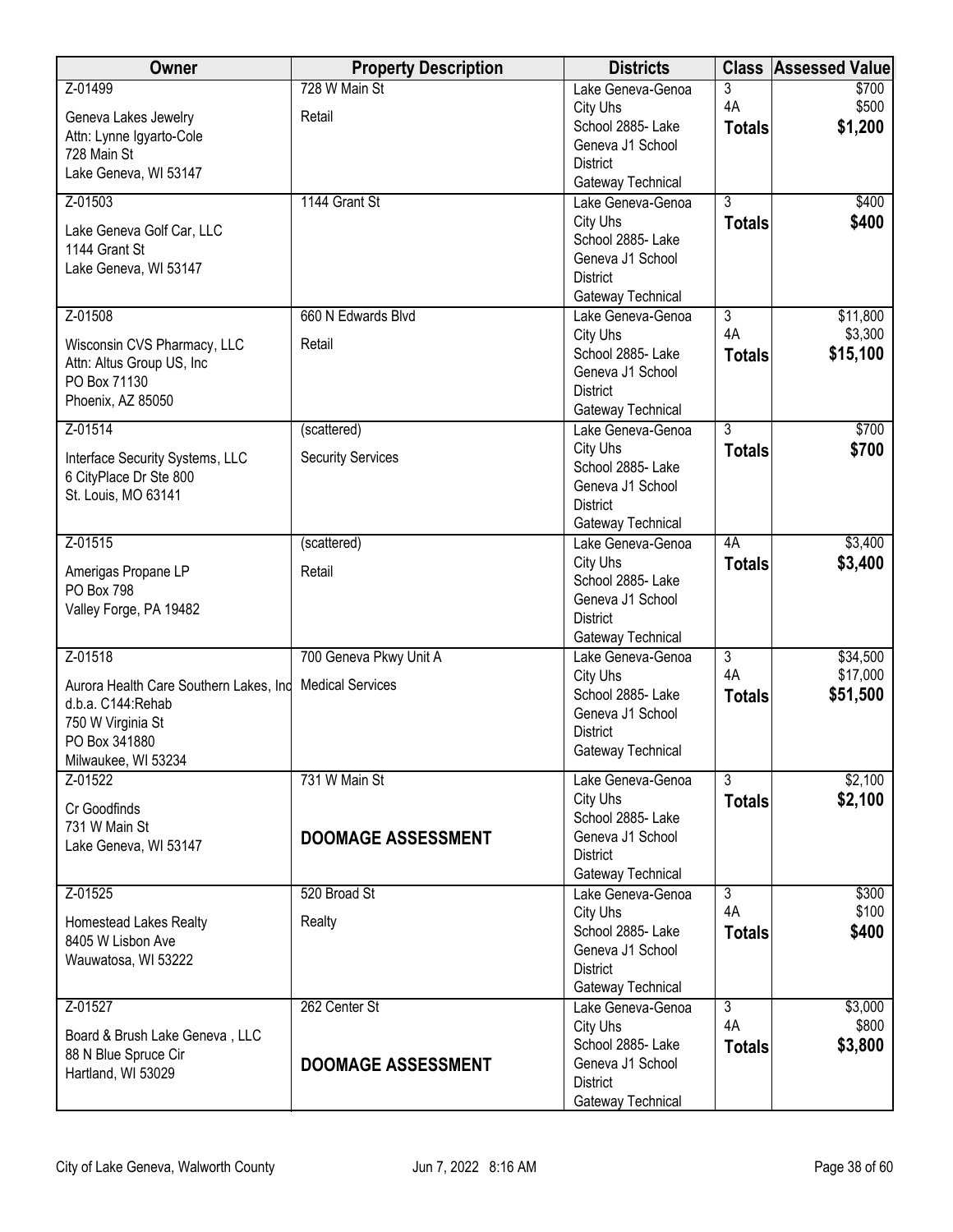| <b>Owner</b>                                                                                 | <b>Property Description</b>                                                       | <b>Districts</b>                                                                                               |                                       | <b>Class Assessed Value</b> |
|----------------------------------------------------------------------------------------------|-----------------------------------------------------------------------------------|----------------------------------------------------------------------------------------------------------------|---------------------------------------|-----------------------------|
| Z-01528<br>Lake Geneva Party Rental<br>706 Geneva St<br>Lake Geneva, WI 53147                | 706 Geneva St<br><b>DOOMAGE ASSESSMENT</b>                                        | Lake Geneva-Genoa<br>City Uhs<br>School 2885- Lake<br>Geneva J1 School<br><b>District</b>                      | 3<br><b>Totals</b>                    | \$16,500<br>\$16,500        |
|                                                                                              |                                                                                   | Gateway Technical                                                                                              |                                       |                             |
| Z-01529<br>Stephan Electric Heating and Cooling<br>956 Marshall St<br>Lake Geneva, WI 53147  | 956 Marshall St<br>Services                                                       | Lake Geneva-Genoa<br>City Uhs<br>School 2885- Lake<br>Geneva J1 School<br><b>District</b><br>Gateway Technical | <b>Totals</b>                         |                             |
| Z-01530<br>Keyth Technologies<br>1575 Oakwood Ave<br>Highland Park, IL 60035                 | 700 Veterans Pkwy Unit 200<br><b>DOOMAGE ASSESSMENT</b>                           | Lake Geneva-Genoa<br>City Uhs<br>School 2885- Lake<br>Geneva J1 School<br><b>District</b><br>Gateway Technical | $\overline{3}$<br><b>Totals</b>       | \$16,500<br>\$16,500        |
| Z-01532<br><b>Sterling Works</b><br>911 Belmoor Ln<br>Buffalo Grove, IL 60089                | 227 Broad St<br><b>DOOMAGE ASSESSMENT</b>                                         | Lake Geneva-Genoa<br>City Uhs<br>School 2885- Lake<br>Geneva J1 School<br><b>District</b><br>Gateway Technical | $\overline{3}$<br><b>Totals</b>       | \$800<br>\$800              |
| Z-01535<br><b>Wisconsin Precious Metals</b><br>647 Main St Ste 200b<br>Lake Geneva, WI 53147 | 647 Main St Unit 200B                                                             | Lake Geneva-Genoa<br>City Uhs<br>School 2885- Lake<br>Geneva J1 School<br><b>District</b><br>Gateway Technical | $\overline{3}$<br>4A<br><b>Totals</b> | \$2,200<br>\$400<br>\$2,600 |
| Z-01536<br><b>AJE Associates</b><br>PO Box 850<br>Lake Geneva, WI 53147                      | 612 Wells St Unit H                                                               | Lake Geneva-Genoa<br>City Uhs<br>School 2885- Lake<br>Geneva J1 School<br><b>District</b><br>Gateway Technical | $\overline{3}$<br>4A<br><b>Totals</b> | \$2,300<br>\$100<br>\$2,400 |
| Z-01537<br>Doug Bethal Sales<br>750 Veterans Pkwy #102<br>Lake Geneva, WI 53147              | 750 Veterans Parkway 102<br><b>Sanitary Services</b><br><b>DOOMAGE ASSESSMENT</b> | Lake Geneva-Genoa<br>City Uhs<br>School 2885- Lake<br>Geneva J1 School<br><b>District</b><br>Gateway Technical | $\overline{3}$<br><b>Totals</b>       | \$11,000<br>\$11,000        |
| Z-01541<br>Geneva Lake Dream Homes<br>900 S Wells St #900<br>Lake Geneva, WI 53147           | 900 Wells St<br><b>General Contractor</b>                                         | Lake Geneva-Genoa<br>City Uhs<br>School 2885-Lake<br>Geneva J1 School<br><b>District</b><br>Gateway Technical  | $\overline{3}$<br>4A<br><b>Totals</b> | \$2,600<br>\$600<br>\$3,200 |
| Z-01544<br>TCR, LLC<br>803 W Main St #3<br>Lake Geneva, WI 53147                             | 803 W Main St Unit 3<br><b>Professional Services</b>                              | Lake Geneva-Genoa<br>City Uhs<br>School 2885- Lake<br>Geneva J1 School<br><b>District</b><br>Gateway Technical | $\overline{3}$<br>4A<br><b>Totals</b> | \$2,000<br>\$200<br>\$2,200 |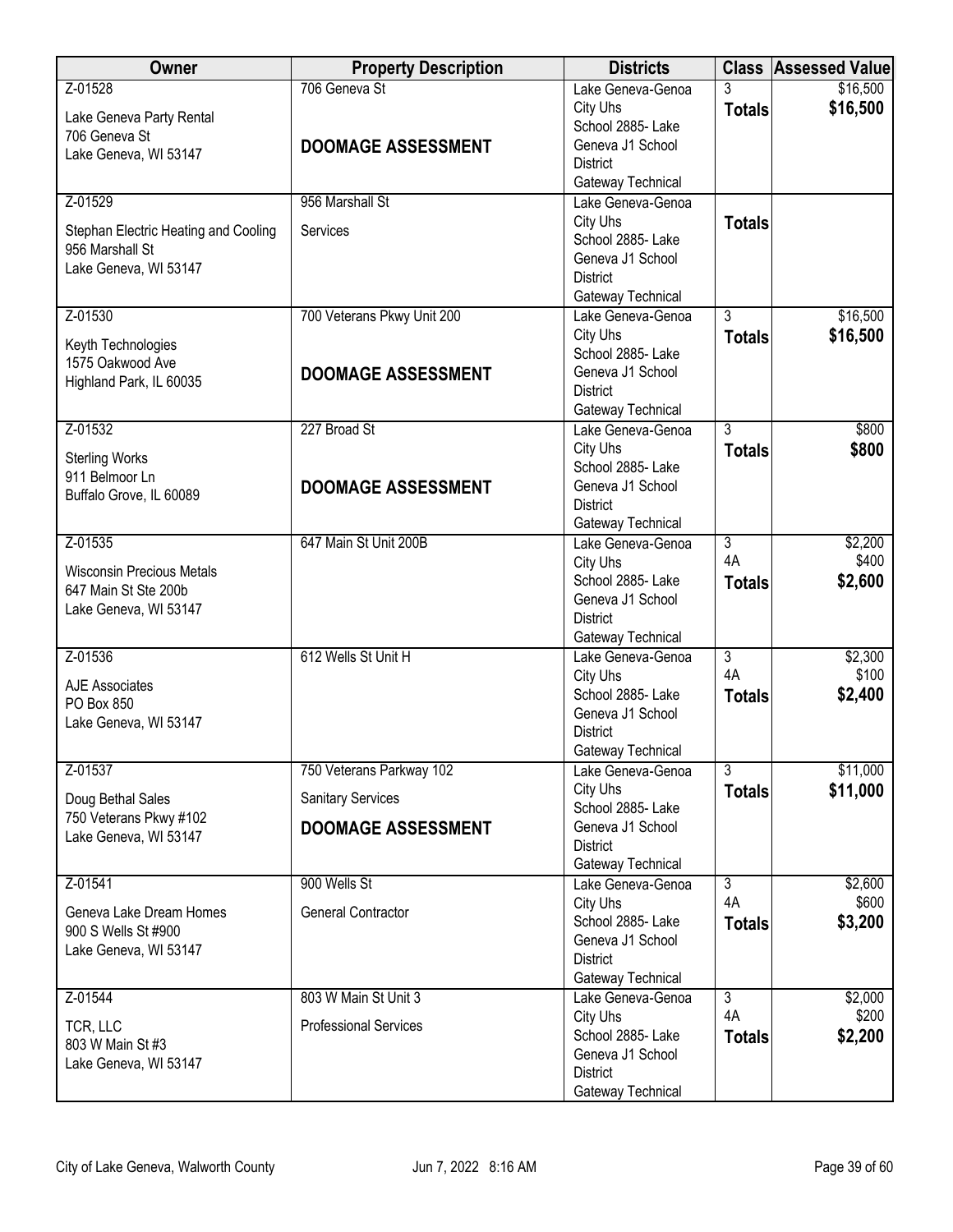| <b>Owner</b>                                                                                                  | <b>Property Description</b>                         | <b>Districts</b>                                                                                               |                     | <b>Class Assessed Value</b> |
|---------------------------------------------------------------------------------------------------------------|-----------------------------------------------------|----------------------------------------------------------------------------------------------------------------|---------------------|-----------------------------|
| Z-01547<br>Ole Bistro Inn<br>220 Cook St<br>Lake Geneva, WI 53147                                             | 220 Cook St<br><b>DOOMAGE ASSESSMENT</b>            | Lake Geneva-Genoa<br>City Uhs<br>School 2885- Lake<br>Geneva J1 School<br><b>District</b><br>Gateway Technical | 3<br><b>Totals</b>  | \$6,500<br>\$6,500          |
| Z-01550                                                                                                       | 801 N Geneva Pkwy Unit 3                            | Lake Geneva-Genoa                                                                                              | $\overline{3}$      | \$16,100                    |
| <b>Cutwing Marketing Solutions</b><br>801 Geneva Parkway N Ste 3<br>Lake Geneva, WI 53147                     | Marketing                                           | City Uhs<br>School 2885-Lake<br>Geneva J1 School<br><b>District</b><br>Gateway Technical                       | 4A<br><b>Totals</b> | \$100<br>\$16,200           |
| Z-01552                                                                                                       | 421 Madison St                                      | Lake Geneva-Genoa                                                                                              | $\overline{3}$      | \$5,500                     |
| Humble Bnb<br>421 Madison St<br>Lake Geneva, WI 53147                                                         | <b>DOOMAGE ASSESSMENT</b>                           | City Uhs<br>School 2885- Lake<br>Geneva J1 School<br><b>District</b><br>Gateway Technical                      | <b>Totals</b>       | \$5,500                     |
| Z-01553                                                                                                       | 772 Main St Unit 203                                | Lake Geneva-Genoa                                                                                              | $\overline{3}$      | \$7,900                     |
| Irene Corzo & Associates, LLC<br>772 Main St Ste 203<br>Lake Geneva, WI 53147                                 | <b>DOOMAGE ASSESSMENT</b>                           | City Uhs<br>School 2885-Lake<br>Geneva J1 School<br><b>District</b><br>Gateway Technical                       | <b>Totals</b>       | \$7,900                     |
| Z-01554                                                                                                       | 612 Wells St Unit F                                 | Lake Geneva-Genoa                                                                                              | $\overline{3}$      | \$500                       |
| Office Administration Associates, LLC<br>612 Wells St Ste F<br>Lake Geneva, WI 53147                          |                                                     | City Uhs<br>School 2885- Lake<br>Geneva J1 School<br><b>District</b><br>Gateway Technical                      | 4A<br><b>Totals</b> | \$200<br>\$700              |
| Z-01555                                                                                                       | 100 N Edwards Blvd                                  | Lake Geneva-Genoa                                                                                              | $\overline{3}$      | \$7,700                     |
| <b>Tristan Crist Magic Theatre</b><br>100 N Edwards Blvd<br>Lake Geneva, WI 53147                             | <b>DOOMAGE ASSESSMENT</b>                           | City Uhs<br>School 2885- Lake<br>Geneva J1 School<br><b>District</b><br>Gateway Technical                      | <b>Totals</b>       | \$7,700                     |
| Z-01556                                                                                                       | 351 Pellar Rd                                       | Lake Geneva-Genoa                                                                                              | $\overline{3}$      | \$34,900                    |
| Roaring Fork, LLC<br>d.b.a. Qdoba Mexican Eats<br>241 N Broadway Ste 501<br>Milwaukee, WI 53202               | Restaurant                                          | City Uhs<br>School 2885- Lake<br>Geneva J1 School<br><b>District</b><br>Gateway Technical                      | 4A<br><b>Totals</b> | \$23,400<br>\$58,300        |
| Z-01557                                                                                                       | 500 Interchange North Unit 105                      | Lake Geneva-Genoa                                                                                              | $\overline{3}$      | \$24,100                    |
| Greenwoods State Bank<br>12 J Lindemann Dr<br>Evansville, WI 53536                                            | <b>Financial Services</b>                           | City Uhs<br>School 2885-Lake<br>Geneva J1 School<br><b>District</b><br>Gateway Technical                       | 4A<br><b>Totals</b> | \$8,000<br>\$32,100         |
| Z-01559                                                                                                       | 429 S Lakeshore Dr                                  | Lake Geneva-Genoa                                                                                              | $\overline{3}$      | \$5,700                     |
| Fyf, LLC<br>d.b.a. South Shore House<br>Attn: Leititia Bennett<br>N3102 Grandview Dr<br>Lake Geneva, WI 53147 | <b>Property Rental</b><br><b>DOOMAGE ASSESSMENT</b> | City Uhs<br>School 2885- Lake<br>Geneva J1 School<br><b>District</b><br>Gateway Technical                      | <b>Totals</b>       | \$5,700                     |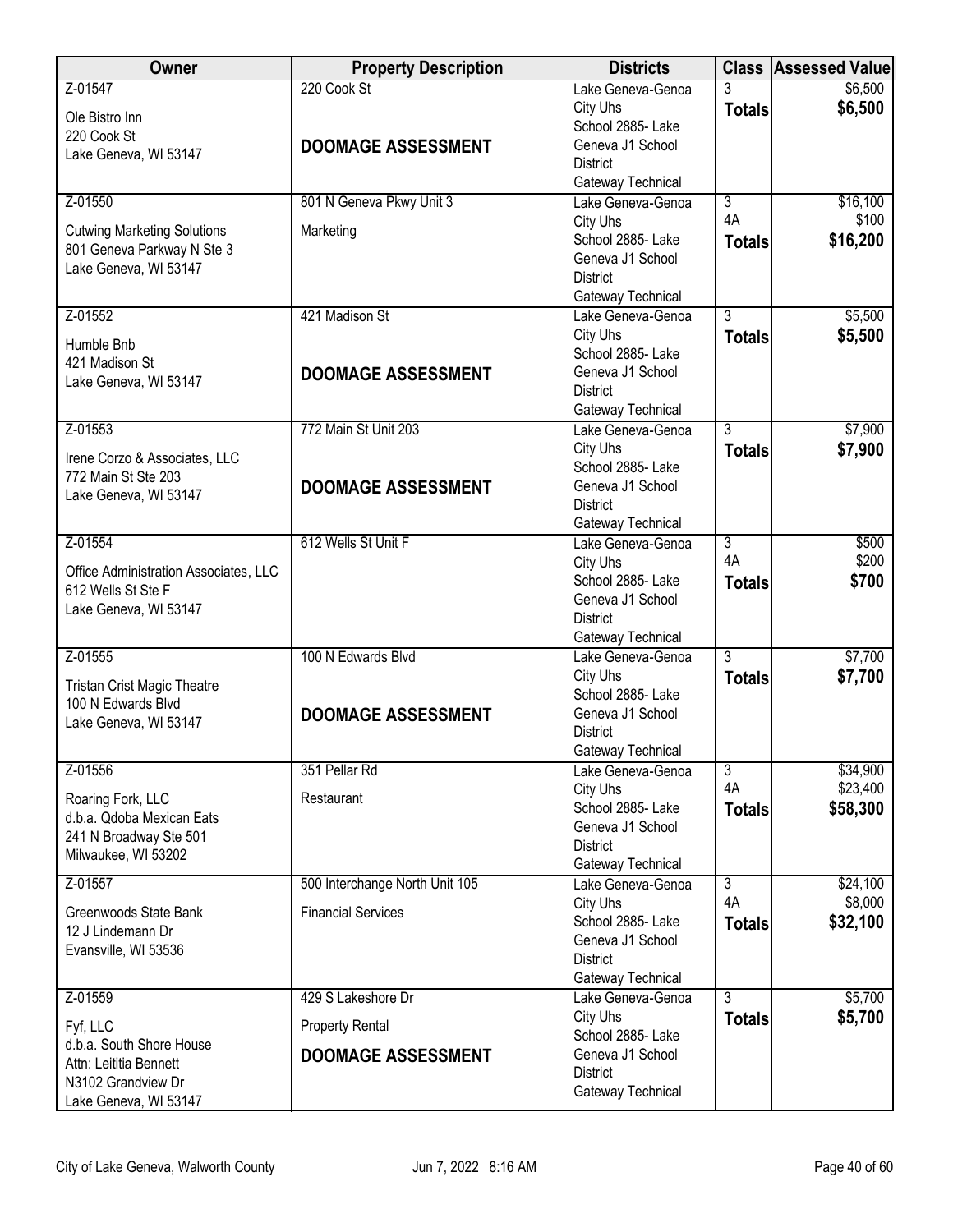| Owner                                              | <b>Property Description</b> | <b>Districts</b>                       | <b>Class</b>   | <b>Assessed Value</b> |
|----------------------------------------------------|-----------------------------|----------------------------------------|----------------|-----------------------|
| Z-01560                                            | 223 Broad St                | Lake Geneva-Genoa                      | 3              | \$1,400               |
| Geneva Lake Arts Foundation, Inc                   | Services                    | City Uhs                               | 4A             | \$200                 |
| PO Box 623                                         |                             | School 2885- Lake                      | <b>Totals</b>  | \$1,600               |
| Lake Geneva, WI 53147                              |                             | Geneva J1 School<br><b>District</b>    |                |                       |
|                                                    |                             | Gateway Technical                      |                |                       |
| Z-01562                                            | 501 Interchange North       | Lake Geneva-Genoa                      | $\overline{3}$ | \$9,700               |
|                                                    | Restaurant                  | City Uhs                               | <b>Totals</b>  | \$9,700               |
| Northside Subway, Inc.<br>Attn: John Consolino     |                             | School 2885- Lake                      |                |                       |
| 501 Interchange N                                  |                             | Geneva J1 School                       |                |                       |
| Lake Geneva, WI 53147                              |                             | <b>District</b>                        |                |                       |
| Z-01564                                            | 880 W Main St               | Gateway Technical<br>Lake Geneva-Genoa | $\overline{3}$ | \$400                 |
|                                                    |                             | City Uhs                               | <b>Totals</b>  | \$400                 |
| Wheels Pc, LLC                                     | Services                    | School 2885- Lake                      |                |                       |
| Attn: Faraz Khan<br>666 Garland Pl                 | <b>DOOMAGE ASSESSMENT</b>   | Geneva J1 School                       |                |                       |
| Des Plaines, IL 60016                              |                             | <b>District</b>                        |                |                       |
|                                                    |                             | Gateway Technical                      |                |                       |
| Z-01565                                            | 772 W Main St Unit 107      | Lake Geneva-Genoa<br>City Uhs          | $\overline{3}$ | \$4,800<br>\$4,800    |
| Lake Geneva Clue Room                              |                             | School 2885- Lake                      | <b>Totals</b>  |                       |
| Attn: Sean Murphy                                  |                             | Geneva J1 School                       |                |                       |
| 772 Main St Ste 107/108                            |                             | <b>District</b>                        |                |                       |
| Lake Geneva, WI 53147                              |                             | Gateway Technical                      |                |                       |
| Z-01567                                            | 244 Broad St                | Lake Geneva-Genoa                      | $\overline{3}$ | \$5,700               |
| Geneva 4 Theater                                   |                             | City Uhs<br>School 2885- Lake          | <b>Totals</b>  | \$5,700               |
| Attn: Shad Branen                                  | <b>DOOMAGE ASSESSMENT</b>   | Geneva J1 School                       |                |                       |
| 425 N Pine St #203                                 |                             | <b>District</b>                        |                |                       |
| Burlington, WI 53105                               |                             | Gateway Technical                      |                |                       |
| Z-01568                                            | 131 Wells St                | Lake Geneva-Genoa                      | $\overline{3}$ | \$11,000              |
| Mama Ciminos                                       | Restaurant                  | City Uhs<br>School 2885-Lake           | <b>Totals</b>  | \$11,000              |
| d.b.a. Mama Cimino's Pizza                         | <b>DOOMAGE ASSESSMENT</b>   | Geneva J1 School                       |                |                       |
| Attn: Nick Cimino                                  |                             | <b>District</b>                        |                |                       |
| 131 S Wells St<br>Lake Geneva, WI 53147            |                             | Gateway Technical                      |                |                       |
| Z-01570                                            | 961 Park Dr Unit D          | Lake Geneva-Genoa                      | $\overline{3}$ | \$2,000               |
|                                                    |                             | City Uhs                               | 4A             | \$100                 |
| Minga Fair Trade Imports, LLC<br>Attn: Chris Keefe | Wholesale                   | School 2885- Lake                      | <b>Totals</b>  | \$2,100               |
| 961 Park Dr Ste D                                  |                             | Geneva J1 School                       |                |                       |
| Lake Geneva, WI 53147-4622                         |                             | <b>District</b>                        |                |                       |
| Z-01572                                            | 1148 Grant St               | Gateway Technical                      | $\overline{3}$ | \$500                 |
|                                                    |                             | Lake Geneva-Genoa<br>City Uhs          | <b>Totals</b>  | \$500                 |
| Quality Auto Service & Tires                       | Auto Repair                 | School 2885- Lake                      |                |                       |
| 1544 Seminary Ave                                  | <b>DOOMAGE ASSESSMENT</b>   | Geneva J1 School                       |                |                       |
| Woodstock, IL 60098-4308                           |                             | <b>District</b>                        |                |                       |
|                                                    |                             | Gateway Technical                      |                |                       |
| Z-01573                                            | 830 W Main St               | Lake Geneva-Genoa                      | $\overline{3}$ | \$5,500               |
| Queen Bee Artisan Market, LLC                      | Retail                      | City Uhs<br>School 2885- Lake          | <b>Totals</b>  | \$5,500               |
| 830 W Main St                                      | <b>DOOMAGE ASSESSMENT</b>   | Geneva J1 School                       |                |                       |
| Lake Geneva, WI 53147                              |                             | <b>District</b>                        |                |                       |
|                                                    |                             | Gateway Technical                      |                |                       |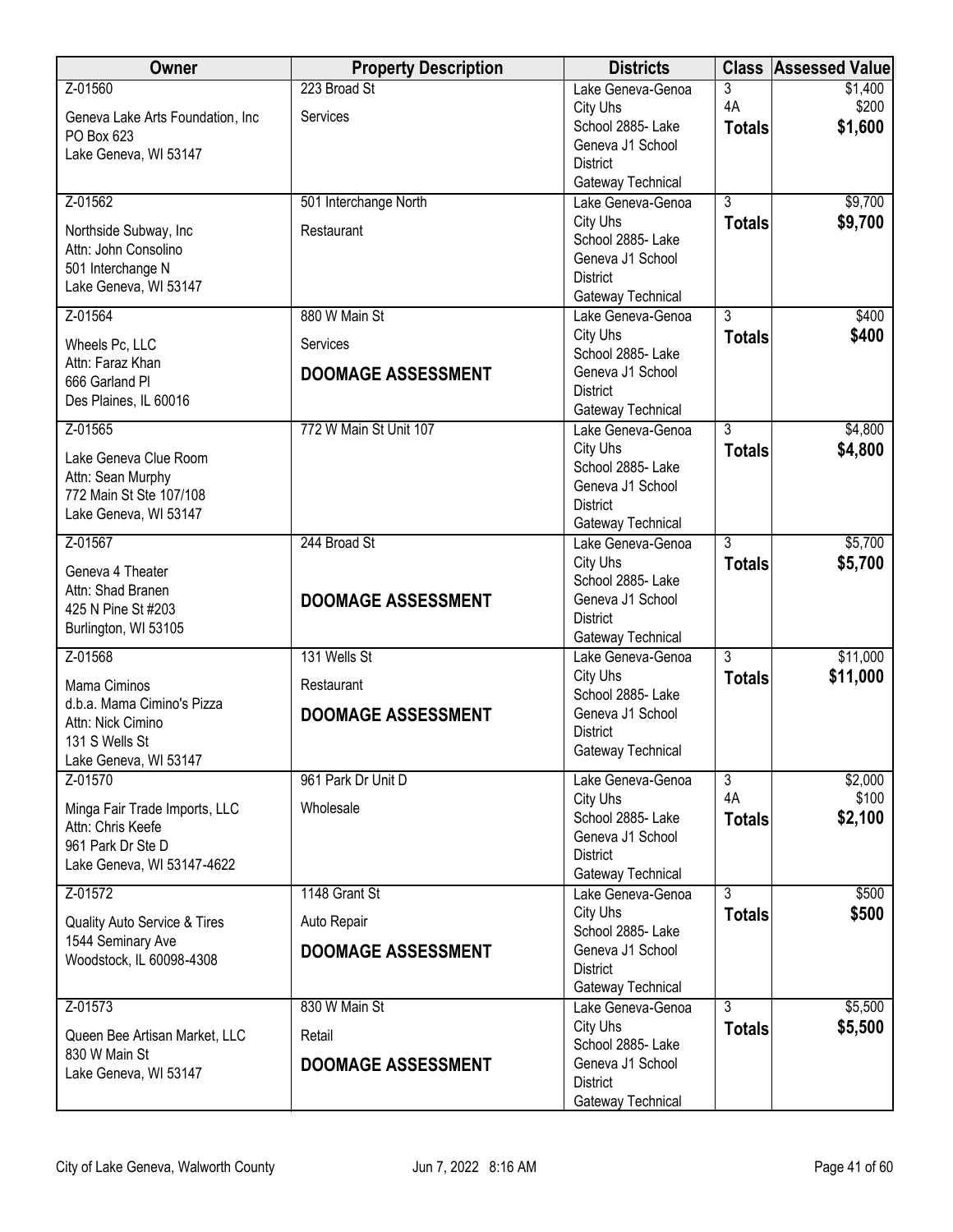| <b>Owner</b>                               | <b>Property Description</b> | <b>Districts</b>                      |                      | <b>Class Assessed Value</b> |
|--------------------------------------------|-----------------------------|---------------------------------------|----------------------|-----------------------------|
| Z-01576                                    | 120 E Sheridan Rd           | Lake Geneva-Genoa                     | 3                    | \$112,200                   |
| Servpro of Lake Geneva                     | Fire/Water Restoration      | City Uhs                              | <b>Totals</b>        | \$112,200                   |
| Attn: Tim & Alicia Weber                   |                             | School 2885- Lake<br>Geneva J1 School |                      |                             |
| 120 E Sheridan Springs Rd                  |                             | <b>District</b>                       |                      |                             |
| Lake Geneva, WI 53147                      |                             | Gateway Technical                     |                      |                             |
| Z-01578                                    | 800 Geneva Pkwy Unit 102    | Lake Geneva-Genoa                     | $\overline{3}$       | \$20,400                    |
| Spinal Rehabilitation Center of Lake       | Rehabilitation              | City Uhs                              | <b>Totals</b>        | \$20,400                    |
| Geneva                                     |                             | School 2885-Lake                      |                      |                             |
| 800 Geneva Parkway N Ste 102               | <b>DOOMAGE ASSESSMENT</b>   | Geneva J1 School<br><b>District</b>   |                      |                             |
| Lake Geneva, WI 53147                      |                             | Gateway Technical                     |                      |                             |
| Z-01584                                    | 260 Broad St                | Lake Geneva-Genoa                     | $\overline{3}$       | \$16,000                    |
| Two Thumbs Up LLC                          | Retail                      | City Uhs                              | <b>Totals</b>        | \$16,000                    |
| d.b.a. Thumbs Up                           |                             | School 2885- Lake                     |                      |                             |
| Attn: Kimberly Freely                      | <b>DOOMAGE ASSESSMENT</b>   | Geneva J1 School<br><b>District</b>   |                      |                             |
| 260 Broad St                               |                             | Gateway Technical                     |                      |                             |
| Lake Geneva, WI 53147<br>Z-01585           | 503 Center St               | Lake Geneva-Genoa                     | $\overline{3}$       | \$3,000                     |
|                                            |                             | City Uhs                              | <b>Totals</b>        | \$3,000                     |
| Guaranteed Rate, Inc                       | Mortgage Lending            | School 2885- Lake                     |                      |                             |
| 3940 N Ravenswood Ave<br>Chicago, IL 60613 |                             | Geneva J1 School                      |                      |                             |
|                                            |                             | <b>District</b>                       |                      |                             |
|                                            |                             | Gateway Technical                     |                      |                             |
| Z-01586                                    | 623 W Main Stupper          | Lake Geneva-Genoa<br>City Uhs         | $\overline{3}$<br>4A | \$4,900<br>\$200            |
| <b>Utzy Naturals</b>                       |                             | School 2885-Lake                      | <b>Totals</b>        | \$5,100                     |
| PO Box 248<br>Lake Geneva, WI 53147        | <b>DOOMAGE ASSESSMENT</b>   | Geneva J1 School                      |                      |                             |
|                                            |                             | <b>District</b>                       |                      |                             |
|                                            |                             | Gateway Technical                     |                      |                             |
| Z-01587                                    | 253 Center St Unit 300      | Lake Geneva-Genoa<br>City Uhs         | $\overline{3}$       | \$1,600<br>\$1,600          |
| Yogeeze Frozen Yogurt                      |                             | School 2885- Lake                     | <b>Totals</b>        |                             |
| Attn: Kurt & Janine Carlson                | <b>DOOMAGE ASSESSMENT</b>   | Geneva J1 School                      |                      |                             |
| 10940 Partridge Trl<br>Richmond, IL 60071  |                             | <b>District</b>                       |                      |                             |
|                                            |                             | Gateway Technical                     |                      |                             |
| Z-01593                                    | 512 Wells St                | Lake Geneva-Genoa<br>City Uhs         | 3                    | \$5,500<br>\$5,500          |
| <b>Wells Street House</b>                  |                             | School 2885- Lake                     | <b>Totals</b>        |                             |
| Attn: Anthony Scalzitte                    | <b>DOOMAGE ASSESSMENT</b>   | Geneva J1 School                      |                      |                             |
| 608 Fairview Ave<br>Elmhurst, IL 60126     |                             | <b>District</b>                       |                      |                             |
|                                            |                             | Gateway Technical                     |                      |                             |
| Z-01594                                    | 835 Wrigley Dr              | Lake Geneva-Genoa<br>City Uhs         | $\overline{3}$       | \$22,000                    |
| Beachside Hospitality, Inc.                |                             | School 2885- Lake                     | <b>Totals</b>        | \$22,000                    |
| d.b.a. Barrique Wine & Brew Bar            | <b>DOOMAGE ASSESSMENT</b>   | Geneva J1 School                      |                      |                             |
| 835 Wrigley Dr<br>Lake Geneva, WI 53147    |                             | <b>District</b>                       |                      |                             |
|                                            |                             | Gateway Technical                     |                      |                             |
| Z-01595                                    | 755 W Main St Unit 2        | Lake Geneva-Genoa<br>City Uhs         | $\overline{3}$<br>4A | \$2,600<br>\$0              |
| Bloomingbyrds                              | Retail                      | School 2885- Lake                     | <b>Totals</b>        | \$2,600                     |
| Attn: Thomas & Kathy George                |                             | Geneva J1 School                      |                      |                             |
| 222 Center St<br>Lake Geneva, WI 53147     |                             | <b>District</b>                       |                      |                             |
|                                            |                             | Gateway Technical                     |                      |                             |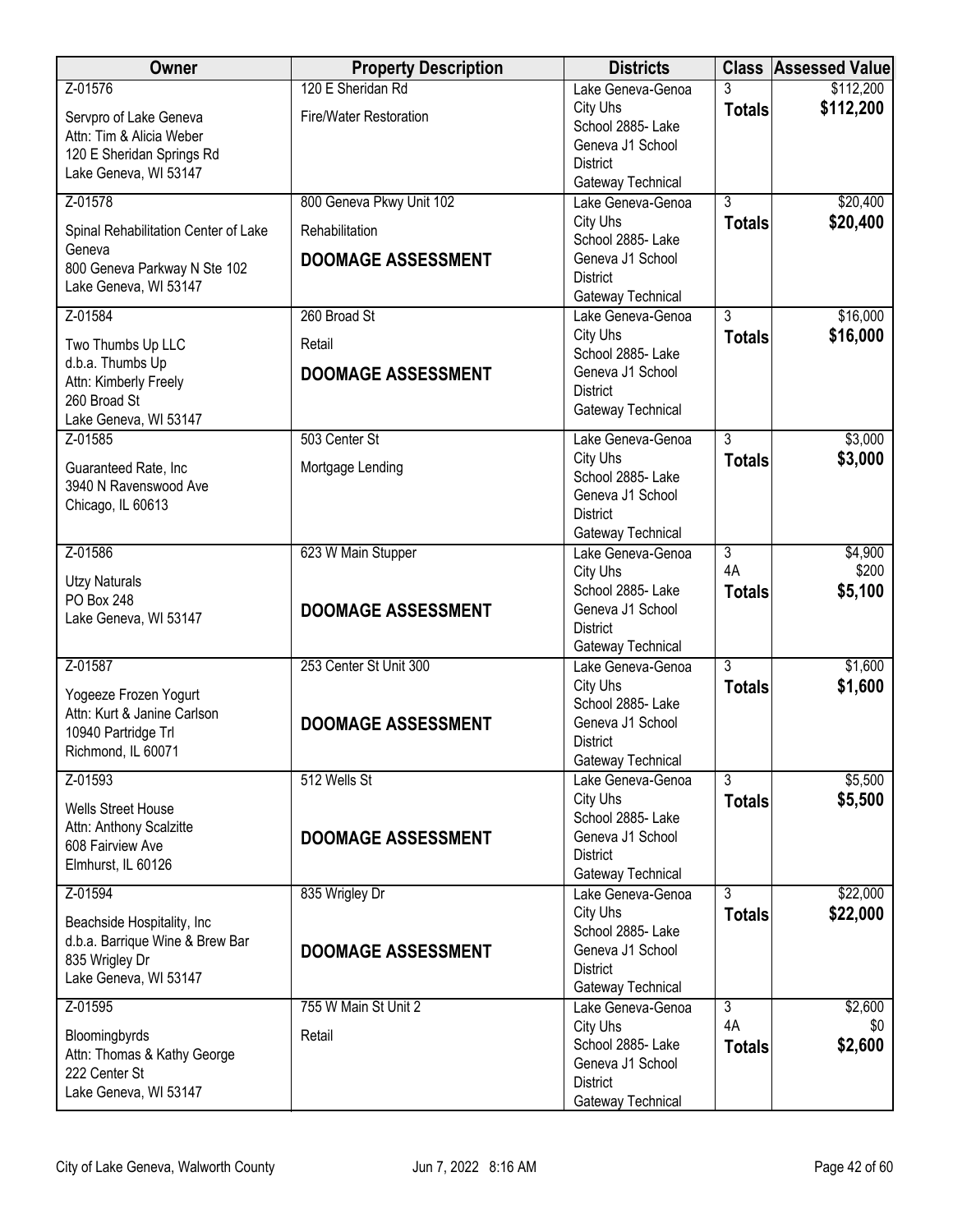| Owner                                                                       | <b>Property Description</b> | <b>Districts</b>                       |                | <b>Class Assessed Value</b> |
|-----------------------------------------------------------------------------|-----------------------------|----------------------------------------|----------------|-----------------------------|
| Z-01598                                                                     | 451 Interchange North       | Lake Geneva-Genoa                      | 3              | \$8,600                     |
| Apc Stores, Inc.                                                            | Retail                      | City Uhs                               | 4A             | \$18,500                    |
| 440 Kirtland St S W                                                         |                             | School 2885- Lake<br>Geneva J1 School  | <b>Totals</b>  | \$27,100                    |
| Grand Rapids, MI 49507                                                      |                             | <b>District</b>                        |                |                             |
|                                                                             |                             | Gateway Technical                      |                |                             |
| Z-01600                                                                     | 325 Center St               | Lake Geneva-Genoa                      | $\overline{3}$ | \$2,400                     |
| <b>Casting Solutions</b>                                                    | Wholesale                   | City Uhs                               | 4A             | \$100                       |
| Attn: Ross Giese                                                            |                             | School 2885- Lake                      | <b>Totals</b>  | \$2,500                     |
| N70 W6994 Bridge Rd                                                         |                             | Geneva J1 School                       |                |                             |
| PO Box 11                                                                   |                             | <b>District</b><br>Gateway Technical   |                |                             |
| Cedarburg, WI 53012                                                         |                             |                                        |                |                             |
| Z-01602                                                                     | 328 Center St               | Lake Geneva-Genoa                      | $\overline{3}$ | \$3,300                     |
| Center Street Loft                                                          |                             | City Uhs<br>School 2885- Lake          | <b>Totals</b>  | \$3,300                     |
| Attn: Alex Paredes                                                          | <b>DOOMAGE ASSESSMENT</b>   | Geneva J1 School                       |                |                             |
| 4843 W Dakin St                                                             |                             | <b>District</b>                        |                |                             |
| Chicago, IL 60641                                                           |                             | Gateway Technical                      |                |                             |
| Z-01606                                                                     | 101 Broad St Unit 100       | Lake Geneva-Genoa                      | $\overline{3}$ | \$4,200                     |
| Dyer Planning & Service Corp                                                | <b>Insurance Services</b>   | City Uhs                               | 4A             | \$300                       |
| Attn: James Dyer                                                            |                             | School 2885- Lake                      | <b>Totals</b>  | \$4,500                     |
| 101 Broad St Ste 100                                                        |                             | Geneva J1 School                       |                |                             |
| Lake Geneva, WI 53147                                                       |                             | <b>District</b><br>Gateway Technical   |                |                             |
| Z-01608                                                                     | 1305 Madison St             | Lake Geneva-Genoa                      | $\overline{3}$ | \$900                       |
|                                                                             | Dance Studio                | City Uhs                               | 4A             | \$100                       |
| Elite Performance Infusion Center, LLC<br>Attn: Bradley & Christina Wozniak |                             | School 2885- Lake                      | <b>Totals</b>  | \$1,000                     |
| PO Box 1182                                                                 |                             | Geneva J1 School                       |                |                             |
| Lake Geneva, WI 53147                                                       |                             | <b>District</b>                        |                |                             |
| Z-01609                                                                     | 1219 Main St                | Gateway Technical<br>Lake Geneva-Genoa | $\overline{3}$ | \$1,100                     |
|                                                                             |                             | City Uhs                               | 4A             | \$0                         |
| <b>Elkhorn Travel</b>                                                       | <b>Travel Agency</b>        | School 2885-Lake                       | <b>Totals</b>  | \$1,100                     |
| Attn: Susan Kelman<br>1219 W Main St                                        |                             | Geneva J1 School                       |                |                             |
| Lake Geneva, WI 53147                                                       |                             | <b>District</b>                        |                |                             |
|                                                                             |                             | Gateway Technical                      |                |                             |
| Z-01610                                                                     | 938 Henry St                | Lake Geneva-Genoa                      | 3              | \$2,300                     |
| Garden of Angels Family Daycare                                             |                             | City Uhs<br>School 2885- Lake          | <b>Totals</b>  | \$2,300                     |
| Attn: Sonia Nicia                                                           | <b>DOOMAGE ASSESSMENT</b>   | Geneva J1 School                       |                |                             |
| 938 Henry St                                                                |                             | <b>District</b>                        |                |                             |
| Lake Geneva, WI 53147                                                       |                             | Gateway Technical                      |                |                             |
| Z-01612                                                                     | 921 Park Dr Unit C          | Lake Geneva-Genoa                      | $\overline{3}$ | \$2,300                     |
| J Kruzan Construction & Remodeling                                          |                             | City Uhs                               | <b>Totals</b>  | \$2,300                     |
| Attn: Jean Kruzan                                                           |                             | School 2885- Lake<br>Geneva J1 School  |                |                             |
| 921 Park Dr Ste c                                                           | <b>DOOMAGE ASSESSMENT</b>   | <b>District</b>                        |                |                             |
| Lake Geneva, WI 53147                                                       |                             | Gateway Technical                      |                |                             |
| Z-01613                                                                     | 118 Broad St                | Lake Geneva-Genoa                      |                |                             |
| Jp Cigar                                                                    |                             | City Uhs                               | <b>Totals</b>  |                             |
| Attn: John Piette                                                           |                             | School 2885- Lake                      |                |                             |
| 7030 W North Ave                                                            |                             | Geneva J1 School                       |                |                             |
| Wauwatosa, WI 53213                                                         |                             | <b>District</b><br>Gateway Technical   |                |                             |
|                                                                             |                             |                                        |                |                             |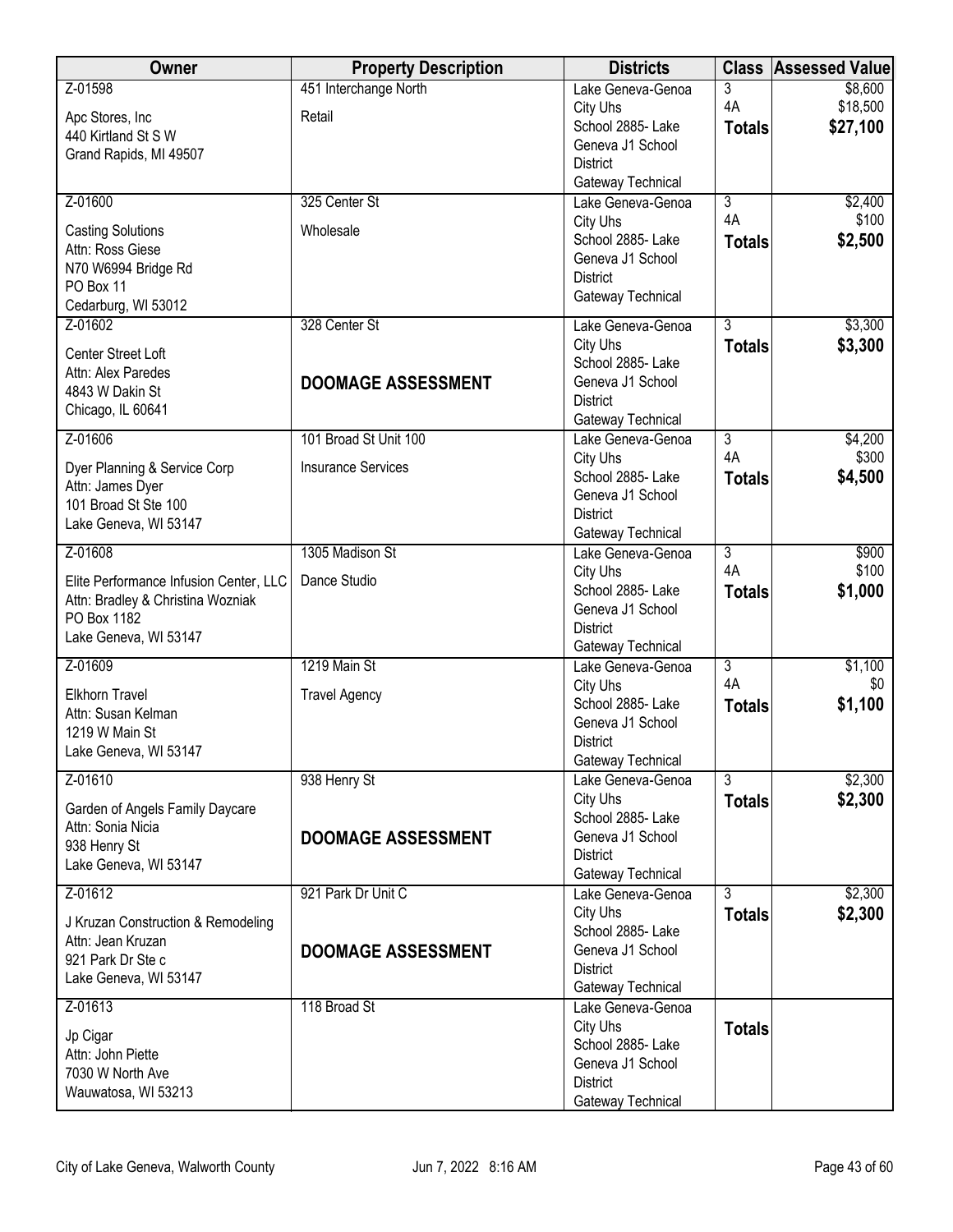| <b>Owner</b>                                                                                  | <b>Property Description</b>               | <b>Districts</b>                                                                          |                          | <b>Class Assessed Value</b> |
|-----------------------------------------------------------------------------------------------|-------------------------------------------|-------------------------------------------------------------------------------------------|--------------------------|-----------------------------|
| Z-01614<br>Joni's Diner<br>Attn: Joan Yunker<br>111 Wells St                                  | 111 Wells St<br><b>DOOMAGE ASSESSMENT</b> | Lake Geneva-Genoa<br>City Uhs<br>School 2885- Lake<br>Geneva J1 School<br><b>District</b> | 3<br>4A<br><b>Totals</b> | \$2,000<br>\$400<br>\$2,400 |
| Lake Geneva, WI 53147                                                                         |                                           | Gateway Technical                                                                         |                          |                             |
| Z-01615                                                                                       | 150 Center St                             | Lake Geneva-Genoa<br>City Uhs                                                             | $\overline{3}$<br>4A     | \$3,500<br>\$500            |
| D & D Restaurant Group<br>Attn: Flat Iron Tap<br>150 Center St<br>Lake Geneva, WI 53147       | <b>DOOMAGE ASSESSMENT</b>                 | School 2885- Lake<br>Geneva J1 School<br><b>District</b><br>Gateway Technical             | <b>Totals</b>            | \$4,000                     |
| Z-01624                                                                                       | 201 Broad St Unit E                       | Lake Geneva-Genoa                                                                         | $\overline{3}$           | \$4,000                     |
| Loosen Up Ltd<br>Attn: Terence Pisano<br>201 Broad St<br>Unit E<br>Lake Geneva, WI 53147      | <b>DOOMAGE ASSESSMENT</b>                 | City Uhs<br>School 2885- Lake<br>Geneva J1 School<br><b>District</b><br>Gateway Technical | <b>Totals</b>            | \$4,000                     |
| Z-01626                                                                                       | 351 Peller Rd Unit 100                    | Lake Geneva-Genoa                                                                         | $\overline{3}$           | \$76,800                    |
| Noodles & Company #243<br>c/o KE Andrews & Company<br>2424 Ridge Rd<br>Rowlett, TX 75087      | Restaurant                                | City Uhs<br>School 2885- Lake<br>Geneva J1 School<br><b>District</b><br>Gateway Technical | 4A<br><b>Totals</b>      | \$40,700<br>\$117,500       |
| Z-01627                                                                                       | 233 S Lakeshore Dr                        | Lake Geneva-Genoa                                                                         | $\overline{3}$           | \$4,400                     |
| Lkg Compound<br>Attn: Anthony Scalzitti Ave                                                   | <b>Vacation Rental</b>                    | City Uhs<br>School 2885- Lake<br>Geneva J1 School                                         | <b>Totals</b>            | \$4,400                     |
| 608 Fairview Ave<br>Elmhurst, IL 60126                                                        | <b>DOOMAGE ASSESSMENT</b>                 | <b>District</b><br>Gateway Technical                                                      |                          |                             |
| Z-01629                                                                                       | 821 Geneva St                             | Lake Geneva-Genoa                                                                         | 3                        | \$1,300                     |
| Geneva Street Inn, LLC<br>Attn: Terri and Ted Harig<br>821 Geneva St<br>Lake Geneva, WI 53147 | <b>DOOMAGE ASSESSMENT</b>                 | City Uhs<br>School 2885- Lake<br>Geneva J1 School<br><b>District</b><br>Gateway Technical | <b>Totals</b>            | \$1,300                     |
| Z-01637                                                                                       | 1350 Elkhorn Rd                           | Lake Geneva-Genoa                                                                         | $\overline{3}$           | \$7,500                     |
| Happy Tails Pet Salon and Spa                                                                 | Retail                                    | City Uhs<br>School 2885- Lake                                                             | <b>Totals</b>            | \$7,500                     |
| Attn: Melissa Noach<br>392 Stone Ridge Dr<br>Lake Geneva, WI 53147                            | <b>DOOMAGE ASSESSMENT</b>                 | Geneva J1 School<br><b>District</b>                                                       |                          |                             |
| Z-01640                                                                                       | 830 W Main St Unit I                      | Gateway Technical<br>Aldermanic 01                                                        | $\overline{3}$           | \$200                       |
| Thrift-in                                                                                     | Retail                                    | Lake Geneva-Genoa                                                                         | 4A                       | \$100                       |
| Attn: Sally Nimmow                                                                            |                                           | City Uhs<br>School 2885- Lake                                                             | <b>Totals</b>            | \$300                       |
| 343 Eugene Dr                                                                                 |                                           | Geneva J1 School                                                                          |                          |                             |
| Lake Geneva, WI 53147                                                                         |                                           | <b>District</b>                                                                           |                          |                             |
| Z-01641                                                                                       | 880 Main St                               | Gateway Technical<br>Lake Geneva-Genoa                                                    | $\overline{3}$           | \$45,000                    |
| At Properties                                                                                 | Retail                                    | City Uhs                                                                                  | <b>Totals</b>            | \$45,000                    |
| Attn: Melody Torrens                                                                          |                                           | School 2885- Lake                                                                         |                          |                             |
| 880 Main St                                                                                   | <b>DOOMAGE ASSESSMENT</b>                 | Geneva J1 School<br><b>District</b>                                                       |                          |                             |
| Lake Geneva, WI 53147                                                                         |                                           | Gateway Technical                                                                         |                          |                             |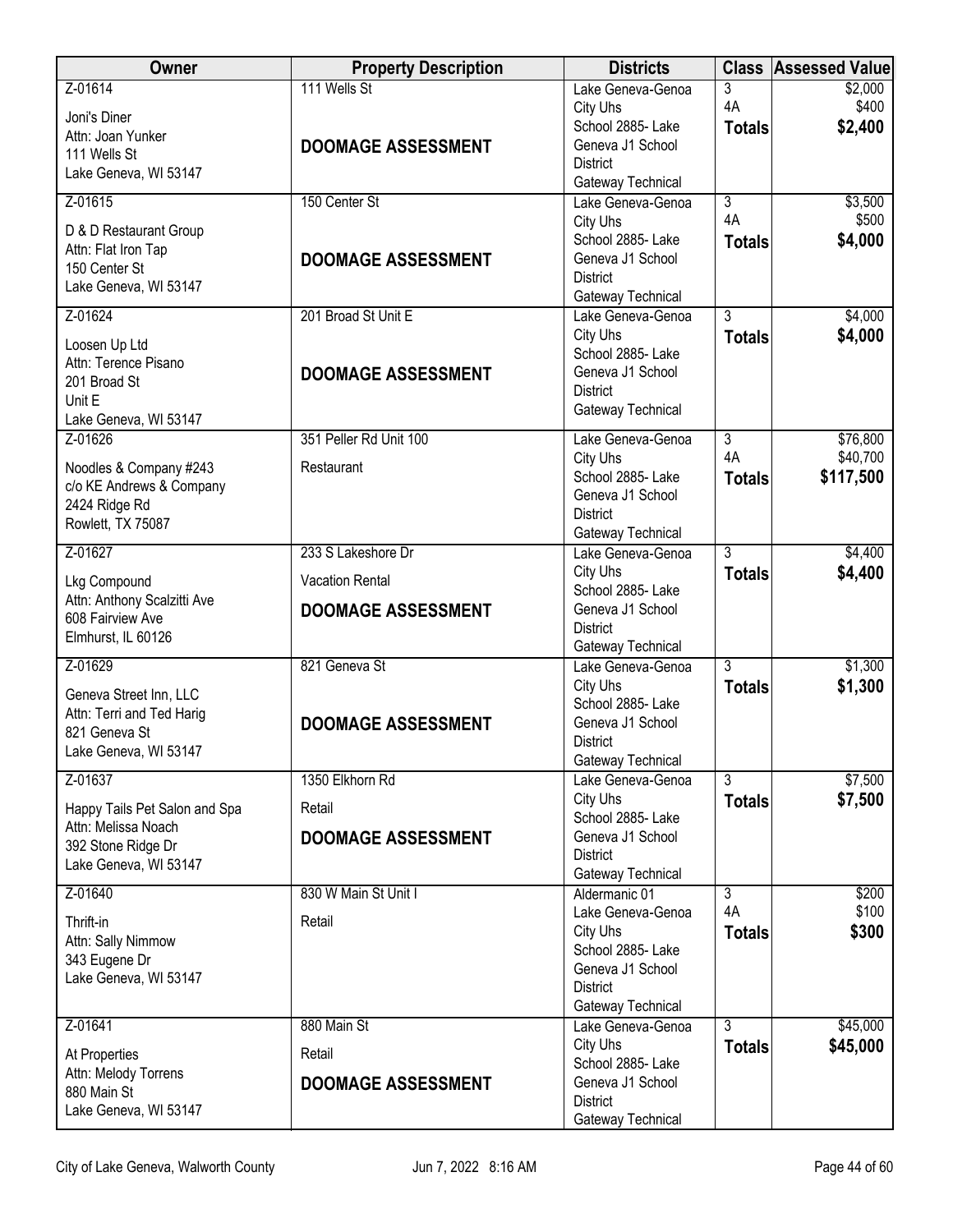| Owner                                              | <b>Property Description</b> | <b>Districts</b>                       |                | <b>Class Assessed Value</b> |
|----------------------------------------------------|-----------------------------|----------------------------------------|----------------|-----------------------------|
| Z-01643                                            | 812 Wrigley Dr Unit L/K     | Lake Geneva-Genoa                      | 3              | \$3,200                     |
| Kc Enterprise                                      |                             | City Uhs                               | 4A             | \$300                       |
| d.b.a. KC Sweets                                   |                             | School 2885- Lake                      | <b>Totals</b>  | \$3,500                     |
| Attn: Del Carlson                                  | <b>DOOMAGE ASSESSMENT</b>   | Geneva J1 School<br><b>District</b>    |                |                             |
| 208 E Main St                                      |                             | Gateway Technical                      |                |                             |
| Rochester, WI 53167                                |                             |                                        |                |                             |
| Z-01646                                            | 1133 Bonnie Brae Lane Lb    | Lake Geneva-Genoa                      | 3              | \$7,700                     |
| Stateline Surface Solutions, LLC                   |                             | City Uhs                               | <b>Totals</b>  | \$7,700                     |
| 1133 Bonnie Brae Lane Lb                           |                             | School 2885-Lake                       |                |                             |
| Lake Geneva, WI 53147                              | <b>DOOMAGE ASSESSMENT</b>   | Geneva J1 School<br><b>District</b>    |                |                             |
|                                                    |                             | Gateway Technical                      |                |                             |
| Z-01647                                            | 647 W Main St Unit 1000     | Lake Geneva-Genoa                      | $\overline{3}$ | \$3,400                     |
|                                                    |                             | City Uhs                               | <b>Totals</b>  | \$3,400                     |
| Innis Insurance Agency                             |                             | School 2885- Lake                      |                |                             |
| Attn: Jordan Innis<br>W3660 S Shore Dr             | <b>DOOMAGE ASSESSMENT</b>   | Geneva J1 School                       |                |                             |
| Lake Geneva, WI 53147                              |                             | <b>District</b>                        |                |                             |
|                                                    |                             | Gateway Technical                      |                |                             |
| Z-01648                                            | 200 Interchange North       | Lake Geneva-Genoa                      | $\overline{3}$ | \$72,100                    |
| <b>Community State Bank</b>                        | <b>Financial Services</b>   | City Uhs                               | <b>Totals</b>  | \$72,100                    |
| 1500 Main St                                       |                             | School 2885- Lake<br>Geneva J1 School  |                |                             |
| Union Grove, WI 53182                              |                             | <b>District</b>                        |                |                             |
|                                                    |                             | Gateway Technical                      |                |                             |
| Z-01651                                            | 222 Center St               | Lake Geneva-Genoa                      | $\overline{3}$ | \$4,700                     |
| Brick & Mortar Home and Outdoor                    | Retail                      | City Uhs                               | 4A             | \$0                         |
| 222 Center St                                      |                             | School 2885- Lake                      | <b>Totals</b>  | \$4,700                     |
| Lake Geneva, WI 53147                              |                             | Geneva J1 School                       |                |                             |
|                                                    |                             | <b>District</b>                        |                |                             |
| Z-01659                                            | 647 W Main St Unit 1000     | Gateway Technical<br>Lake Geneva-Genoa | 3              | \$500                       |
|                                                    |                             | City Uhs                               | <b>Totals</b>  | \$500                       |
| State Farm Mutual Automobile Insurance             | <b>Insurance Services</b>   | School 2885- Lake                      |                |                             |
| Co                                                 |                             | Geneva J1 School                       |                |                             |
| Attn: Tax & Compliance-Property Tax<br>PO Box 2155 |                             | <b>District</b>                        |                |                             |
| Bloomington, IL 61702                              |                             | Gateway Technical                      |                |                             |
| Z-01664                                            | (scattered)                 | Lake Geneva-Genoa                      | 3              | \$10,100                    |
|                                                    |                             | City Uhs                               | <b>Totals</b>  | \$10,100                    |
| Great Lakes Coca-Cola Distribution, LLO            | Manufacturing               | School 2885- Lake                      |                |                             |
| Attn: Accounts Payable<br>7400 N Oak Park Ave      |                             | Geneva J1 School                       |                |                             |
| Niles, IL 60714-3818                               |                             | <b>District</b>                        |                |                             |
|                                                    |                             | Gateway Technical                      |                |                             |
| Z-01665                                            | 605 Williams St             | Lake Geneva-Genoa                      | 3              | \$32,500                    |
| Maya Geneva, Inc-Phillip66                         |                             | City Uhs<br>School 2885- Lake          | <b>Totals</b>  | \$32,500                    |
| Attn: Shikha Dadhwal                               | <b>DOOMAGE ASSESSMENT</b>   | Geneva J1 School                       |                |                             |
| 605 Williams St                                    |                             | <b>District</b>                        |                |                             |
| Lake Geneva, WI 53147                              |                             | Gateway Technical                      |                |                             |
| Z-01666                                            | 772 Main St Unit 105        | Lake Geneva-Genoa                      | $\overline{3}$ | \$5,500                     |
| Resler & Associates, LLC                           | <b>Real Estate</b>          | City Uhs                               | <b>Totals</b>  | \$5,500                     |
| 772 Main St Unit 105                               |                             | School 2885- Lake                      |                |                             |
| Lake Geneva, WI 53147                              | <b>DOOMAGE ASSESSMENT</b>   | Geneva J1 School<br><b>District</b>    |                |                             |
|                                                    |                             | Gateway Technical                      |                |                             |
|                                                    |                             |                                        |                |                             |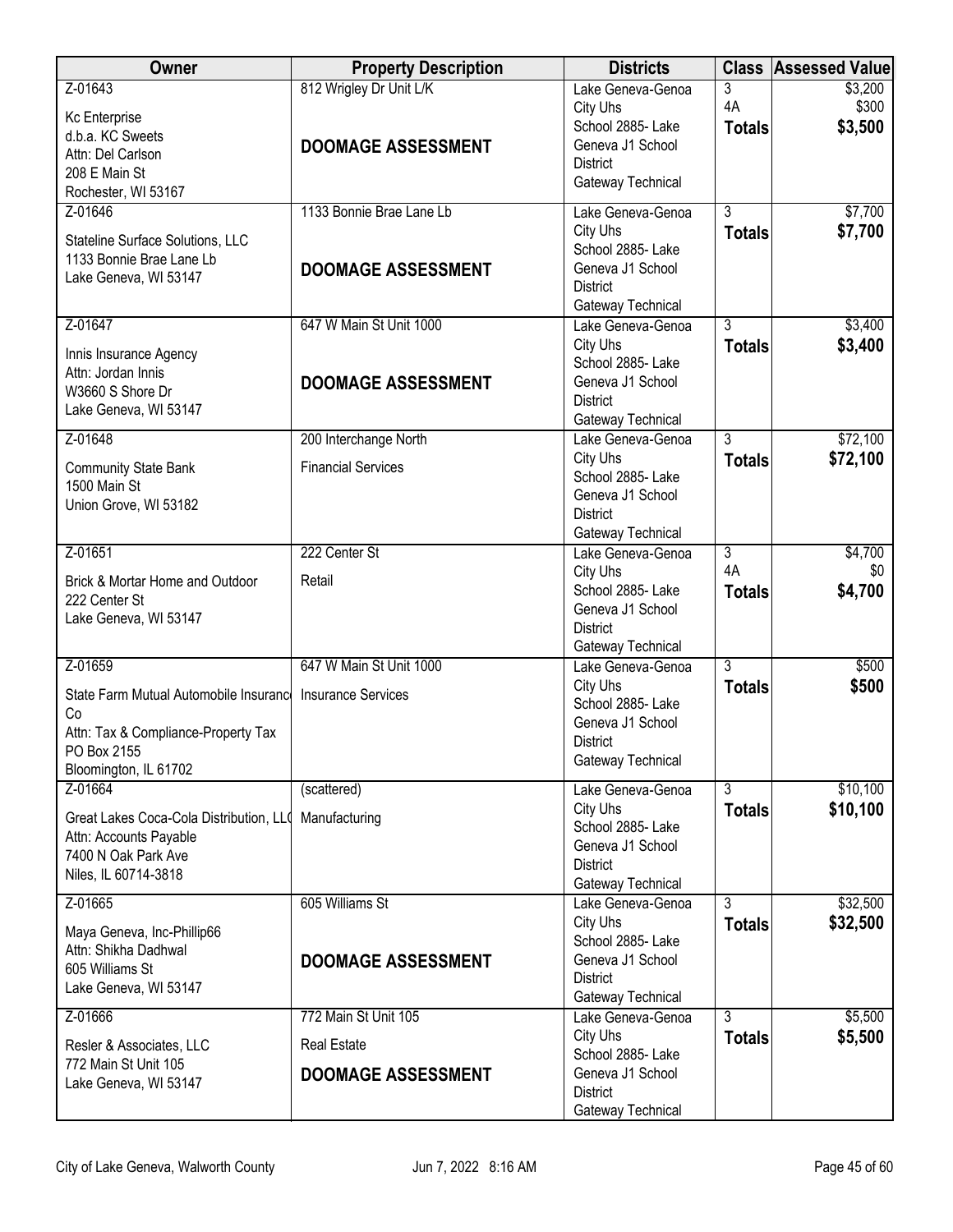| Owner                                                    | <b>Property Description</b> | <b>Districts</b>                       |                | <b>Class Assessed Value</b> |
|----------------------------------------------------------|-----------------------------|----------------------------------------|----------------|-----------------------------|
| Z-01669                                                  | 415 Broad St Unit 106       | Lake Geneva-Genoa                      | 3              | \$6,400                     |
| Cherry Creek Mortgage, LLC                               | Mortgage Lending            | City Uhs<br>School 2885- Lake          | 4A             | \$1,800                     |
| 7600 E Orchard Rd Ste 350N                               |                             | Geneva J1 School                       | <b>Totals</b>  | \$8,200                     |
| Greenwood Village, CO 80111                              |                             | <b>District</b>                        |                |                             |
|                                                          |                             | Gateway Technical                      |                |                             |
| Z-01670                                                  | 200 N Edwards Blvd Unit A   | Lake Geneva-Genoa                      | $\overline{3}$ | \$192,300                   |
| Aldi, Inc                                                | Retail                      | City Uhs                               | 4A             | \$17,200                    |
| d.b.a. Wisconsin - #64056                                |                             | School 2885-Lake<br>Geneva J1 School   | <b>Totals</b>  | \$209,500                   |
| Attn: Dept 801                                           |                             | <b>District</b>                        |                |                             |
| PO Box 460049<br>Houston, TX 77056                       |                             | Gateway Technical                      |                |                             |
| Z-01674                                                  | 1237 La Salle St            | Lake Geneva-Genoa                      | $\overline{3}$ | \$2,200                     |
|                                                          |                             | City Uhs                               | <b>Totals</b>  | \$2,200                     |
| Ray's Automotive<br>Attn: Raymond Blood                  |                             | School 2885- Lake                      |                |                             |
| 1237 La Salle St                                         | <b>DOOMAGE ASSESSMENT</b>   | Geneva J1 School                       |                |                             |
| Lake Geneva, WI 53147                                    |                             | <b>District</b><br>Gateway Technical   |                |                             |
| Z-01676                                                  | 695 Wells St                | Lake Geneva-Genoa                      | $\overline{3}$ | \$5,500                     |
|                                                          | Salon                       | City Uhs                               | <b>Totals</b>  | \$5,500                     |
| Re-Vive Studio, LLC<br>Attn: Revive Aart, LLC - Samantha |                             | School 2885- Lake                      |                |                             |
| Strenger                                                 | <b>DOOMAGE ASSESSMENT</b>   | Geneva J1 School                       |                |                             |
| 615 Center St                                            |                             | <b>District</b><br>Gateway Technical   |                |                             |
| Lake Geneva, WI 53147                                    |                             |                                        |                |                             |
| Z-01680                                                  | 1200 La Salle St            | Lake Geneva-Genoa<br>City Uhs          | $\overline{3}$ | \$2,200                     |
| Cardinal Engineering, Inc                                | Engineering                 | School 2885- Lake                      | <b>Totals</b>  | \$2,200                     |
| Attn: Ryan Cardinal<br><b>PO Box 281</b>                 | <b>DOOMAGE ASSESSMENT</b>   | Geneva J1 School                       |                |                             |
| Lake Geneva, WI 53147                                    |                             | <b>District</b>                        |                |                             |
| Z-01681                                                  | 729 Main St                 | Gateway Technical<br>Lake Geneva-Genoa | $\overline{3}$ | \$6,600                     |
|                                                          |                             | City Uhs                               | <b>Totals</b>  | \$6,600                     |
| Twelfth & Brown<br>729 Main St                           |                             | School 2885- Lake                      |                |                             |
| Lake Geneva, WI 53147                                    | <b>DOOMAGE ASSESSMENT</b>   | Geneva J1 School                       |                |                             |
|                                                          |                             | District                               |                |                             |
| Z-01683                                                  | 416 Center St               | Gateway Technical<br>Lake Geneva-Genoa | $\overline{3}$ | \$5,700                     |
|                                                          |                             | City Uhs                               | <b>Totals</b>  | \$5,700                     |
| The Nautical Inn<br>Attn: Anthony Scalzitti              |                             | School 2885-Lake                       |                |                             |
| 608 Fairview Ave                                         | <b>DOOMAGE ASSESSMENT</b>   | Geneva J1 School                       |                |                             |
| Elmhurst, IL 60126                                       |                             | <b>District</b><br>Gateway Technical   |                |                             |
| Z-01684                                                  | 700 Veterans Pkwy 204       | Lake Geneva-Genoa                      | 3              | \$31,700                    |
| Lakes Property Management                                |                             | City Uhs                               | <b>Totals</b>  | \$31,700                    |
| 700 Veterans Pkwy #204                                   |                             | School 2885-Lake                       |                |                             |
| Lake Geneva, WI 53147                                    | <b>DOOMAGE ASSESSMENT</b>   | Geneva J1 School<br><b>District</b>    |                |                             |
|                                                          |                             | Gateway Technical                      |                |                             |
| Z-01688                                                  | 772 W Main St Unit 202      | Lake Geneva-Genoa                      | $\overline{3}$ | \$5,700                     |
| The HOH Group, Inc                                       | Architecture                | City Uhs<br>School 2885- Lake          | <b>Totals</b>  | \$5,700                     |
| Attn: Ken Lindberg                                       | <b>DOOMAGE ASSESSMENT</b>   | Geneva J1 School                       |                |                             |
| 772 W Main St 202                                        |                             | <b>District</b>                        |                |                             |
| Lake Geneva, WI 53147                                    |                             | Gateway Technical                      |                |                             |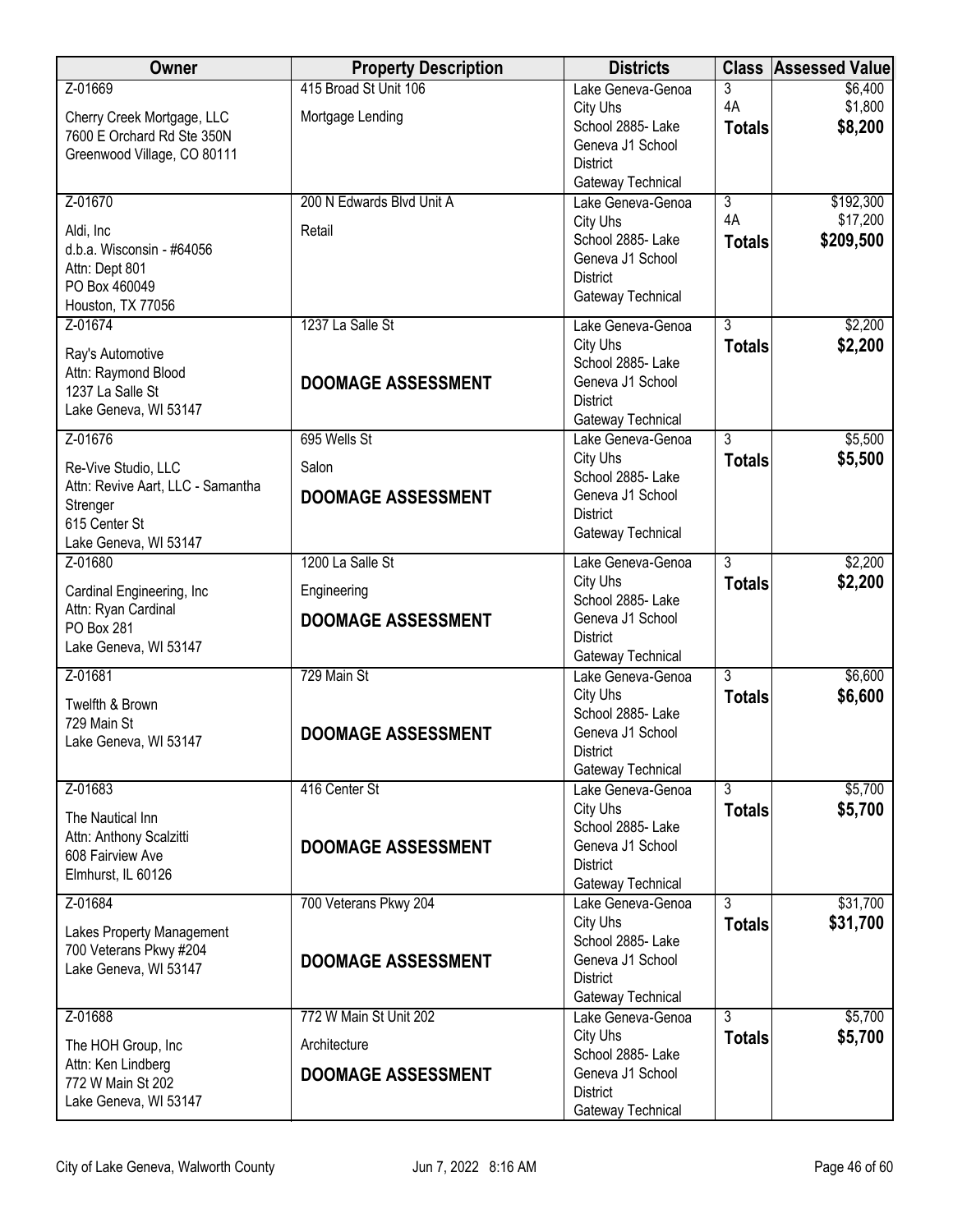| <b>Owner</b>                                                                                                       | <b>Property Description</b> | <b>Districts</b>                                                                          |                     | <b>Class Assessed Value</b> |
|--------------------------------------------------------------------------------------------------------------------|-----------------------------|-------------------------------------------------------------------------------------------|---------------------|-----------------------------|
| Z-01689<br>Heart and Sol Cafe<br>Attn: Jeffrey Walski                                                              | 264 Center St               | Lake Geneva-Genoa<br>City Uhs<br>School 2885- Lake                                        | 3<br><b>Totals</b>  | \$16,500<br>\$16,500        |
| 264 Center St<br>Lake Geneva, WI 53147                                                                             | <b>DOOMAGE ASSESSMENT</b>   | Geneva J1 School<br><b>District</b><br>Gateway Technical                                  |                     |                             |
| Z-01690                                                                                                            | 1050 Carey St               | Lake Geneva-Genoa                                                                         | $\overline{3}$      | \$200                       |
| Home Cleaning Service<br>Attn: Stephanie Nicewarner<br>N3073 Canary Rd<br>Lake Geneva, WI 53147                    | Cleaning                    | City Uhs<br>School 2885-Lake<br>Geneva J1 School<br><b>District</b><br>Gateway Technical  | 4A<br><b>Totals</b> | \$1,800<br>\$2,000          |
| Z-01691                                                                                                            | 1401 Elkhorn Rd             | Lake Geneva-Genoa                                                                         | $\overline{3}$      | \$5,500                     |
| Lakeside Fireplace<br>Attn: Frank Stellato<br>1401 Elkhorn Rd<br>Lake Geneva, WI 53147                             | <b>DOOMAGE ASSESSMENT</b>   | City Uhs<br>School 2885- Lake<br>Geneva J1 School<br><b>District</b><br>Gateway Technical | <b>Totals</b>       | \$5,500                     |
| Z-01695                                                                                                            | 772 W Main St               | Lake Geneva-Genoa                                                                         | $\overline{3}$      | \$5,500                     |
| Olive Grace Collective, LLC<br>Attn: Melody Bartelson<br>772 W Main St                                             | <b>DOOMAGE ASSESSMENT</b>   | City Uhs<br>School 2885- Lake<br>Geneva J1 School<br><b>District</b>                      | <b>Totals</b>       | \$5,500                     |
| Lake Geneva, WI 53147                                                                                              |                             | Gateway Technical                                                                         |                     |                             |
| Z-01696                                                                                                            | 824 Williams St             | Lake Geneva-Genoa                                                                         | $\overline{3}$      | \$11,000                    |
| Pedal Inn<br>Attn: Karen Klipp<br>824 Williams St<br>Lake Geneva, WI 53147                                         | <b>DOOMAGE ASSESSMENT</b>   | City Uhs<br>School 2885- Lake<br>Geneva J1 School<br><b>District</b><br>Gateway Technical | <b>Totals</b>       | \$11,000                    |
| Z-01697                                                                                                            | 213 Edwards Blvd            | Lake Geneva-Genoa                                                                         | 4A                  | \$17,000                    |
| <b>Starbucks Corporation</b><br>d.b.a. Starbucks Coffee #48178<br>PO Box 34442<br>M/S S-Tax 3<br>Seattle, WA 98124 | Retail                      | City Uhs<br>School 2885-Lake<br>Geneva J1 School<br><b>District</b><br>Gateway Technical  | <b>Totals</b>       | \$17,000                    |
| Z-01699                                                                                                            | 281 N Edwards Blvd Unit 200 | Lake Geneva-Genoa                                                                         | $\overline{3}$      | \$30,500                    |
| Millennium Wireless Technology, Inc<br>560 Kirts Blvd Ste 108<br>Troy, MI 48084                                    | Retail                      | City Uhs<br>School 2885- Lake<br>Geneva J1 School<br><b>District</b><br>Gateway Technical | 4A<br><b>Totals</b> | \$4,000<br>\$34,500         |
| Z-01700                                                                                                            | 706 W Main St               | Lake Geneva-Genoa                                                                         | $\overline{3}$      | \$3,400                     |
| All About the Gown By Judy, Inc.<br>706 W Main St<br>Lake Geneva, WI 53147                                         |                             | City Uhs<br>School 2885-Lake<br>Geneva J1 School<br><b>District</b><br>Gateway Technical  | 4A<br><b>Totals</b> | \$1,800<br>\$5,200          |
| Z-01701                                                                                                            | (scattered)                 | Lake Geneva-Genoa                                                                         | $\overline{3}$      | \$500                       |
| Muzak, LLC<br>Attn: Ryan Tax Compliance Services<br>PO Box 460049<br>Dept 616<br>Houston, TX 77056                 | Services                    | City Uhs<br>School 2885-Lake<br>Geneva J1 School<br><b>District</b><br>Gateway Technical  | <b>Totals</b>       | \$500                       |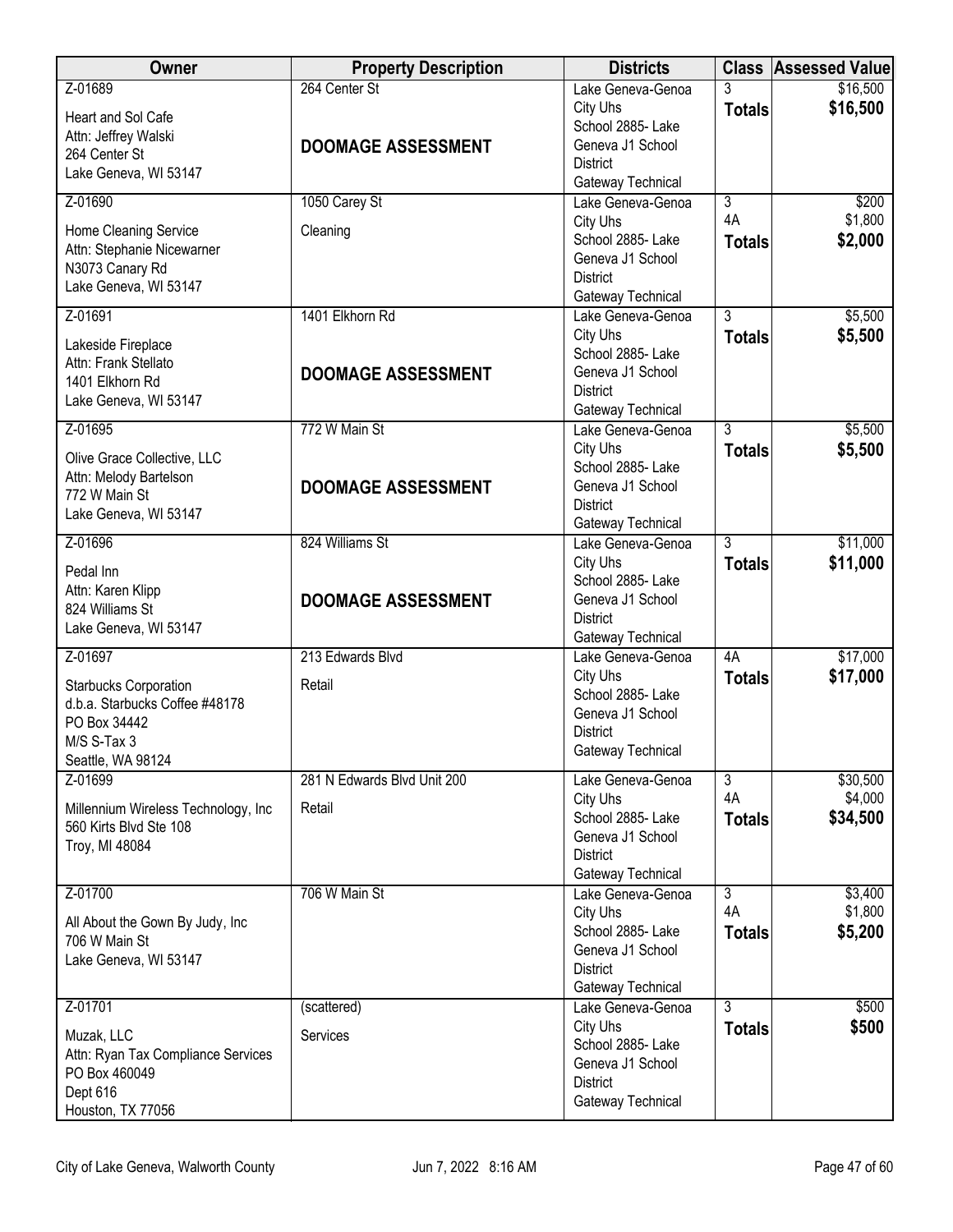| Owner                                          | <b>Property Description</b> | <b>Districts</b>                       |                                 | <b>Class Assessed Value</b> |
|------------------------------------------------|-----------------------------|----------------------------------------|---------------------------------|-----------------------------|
| Z-01704                                        | 244 Broad St                | Lake Geneva-Genoa                      | 3                               | \$28,500                    |
| Sony Electonics, Inc.                          | Wholesale                   | City Uhs<br>School 2885- Lake          | <b>Totals</b>                   | \$28,500                    |
| 25 Madison Ave 26th FI                         |                             | Geneva J1 School                       |                                 |                             |
| New York, NY 10010                             |                             | <b>District</b>                        |                                 |                             |
|                                                |                             | Gateway Technical                      |                                 |                             |
| Z-01705                                        | 800 Geneva Pkwy Unit 101    | Lake Geneva-Genoa                      | $\overline{3}$                  | \$600                       |
| <b>NEC Financial Services, LLC</b>             | Leasing                     | City Uhs<br>School 2885-Lake           | <b>Totals</b>                   | \$600                       |
| Attn: Ryan LLC                                 |                             | Geneva J1 School                       |                                 |                             |
| PO Box 4900<br>Dept 345                        |                             | <b>District</b>                        |                                 |                             |
| Scottsdale, AZ 85261-4900                      |                             | Gateway Technical                      |                                 |                             |
| Z-01706                                        | 401 Broad St                | Lake Geneva-Genoa                      | $\overline{3}$                  | \$4,500                     |
| PNC Equipment Finance, LLC                     | Leasing                     | City Uhs                               | <b>Totals</b>                   | \$4,500                     |
| 995 Dalton Ave                                 |                             | School 2885- Lake<br>Geneva J1 School  |                                 |                             |
| Cincinnati, OH 45203                           |                             | <b>District</b>                        |                                 |                             |
|                                                |                             | Gateway Technical                      |                                 |                             |
| Z-01708                                        | 1015 Bloomfield Rd          | Lake Geneva-Genoa                      | 4A                              | \$24,300                    |
| SBA 2012 TC Assets, LLC                        | Tower                       | City Uhs                               | <b>Totals</b>                   | \$24,300                    |
| Attn: Tax Department                           |                             | School 2885- Lake<br>Geneva J1 School  |                                 |                             |
| 8051 Congress Ave                              |                             | <b>District</b>                        |                                 |                             |
| Boca Raton, FL 33487-1307                      |                             | Gateway Technical                      |                                 |                             |
| Z-01709                                        | <b>Bloomfield Rd</b>        | Lake Geneva-Genoa                      | 4A                              | \$27,700                    |
| SBA Structures, Inc                            | Tower                       | City Uhs<br>School 2885- Lake          | <b>Totals</b>                   | \$27,700                    |
| Attn: Tax Department                           |                             | Geneva J1 School                       |                                 |                             |
| 8051 Congress Ave<br>Boca Raton, FL 33487-1307 |                             | <b>District</b>                        |                                 |                             |
|                                                |                             | Gateway Technical                      |                                 |                             |
| Z-01710                                        | 630 Veterans Pkwy           | Lake Geneva-Genoa<br>City Uhs          | $\overline{3}$<br>4A            | \$22,800<br>\$200           |
| Lake Geneva Tennis                             | <b>Tennis Facility</b>      | School 2885- Lake                      | <b>Totals</b>                   | \$23,000                    |
| 630 Veterans Pkwy                              |                             | Geneva J1 School                       |                                 |                             |
| Lake Geneva, WI 53147                          |                             | <b>District</b>                        |                                 |                             |
|                                                |                             | Gateway Technical                      |                                 |                             |
| Z-01714                                        | 820 Geneva Pkwy Unit 106    | Lake Geneva-Genoa<br>City Uhs          | $\overline{3}$<br><b>Totals</b> | \$5,700<br>\$5,700          |
| Inmortgage, Co                                 |                             | School 2885- Lake                      |                                 |                             |
| PO Box 580<br>Lake Geneva, WI 53147            | <b>DOOMAGE ASSESSMENT</b>   | Geneva J1 School                       |                                 |                             |
|                                                |                             | <b>District</b>                        |                                 |                             |
| Z-01715                                        | 820 W Main St Unit B        | Gateway Technical<br>Lake Geneva-Genoa | $\overline{3}$                  | \$4,000                     |
|                                                |                             | City Uhs                               | 4A                              | \$200                       |
| The Premium Package, Inc<br>1023 Crane Ct      | <b>Insurance Services</b>   | School 2885- Lake                      | <b>Totals</b>                   | \$4,200                     |
| Lake Geneva, WI 53147                          |                             | Geneva J1 School                       |                                 |                             |
|                                                |                             | <b>District</b><br>Gateway Technical   |                                 |                             |
| Z-01717                                        | 611 Harmony Dr              | Lake Geneva-Genoa                      | $\overline{3}$                  | \$162,600                   |
| Golden Years of Lake Geneva                    | Nursing Home                | City Uhs                               | 4A                              | \$3,500                     |
| 611 Harmony Dr                                 |                             | School 2885- Lake                      | <b>Totals</b>                   | \$166,100                   |
| Lake Geneva, WI 53147                          |                             | Geneva J1 School<br><b>District</b>    |                                 |                             |
|                                                |                             | Gateway Technical                      |                                 |                             |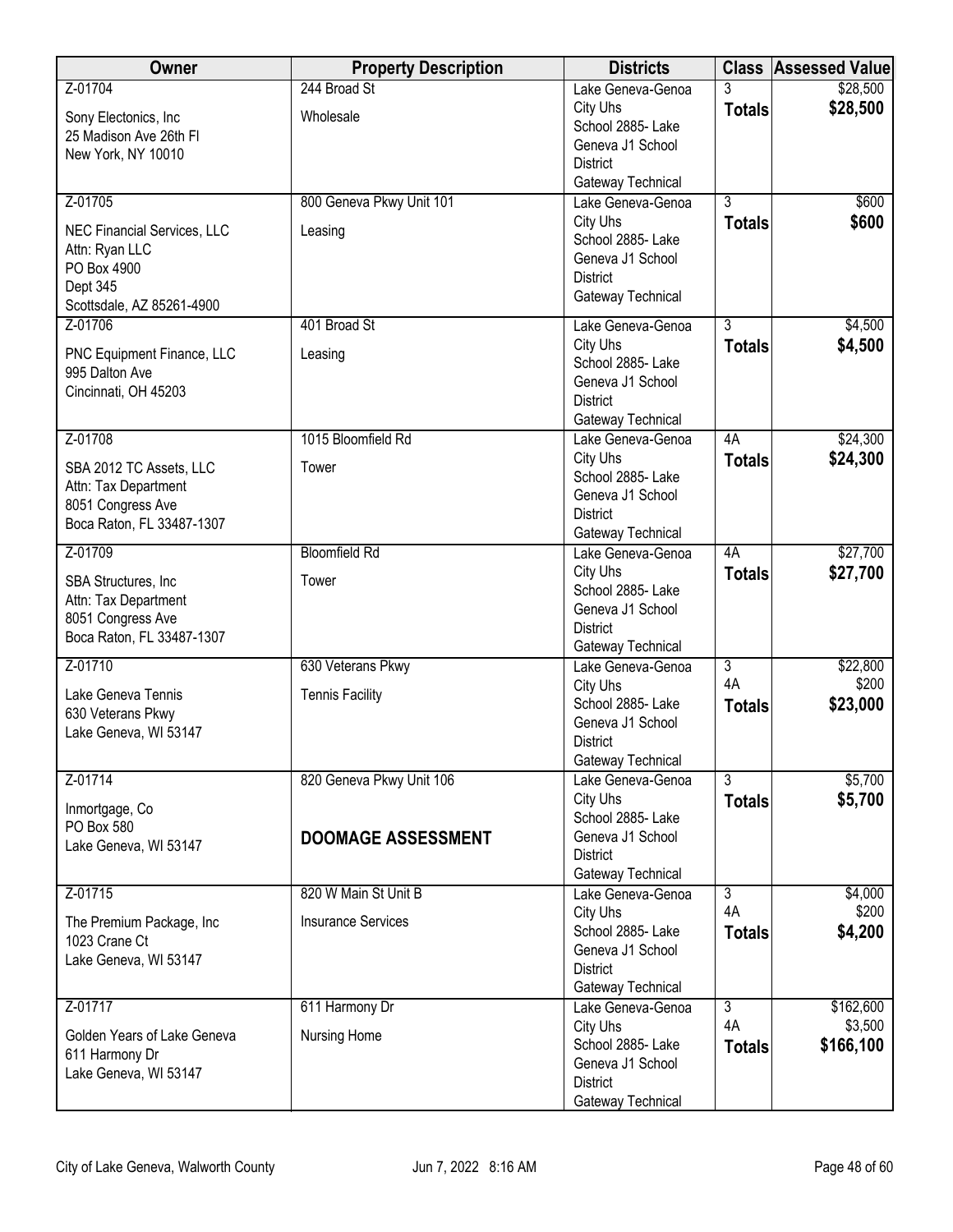| Owner                      | <b>Property Description</b> | <b>Districts</b>                       |                | <b>Class Assessed Value</b> |
|----------------------------|-----------------------------|----------------------------------------|----------------|-----------------------------|
| Z-01719                    | 400 Broad St Unit D         | Lake Geneva-Genoa                      | 3              | \$9,300                     |
| Nei-Turner Media Group     | Publishing                  | City Uhs                               | 4A             | \$200                       |
| Attn: Barb Krause          |                             | School 2885- Lake                      | <b>Totals</b>  | \$9,500                     |
| 400 Broad St               |                             | Geneva J1 School                       |                |                             |
| Lake Geneva, WI 53147      |                             | <b>District</b>                        |                |                             |
| Z-01720                    | 105 Townline Rd             | Gateway Technical<br>Lake Geneva-Genoa | $\overline{3}$ | \$6,000                     |
|                            |                             | City Uhs                               | 4A             | \$4,000                     |
| KC's Something Sweet, LLC  | Retail                      | School 2885- Lake                      | <b>Totals</b>  | \$10,000                    |
| Attn: Del Ruth Carlson     | <b>DOOMAGE ASSESSMENT</b>   | Geneva J1 School                       |                |                             |
| 208 E Main St              |                             | <b>District</b>                        |                |                             |
| Rochester, WI 53167        |                             | Gateway Technical                      |                |                             |
| Z-01721                    | 306 Center St               | Lake Geneva-Genoa                      | $\overline{3}$ | \$16,500                    |
| Sabai Sabai Thai Cuisine   |                             | City Uhs                               | <b>Totals</b>  | \$16,500                    |
| 306 Center St              |                             | School 2885- Lake                      |                |                             |
| Lake Geneva, WI 53147      | <b>DOOMAGE ASSESSMENT</b>   | Geneva J1 School                       |                |                             |
|                            |                             | <b>District</b>                        |                |                             |
|                            | 755 W Main St Unit 1        | Gateway Technical                      | $\overline{3}$ |                             |
| Z-01723                    |                             | Lake Geneva-Genoa<br>City Uhs          | 4A             | \$1,000<br>\$300            |
| The Hive                   | Retail                      | School 2885-Lake                       | <b>Totals</b>  | \$1,300                     |
| 755 Main St Ste 1          |                             | Geneva J1 School                       |                |                             |
| Lake Geneva, WI 53147      |                             | <b>District</b>                        |                |                             |
|                            |                             | Gateway Technical                      |                |                             |
| Z-01724                    | 281 N Edwards Blvd Unit C   | Lake Geneva-Genoa                      | $\overline{3}$ | \$84,000                    |
| Mod Super Fast Pizza       | Restaurant                  | City Uhs                               | 4A             | \$15,300                    |
| Attn: Grant Thornton, LLP  |                             | School 2885- Lake                      | <b>Totals</b>  | \$99,300                    |
| PO Box 4747                |                             | Geneva J1 School                       |                |                             |
| Oak Brook, IL 60522-4747   |                             | <b>District</b>                        |                |                             |
| Z-01727                    | 162 E Geneva Square         | Gateway Technical<br>Lake Geneva-Genoa | $\overline{3}$ | \$7,100                     |
|                            |                             | City Uhs                               | 4A             | \$1,900                     |
| Beauty Systems Group, LLC  | Retail                      | School 2885- Lake                      | <b>Totals</b>  | \$9,000                     |
| d.b.a. Cosmoprof #86142    |                             | Geneva J1 School                       |                |                             |
| PO Box 90220               |                             | <b>District</b>                        |                |                             |
| Denton, TX 76202           |                             | Gateway Technical                      |                |                             |
| Z-01728                    | 253 Center St               | Lake Geneva-Genoa                      | 4A             | \$1,800                     |
| Chicago Title Company, LLC |                             | City Uhs                               | <b>Totals</b>  | \$1,800                     |
| 601 Riverside Ave          |                             | School 2885- Lake                      |                |                             |
| Fnf Tax Dept               |                             | Geneva J1 School                       |                |                             |
| Jacksonville, FL 32204     |                             | <b>District</b><br>Gateway Technical   |                |                             |
| Z-01729                    | 131 Wells St                | Lake Geneva-Genoa                      |                |                             |
|                            |                             | City Uhs                               | <b>Totals</b>  |                             |
| Revive Electronics, LLC    |                             | School 2885- Lake                      |                |                             |
| PO Box 80615               |                             | Geneva J1 School                       |                |                             |
| Indianapolis, IN 46280     |                             | <b>District</b>                        |                |                             |
|                            |                             | Gateway Technical                      |                |                             |
| Z-01731                    | 728 Wisconsin St            | Lake Geneva-Genoa                      | $\overline{3}$ | \$5,300                     |
| Allstate Insurance Company | <b>Insurance Services</b>   | City Uhs                               | 4A             | \$1,100                     |
| PO Box 37945               |                             | School 2885- Lake                      | <b>Totals</b>  | \$6,400                     |
| Charlotte, NC 28237        |                             | Geneva J1 School                       |                |                             |
|                            |                             | <b>District</b><br>Gateway Technical   |                |                             |
|                            |                             |                                        |                |                             |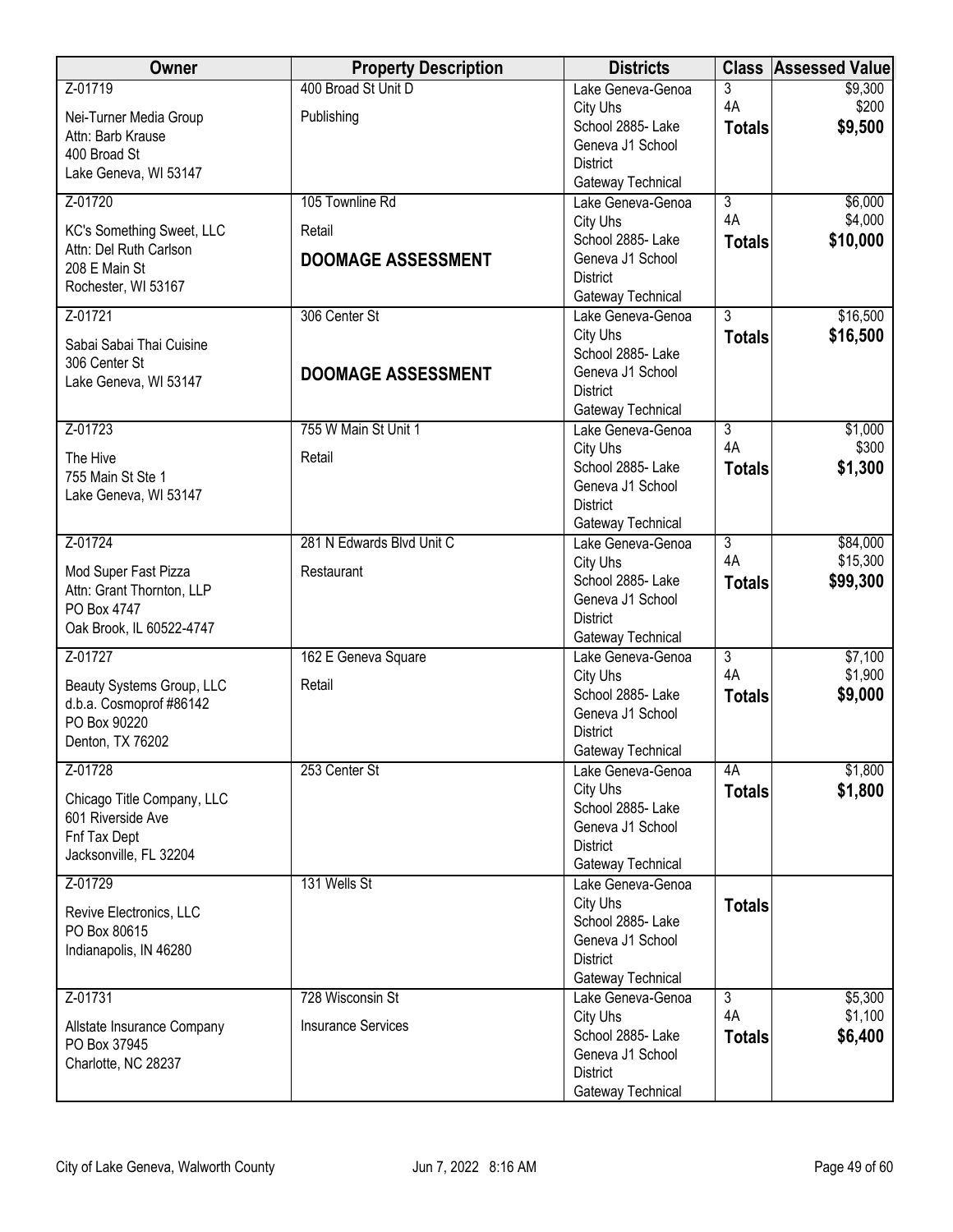| Owner                                                  | <b>Property Description</b> | <b>Districts</b>                       | <b>Class</b>   | <b>Assessed Value</b> |
|--------------------------------------------------------|-----------------------------|----------------------------------------|----------------|-----------------------|
| Z-01732                                                | 612 Wells St Unit F         | Lake Geneva-Genoa                      | 3              | \$1,300               |
| Allstate Insurance Company                             | <b>Insurance Services</b>   | City Uhs                               | 4A             | \$1,100               |
| PO Box 37945                                           |                             | School 2885- Lake                      | <b>Totals</b>  | \$2,400               |
| Charlotte, NC 28237                                    |                             | Geneva J1 School                       |                |                       |
|                                                        |                             | <b>District</b>                        |                |                       |
| Z-01733                                                | 281 N Edwards Blvd Unit 400 | Gateway Technical<br>Lake Geneva-Genoa | $\overline{3}$ | \$9,100               |
|                                                        |                             | City Uhs                               | <b>Totals</b>  | \$9,100               |
| Gamestop, Inc                                          | Retail                      | School 2885- Lake                      |                |                       |
| PO Box 4900                                            |                             | Geneva J1 School                       |                |                       |
| Scottsdale, AZ 85261                                   |                             | <b>District</b>                        |                |                       |
|                                                        |                             | Gateway Technical                      |                |                       |
| Z-01735                                                | 611 Harmony Dr              | Lake Geneva-Genoa                      | $\overline{3}$ | \$2,200               |
| PP Acquisition Company, LLC                            | LT CRX                      | City Uhs                               | <b>Totals</b>  | \$2,200               |
| PO Box 72000                                           |                             | School 2885- Lake<br>Geneva J1 School  |                |                       |
| Phoenix, AZ 85050                                      |                             | <b>District</b>                        |                |                       |
|                                                        |                             | Gateway Technical                      |                |                       |
| Z-01738                                                | (scattered)                 | Lake Geneva-Genoa                      | $\overline{3}$ | \$26,500              |
|                                                        |                             | City Uhs                               | <b>Totals</b>  | \$26,500              |
| Wabasha Leasing, LLC<br>PO Box 80615                   | Leasing                     | School 2885- Lake                      |                |                       |
| Indianapolis, IN 46280                                 |                             | Geneva J1 School                       |                |                       |
|                                                        |                             | <b>District</b>                        |                |                       |
|                                                        |                             | Gateway Technical                      |                |                       |
| Z-01740                                                | 555 Garrison Dr             | Lake Geneva-Genoa<br>City Uhs          | 4A             | \$100<br>\$100        |
| Watson Roofing, Inc                                    | Contractor                  | School 2885- Lake                      | <b>Totals</b>  |                       |
| Attn: Dana Watson                                      |                             | Geneva J1 School                       |                |                       |
| 555 Garrison Dr                                        |                             | <b>District</b>                        |                |                       |
| Lake Geneva, WI 53147                                  |                             | Gateway Technical                      |                |                       |
| Z-01741                                                | 820 Williams St             | Lake Geneva-Genoa                      | $\overline{3}$ | \$6,300               |
| Taqueria El Gallo De Oro                               | Restaurant                  | City Uhs                               | <b>Totals</b>  | \$6,300               |
| 820 Williams St                                        |                             | School 2885- Lake                      |                |                       |
| Lake Geneva, WI 53147                                  |                             | Geneva J1 School<br><b>District</b>    |                |                       |
|                                                        |                             | Gateway Technical                      |                |                       |
| Z-01742                                                | 281 N Edwards Blvd Unit E   | Lake Geneva-Genoa                      | $\overline{3}$ | \$208,100             |
|                                                        |                             | City Uhs                               | 4A             | \$24,900              |
| Aspen Dental Management, Inc<br>281 Sanders Creek Pkwy | Dentistry                   | School 2885- Lake                      | <b>Totals</b>  | \$233,000             |
| East Syracuse, NY 13057                                |                             | Geneva J1 School                       |                |                       |
|                                                        |                             | <b>District</b>                        |                |                       |
|                                                        |                             | Gateway Technical                      |                |                       |
| Z-01743                                                | 253 Center St Unit 700      | Lake Geneva-Genoa<br>City Uhs          | $\overline{3}$ | \$15,000              |
| Geneva Hair Lounge                                     |                             | School 2885-Lake                       | <b>Totals</b>  | \$15,000              |
| 253 Center St Ste 700                                  | <b>DOOMAGE ASSESSMENT</b>   | Geneva J1 School                       |                |                       |
| Lake Geneva, WI 53147                                  |                             | <b>District</b>                        |                |                       |
|                                                        |                             | Gateway Technical                      |                |                       |
| Z-01744                                                | 415 Broad St Unit 105       | Lake Geneva-Genoa                      | $\overline{3}$ | \$6,200               |
| Geneva Homes, Inc                                      | Construction                | City Uhs                               | <b>Totals</b>  | \$6,200               |
| PO Box 7                                               |                             | School 2885- Lake                      |                |                       |
| Lake Geneva, WI 53147                                  | <b>DOOMAGE ASSESSMENT</b>   | Geneva J1 School<br><b>District</b>    |                |                       |
|                                                        |                             | Gateway Technical                      |                |                       |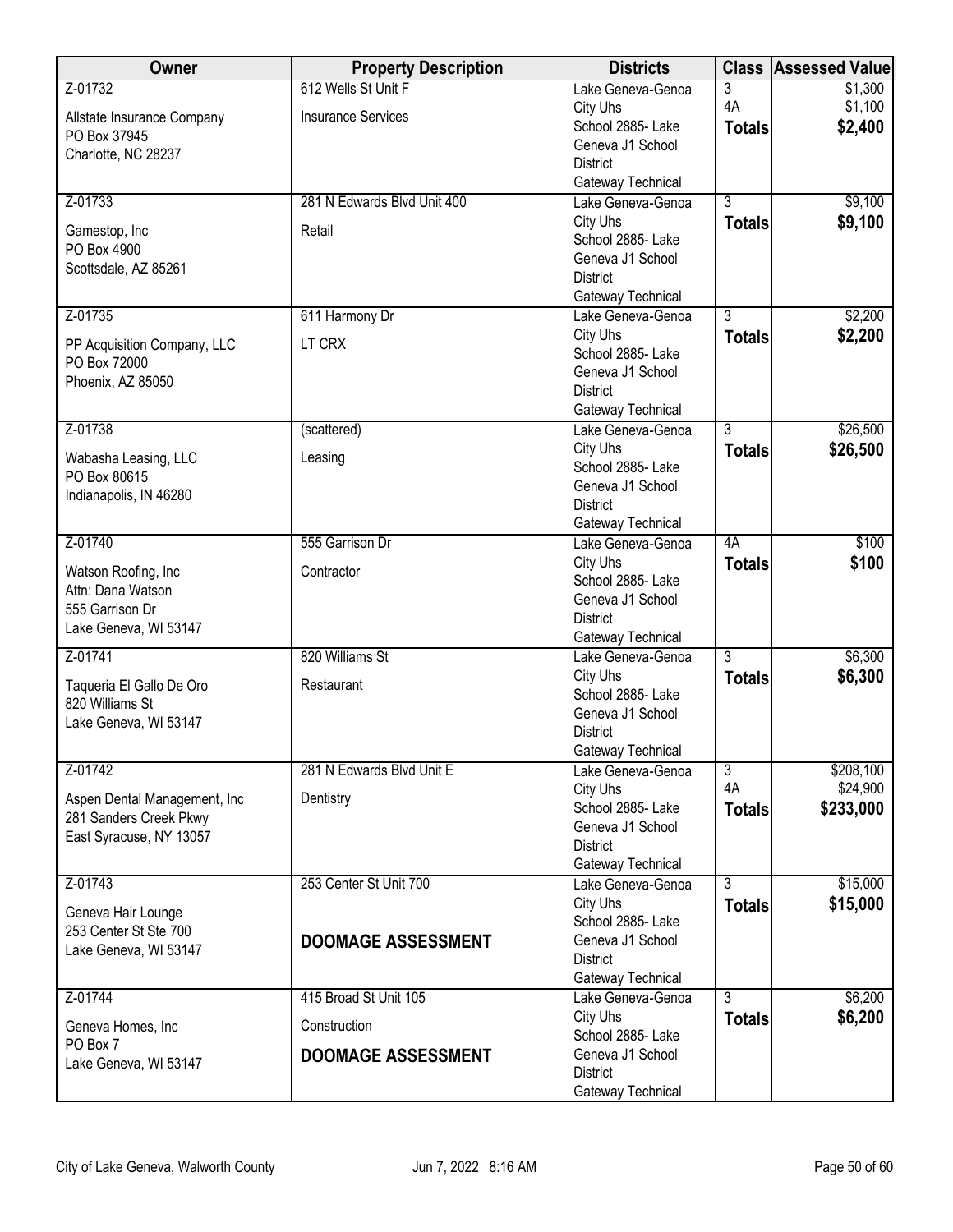| Owner                                                  | <b>Property Description</b> | <b>Districts</b>                       |                      | <b>Class Assessed Value</b> |
|--------------------------------------------------------|-----------------------------|----------------------------------------|----------------------|-----------------------------|
| Z-01745                                                | 100 E Geneva Square         | Lake Geneva-Genoa                      | 3                    | \$10,800                    |
| Boxed and Burlap, LLC                                  | Coffee House                | City Uhs                               | <b>Totals</b>        | \$10,800                    |
| Attn: John Neighbors                                   |                             | School 2885- Lake                      |                      |                             |
| PO Box 102                                             | <b>DOOMAGE ASSESSMENT</b>   | Geneva J1 School<br><b>District</b>    |                      |                             |
| Elkhorn, WI 53121-0102                                 |                             | Gateway Technical                      |                      |                             |
| Z-01746                                                | (scattered)                 | Lake Geneva-Genoa                      | $\overline{3}$       | \$4,600                     |
|                                                        | Leasing                     | City Uhs                               | <b>Totals</b>        | \$4,600                     |
| Florida's Natural Food Service, Inc.<br>20205 Hwy 27 N |                             | School 2885-Lake                       |                      |                             |
| Lake Wales, FL 33853                                   |                             | Geneva J1 School                       |                      |                             |
|                                                        |                             | <b>District</b><br>Gateway Technical   |                      |                             |
| Z-01747                                                | 875 Main St                 | Lake Geneva-Genoa                      | $\overline{3}$       | \$8,000                     |
|                                                        |                             | City Uhs                               | <b>Totals</b>        | \$8,000                     |
| Soho Boutique, LLC<br>Attn: Stephanie Home, LLC        | Retail                      | School 2885- Lake                      |                      |                             |
| 1009 W Glen Oaks Ln Ste 101                            | <b>DOOMAGE ASSESSMENT</b>   | Geneva J1 School                       |                      |                             |
| Mequon, WI 53092                                       |                             | <b>District</b>                        |                      |                             |
| Z-01748                                                | 725 W Main St               | Gateway Technical<br>Lake Geneva-Genoa | 3                    | \$13,600                    |
|                                                        |                             | City Uhs                               | 4A                   | \$500                       |
| Marigold                                               |                             | School 2885-Lake                       | <b>Totals</b>        | \$14,100                    |
| 725 W Main St                                          | <b>DOOMAGE ASSESSMENT</b>   | Geneva J1 School                       |                      |                             |
| Lake Geneva, WI 53147                                  |                             | <b>District</b>                        |                      |                             |
|                                                        |                             | Gateway Technical                      |                      |                             |
| Z-01749                                                | 830 Main St Unit C          | Lake Geneva-Genoa                      | $\overline{3}$<br>4A | \$5,000                     |
| The Farmstand                                          |                             | City Uhs<br>School 2885- Lake          | <b>Totals</b>        | \$1,000<br>\$6,000          |
| 707 W Main St                                          | <b>DOOMAGE ASSESSMENT</b>   | Geneva J1 School                       |                      |                             |
| Lake Geneva, WI 53147                                  |                             | <b>District</b>                        |                      |                             |
|                                                        |                             | Gateway Technical                      |                      |                             |
| Z-01750                                                | 253 Center St Unit 200      | Lake Geneva-Genoa                      | $\overline{3}$       | \$17,700                    |
| The Opal Man of Lake Geneva, LLC                       | Retail                      | City Uhs<br>School 2885- Lake          | <b>Totals</b>        | \$17,700                    |
| Attn: Dennis Dahl                                      |                             | Geneva J1 School                       |                      |                             |
| PO Box 729                                             |                             | <b>District</b>                        |                      |                             |
| Lake Geneva, WI 53147                                  |                             | Gateway Technical                      |                      |                             |
| Z-01751                                                | 270 Broad St                | Lake Geneva-Genoa                      | 3                    | \$5,500                     |
| Beef Jerky Outlet                                      |                             | City Uhs                               | <b>Totals</b>        | \$5,500                     |
| Attn: Saverio and Elizabeth Spontella                  |                             | School 2885- Lake<br>Geneva J1 School  |                      |                             |
| 270 Broad St                                           | <b>DOOMAGE ASSESSMENT</b>   | <b>District</b>                        |                      |                             |
| Lake Geneva, WI 53147                                  |                             | Gateway Technical                      |                      |                             |
| Z-01752                                                | 252 Center St Unit LOW L    | Lake Geneva-Genoa                      | $\overline{3}$       | \$3,000                     |
| Antique Unique Vintage                                 | Retail                      | City Uhs                               | <b>Totals</b>        | \$3,000                     |
| Attn: Carolyn Sharpe                                   |                             | School 2885- Lake                      |                      |                             |
| W7772 Wisconsin Pkwy Ste 5A                            | <b>DOOMAGE ASSESSMENT</b>   | Geneva J1 School<br><b>District</b>    |                      |                             |
| Delavan, WI 53115                                      |                             | Gateway Technical                      |                      |                             |
| Z-01753                                                | 870 Main St                 | Lake Geneva-Genoa                      | $\overline{3}$       | \$7,200                     |
|                                                        | Retail                      | City Uhs                               | 4A                   | \$65,100                    |
| The Candle Mercantile, LLC<br>870 W Main St            |                             | School 2885- Lake                      | <b>Totals</b>        | \$72,300                    |
| Lake Geneva, WI 53147                                  |                             | Geneva J1 School                       |                      |                             |
|                                                        |                             | <b>District</b><br>Gateway Technical   |                      |                             |
|                                                        |                             |                                        |                      |                             |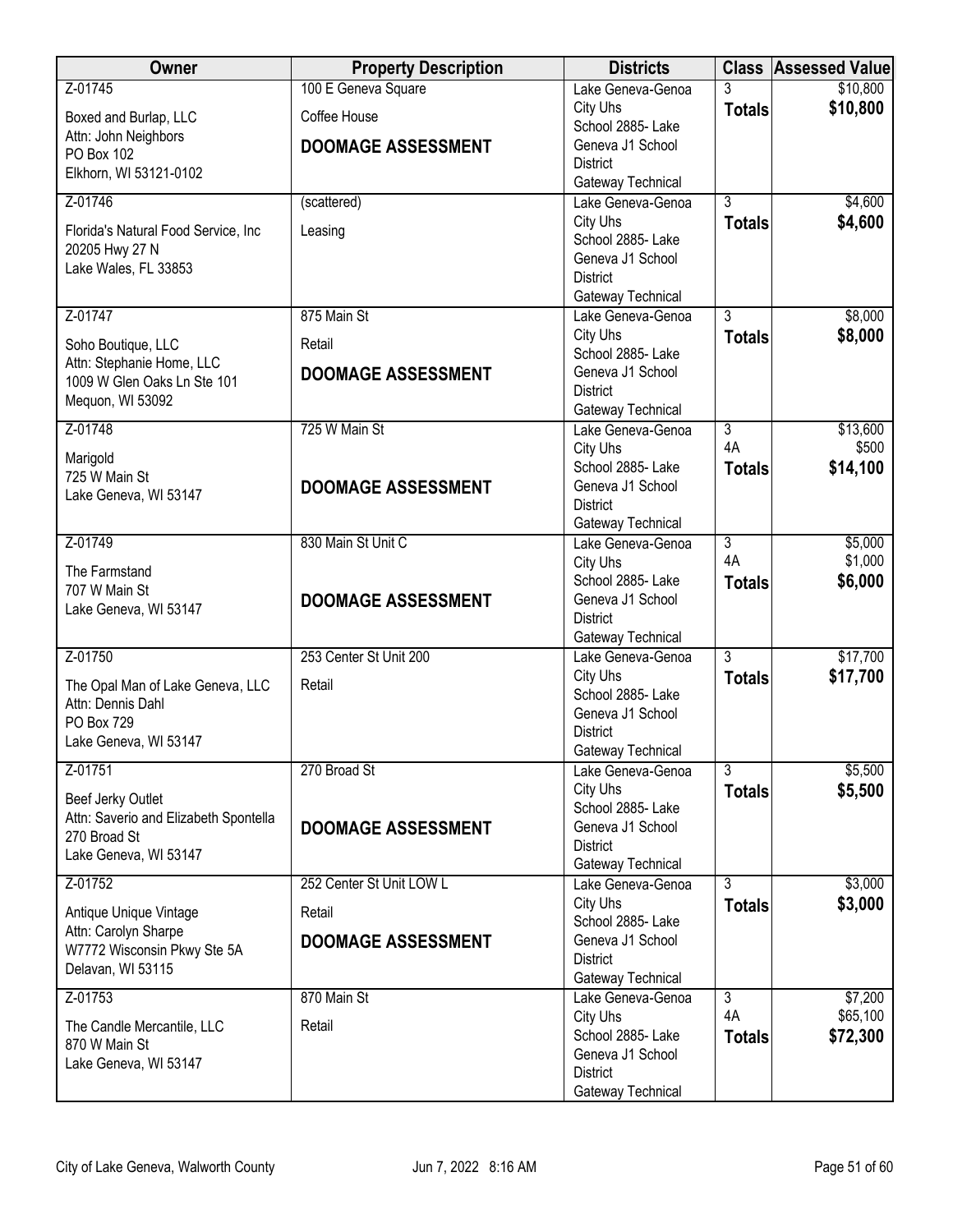| Owner                                            | <b>Property Description</b> | <b>Districts</b>                       |                | <b>Class Assessed Value</b> |
|--------------------------------------------------|-----------------------------|----------------------------------------|----------------|-----------------------------|
| Z-01754                                          | 1330 Minahan Rd             | Lake Geneva-Genoa                      |                |                             |
| The Tree Guys, LLC                               |                             | City Uhs                               | <b>Totals</b>  |                             |
| Attn: Matthew Wingate                            |                             | School 2885- Lake<br>Geneva J1 School  |                |                             |
| N1985 Hafs Rd                                    |                             | <b>District</b>                        |                |                             |
| Genoa City, WI 53128-1116                        |                             | Gateway Technical                      |                |                             |
| Z-01755                                          | 883 W Main St Unit H        | Lake Geneva-Genoa                      | $\overline{3}$ | \$5,000                     |
| Inspired Coffee                                  | Coffee House                | City Uhs                               | 4A             | \$1,600                     |
| PO Box 877                                       | <b>DOOMAGE ASSESSMENT</b>   | School 2885-Lake<br>Geneva J1 School   | <b>Totals</b>  | \$6,600                     |
| Lake Geneva, WI 53147-0877                       |                             | <b>District</b>                        |                |                             |
|                                                  |                             | Gateway Technical                      |                |                             |
| Z-01756                                          | 830 W Main St Unit B        | Lake Geneva-Genoa                      | $\overline{3}$ | \$6,000                     |
| Bath, Body & Soul                                |                             | City Uhs                               | <b>Totals</b>  | \$6,000                     |
| Attn: Marion Scully                              |                             | School 2885- Lake                      |                |                             |
| 830 W Main St Ste b                              | <b>DOOMAGE ASSESSMENT</b>   | Geneva J1 School<br><b>District</b>    |                |                             |
| Lake Geneva, WI 53147                            |                             | Gateway Technical                      |                |                             |
| Z-01757                                          | 235 Broad St                | Lake Geneva-Genoa                      | 3              | \$5,000                     |
| Waterlilly                                       |                             | City Uhs                               | <b>Totals</b>  | \$5,000                     |
| Attn: Leanne Sanders                             |                             | School 2885- Lake                      |                |                             |
| 235 Broad St                                     | <b>DOOMAGE ASSESSMENT</b>   | Geneva J1 School                       |                |                             |
| Lake Geneva, WI 53147                            |                             | <b>District</b><br>Gateway Technical   |                |                             |
| Z-01759                                          | 237 Broad St                | Lake Geneva-Genoa                      | $\overline{3}$ | \$300                       |
|                                                  |                             | City Uhs                               | 4A             | \$100                       |
| <b>Tique Furnishings</b><br>Attn: Jesse Johnson  | Retail                      | School 2885- Lake                      | <b>Totals</b>  | \$400                       |
| 237 Broad St                                     |                             | Geneva J1 School                       |                |                             |
| Lake Geneva, WI 53147                            |                             | <b>District</b>                        |                |                             |
| Z-01761                                          | 1111 N Edwards Blvd         | Gateway Technical<br>Lake Geneva-Genoa | $\overline{3}$ | \$131,000                   |
|                                                  |                             | City Uhs                               | 4A             | \$5,000                     |
| Fairfied Inn & Suites                            | Hotel                       | School 2885- Lake                      | <b>Totals</b>  | \$136,000                   |
| 10275 W Higgins Rd Ste 300<br>Rosemont, IL 60018 | <b>DOOMAGE ASSESSMENT</b>   | Geneva J1 School                       |                |                             |
|                                                  |                             | <b>District</b>                        |                |                             |
| Z-01763                                          | 1300 Cemetery Rd Unit 1     | Gateway Technical<br>Lake Geneva-Genoa | 3              | \$200                       |
|                                                  |                             | City Uhs                               | 4A             | \$1,700                     |
| Mace Autobody                                    |                             | School 2885- Lake                      | <b>Totals</b>  | \$1,900                     |
| Attn: James Mace<br>1300 Cemetery Rd Unit 1      | <b>DOOMAGE ASSESSMENT</b>   | Geneva J1 School                       |                |                             |
| Lake Geneva, WI 53147                            |                             | <b>District</b>                        |                |                             |
|                                                  |                             | Gateway Technical                      |                |                             |
| Z-01764                                          | 415 Broad St Unit 210       | Lake Geneva-Genoa<br>City Uhs          | 3              | \$2,000<br>\$2,000          |
| Roots to Blooms Acupencture and                  | Wellness                    | School 2885-Lake                       | <b>Totals</b>  |                             |
| Wellness, LLC                                    | <b>DOOMAGE ASSESSMENT</b>   | Geneva J1 School                       |                |                             |
| Attn: Jessica Rohuska<br>415 Broad St Ste 210    |                             | <b>District</b>                        |                |                             |
| Lake Geneva, WI 53147                            |                             | Gateway Technical                      |                |                             |
| Z-01765                                          | 239 Cook St                 | Lake Geneva-Genoa                      | $\overline{3}$ | \$5,800                     |
| Summer Made                                      | Retail                      | City Uhs                               | 4A             | \$5,400                     |
| 239 Cook St                                      |                             | School 2885- Lake                      | <b>Totals</b>  | \$11,200                    |
| Lake Geneva, WI 53147                            |                             | Geneva J1 School                       |                |                             |
|                                                  |                             | <b>District</b><br>Gateway Technical   |                |                             |
|                                                  |                             |                                        |                |                             |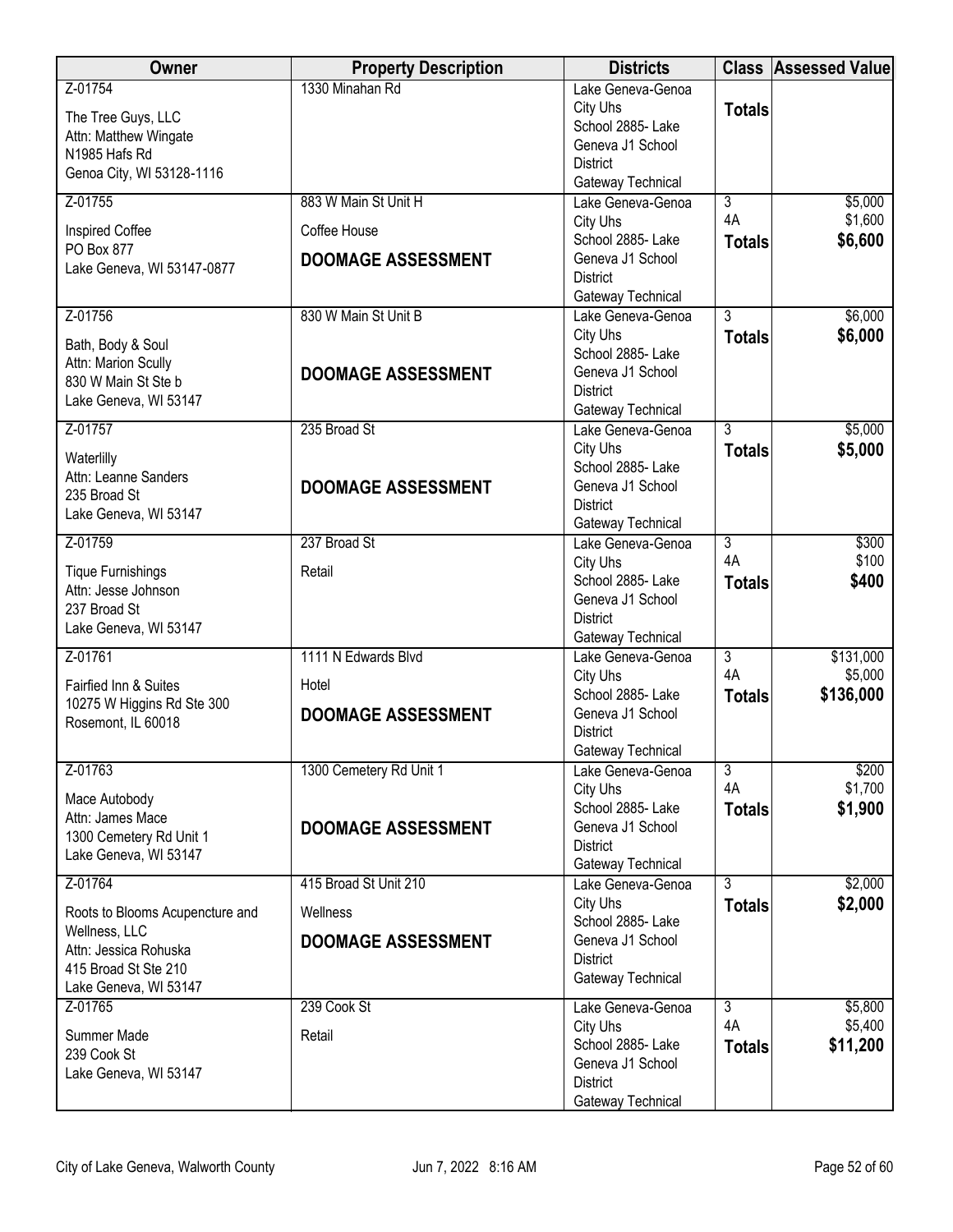| <b>Owner</b>                                                                                                             | <b>Property Description</b>                         | <b>Districts</b>                                                                                               |                      | <b>Class Assessed Value</b> |
|--------------------------------------------------------------------------------------------------------------------------|-----------------------------------------------------|----------------------------------------------------------------------------------------------------------------|----------------------|-----------------------------|
| Z-01766<br>Be Happy Therapy<br>Attn: Kathy Collins<br>647 W Main St Ste 900<br>Lake Geneva, WI 53147                     | 647 W Main St Unit 900<br><b>DOOMAGE ASSESSMENT</b> | Lake Geneva-Genoa<br>City Uhs<br>School 2885- Lake<br>Geneva J1 School<br><b>District</b><br>Gateway Technical | 3<br><b>Totals</b>   | \$3,000<br>\$3,000          |
| Z-01767                                                                                                                  | 415 Broad St Unit 002                               | Lake Geneva-Genoa                                                                                              | $\overline{3}$       | \$900                       |
| Daniel Bishop, Pc<br>415 Broad St Unit 002<br>Lake Geneva, WI 53147                                                      | <b>Health Services</b>                              | City Uhs<br>School 2885- Lake<br>Geneva J1 School<br><b>District</b><br>Gateway Technical                      | 4A<br><b>Totals</b>  | \$100<br>\$1,000            |
| Z-01769                                                                                                                  | 166 E Geneva Square                                 | Lake Geneva-Genoa                                                                                              | $\overline{3}$       | \$11,500                    |
| Hart Hearing Care Centers, Inc<br>Attn: Howard Mack<br>166 E Geneva Square<br>Lake Geneva, WI 53147                      | <b>DOOMAGE ASSESSMENT</b>                           | City Uhs<br>School 2885-Lake<br>Geneva J1 School<br><b>District</b><br>Gateway Technical                       | 4A<br><b>Totals</b>  | \$4,300<br>\$15,800         |
| Z-01770                                                                                                                  | 710 North St                                        | Lake Geneva-Genoa                                                                                              | $\overline{3}$       | \$6,100                     |
| Bell & Anderson, LLC<br>710 North St<br>Lake Geneva, WI 53147                                                            | <b>Professional Services</b>                        | City Uhs<br>School 2885- Lake<br>Geneva J1 School<br><b>District</b><br>Gateway Technical                      | 4A<br><b>Totals</b>  | \$8,300<br>\$14,400         |
| Z-01771                                                                                                                  | 627 Williams St                                     | Lake Geneva-Genoa                                                                                              | $\overline{3}$<br>4A | \$15,000                    |
| El Zacatecano<br>Attn: Christian M. Ovalle Alonso<br>627 Williams St<br>Lake Geneva, WI 53147                            | Restaurant<br><b>DOOMAGE ASSESSMENT</b>             | City Uhs<br>School 2885- Lake<br>Geneva J1 School<br><b>District</b><br>Gateway Technical                      | <b>Totals</b>        | \$1,000<br>\$16,000         |
| Z-01773                                                                                                                  | (scattered)                                         | Lake Geneva-Genoa                                                                                              | $\overline{3}$       | \$2,700                     |
| Data Sales Co, Inc<br>3450 W Burnsville Pkwy<br>Burnsville, MN 55337                                                     | Leasing                                             | City Uhs<br>School 2885- Lake<br>Geneva J1 School<br><b>District</b><br>Gateway Technical                      | <b>Totals</b>        | \$2,700                     |
| Z-01774                                                                                                                  | 660 N Edwards Blvd                                  | Lake Geneva-Genoa                                                                                              | $\overline{3}$       | \$2,900                     |
| American Greetings Corp<br>One American Blvd<br>Cleveland, OH 44145                                                      | Wholesale                                           | City Uhs<br>School 2885- Lake<br>Geneva J1 School<br><b>District</b><br>Gateway Technical                      | <b>Totals</b>        | \$2,900                     |
| Z-01776                                                                                                                  | 201 Edwards Blvd                                    | Lake Geneva-Genoa                                                                                              | $\overline{3}$       | \$2,300                     |
| Scholl's Wellness Company, LLC<br>PO Box 80615<br>Indianapolis, IN 46280                                                 | Leasing                                             | City Uhs<br>School 2885-Lake<br>Geneva J1 School<br><b>District</b><br>Gateway Technical                       | <b>Totals</b>        | \$2,300                     |
| Z-01777                                                                                                                  | (scattered)                                         | Lake Geneva-Genoa                                                                                              | $\overline{3}$       | \$161,900                   |
| First-Citizens Bank & Trust Company<br>Attn: Ryan Tax Compliance Servicees,<br>LLC<br>PO Box 460709<br>Houston, TX 77056 | Leasing                                             | City Uhs<br>School 2885- Lake<br>Geneva J1 School<br><b>District</b><br>Gateway Technical                      | <b>Totals</b>        | \$161,900                   |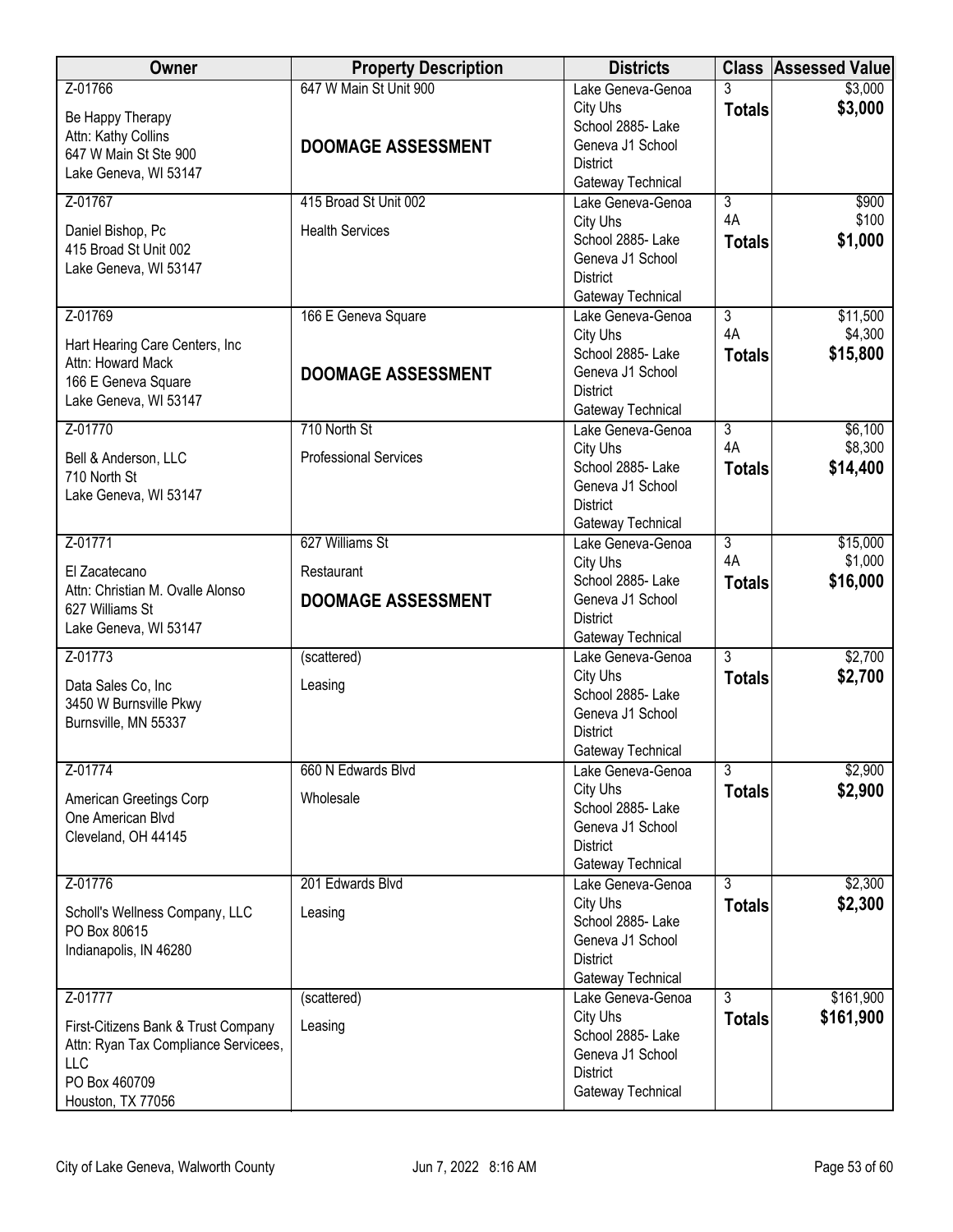| Owner                                       | <b>Property Description</b> | <b>Districts</b>                       |                                 | <b>Class Assessed Value</b> |
|---------------------------------------------|-----------------------------|----------------------------------------|---------------------------------|-----------------------------|
| Z-01778                                     | 772 W Main St Unit 105      | Lake Geneva-Genoa                      |                                 | \$300                       |
| American Family Mutual Insurance Co.        | <b>Insurance Services</b>   | City Uhs<br>School 2885- Lake          | <b>Totals</b>                   | \$300                       |
| S.I.                                        |                             | Geneva J1 School                       |                                 |                             |
| PO Box 4747                                 |                             | <b>District</b>                        |                                 |                             |
| Oak Brook, IL 60522-4747                    |                             | Gateway Technical                      |                                 |                             |
| Z-01780                                     | 850 N Edwards Blvd          | Lake Geneva-Genoa                      | $\overline{3}$                  | \$8,000                     |
| Mattress Firm, Inc.                         | Retail                      | City Uhs<br>School 2885- Lake          | 4A                              | \$3,000<br>\$11,000         |
| d.b.a. #059077                              |                             | Geneva J1 School                       | <b>Totals</b>                   |                             |
| 10201 S Main St                             |                             | <b>District</b>                        |                                 |                             |
| Houston, TX 77025                           |                             | Gateway Technical                      |                                 |                             |
| Z-01781                                     | 410 Broad St                | Lake Geneva-Genoa                      | $\overline{3}$                  | \$1,200                     |
| Banc of America Leasing and Capital,        | Leasing                     | City Uhs<br>School 2885- Lake          | <b>Totals</b>                   | \$1,200                     |
| LLC                                         |                             | Geneva J1 School                       |                                 |                             |
| PO Box 105578                               |                             | <b>District</b>                        |                                 |                             |
| Atlanta, GA 30348                           |                             | Gateway Technical                      |                                 |                             |
| Z-01783                                     | 152 Center St               | Lake Geneva-Genoa                      | $\overline{3}$                  | \$5,000                     |
| Discover CBD                                | Retail                      | City Uhs<br>School 2885- Lake          | <b>Totals</b>                   | \$5,000                     |
| 152 Center St                               | <b>DOOMAGE ASSESSMENT</b>   | Geneva J1 School                       |                                 |                             |
| North Unit<br>Lake Geneva, WI 53147         |                             | <b>District</b>                        |                                 |                             |
|                                             |                             | Gateway Technical                      |                                 |                             |
| Z-01784                                     | 529 W Main St               | Lake Geneva-Genoa                      | $\overline{3}$                  | \$5,000                     |
| Lake Geneva Adventures, LLC                 |                             | City Uhs<br>School 2885- Lake          | <b>Totals</b>                   | \$5,000                     |
| d.b.a. Scoot Jockeys                        | <b>DOOMAGE ASSESSMENT</b>   | Geneva J1 School                       |                                 |                             |
| 529 W Main St<br>Lake Geneva, WI 53147      |                             | <b>District</b>                        |                                 |                             |
|                                             |                             | Gateway Technical                      |                                 |                             |
| Z-01785                                     | 820 N Edwards Blvd          | Lake Geneva-Genoa<br>City Uhs          | $\overline{3}$                  | \$7,200<br>\$7,200          |
| Lake Geneva Nails & Spa                     |                             | School 2885- Lake                      | <b>Totals</b>                   |                             |
| 820 N Edwards Blvd<br>Lake Geneva, WI 53147 | <b>DOOMAGE ASSESSMENT</b>   | Geneva J1 School                       |                                 |                             |
|                                             |                             | <b>District</b>                        |                                 |                             |
|                                             |                             | Gateway Technical                      |                                 |                             |
| Z-01786                                     | 726 Geneva St               | Lake Geneva-Genoa<br>City Uhs          | $\overline{3}$<br><b>Totals</b> | \$6,000<br>\$6,000          |
| Unique Surface, LLC                         |                             | School 2885- Lake                      |                                 |                             |
| 726 Geneva St<br>Lake Geneva, WI 53147      | <b>DOOMAGE ASSESSMENT</b>   | Geneva J1 School                       |                                 |                             |
|                                             |                             | <b>District</b>                        |                                 |                             |
| Z-01787                                     | 901 Maxwell St              | Gateway Technical<br>Lake Geneva-Genoa | $\overline{3}$                  | \$288,200                   |
|                                             |                             | City Uhs                               | 4A                              | \$1,300                     |
| Balsitis Contracting, Inc.                  | Contractor                  | School 2885- Lake                      | <b>Totals</b>                   | \$289,500                   |
| 901 Maxwell St<br>Suite 1                   | <b>DOOMAGE ASSESSMENT</b>   | Geneva J1 School                       |                                 |                             |
| Lake Geneva, WI 53147                       |                             | <b>District</b>                        |                                 |                             |
| Z-01788                                     | 231 Cook St Unit 231        | Gateway Technical<br>Lake Geneva-Genoa | $\overline{3}$                  | \$200                       |
|                                             |                             | City Uhs                               | 4A                              | \$200                       |
| Rock Garden<br>231 Cook St Unit 231         |                             | School 2885- Lake                      | <b>Totals</b>                   | \$400                       |
| Lake Geneva, WI 53147                       |                             | Geneva J1 School                       |                                 |                             |
|                                             |                             | <b>District</b><br>Gateway Technical   |                                 |                             |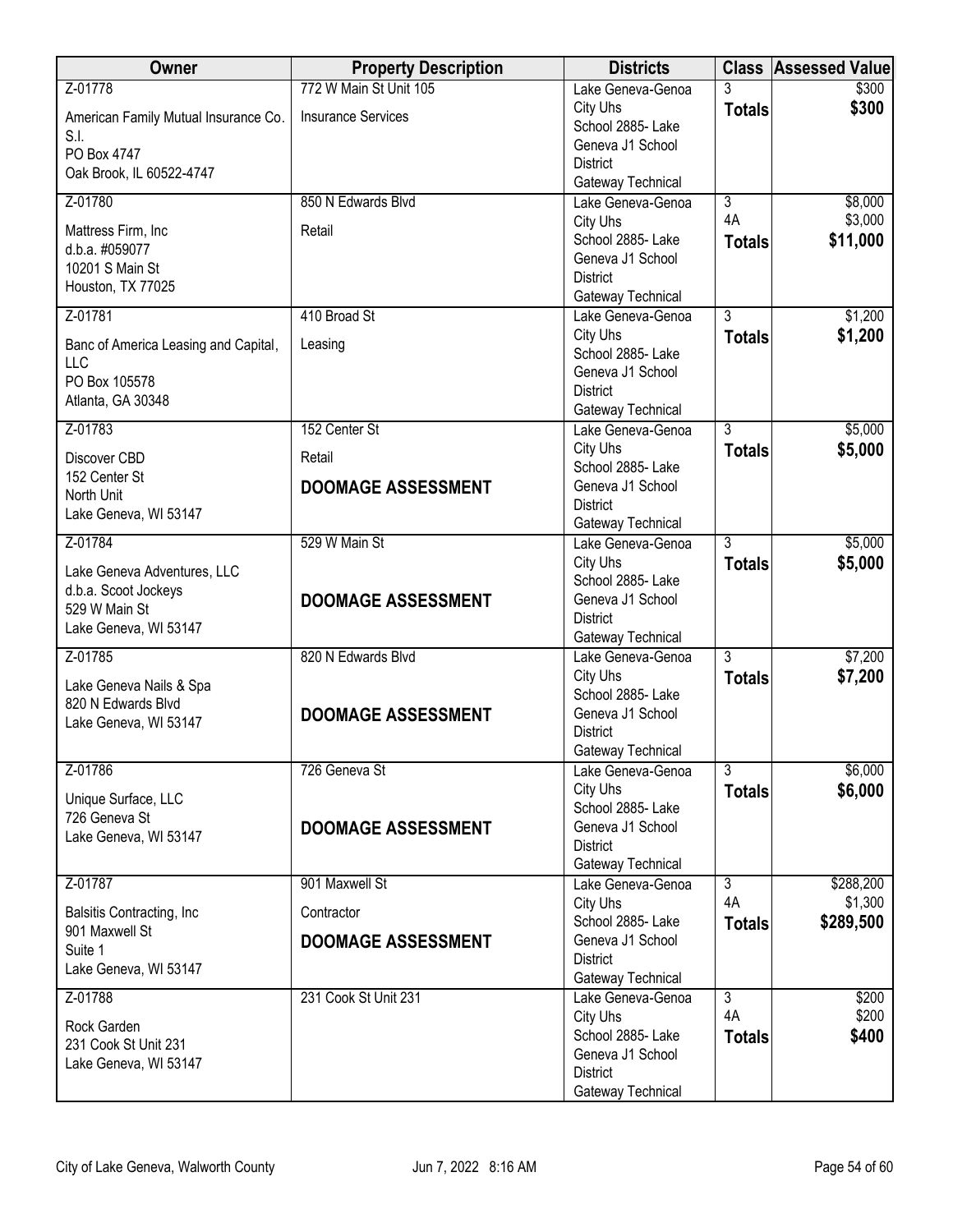| Owner                                         | <b>Property Description</b> | <b>Districts</b>                       |                      | <b>Class Assessed Value</b> |
|-----------------------------------------------|-----------------------------|----------------------------------------|----------------------|-----------------------------|
| Z-01789                                       | 269 Broad St                | Lake Geneva-Genoa                      | 3                    | \$200                       |
| Audrey L's, LLC                               | Retail                      | City Uhs                               | 4A                   | \$100                       |
| Attn: Audrey K. Lowe                          |                             | School 2885- Lake<br>Geneva J1 School  | <b>Totals</b>        | \$300                       |
| 269 Broad St                                  | <b>DOOMAGE ASSESSMENT</b>   | <b>District</b>                        |                      |                             |
| Lake Geneva, WI 53147-1809                    |                             | Gateway Technical                      |                      |                             |
| Z-01790                                       | 812 Wrigley Dr Unit G/H     | Lake Geneva-Genoa                      | $\overline{3}$       | \$6,000                     |
| Going Bananas, LLC                            | Ice Cream Shop              | City Uhs                               | 4A                   | \$1,000                     |
| Attn: Kevin Singh                             |                             | School 2885-Lake                       | <b>Totals</b>        | \$7,000                     |
| 47 S Treehouse Ln                             | <b>DOOMAGE ASSESSMENT</b>   | Geneva J1 School                       |                      |                             |
| Round Lake, IL 60073                          |                             | <b>District</b>                        |                      |                             |
| Z-01791                                       | 529 W Main St Unit 2        | Gateway Technical<br>Lake Geneva-Genoa | $\overline{3}$       | \$23,800                    |
|                                               |                             | City Uhs                               | <b>Totals</b>        | \$23,800                    |
| Btsa Us, Inc                                  | Wholesale                   | School 2885- Lake                      |                      |                             |
| PO Box 759                                    |                             | Geneva J1 School                       |                      |                             |
| Lake Geneva, WI 53147                         |                             | <b>District</b>                        |                      |                             |
|                                               |                             | Gateway Technical                      |                      |                             |
| Z-01792                                       | 1227 Wisconsin St           | Lake Geneva-Genoa                      | $\overline{3}$       | \$400                       |
| Hair By Rebecca, LLC                          | Hair Studio                 | City Uhs                               | 4A                   | \$100                       |
| Attn: Rebecca Swanstu                         |                             | School 2885- Lake<br>Geneva J1 School  | <b>Totals</b>        | \$500                       |
| 1227 Wisconsin St                             |                             | <b>District</b>                        |                      |                             |
| Lake Geneva, WI 53147-1731                    |                             | Gateway Technical                      |                      |                             |
| Z-01793                                       | 727 Geneva St               | Lake Geneva-Genoa                      | $\overline{3}$       | \$3,500                     |
|                                               |                             | City Uhs                               | 4A                   | \$2,600                     |
| <b>Topsy Turvy Brewery</b><br>713 Shabbona Dr | <b>Brewery</b>              | School 2885- Lake                      | <b>Totals</b>        | \$6,100                     |
| Fontana, WI 53125                             |                             | Geneva J1 School                       |                      |                             |
|                                               |                             | <b>District</b>                        |                      |                             |
| Z-01794                                       | 393 N Edwards Blvd          | Gateway Technical<br>Lake Geneva-Genoa | $\overline{3}$       | \$15,000                    |
|                                               |                             | City Uhs                               | <b>Totals</b>        | \$15,000                    |
| Cuoco Pazzo Eatz & Drinkz                     |                             | School 2885- Lake                      |                      |                             |
| Attn: Eric Webber<br>226 S Main St            | <b>DOOMAGE ASSESSMENT</b>   | Geneva J1 School                       |                      |                             |
| Fort Atkinson, WI 53538                       |                             | <b>District</b>                        |                      |                             |
|                                               |                             | Gateway Technical                      |                      |                             |
| Z-01795                                       | 201 S Edwards Blvd          | Lake Geneva-Genoa                      | $\overline{3}$<br>4A | \$14,700<br>\$200           |
| Claire's Boutique, Inc.                       | Retail                      | City Uhs<br>School 2885- Lake          | <b>Totals</b>        | \$14,900                    |
| 2400 W Central Rd                             |                             | Geneva J1 School                       |                      |                             |
| Hoffman Estates, IL 60192                     |                             | <b>District</b>                        |                      |                             |
|                                               |                             | Gateway Technical                      |                      |                             |
| Z-01797                                       | 941 Hudson Trl              | Lake Geneva-Genoa                      | $\overline{3}$       | \$300                       |
| Nexgen Health, LLC                            |                             | City Uhs                               | <b>Totals</b>        | \$300                       |
| Attn: Brad Christensen                        |                             | School 2885- Lake                      |                      |                             |
| 941 Hudson Trl                                | <b>DOOMAGE ASSESSMENT</b>   | Geneva J1 School<br><b>District</b>    |                      |                             |
| Lake Geneva, WI 53147                         |                             | Gateway Technical                      |                      |                             |
| Z-01799                                       | 711 W Main St               | Lake Geneva-Genoa                      | 4A                   | \$200                       |
|                                               |                             | City Uhs                               | <b>Totals</b>        | \$200                       |
| Lucca Style Studio LLC<br>Attn: Lucca Hunnius | Retail                      | School 2885- Lake                      |                      |                             |
| 711 W Main St                                 |                             | Geneva J1 School                       |                      |                             |
| Lake Geneva, WI 53147-1823                    |                             | <b>District</b>                        |                      |                             |
|                                               |                             | Gateway Technical                      |                      |                             |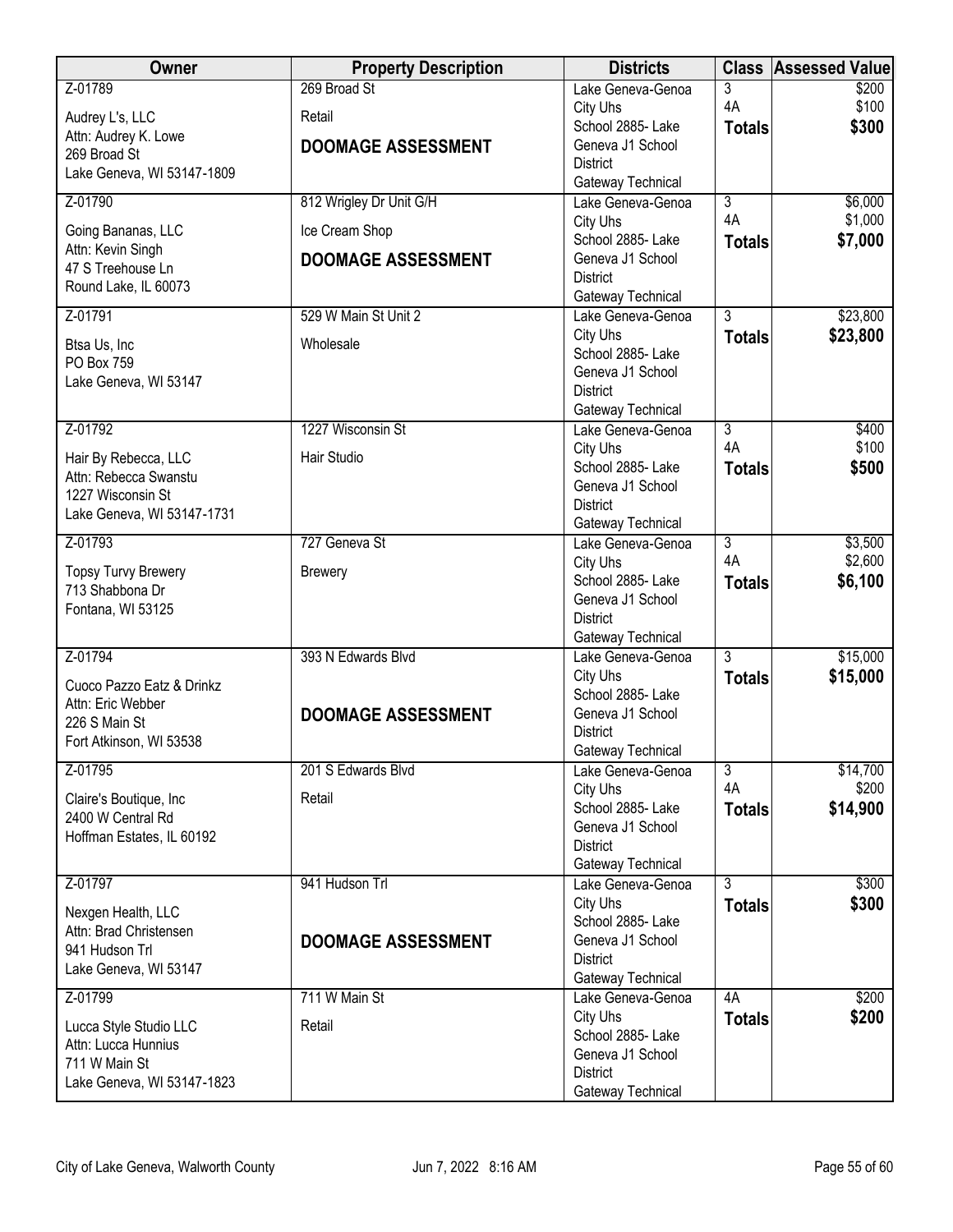| Owner                                               | <b>Property Description</b> | <b>Districts</b>                       | <b>Class</b>   | <b>Assessed Value</b> |
|-----------------------------------------------------|-----------------------------|----------------------------------------|----------------|-----------------------|
| Z-01800                                             | 623 W Main St               | Lake Geneva-Genoa                      | 3              | \$8,600               |
| Hummingbird Bake Shop                               | Bakery                      | City Uhs                               | 4A             | \$1,100               |
| 623 W Main St                                       |                             | School 2885- Lake                      | <b>Totals</b>  | \$9,700               |
| Lake Geneva, WI 53147                               |                             | Geneva J1 School                       |                |                       |
|                                                     |                             | <b>District</b><br>Gateway Technical   |                |                       |
| Z-01802                                             | 300 Wrigley Dr              | Lake Geneva-Genoa                      |                | \$311,800             |
|                                                     |                             | City Uhs                               | <b>Totals</b>  | \$311,800             |
| Marina Bay Boat Rentals, Inc<br>PO Box 51           | <b>Boat Rentals</b>         | School 2885-Lake                       |                |                       |
| Lake Geneva, WI 53147                               |                             | Geneva J1 School                       |                |                       |
|                                                     |                             | <b>District</b>                        |                |                       |
|                                                     |                             | Gateway Technical                      |                |                       |
| Z-01803                                             | 701 W South St              | Lake Geneva-Genoa<br>City Uhs          | $\overline{3}$ | \$3,500<br>\$3,500    |
| Harness Chiropractic                                |                             | School 2885- Lake                      | <b>Totals</b>  |                       |
| 701 W South St                                      | <b>DOOMAGE ASSESSMENT</b>   | Geneva J1 School                       |                |                       |
| Lake Geneva, WI 53147                               |                             | <b>District</b>                        |                |                       |
|                                                     |                             | Gateway Technical                      |                |                       |
| Z-01804                                             | 1010 Center St              | Lake Geneva-Genoa                      | $\overline{3}$ | \$6,000               |
| <b>Blue Verve Studio</b>                            |                             | City Uhs                               | <b>Totals</b>  | \$6,000               |
| Attn: Jennifer Schildgen                            |                             | School 2885- Lake<br>Geneva J1 School  |                |                       |
| 1010 Center St                                      | <b>DOOMAGE ASSESSMENT</b>   | <b>District</b>                        |                |                       |
| Lake Geneva, WI 53147                               |                             | Gateway Technical                      |                |                       |
| Z-01805                                             | 1015 Pleasant St            | Lake Geneva-Genoa                      | 4A             | \$100                 |
|                                                     | <b>Personal Services</b>    | City Uhs                               | <b>Totals</b>  | \$100                 |
| Bill Huntress (Home Barbershop)<br>1015 Pleasant St |                             | School 2885- Lake                      |                |                       |
| Lake Geneva, WI 53147                               |                             | Geneva J1 School                       |                |                       |
|                                                     |                             | <b>District</b>                        |                |                       |
| Z-01806                                             | 830 W Main St Unit C        | Gateway Technical<br>Lake Geneva-Genoa | $\overline{3}$ | \$500                 |
|                                                     |                             | City Uhs                               | <b>Totals</b>  | \$500                 |
| The Bling                                           |                             | School 2885- Lake                      |                |                       |
| 1407 Linda Ln<br>Lake Geneva, WI 53147              |                             | Geneva J1 School                       |                |                       |
|                                                     |                             | <b>District</b>                        |                |                       |
|                                                     |                             | Gateway Technical                      |                |                       |
| Z-01808                                             | 422 Wells St                | Lake Geneva-Genoa<br>City Uhs          | $\overline{3}$ | \$2,200               |
| <b>Hoglund Services</b>                             |                             | School 2885- Lake                      | <b>Totals</b>  | \$2,200               |
| 422 S Wells St                                      | <b>DOOMAGE ASSESSMENT</b>   | Geneva J1 School                       |                |                       |
| Lake Geneva, WI 53147                               |                             | <b>District</b>                        |                |                       |
|                                                     |                             | Gateway Technical                      |                |                       |
| Z-01810                                             | 851 Park Dr Unit 105        | Lake Geneva-Genoa                      | $\overline{3}$ | \$600                 |
| Clair Law                                           | <b>Legal Services</b>       | City Uhs                               | <b>Totals</b>  | \$600                 |
| 851 Park Dr Ste 105                                 |                             | School 2885-Lake<br>Geneva J1 School   |                |                       |
| Lake Geneva, WI 53147                               |                             | <b>District</b>                        |                |                       |
|                                                     |                             | Gateway Technical                      |                |                       |
| Z-01811                                             | 152 Center St               | Lake Geneva-Genoa                      | $\overline{3}$ | \$1,300               |
| Dusty Bunny Books                                   | Retail                      | City Uhs                               | 4A             | \$100                 |
| 152 Center St                                       |                             | School 2885- Lake                      | <b>Totals</b>  | \$1,400               |
| Lake Geneva, WI 53147                               |                             | Geneva J1 School                       |                |                       |
|                                                     |                             | <b>District</b><br>Gateway Technical   |                |                       |
|                                                     |                             |                                        |                |                       |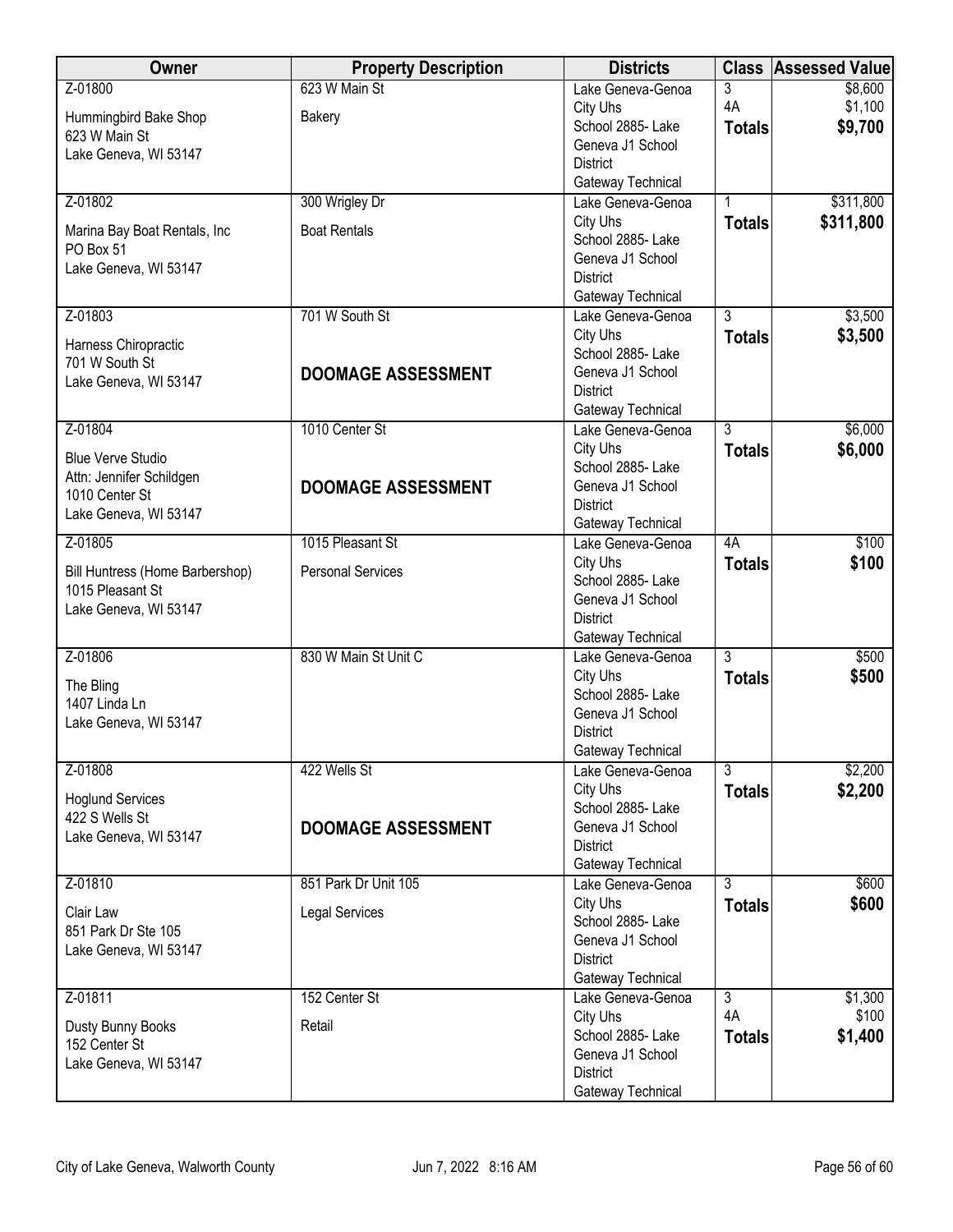| <b>Owner</b>                         | <b>Property Description</b> | <b>Districts</b>                       |                | <b>Class Assessed Value</b> |
|--------------------------------------|-----------------------------|----------------------------------------|----------------|-----------------------------|
| Z-01813                              | 612 Wells St Unit B         | Lake Geneva-Genoa                      | 3              | \$8,000                     |
| LQ Resource Group                    | Services                    | City Uhs                               | 4A             | \$500                       |
| 612 S Wells St Ste B                 | <b>DOOMAGE ASSESSMENT</b>   | School 2885- Lake<br>Geneva J1 School  | <b>Totals</b>  | \$8,500                     |
| Lake Geneva, WI 53147                |                             | <b>District</b>                        |                |                             |
|                                      |                             | Gateway Technical                      |                |                             |
| Z-01818                              | 694 Wells St                | Lake Geneva-Genoa                      | $\overline{3}$ | \$1,800                     |
| Mc5, Inc                             |                             | City Uhs                               | <b>Totals</b>  | \$1,800                     |
| 694 Wells St                         |                             | School 2885-Lake                       |                |                             |
| Lake Geneva, WI 53147                | <b>DOOMAGE ASSESSMENT</b>   | Geneva J1 School                       |                |                             |
|                                      |                             | <b>District</b>                        |                |                             |
| Z-01821                              | 351 Peller Rd               | Gateway Technical<br>Lake Geneva-Genoa | $\overline{3}$ | \$2,600                     |
|                                      |                             | City Uhs                               | <b>Totals</b>  | \$2,600                     |
| Huntington Technology Finance        | Leasing                     | School 2885- Lake                      |                |                             |
| 2285 Franklin Rd                     |                             | Geneva J1 School                       |                |                             |
| PO Box 2017<br>Bloomfield, MI 48302  |                             | <b>District</b>                        |                |                             |
|                                      |                             | Gateway Technical                      |                |                             |
| Z-01822                              | 700 N Geneva Pkwy Unit B    | Lake Geneva-Genoa                      | $\overline{3}$ | \$6,200                     |
| Wells Fargo Financial Leasing, Inc   | Leasing                     | City Uhs                               | <b>Totals</b>  | \$6,200                     |
| d.b.a. Wells                         |                             | School 2885- Lake<br>Geneva J1 School  |                |                             |
| Attn: Prop Tax Compliance            |                             | <b>District</b>                        |                |                             |
| PO Box 36200                         |                             | Gateway Technical                      |                |                             |
| Billings, MT 59107-6200              |                             |                                        |                |                             |
| Z-01823                              | (scattered)                 | Lake Geneva-Genoa                      | $\overline{3}$ | \$700                       |
| Dell Equipment Funding,, LP          | Services                    | City Uhs<br>School 2885- Lake          | <b>Totals</b>  | \$700                       |
| Attn: Property Tax Dept              |                             | Geneva J1 School                       |                |                             |
| One Dell Way RRI-35                  |                             | <b>District</b>                        |                |                             |
| Round Rock, TX 78682                 |                             | Gateway Technical                      |                |                             |
| Z-01825                              | 728 Gardner St              | Lake Geneva-Genoa                      | 3              | \$100                       |
| Michael Craine                       | Services                    | City Uhs                               | <b>Totals</b>  | \$100                       |
| 728 Gardner St                       |                             | School 2885- Lake                      |                |                             |
| Lake Geneva, WI 53147-1214           |                             | Geneva J1 School<br><b>District</b>    |                |                             |
|                                      |                             | Gateway Technical                      |                |                             |
| Z-01826                              | 645 W Main St               | Lake Geneva-Genoa                      | $\overline{3}$ | \$400                       |
|                                      |                             | City Uhs                               | <b>Totals</b>  | \$400                       |
| IBM Credit, LLC<br>150 Kettletown Rd | Services                    | School 2885- Lake                      |                |                             |
| Southbury, CT 06488                  |                             | Geneva J1 School                       |                |                             |
|                                      |                             | <b>District</b>                        |                |                             |
| Z-01829                              | 750 Veterans Pkwy Unit 100  | Gateway Technical<br>Lake Geneva-Genoa | $\overline{3}$ | \$800                       |
|                                      |                             | City Uhs                               | 4A             | \$100                       |
| Lake Geneva Wellness Clinic, LLC     | <b>Health Services</b>      | School 2885- Lake                      | <b>Totals</b>  | \$900                       |
| 750 Veterans Pkwy Ste 100            |                             | Geneva J1 School                       |                |                             |
| Lake Geneva, WI 53147                |                             | <b>District</b>                        |                |                             |
|                                      |                             | Gateway Technical                      |                |                             |
| Z-01833                              | 1251 Wells St               | Lake Geneva-Genoa                      | $\overline{3}$ | \$500                       |
| Aramark Refreshment Services, LLC    | Services                    | City Uhs                               | <b>Totals</b>  | \$500                       |
| PO Box 5316                          |                             | School 2885- Lake<br>Geneva J1 School  |                |                             |
| Oak Brook, IL 60522-5316             |                             | <b>District</b>                        |                |                             |
|                                      |                             | Gateway Technical                      |                |                             |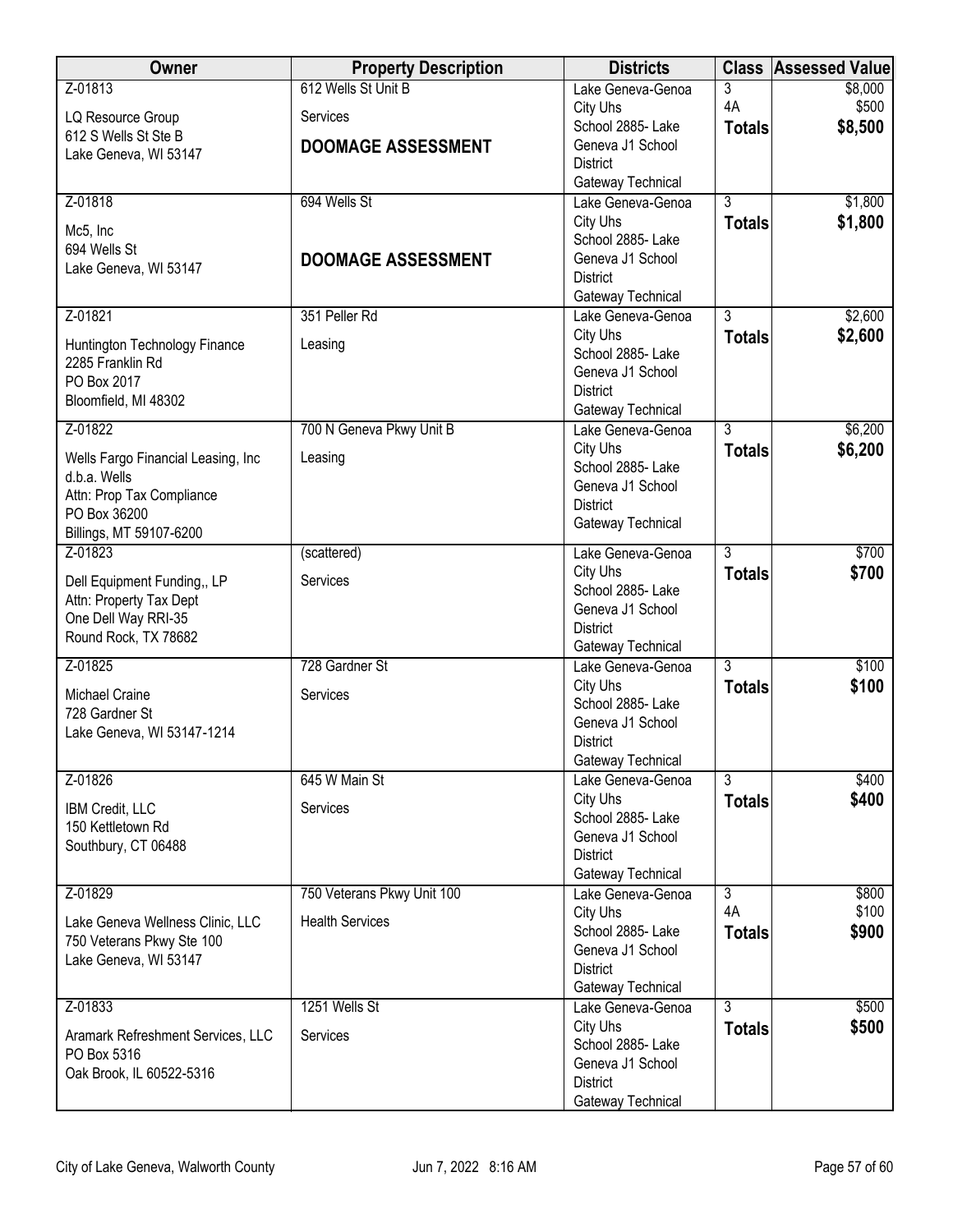| Z-01835<br>772 W Main St Unit 003<br>3<br>\$2,500<br>Lake Geneva-Genoa<br>4A<br>\$2,500<br>City Uhs<br>Never Boxed In Studios, LLC<br>Retail<br>\$5,000<br>School 2885- Lake<br><b>Totals</b><br>772 W Main St Ste 003<br>Geneva J1 School<br><b>DOOMAGE ASSESSMENT</b><br>Lake Geneva, WI 53147-1845<br><b>District</b><br>Gateway Technical<br>Z-01836<br>$\overline{3}$<br>\$500<br>(scattered)<br>Lake Geneva-Genoa<br>City Uhs<br>\$500<br><b>Totals</b><br><b>Security Services</b><br>ADT Commercial, LLC<br>School 2885- Lake<br>PO Box 54767<br>Geneva J1 School<br>Lexington, KY 40555<br><b>District</b><br>Gateway Technical<br>225 Broad St<br>$\overline{3}$<br>Z-01837<br>\$900<br>Lake Geneva-Genoa |
|---------------------------------------------------------------------------------------------------------------------------------------------------------------------------------------------------------------------------------------------------------------------------------------------------------------------------------------------------------------------------------------------------------------------------------------------------------------------------------------------------------------------------------------------------------------------------------------------------------------------------------------------------------------------------------------------------------------------|
|                                                                                                                                                                                                                                                                                                                                                                                                                                                                                                                                                                                                                                                                                                                     |
|                                                                                                                                                                                                                                                                                                                                                                                                                                                                                                                                                                                                                                                                                                                     |
|                                                                                                                                                                                                                                                                                                                                                                                                                                                                                                                                                                                                                                                                                                                     |
|                                                                                                                                                                                                                                                                                                                                                                                                                                                                                                                                                                                                                                                                                                                     |
|                                                                                                                                                                                                                                                                                                                                                                                                                                                                                                                                                                                                                                                                                                                     |
|                                                                                                                                                                                                                                                                                                                                                                                                                                                                                                                                                                                                                                                                                                                     |
|                                                                                                                                                                                                                                                                                                                                                                                                                                                                                                                                                                                                                                                                                                                     |
|                                                                                                                                                                                                                                                                                                                                                                                                                                                                                                                                                                                                                                                                                                                     |
|                                                                                                                                                                                                                                                                                                                                                                                                                                                                                                                                                                                                                                                                                                                     |
|                                                                                                                                                                                                                                                                                                                                                                                                                                                                                                                                                                                                                                                                                                                     |
|                                                                                                                                                                                                                                                                                                                                                                                                                                                                                                                                                                                                                                                                                                                     |
| City Uhs<br>\$900<br><b>Totals</b><br>Retail<br><b>Wholistic Connections</b>                                                                                                                                                                                                                                                                                                                                                                                                                                                                                                                                                                                                                                        |
| School 2885- Lake<br>Attn: Tyler Dempsey<br>Geneva J1 School                                                                                                                                                                                                                                                                                                                                                                                                                                                                                                                                                                                                                                                        |
| 225 Broad St<br><b>District</b>                                                                                                                                                                                                                                                                                                                                                                                                                                                                                                                                                                                                                                                                                     |
| Lake Geneva, WI 53147-1809<br>Gateway Technical                                                                                                                                                                                                                                                                                                                                                                                                                                                                                                                                                                                                                                                                     |
| Z-01838<br>526 Wells St<br>$\overline{3}$<br>\$8,100<br>Lake Geneva-Genoa                                                                                                                                                                                                                                                                                                                                                                                                                                                                                                                                                                                                                                           |
| 4A<br>\$1,800<br>City Uhs<br>Poppy Cakes, LLC<br>Bakery                                                                                                                                                                                                                                                                                                                                                                                                                                                                                                                                                                                                                                                             |
| School 2885- Lake<br>\$9,900<br><b>Totals</b><br>526 S Wells St<br>Geneva J1 School                                                                                                                                                                                                                                                                                                                                                                                                                                                                                                                                                                                                                                 |
| Lake Geneva, WI 53147-2104<br><b>District</b>                                                                                                                                                                                                                                                                                                                                                                                                                                                                                                                                                                                                                                                                       |
| Gateway Technical                                                                                                                                                                                                                                                                                                                                                                                                                                                                                                                                                                                                                                                                                                   |
| 101 Broad St Unit 201<br>Z-01839<br>$\overline{3}$<br>\$2,500<br>Lake Geneva-Genoa                                                                                                                                                                                                                                                                                                                                                                                                                                                                                                                                                                                                                                  |
| 4A<br>\$2,500<br>City Uhs<br>Eye Love LG, LLC<br><b>Makeup Artistry</b>                                                                                                                                                                                                                                                                                                                                                                                                                                                                                                                                                                                                                                             |
| School 2885- Lake<br>\$5,000<br><b>Totals</b><br>Attn: Meghan Zukowski<br>Geneva J1 School                                                                                                                                                                                                                                                                                                                                                                                                                                                                                                                                                                                                                          |
| <b>DOOMAGE ASSESSMENT</b><br>101 Broad St Ste 201<br><b>District</b>                                                                                                                                                                                                                                                                                                                                                                                                                                                                                                                                                                                                                                                |
| Lake Geneva, WI 53147-2061<br>Gateway Technical                                                                                                                                                                                                                                                                                                                                                                                                                                                                                                                                                                                                                                                                     |
| Z-01840<br>820 W Main St Unit A<br>$\overline{3}$<br>\$2,500<br>Lake Geneva-Genoa                                                                                                                                                                                                                                                                                                                                                                                                                                                                                                                                                                                                                                   |
| 4A<br>\$2,500<br>City Uhs<br>Makeup Artistry<br>Aesthic Studio, LLC<br>School 2885- Lake<br>\$5,000                                                                                                                                                                                                                                                                                                                                                                                                                                                                                                                                                                                                                 |
| <b>Totals</b><br>Attn: Sava Savic<br>Geneva J1 School<br><b>DOOMAGE ASSESSMENT</b>                                                                                                                                                                                                                                                                                                                                                                                                                                                                                                                                                                                                                                  |
| 220 Darwin St<br><b>District</b>                                                                                                                                                                                                                                                                                                                                                                                                                                                                                                                                                                                                                                                                                    |
| Lake Geneva, WI 53147<br>Gateway Technical                                                                                                                                                                                                                                                                                                                                                                                                                                                                                                                                                                                                                                                                          |
| $\overline{3}$<br>\$14,200<br>Z-01841<br>250 S Edwards<br>Lake Geneva-Genoa                                                                                                                                                                                                                                                                                                                                                                                                                                                                                                                                                                                                                                         |
| City Uhs<br>\$14,200<br><b>Totals</b><br>Leasing<br>Cort Business Services Corporation<br>School 2885- Lake                                                                                                                                                                                                                                                                                                                                                                                                                                                                                                                                                                                                         |
| 6920 Pointe Inverness Way<br>Geneva J1 School                                                                                                                                                                                                                                                                                                                                                                                                                                                                                                                                                                                                                                                                       |
| Ste 301<br><b>District</b><br>Fort Wayne, IN 46804                                                                                                                                                                                                                                                                                                                                                                                                                                                                                                                                                                                                                                                                  |
| Gateway Technical                                                                                                                                                                                                                                                                                                                                                                                                                                                                                                                                                                                                                                                                                                   |
| 171 Wells St<br>\$3,500<br>Z-01842<br>3<br>Lake Geneva-Genoa                                                                                                                                                                                                                                                                                                                                                                                                                                                                                                                                                                                                                                                        |
| City Uhs<br>\$3,500<br><b>Totals</b><br>Fifth Third Bank National Association<br>Leasing<br>School 2885- Lake                                                                                                                                                                                                                                                                                                                                                                                                                                                                                                                                                                                                       |
| d.b.a. Currency Processing Solutions<br>Geneva J1 School                                                                                                                                                                                                                                                                                                                                                                                                                                                                                                                                                                                                                                                            |
| 38 Fountain Squire Plaza<br><b>District</b><br>MD1090HM                                                                                                                                                                                                                                                                                                                                                                                                                                                                                                                                                                                                                                                             |
| Gateway Technical<br>Cincinnati, OH 45263                                                                                                                                                                                                                                                                                                                                                                                                                                                                                                                                                                                                                                                                           |
| $\overline{3}$<br>Z-01843<br>1157 Wells St Unit 10<br>\$2,800<br>Lake Geneva-Genoa                                                                                                                                                                                                                                                                                                                                                                                                                                                                                                                                                                                                                                  |
| \$2,800<br>City Uhs<br><b>Totals</b><br>Pawnee Leasing Corp<br>Leasing                                                                                                                                                                                                                                                                                                                                                                                                                                                                                                                                                                                                                                              |
| School 2885- Lake<br>Attn: Advanced Property Tax Comp                                                                                                                                                                                                                                                                                                                                                                                                                                                                                                                                                                                                                                                               |
| Geneva J1 School<br>1611 N Interstate 35E Ste 428<br><b>District</b>                                                                                                                                                                                                                                                                                                                                                                                                                                                                                                                                                                                                                                                |
| Carrollton, TX 75006-8616<br>Gateway Technical                                                                                                                                                                                                                                                                                                                                                                                                                                                                                                                                                                                                                                                                      |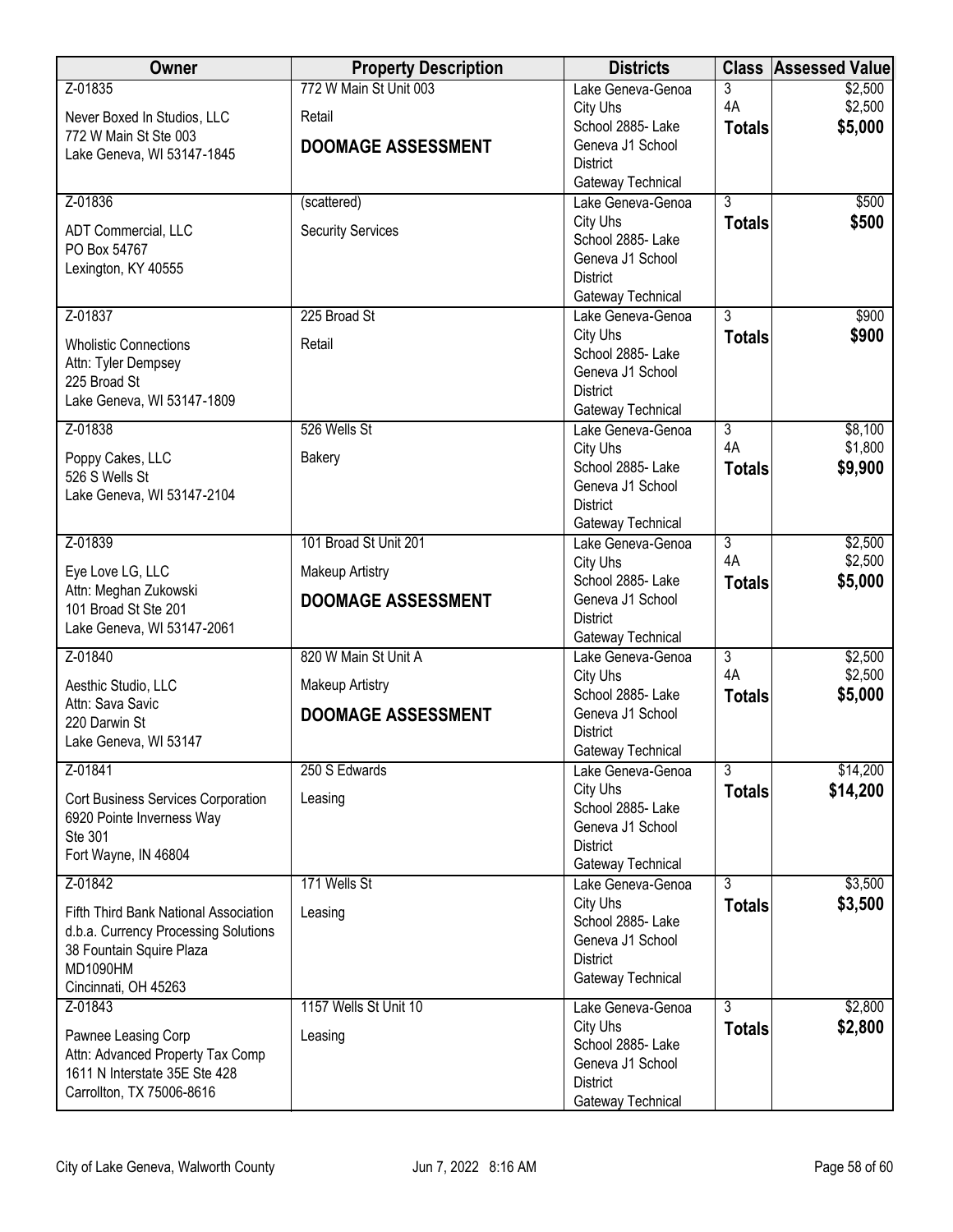| Owner                                  | <b>Property Description</b>  | <b>Districts</b>                      | <b>Class</b>   | <b>Assessed Value</b> |
|----------------------------------------|------------------------------|---------------------------------------|----------------|-----------------------|
| Z-01844                                | 303 Cadence Cir              | Lake Geneva-Genoa                     | 3              | \$900                 |
| WM BT Ross Financial Consulting        | <b>Financial Services</b>    | City Uhs                              | 4A             | \$100                 |
| Services                               |                              | School 2885- Lake<br>Geneva J1 School | <b>Totals</b>  | \$1,000               |
| 303 Cadence Cir                        |                              | <b>District</b>                       |                |                       |
| Lake Geneva, WI 53147-3300             |                              | Gateway Technical                     |                |                       |
| Z-01845                                | 272 Broad St                 | Lake Geneva-Genoa                     | $\overline{3}$ | \$2,100               |
| Clock Tower Pizza, LLC                 | Restaurant                   | City Uhs                              | 4A             | \$200                 |
| Attn: Catherine Broz                   |                              | School 2885-Lake                      | <b>Totals</b>  | \$2,300               |
| W4132 Butternut Ln                     |                              | Geneva J1 School                      |                |                       |
| Lake Geneva, WI 53147-3740             |                              | <b>District</b><br>Gateway Technical  |                |                       |
| Z-01846                                | 908 Wells St                 | Lake Geneva-Genoa                     | $\overline{3}$ | \$1,400               |
|                                        |                              | City Uhs                              | <b>Totals</b>  | \$1,400               |
| Hibbard, Dammeir & Associates          | <b>Professional Services</b> | School 2885- Lake                     |                |                       |
| 908 Wells St<br>Lake Geneva, WI 53147  |                              | Geneva J1 School                      |                |                       |
|                                        |                              | <b>District</b>                       |                |                       |
|                                        |                              | Gateway Technical                     |                |                       |
| Z-01847                                | 152 Center St                | Lake Geneva-Genoa                     | $\overline{3}$ | \$100                 |
| CSC Leasing Co                         | Leasing                      | City Uhs<br>School 2885- Lake         | <b>Totals</b>  | \$100                 |
| 6802 Paragon Pl                        |                              | Geneva J1 School                      |                |                       |
| Ste 350                                |                              | <b>District</b>                       |                |                       |
| Richmond, VA 23230-1650                |                              | Gateway Technical                     |                |                       |
| Z-01848                                | 260 Broad St                 | Lake Geneva-Genoa                     | $\overline{3}$ | \$8,700               |
| Navitas Credit Corp                    | Leasing                      | City Uhs                              | <b>Totals</b>  | \$8,700               |
| Attn: Property Tax Dept                |                              | School 2885- Lake                     |                |                       |
| 303 Fellowship Rd                      |                              | Geneva J1 School<br><b>District</b>   |                |                       |
| Ste 310                                |                              | Gateway Technical                     |                |                       |
| Mount Laurel, NJ 08054                 |                              |                                       |                |                       |
| Z-01849                                | 812 Wrigley Dr Unit C        | Lake Geneva-Genoa                     | 3<br>4A        | \$700<br>\$0          |
| Dockside Gifts                         | Retail                       | City Uhs<br>School 2885- Lake         | <b>Totals</b>  | \$700                 |
| 616 Wisconsin St                       |                              | Geneva J1 School                      |                |                       |
| Lake Geneva, WI 53147                  |                              | <b>District</b>                       |                |                       |
|                                        |                              | Gateway Technical                     |                |                       |
| Z-01851                                | (scattered)                  | Lake Geneva-Genoa                     | 3              | \$18,400              |
| Linde Gas & Equipment Inc              | Leasing                      | City Uhs                              | <b>Totals</b>  | \$18,400              |
| Attn: Tax Dept                         |                              | School 2885- Lake<br>Geneva J1 School |                |                       |
| 10 Riverview Dr                        |                              | <b>District</b>                       |                |                       |
| Danbury, CT 06810                      |                              | Gateway Technical                     |                |                       |
| Z-01854                                | 146 E Geneva Square          | Lake Geneva-Genoa                     | $\overline{3}$ | \$2,700               |
| First-Citizens Bank & Trust Company    | Leasing                      | City Uhs                              | <b>Totals</b>  | \$2,700               |
| Attn: Ryan Tax Compliance Servicees,   |                              | School 2885- Lake                     |                |                       |
| LLC                                    |                              | Geneva J1 School<br><b>District</b>   |                |                       |
| PO Box 460709                          |                              | Gateway Technical                     |                |                       |
| Houston, TX 77056                      |                              |                                       |                |                       |
| Z-01857                                | 652 N Edwards Blvd           | Lake Geneva-Genoa                     | $\overline{3}$ | \$6,700               |
| Wells Fargo Vendor Financial Serv, LLC | Leasing                      | City Uhs<br>School 2885- Lake         | <b>Totals</b>  | \$6,700               |
| Attn: Property Tax Compliance          |                              | Geneva J1 School                      |                |                       |
| PO Box 36200                           |                              | <b>District</b>                       |                |                       |
| Billings, MT 59107-6200                |                              | Gateway Technical                     |                |                       |